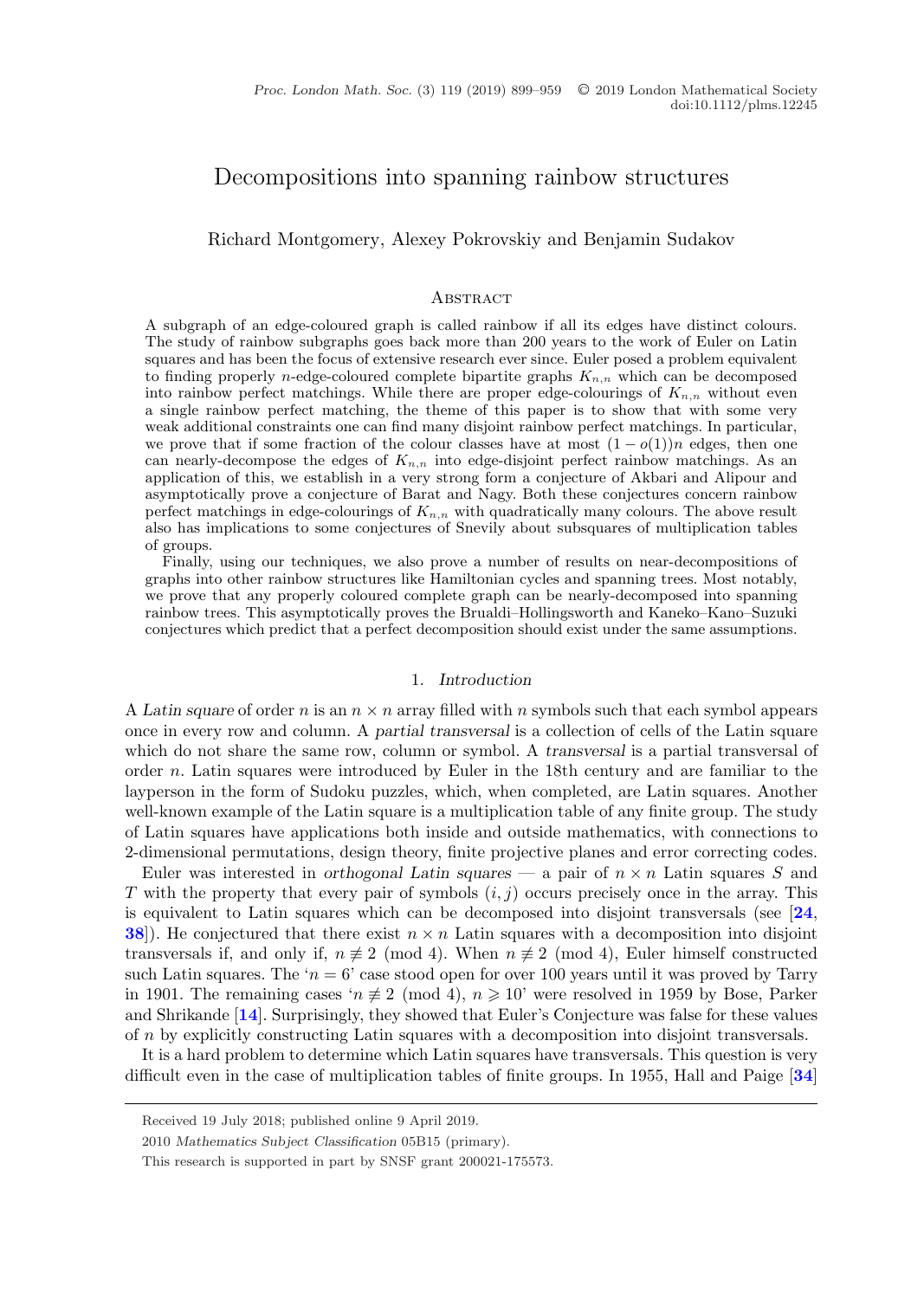<span id="page-1-0"></span>conjectured that the multiplication table of a group  $G$  has a transversal exactly if the 2-Sylow subgroups of  $G$  are trivial or non-cyclic. It took 50 years to establish this conjecture and its proof is based on the classification of finite simple groups (see [**[50](#page-60-0)**] and the references therein). The most famous open problem on transversals in general Latin squares is a conjecture of Ryser and Brualdi-Stein.

CONJECTURE 1.1 (Ryser [[45](#page-60-0)], Brualdi-Stein [[17](#page-59-0), [49](#page-60-0)]). Every  $n \times n$  Latin square has a partial transversal of order  $n-1$  and a full transversal if n is odd.

The best results towards this conjecture are asymptotic and show that all Latin squares have partial transversals of size n − o(n). Woolbright [**[51](#page-60-0)**] and Brower, de Vries and Wieringa [**[15](#page-59-0)**] independently proved this with  $o(n) = \sqrt{n}$ . The error term was further improved by Hatami and Shor [[35](#page-60-0)], who showed that  $o(n) = O(\log^2 n)$  suffices.

*Generalized Latin squares* are  $n \times n$  arrays filled with an *arbitrary* number of symbols such that no symbol appears twice in the same row or column. They are natural extensions of Latin squares, and have also been extensively studied. A familiar example of a generalized Latin square is a multiplication table between elements of two subsets of equal size in some group. It is generally believed that extra symbols in a Latin square should help to find transversals. The goal of this paper is to confirm that this is indeed the case. Moreover we show that, under some very weak additional conditions, a generalized Latin square has not only one but many disjoint transversals.

THEOREM 1.2. Let S be a generalized Latin square with at most  $(1 - o(1))n$  symbols *occurring more than*  $(1 - o(1))n$  *times. Then, S has*  $(1 - o(1))n$  *pairwise disjoint transversals.* 

All previous results that guaranteed transversals studied arrays which were very far from Latin squares. For example, Erdős and Spencer [[23](#page-59-0)] showed that a transversal exists in any  $n \times n$  array in which each symbol appears at most  $n/16$  times. Furthermore, Alon, Spencer and Tetali [[8](#page-59-0)] found many disjoint transversals in the case when each symbol appears  $\delta n$  times, for some small but fixed  $\delta > 0$ . On the other hand, our result shows that the only generalized Latin squares without transversals are small perturbations of Latin squares.

Theorem 1.2 can be also used to attack several open problems on generalized Latin squares. For example, Akbari and Alipour conjectured the following.

CONJECTURE [1](#page-59-0).3 (Akbari and Alipour [1]). Every generalized Latin square with at least  $n^2/2$  symbols has a transversal.

More generally, Barat and Nagy [**[13](#page-59-0)**] conjectured that under the same assumptions as above, any generalized Latin square should have a decomposition into disjoint transversals. Theorem 1.2 has implications for both of these conjectures. It is easy to show that in any generalized Latin square with at least  $\varepsilon n^2$  symbols at most  $(1 - \varepsilon/2)n$  symbols occur more than  $(1 - \varepsilon/2)n$  times (see Lemma [8.14\)](#page-41-0). Thus, the following is a corollary of Theorem 1.2.

COROLLARY 1.4. *For all*  $\varepsilon > 0$  *and sufficiently large n, every generalized Latin square with at least*  $\epsilon n^2$  *symbols has*  $(1 - \epsilon)n$  *pairwise disjoint transversals.* 

For large  $n$ , this establishes the conjecture of Akbari–Alipour in a very strong form, showing that the bound of  $n^2/2$  can be reduced to  $\epsilon n^2$ . It also proves asymptotically the Barat–Nagy conjecture, giving a near-decomposition of the generalized Latin square into transversals.

Theorem 1.2 has also some interesting implications for transversals in actual Latin squares. Indeed, it is not hard to show that any Latin square contains many subsquares which satisfy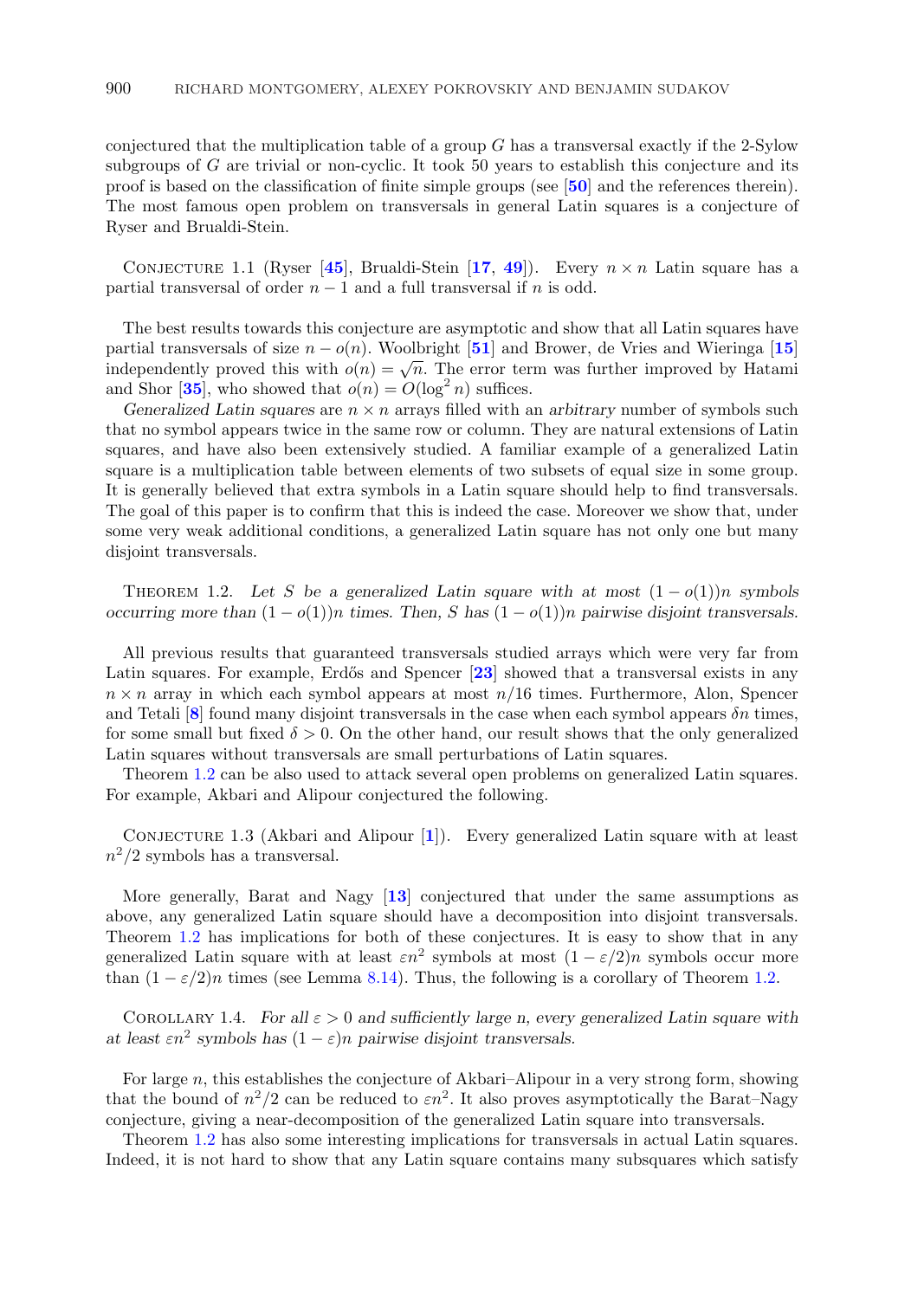the assumptions of Theorem [1.2.](#page-1-0) In fact, a random  $(1 - o(1))n \times (1 - o(1))n$  subsquare will have this property with high probability. Thus, we have the following corollary.

COROLLARY 1.5. Let S be a random  $(1 - o(1))n \times (1 - o(1))n$  subsquare of an  $n \times n$  Latin *square* L*. With high probability,* S *has a transversal.*

This corollary reproves the result that Latin squares have partial transversals of size  $n - o(n)$ . However, it proves much more, that is, partial transversals of size  $n - o(n)$  must *be present almost everywhere* in the Latin square.

Our main theorem has additional applications to group theoretic problems and questions about rainbow structures in coloured graphs, which we discuss next.

#### *Subsquares of multiplication tables*

A natural way to obtain a generalized Latin square is to consider a subsquare S of a multiplication table of a group G. Snevily made the following general conjecture on transversals in subsquares of abelian groups.

CONJECTURE 1.6 (Snevily [[48](#page-60-0)]). Let  $S = A \times B$  be a subsquare of the multiplication table of an abelian group G defined by two *n*-element sets  $A, B \subseteq G$ .

(i) If G is an odd abelian group, then S has a transversal.

(ii) If G is an even cyclic group, then S has no transversal only when both A and B are translates of the same even cyclic subgroup of G.

Here a 'translate of A' means any set of the form  $qA$  for  $q \in V(G)$ . Part (i) of this conjecture has attracted a lot of attention. After work by Alon [[4](#page-59-0)] and Dasgupta, Károlyi, Serra and Szegedy [**[22](#page-59-0)**], it was solved by Arsovski [**[10](#page-59-0)**]. Part (ii) of Conjecture 1.6 is still open.

Our work has implications for this conjecture, and for various generalizations for other groups and semigroups. Combining our Theorem [1.2](#page-1-0) with the following lemma, one can find not just one but many transversals in certain subsquares of multiplication tables.

LEMMA 1.7. Let  $S = A \times B$  be a subsquare of the multiplication table of a group G defined *by two* n-element sets  $A, B \subseteq G$ . Then, either S has at most  $(1 - o(1))n$  symbols occurring *more than*  $(1 - o(1))n$  *times or there is a subgroup* H *of* G *and elements*  $g, g' \in G$  *such that*  $|A\Delta gH| = o(n)$  and  $|B\Delta g'H| = o(n)$ *.* 

In other words, this lemma says that either a subsquare S of a multiplication table is close to a translate of a subgroup, or it satisfies the condition of Theorem [1.2.](#page-1-0) In the latter case, we can use this theorem to nearly decompose  $S$  into disjoint transversals. Thus, we have the following corollary which works in any group, not just finite or abelian groups.

COROLLARY 1.8. Let  $S = A \times B$  be a subsquare of the multiplication table of a group G *defined by two n-element sets*  $A, B \subseteq G$ . Then, one of the following holds.

• *S* has  $(1 - o(1))n$  disjoint transversals.

• There is a subgroup H of G and elements  $g, g' \in G$  such that  $|A \Delta g H| = o(n)$  and  $|B\Delta g'H|=o(n).$ 

Lemma 1.7 is implicit in the work of Fournier [**[25](#page-59-0)**] and appears as Theorem 1.3.3 in the lecture notes of Green [**[29](#page-59-0)**]. It is formulated in terms of multiplicative energy, which for a subset A of group G is the number of quadruples  $a_1, a_2, b_1, b_2 \in A$  such that  $a_1 a_2^{-1} = b_1 b_2^{-1}$ . It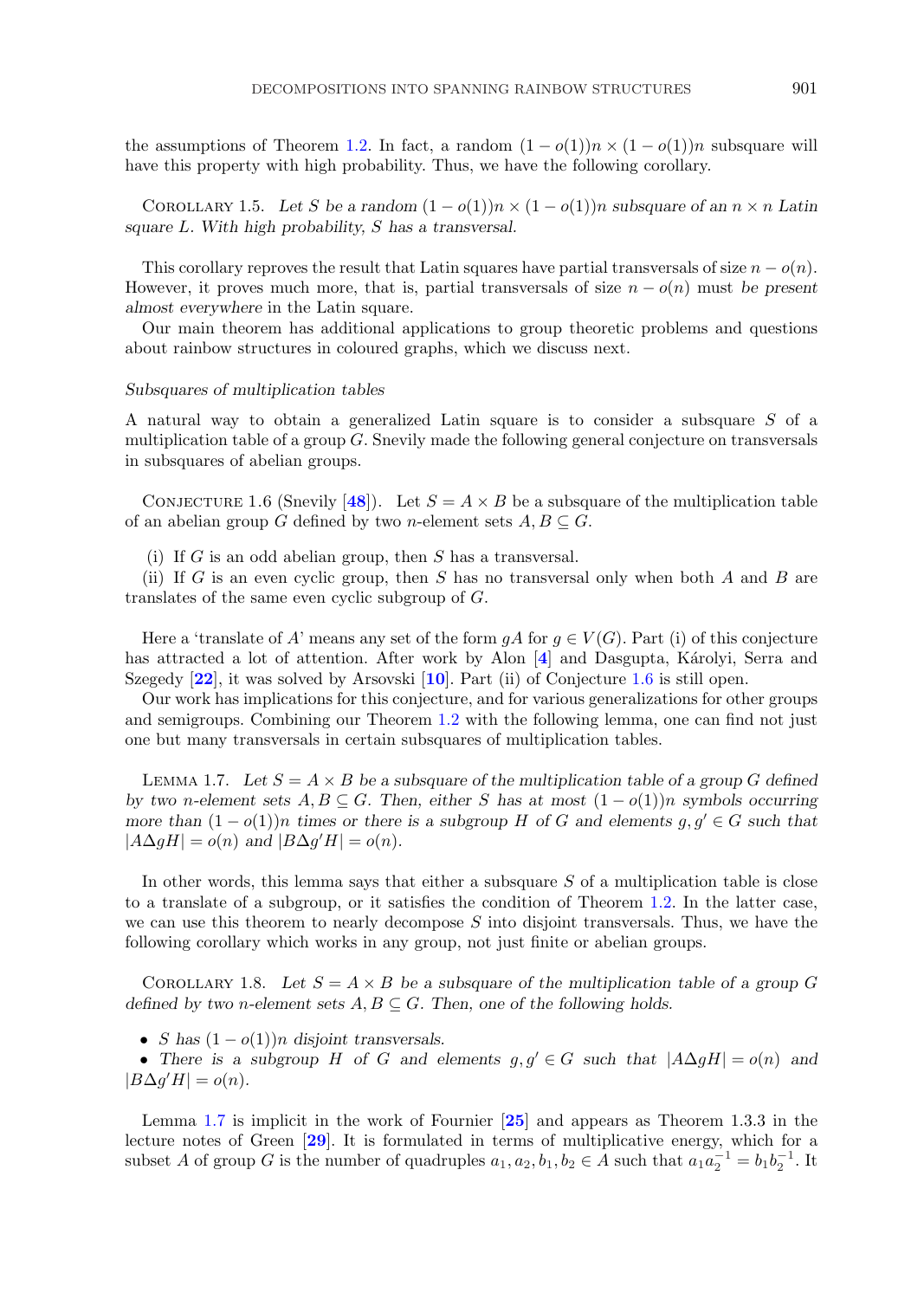<span id="page-3-0"></span>follows easily from the definitions that if S has more than  $(1 - o(1))n$  symbols occurring more than  $(1 - o(1))n$  times, then both A and B have energy at least  $(1 - o(1))n<sup>3</sup>$  and therefore are very close to cosets of some subgroups, which can further be shown to be the same subgroup.

# *Rainbow matchings, Hamiltonian paths and cycles*

Transversals in Latin squares are closely related to rainbow subgraphs of edge-coloured graphs. Recall that an edge-coloured graph is properly coloured if no two edges of the same colour share a vertex. A *matching* in a graph is a set of disjoint edges. We call a subgraph of a graph *rainbow* if all of its edges have different colours. There is a one-to-one correspondence between  $n \times n$ generalized Latin squares and proper edge-colourings of the complete bipartite graph  $K_{n,n}$ . Indeed, given a generalized Latin square  $S = (s_{ij})$  with m symbols in total, associate with it an m-edge-colouring of  $K_{n,n}$  by setting  $V(K_{n,n}) = \{x_1, \ldots, x_n, y_1, \ldots, y_n\}$  and letting the colour of the edge  $(x_i, y_j)$  be  $s_{ij}$ . Notee that this colouring is proper, that is, adjacent edges receive different colours. Therefore, the study of transversals in generalized Latin squares is equivalent to the study of perfect rainbow matchings in proper edge-colourings of  $K_{n,n}$ . Moreover, if S is symmetric, that is,  $s_{ij} = s_{ji}$  for all i and j, it also defines the proper edge-colouring of the complete n-vertex graph  $K_n$  in which the edge ij is coloured by  $s_{ij}$ . Since S is symmetric, each edge has a well-defined colour. Under this second correspondence, transversals give rainbow maximum degree 2 subgraphs of  $K_n$ .

As explained above, partial transversals in the Latin square S correspond to rainbow matchings in the corresponding edge-coloured  $K_{n,n}$ . Thus, Conjecture [1.1](#page-1-0) is equivalent to the statement that any proper *n*-edge-colouring of  $K_{n,n}$  contains a rainbow matching of size  $n-1$ . Theorem [1.2](#page-1-0) then follows from the following statement.

THEOREM 1.9. *There is an*  $\alpha > 0$  *so that the following holds for all*  $1 > \epsilon \geqslant n^{-\alpha}/\alpha$ *. Let*  $K_{n,n}$  be properly coloured with at most  $(1 - \varepsilon)n$  colours having more than  $(1 - \varepsilon)n$  edges. *Then,*  $K_{n,n}$  *has*  $(1 - \varepsilon)n$  *edge-disjoint perfect rainbow matchings.* 

We can also find perfect rainbow matchings in graphs that are more general than  $K_{n,n}$ . Our proof works for all suitably pseudo-random properly coloured balanced bipartite graphs. See Lemma [8.11](#page-40-0) for an example of such a result, and see Lemma [8.13](#page-41-0) for a restatement and proof of Theorem 1.9.

There is a lot of interest in studying rainbow structures in properly coloured complete graphs. Recall that transversals in symmetric generalized Latin squares correspond to rainbow maximum degree 2 subgraphs of properly coloured complete graphs. Since paths and cycles are a special type of maximum degree 2 subgraph, there has been a focus on finding nearly spanning rainbow paths/cycles in properly coloured complete graphs. For example, Andersen [**[9](#page-59-0)**] in 1989 conjectured that all properly coloured  $K_n$  have a rainbow path of length  $n-2$ . Hahn conjectured even more that such a path can be found in any (not necessarily properly) coloured complete graph with at most  $n/2 - 1$  edges of each colour (see [[33](#page-60-0)]). Hahn's conjecture was recently disproved by the second and third author [**[43](#page-60-0)**], who showed that without the 'proper colouring' assumption the graph might not have rainbow paths longer than  $n - \Omega(\log n)$ . Thus, it makes sense to restrict ourselves to colourings which are proper. The progress on Andersen's conjecture was slow, despite efforts by various researchers, for example, see [**[3](#page-59-0)**, **[19](#page-59-0)**, **[27](#page-59-0)**, **[31](#page-60-0)**, **[32](#page-60-0)**]. Until recently it was not even known how to find a rainbow path/cycle of length  $(1 - o(1))n$ . This was proved by Alon and the second and third author [**[6](#page-59-0)**], who showed that any properly coloured  $K_n$  contains a rainbow cycle with  $n - O(n^{3/4})$  vertices. Using our techniques, one can say much more, that is, we can nearly decompose such a complete graph into long rainbow cycles. This is a corollary of the following theorem.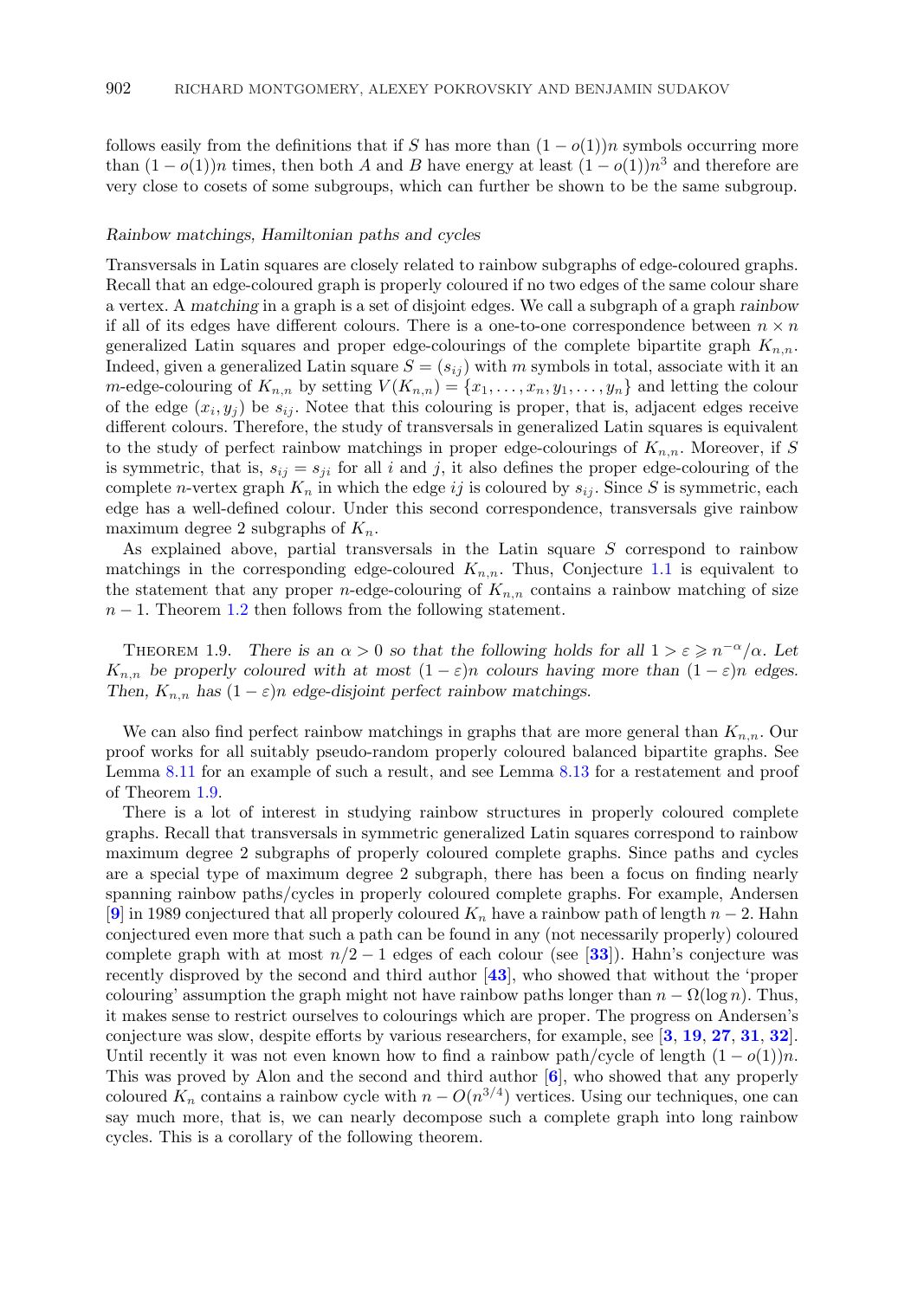<span id="page-4-0"></span>THEOREM 1.10. *There is an*  $\alpha > 0$  *so that the following holds for all*  $1 > \epsilon \geqslant n^{-\alpha}/\alpha$ *. Let*  $K_n$  be properly coloured with at most  $(1 - \varepsilon)n$  colours having more than  $(1 - \varepsilon)n/2$  edges. *Then,*  $K_n$  *has*  $(1 - \varepsilon)n/2$  *edge-disjoint rainbow Hamiltonian cycles.* 

COROLLARY 1.11. *There is an*  $\alpha > 0$  so that the following holds for all  $1 > \epsilon \geq n^{-\alpha}/\alpha$ . *Given a properly coloured*  $K_n$ , let U *be a random subset of*  $(1 - \varepsilon)n$  *vertices. Then, with high probability, the subgraph induced by* U *has*  $(1 - 2\varepsilon)n/2$  *edge-disjoint rainbow Hamiltonian cycles.*

See Lemma [8.29](#page-48-0) for a restatement and proof of Theorem 1.10, and Corollary [8.30](#page-49-0) for a restatement and proof of Corollary 1.11.

# *Rainbow spanning trees*

In this paper, we also study spanning rainbow trees in properly coloured complete graphs. Note that a rainbow Hamiltonian path is a very special case of a rainbow tree. Because of this one expects the results which hold for rainbow spanning trees to be stronger than ones for paths. For example, every properly coloured  $K_n$  contains a rainbow spanning tree (a star at any vertex is rainbow), whereas it is known that there are proper edge-colourings of  $K_n$  without rainbow Hamiltonian paths. In fact, much more is probably true. It was conjectured by a number of authors that properly coloured complete graphs should always have decompositions into spanning rainbow trees.

CONJECTURE 1.12 (Brualdi and Hollingsworth, [[16](#page-59-0)]). Every properly  $(2n - 1)$ -coloured  $K_{2n}$  can be decomposed into edge-disjoint rainbow spanning trees.

CONJECTURE 1.13 (Kaneko, Kano, and Suzuki,  $[37]$  $[37]$  $[37]$ ). Every properly coloured  $K_n$  contains  $n/2$  edge-disjoint rainbow spanning trees.

These conjectures attracted a lot of attention from various researchers (see, for example, [**[2](#page-59-0)**, **[18](#page-59-0)**, **[26](#page-59-0)**]) who showed how to find several disjoint spanning rainbow trees. The best known results for these problem guarantee the existence of  $\varepsilon n$  edge-disjoint rainbow trees (see [[36](#page-60-0)] for Conjecture 1.12 and [**[12](#page-59-0)**, **[44](#page-60-0)**] for Conjecture 1.13). Developing our results on Hamiltonian cycles, we are able to improve this and show that one can find  $(1 - o(1))n$  disjoint spanning rainbow trees.

THEOREM 1.14. *There is an*  $\alpha > 0$  *so that the following holds for all*  $1 > \varepsilon \geqslant n^{-\alpha}/\alpha$ *. Every properly coloured*  $K_n$  *has*  $(1 - \varepsilon)n/2$  *edge-disjoint spanning rainbow trees.* 

This theorem proves an asymptotic version of the Brualdi–Hollingsworth and Kaneko–Kano– Suzuki conjectures. Note that unlike our results about perfect matchings and Hamiltonian cycles, which require certain small additional conditions, this theorem is true for all proper edgecolourings.

# 2. *Proof overview*

Our various rainbow decomposition results build on each other. First, we find decompositions into rainbow perfect matchings, then into rainbow Hamiltonian cycles and then into rainbow spanning trees. There are other rainbow structures that we find in between these — the actual sequence of our proofs is the following: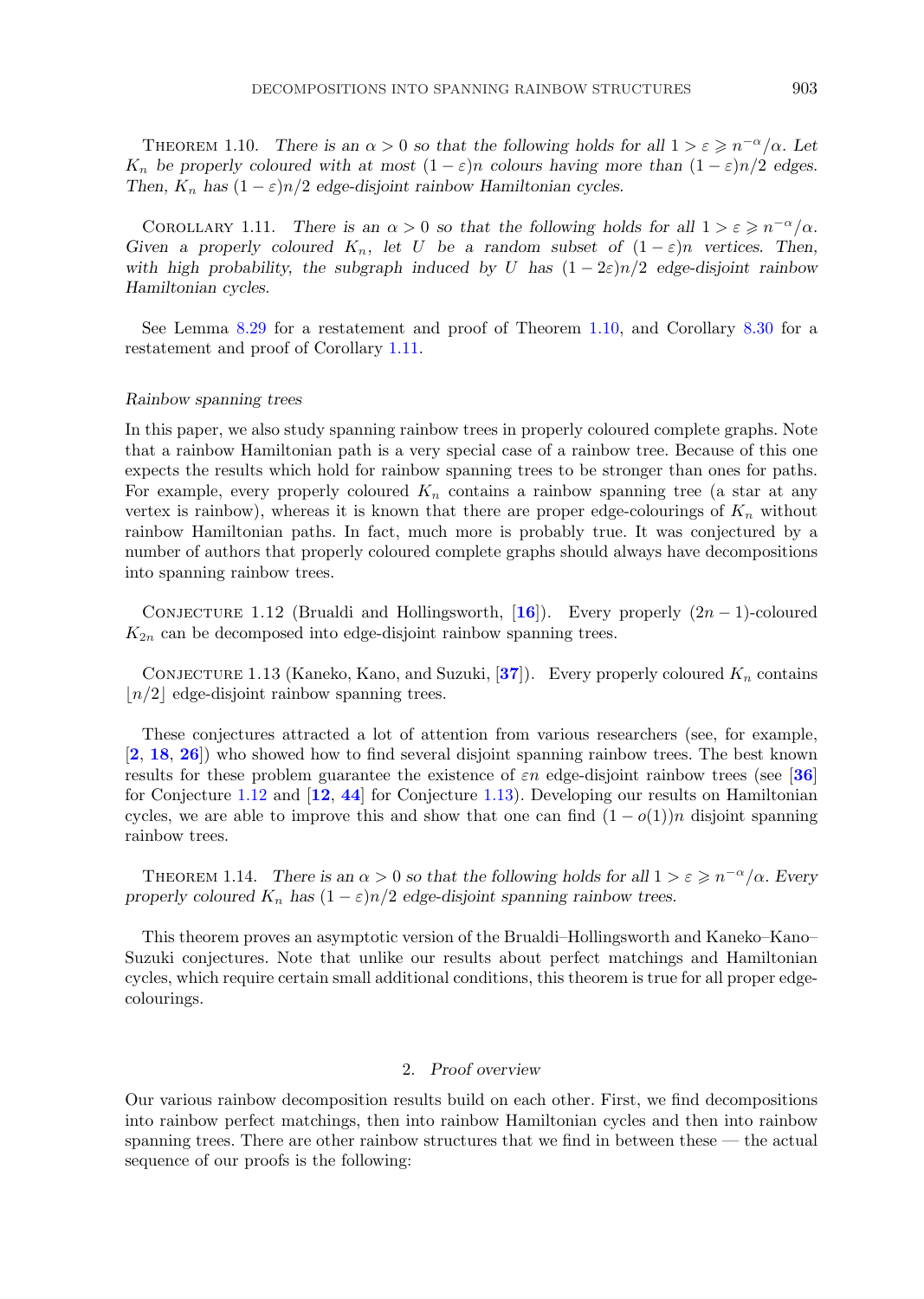- <span id="page-5-0"></span>(1) near-decompositions of nearly-regular balanced bipartite graphs into nearly-perfect rainbow matchings;
- (2) near-decompositions of typical balanced bipartite graphs into perfect rainbow matchings;
- (3) near-decompositions of typical graphs into rainbow 2-factors;
- (4) near-decompositions of typical graphs into rainbow Hamiltonian cycles;
- (5) near-decompositions of complete graphs into rainbow spanning trees.

The following definitions make precise various terms in this overview.

• *Near-decomposition:* A near-decomposition of a graph G is a set of edge-disjoint subgraphs  $H_1,\ldots,H_t$  in G which cover almost all the edges of G, that is, which have  $e(H_1\cup\cdots\cup H_t)=$  $(1-o(1))e(G).$ 

• Average degree: The average degree of a graph G is  $d(G)=2e(G)/v(G)$ .

• *Nearly-regular:* A graph is nearly regular if all the vertices  $v \in V(G)$  have  $d(v) = (1 \pm \sqrt{2})$  $o(1)$ )  $\frac{2e(G)}{v(G)}$ , that is, if all its degrees are close to each other.

• *Typical:* A graph is typical if any pair of vertices  $u, v \in V(G)$  has  $d(u, v) = (1 \pm o(1)) \frac{4e(G)^2}{v(G)^3}$ , that is, if all its codegrees are close to each other. This is the main notion of pseudo-randomness that we use in this paper.

• Global boundedness: A coloured graph is globally b-bounded if it has  $\leq b$  edges of each colour.

• 2*-factor:* A 2-factor is a collection of vertex-disjoint cycles which span all the vertices of a graph.

• *Balanced bipartite:* A graph is balanced bipartite if its vertices can be partitioned into two sets of the same size, so that all the edges lie between the two sets.

#### 2.1. *Nearly-perfect rainbow matchings*

There are two main results we prove about nearly-perfect rainbow matchings — one finds a single nearly-perfect rainbow matching in a graph, the other nearly-decomposes a graph into them. The following is an informal description of the first result:

A 1. Every properly coloured, nearly-regular, globally  $d(G)$ -bounded, balanced bipartite graph G has a rainbow matching M of order  $(1-o(1))|V(G)|/2$ . Additionally, M can be chosen probabilistically so that every edge of  $G$  is in  $M$  with roughly the same probability.

The precise statement of this is Lemma  $4.6$ . The proof uses Rödl's semi-random method together with some extra ideas. The key point in A1 is that the matching it produces is randomized. Given a properly coloured, nearly-regular, globally  $d(G)$ -bounded, balanced bipartite graph, we can repeatedly apply A1 in order to produce a sequence of disjoint nearlyperfect rainbow matchings  $M_1, \ldots, M_t$ . We can keep iterating this as long as the remaining graph satisfies the assumptions of A1 (near-regularity and global boundedness). Using the fact that the matching in A1 is randomized, we can show that with high probability we can iterate A1 until there are  $o(|V(G)|^2)$  edges left in the graph, that is, until we have a near-decomposition into nearly-perfect rainbow matchings:

A 2. Every properly coloured, nearly-regular, globally  $d(G)$ -bounded, balanced bipartite graph G can be nearly-decomposed into rainbow matchings of order  $(1-o(1))|V(G)|/2$ .

The precise statement of this is Lemma [8.2.](#page-35-0) The proof of A2 iterates A1 while ensuring that the assumptions of A1 are maintained. We show this using a martingale concentration inequality.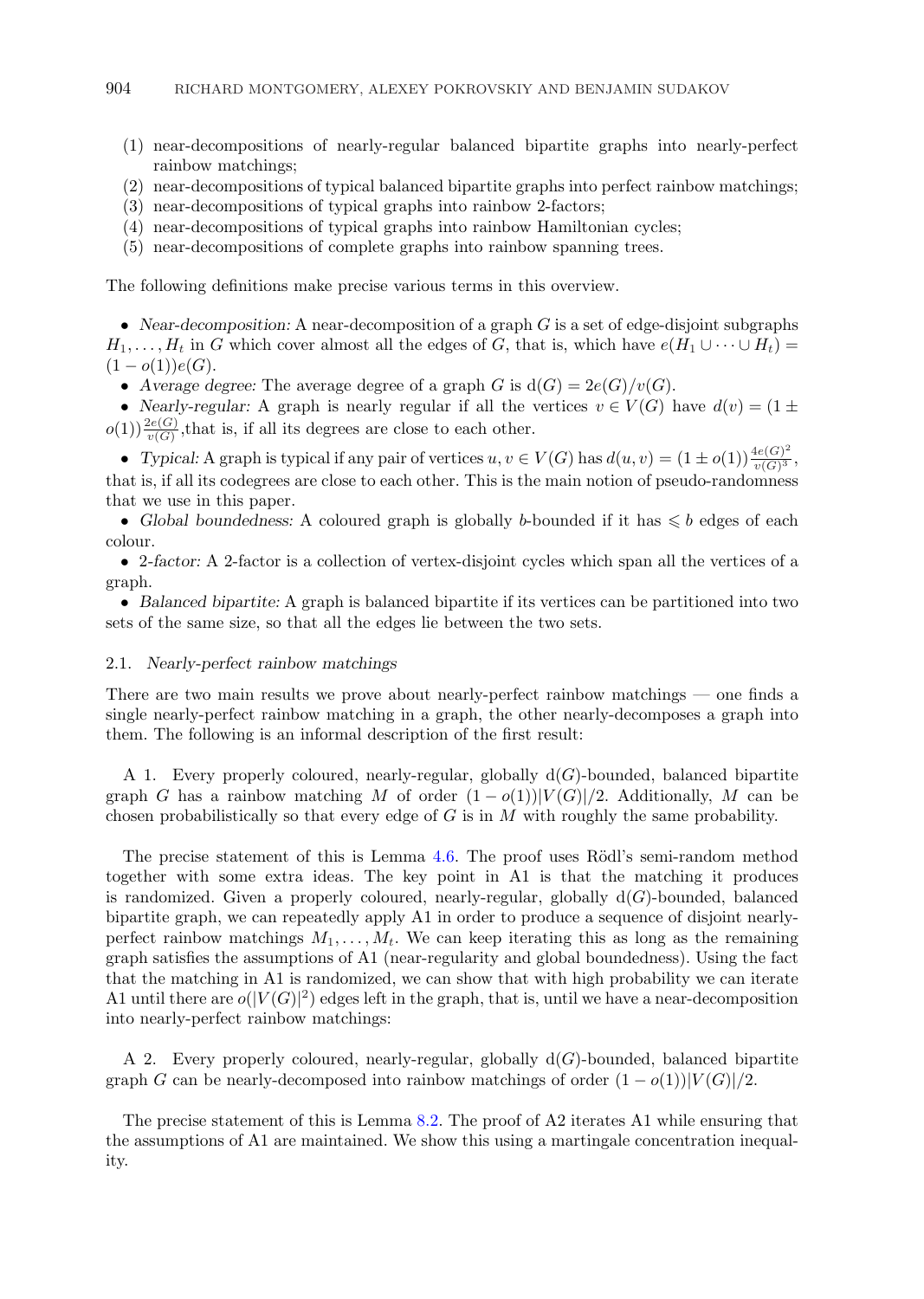#### <span id="page-6-0"></span>2.2. *Rainbow perfect matchings*

The basic result we prove about near-decompositions into perfect rainbow matchings is the following:

A 3. Let G be a properly coloured, nearly-regular, globally  $d(G)$ -bounded, balanced bipartite graph. Let H be a properly coloured, typical graph on  $V(G)$  which is edge-disjoint and colour-disjoint from G. Then,  $G \cup H$  has a near-decomposition into rainbow perfect matchings.

The precise statement of this is Lemma [8.12.](#page-41-0) The assumptions of this lemma (that we have two disjoint graphs, one of which is typical and the other nearly-regular and globally bounded) will reoccur several times in this paper. We pause now to explain why these are natural assumptions under which to seek spanning rainbow structures.

We look at a nearly-regular, globally  $d(G)$ -bounded graph for two reasons. Firstly [A2](#page-5-0) shows that under this assumption one can find rainbow nearly-perfect matchings (so it is reasonable to try to strengthen [A2](#page-5-0) to get perfect matchings). Secondly, if one starts in any properly coloured  $K_{n,n}$  and selects a random subgraph G by choosing every colour independently with probability  $p$  (and letting G be the edges of the chosen colours), then the resulting subgraph will be a nearly-regular, globally  $(1 + o(1))d(G)$ -bounded graph with high probability. We prove results about nearly-regular, globally  $d(G)$ -bounded graphs so that we can say things about random subgraphs of properly coloured complete graphs.

Unfortunately one cannot hope to find perfect rainbow matchings if one just considers a nearly-regular graph G. This is because nearly-regular graphs might have no perfect matchings at all (for example, a disjoint union of two copies of  $K_{n,n+1}$  is nearly-regular, balanced bipartite and has no perfect matching). This is the motivation for the typical graph  $H$  disjoint from  $G$ in A3. The union of a nearly-regular graph  $G$  and a typical graph  $H$  has a perfect matching, making A3 more plausible.

To prove A3, we first apply [A2](#page-5-0) to G to get a near-decomposition of G into nearly-rainbow matchings. Then, we use edges of  $H$  to modify the matchings one-by-one to turn them into perfect matchings. The modifications we use are simple switchings where we exchange two edges of a matching  $M$  for three edges of  $H$  in order to get a larger matching  $M'$ . Using a sequence of switchings, we will obtain perfect matchings.

*Proving Theorem* [1.9](#page-3-0)*.* A3 can be used to prove Theorem [1.9.](#page-3-0) To do this, we need two intermediate results. The first concerns choosing a random set of colours in a properly coloured graph.

A 4. Let G be properly coloured and typical. Choose every colour independently with probability p, and let  $H$  be the subgraph formed by the edges of the chosen colours. Then, with high probability,  $H$  is typical.

This result says that the subgraph chosen by a random set of colours is pseudo-random. A result like this was first used by Alon and the second and third author when studying rainbow cycles in graphs [**[6](#page-59-0)**].

Applying A4 to the complete bipartite graph  $K_{n,n}$  from Theorem [1.9](#page-3-0) gives a typical subgraph H which can be used in A3. The graph G formed by the colours from  $K_{n,n}$  unused in H will be nearly-regular with high probability. However, we cannot yet apply A3 since the graph G might not be globally  $d(G)$ -bounded. Indeed, G may have colour classes of size n, whereas the average degree of G will be  $(1 \pm o(1))(n-p)$  (where p is the parameter from A4). To get around this, we have another intermediate result saying that there is a subgraph  $G'$  of  $G$  which is globally  $d(G')$ -bounded.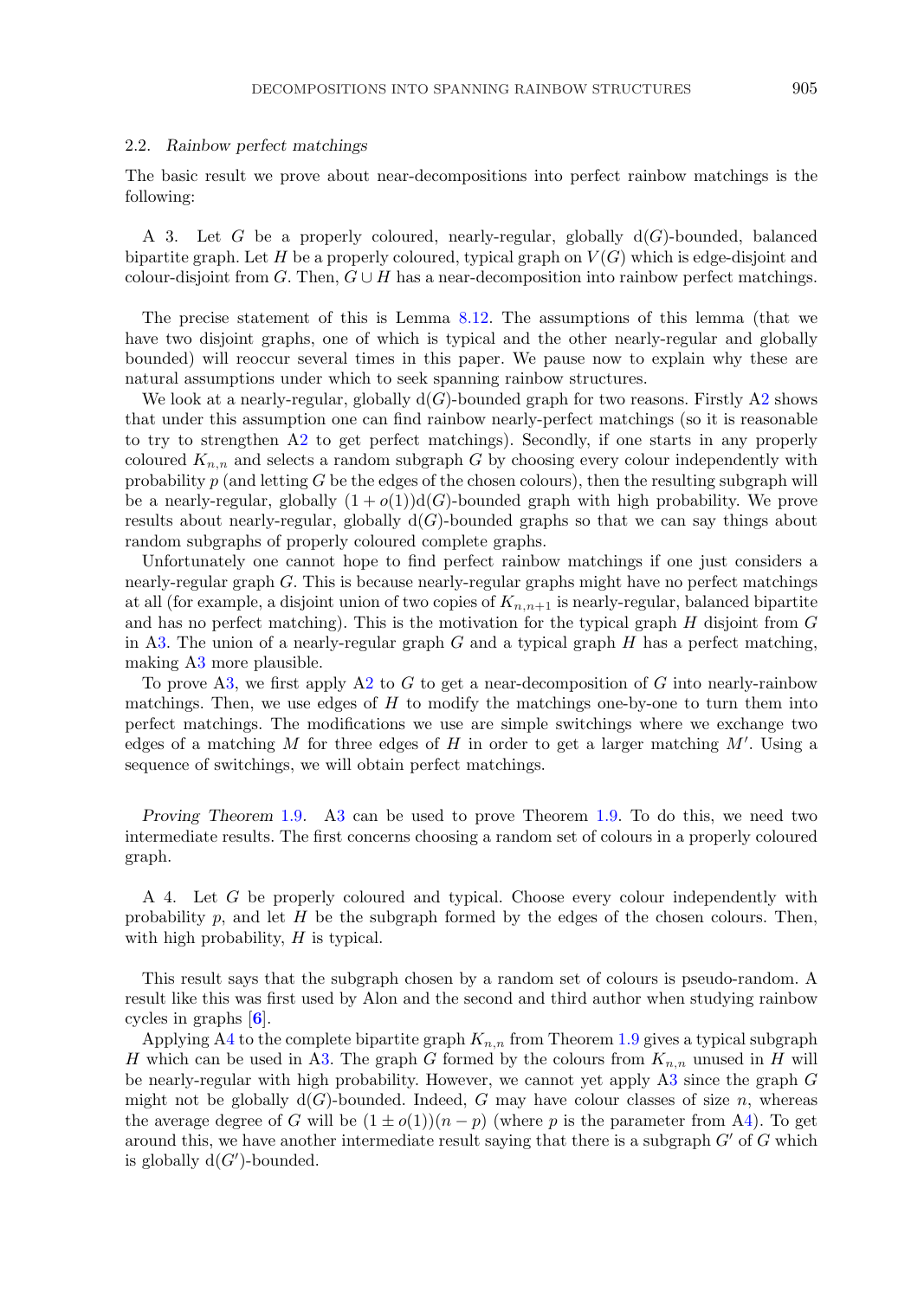<span id="page-7-0"></span>A 5. Let G be a properly coloured balanced bipartite graph with  $\leq (1 - \varepsilon)n$  colours having  $\geq (1 - \varepsilon)n$  edges and  $\delta(G) \geq (1 - \varepsilon^2)n$ . Then, G has a spanning subgraph G' with  $d(G') \geq$  $(1-2\varepsilon)n$  which is globally d(G')-bounded and nearly-regular.

See Lemma [6.7](#page-27-0) for a precise statement of A5. This is proved in two stages. First, for every colour c with  $\geqslant (1 - \varepsilon)n$  edges, we randomly delete every colour c edge with a small probability q. The remaining graph  $G_1$  will be globally  $(1 - o(1))d(G_1)$ -bounded with high probability, but might no longer be nearly-regular. We then apply a 'regularization' lemma to  $G_1$  which deletes a small number of edges from  $G_1$  to make it nearly-regular, without overly affecting the global boundedness. The resulting graph  $G'$  is then globally  $d(G')$ -bounded and nearly-regular. Plugging  $G'$  into [A3](#page-6-0) together with the graph  $H$  from [A4,](#page-6-0) we obtain Theorem [1.9.](#page-3-0)

#### 2.3. *Rainbow* 2*-factors*

Rainbow 2-factors are intermediate structures we use between finding perfect matchings and Hamiltonian cycles. The main result about 2-factors that we need is a direct analogue of [A3.](#page-6-0)

A 6. Let G be a properly coloured, nearly-regular, globally  $\frac{1}{2}d(G)$ -bounded graph. Let H be a properly coloured, typical graph on  $V(G)$  which is edge-disjoint and colour-disjoint from G. Then,  $G \cup H$  has a near-decomposition into rainbow 2-factors.

See Lemma [8.21](#page-44-0) for a precise statement of this. The main difference between [A3](#page-6-0) and A6 is that the global boundedness in A6 is  $\frac{1}{2}d(G)$  (rather than  $d(G)$  as it was in [A3\)](#page-6-0). The reason for this is that to find a rainbow 2-factor we would need  $|V(G)|$  colours in the graph, which is forced by global  $\frac{1}{2}d(G)$ -boundedness (but not by  $d(G)$ -boundedness). Thus, the global  $\frac{1}{2}d(G)$ boundedness condition is natural because it is the weakest global boundedness we can impose on the graph to guarantee enough colours for a rainbow 2-factor

The proof of A6 consists of using [A3](#page-6-0) to find matchings in the graph, which are then put together to get 2-factors. To see how we might do this, we randomly partition  $V(G \cup H)$ and  $C(G \cup H)$  into vertex sets  $U_1, \ldots, U_k$  and colour sets  $C_1, \ldots, C_k$  of the same size. Then, using variants of [A4,](#page-6-0) we can show that the subgraphs  $G_{C_i}[U_j, U_k]$  are nearly-regular, while the subgraphs  $H_{C_i} [U_i, U_k]$  are typical. By [A3,](#page-6-0) these subgraphs have near-decompositions into families  $\mathcal{M}_{i,j,k}$  of perfect rainbow matchings for all distinct  $i, j, k$ . By taking unions of these matchings for suitable  $i, j, k$  we obtain rainbow 2-factors, that is,  $\bigcup_{i=1}^{k} \mathcal{M}_{i,i+1 \pmod{k},i}$  is a family of rainbow 2-factors.

## 2.4. *Rainbow Hamiltonian cycles*

The main result about Hamiltonian cycles that we need is a direct analogue of [A3](#page-6-0) and A6.

A 7. Let G be a properly coloured, nearly-regular, globally  $\frac{1}{2}d(G)$ -bounded graph. Let H be a properly coloured, typical graph on  $V(G)$  which is edge-disjoint and colour-disjoint from G. Then,  $G \cup H$  has a near-decomposition into rainbow Hamiltonian cycles.

See Lemma [8.27](#page-48-0) for a precise statement of this. The proof of A7 consists of first splitting the colours of H at random into two subgraphs  $H_1$  and  $H_2$ . Using a result like [A4,](#page-6-0) we have that  $H_1$  and  $H_2$  are both typical. Applying A6 to G and  $H_1$ , we get a near-decomposition of  $G \cup H_1$ into rainbow 2-factors. Then, we use the typical graph  $H_2$  to modify the 2-factors one-by-one into Hamiltonian cycles. This modification is done by 'rotations' — switching a small number of edges on a 2-factor for edges of  $H_2$  in order to decrease the number of cycles in the 2-factor. After a small number of rotations like this, we create a Hamiltonian cycle.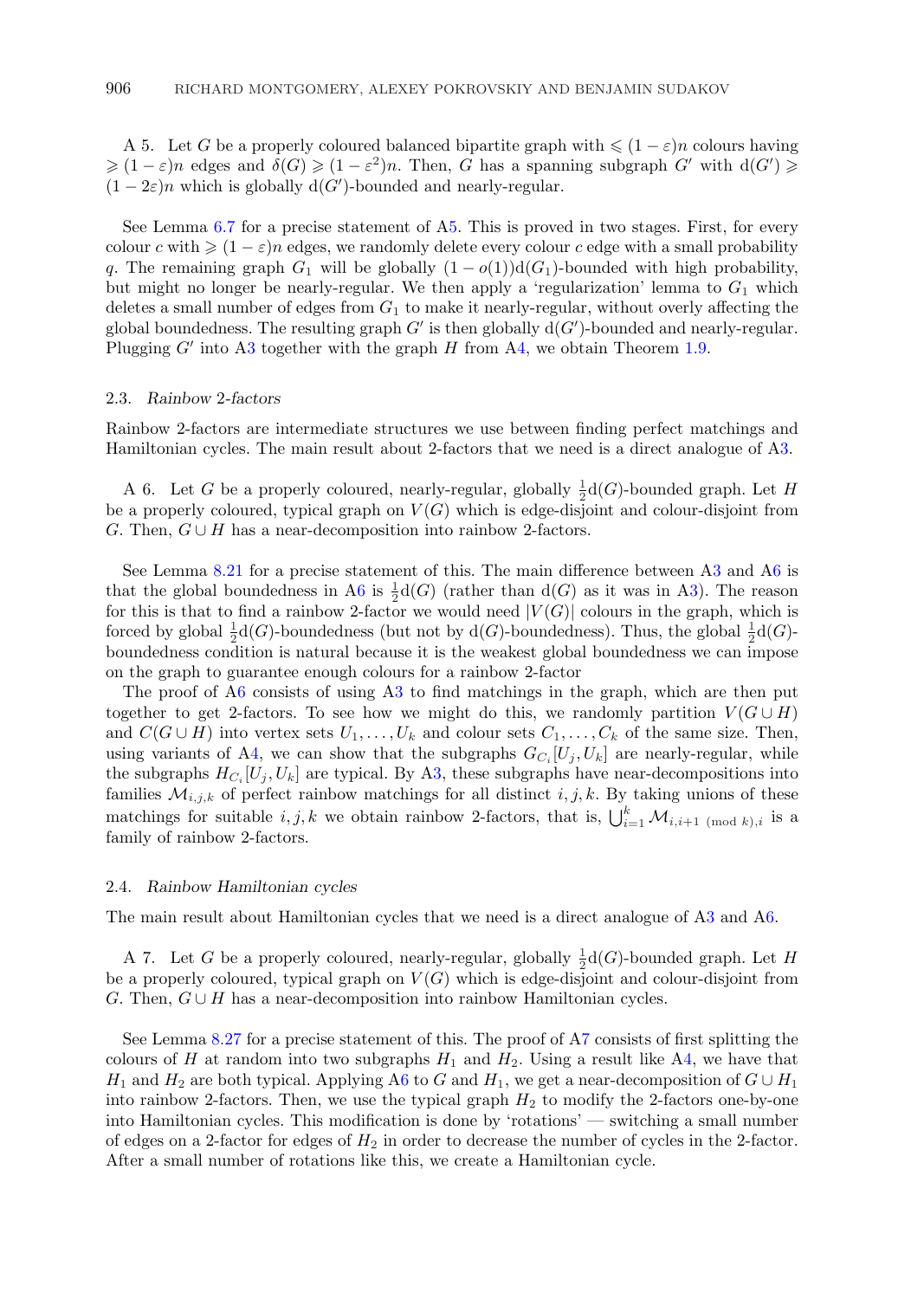Theorem [1.10](#page-4-0) is proved using [A7.](#page-7-0) The proof is similar to the proof of Theorem  $1.9$  — starting with a properly coloured  $K_n$ , we use analogues of [A4](#page-6-0) and [A5](#page-7-0) to get the graphs G and H needed in [A7.](#page-7-0)

#### 2.5. *Rainbow spanning trees*

Here, we explain the proof of Theorem  $1.14$  — that the Brualdi–Hollingsworth and Kaneko– Kano–Suzuki conjectures hold asymptotically. The starting point of this is to observe that a near-decomposition into rainbow Hamiltonian cycles gives a near-decomposition into rainbow spanning trees. Because of this, our results about Hamiltonian cycles have implications for spanning tree decompositions. The first implication is that if we have a properly coloured  $K_n$ with  $\leq (1 - \varepsilon)n$  colours having  $\geq (1 - \varepsilon)n/2$  edges, then this  $K_n$  has a near-decomposition into rainbow spanning trees (by Theorem [1.10\)](#page-4-0).

Thus, it remains to look at colourings of  $K_n$  with  $\geqslant (1 - \varepsilon)n$  colours having  $\geqslant (1 - \varepsilon)n/2$ edges. In this section, we will focus on the case when the colouring has exactly  $n-1$  colours each having exactly  $n/2$  edges. This is the setting of the Brualdi–Hollingsworth Conjecture and is substantially easier to deal with. To deal with this case, we need the following result on how the colours in a random subset of vertices behave.

A 8. Let  $K_n$  be properly coloured and choose a subset of  $(1 - \varepsilon)n$  vertices  $U \subseteq V(K_n)$  at random. Then,  $K_n[U]$  is globally  $(1-2\varepsilon)n/2$ -bounded.

See Lemma [5.2](#page-21-0) (c) for a precise statement of this. Note that the subgraph  $K_n[U]$  from A8 is globally  $(1 - 2\varepsilon)n/2$ -bounded and has  $d(K_n[U]) = (1 - \varepsilon)n$ .

Randomly partition  $K_n[U]$  into graphs  $G'$  and J, with every edge placed in J independently with probability  $p \ll \varepsilon$ . Then, randomly partition the colours of G' into sets  $C_G$  and  $C_H$ , with each colour ending up in  $C_H$  independently with probability p. Let  $G''$  and H be the subgraphs of G' consisting of edges with colours in  $C_G$  and  $C_H$ , respectively. Using results like A8, it can be shown that  $G'', H$  and J are all nearly-regular and typical. Since  $G'' \subseteq G$ , we have that  $G''$ is also globally  $(1 - 2\varepsilon)n/2$ -bounded. Since  $p \ll \varepsilon$  and  $G$  had  $d(G) = (1 - \varepsilon)n$ , we have that  $d(G'') \approx (1 - \varepsilon - 2p)n \geq (1 - 2\varepsilon)n$ . Thus, G'' and H satisfy the assumptions of [A7,](#page-7-0) which gives a near-decomposition of  $G'' \cup H$  into rainbow Hamiltonian paths.

We now have a set of rainbow paths of length  $(1 - \varepsilon)n$  and an edge-disjoint typical subgraph J. We turn the paths into spanning rainbow trees by extending each path one vertex at a time using edges of J. The operations we use to extend the trees are very simple: We always have a collection of rainbow trees  $T_1, \ldots, T_{(1-\varepsilon)n}$  which we want to enlarge. To enlarge a tree  $T_i$ , we find three edges  $e_1, e_2, e_3$  outside  $T_1, \ldots, T_{(1-\varepsilon)n}$  and two edges  $f_1, f_2$  on  $T_i$  so that  $T_i' = T_i \cup \{e_1, e_2, e_3\} \setminus \{f_1, f_2\}$  is another rainbow tree. Replacing  $T_i$  by  $T_i'$  gives us a collection of larger rainbow trees, so by iterating this process we would eventually get rainbow spanning trees. The remaining question is then 'how can we find the edges  $e_1, e_2, e_3, f_1, f_2$  which we use to enlarge  $T_i$ ?' This is where the typicality of the graph J is used. The fact that J is pseudo-random means that its edges are suitably spread out around  $V(K_n)$ , and this allows us to find edges in  $J$  to switch with edges of  $T_i$ .

# 3. *Preliminaries*

Here we collect some useful notation and results which will be used later in the paper.

#### 3.1. *Basic notation*

For a graph G, the set of edges of G is denoted by  $E(G)$  and the set of vertices of G is denoted by  $V(G)$ . For a vertex v in a graph G, the set of edges in G through v is denoted by  $E_G(v)$ ,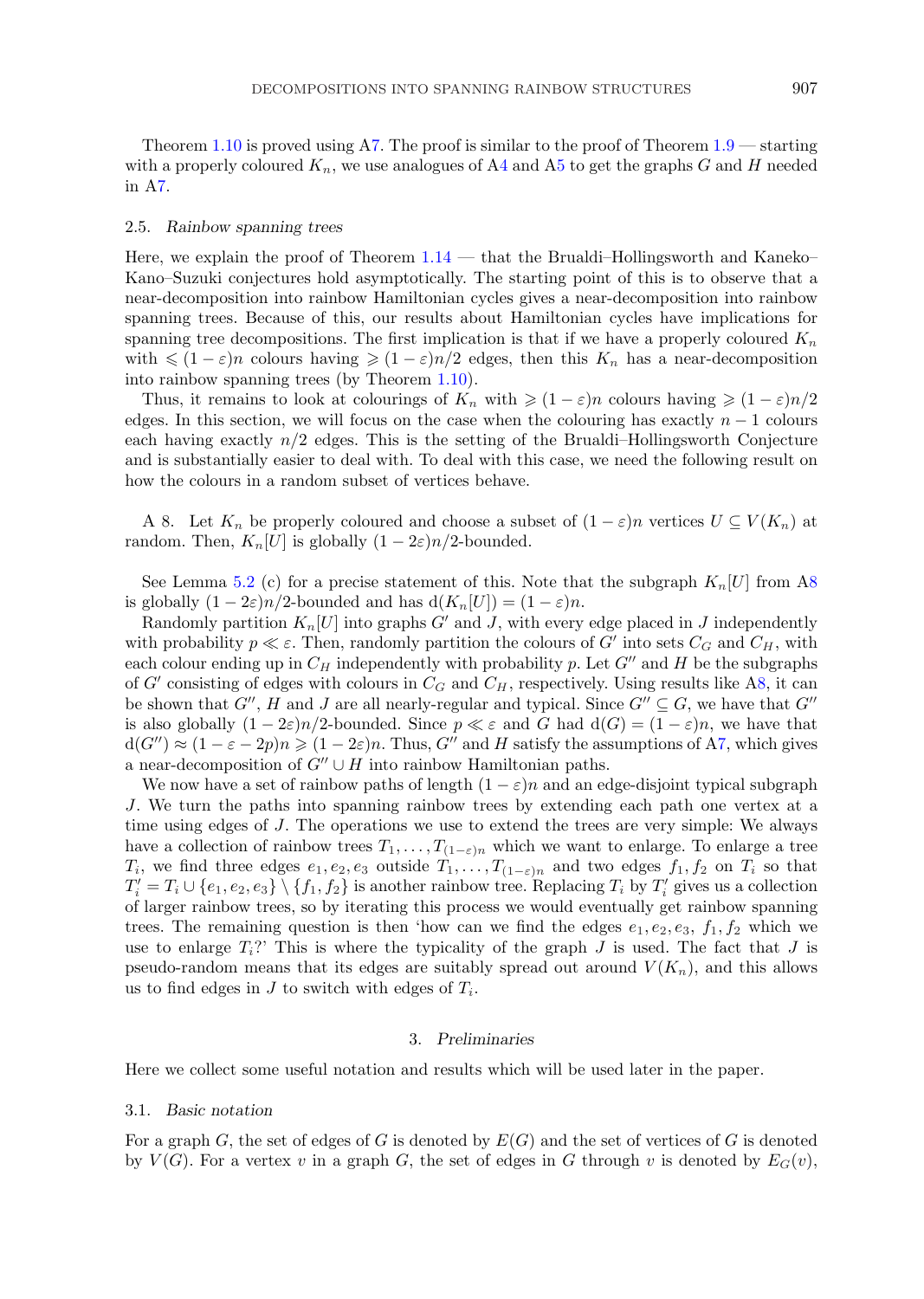<span id="page-9-0"></span>the set of colours of edges going through v is denoted by  $C_G(v)$ , the set of neighbours of v in G is denoted by  $N_G(v)$  and  $d_G(v) = |N_G(v)|$ . For a coloured graph G and a colour c, the set of colour c edges in G is denoted by  $E_G(c)$  and the set of vertices touching colour c edges in G is denoted by  $V_G(c)$ . In all of these, we omit the 'G' subscript when the graph G is clear from context. We will use additive notation for adding and deleting vertices and edges from graphs.

For a graph G and a set of vertices A, let  $G[A]$  denote the induced subgraph of G on A. For disjoint sets of vertices A and B, we use  $G[A, B]$  to denote the bipartite subgraph of G on  $A \cup B$  consisting of all edges between A and B. For any event E, we let  $\mathbf{1}_E$  be the indicator function for  $E$ , taking the value 1 when  $E$  occurs, and 0 otherwise.

For two functions  $f(x_1,\ldots,x_t)$  and  $g(y_1,\ldots,y_s)$ , we use  $f(\pm x_1,\ldots,\pm x_t) = g(\pm y_1,\ldots,\pm y_s)$ to mean that 'max<sub> $\sigma_i \in \{-1,+1\}$ </sub>  $f(\sigma_1 x_1,\ldots,\sigma_t x_t) \leq \max_{\sigma_i \in \{-1,+1\}} g(\sigma_1 y_1,\ldots,\sigma_s y_s)$  and also that  $\min_{\sigma_i \in \{-1,+1\}} f(\sigma_1 x_1,\ldots,\sigma_t x_t) \geqslant \min_{\sigma_i \in \{-1,+1\}} g(\sigma_1 y_1,\ldots,\sigma_s y_s)$ . The most frequently used case of this notation will to say  $x = y \pm z$  for some  $z \geq 0$ , in which case the notation is equivalent to both ' $y - z \leq x \leq y + z$ ' and ' $|x - y| \leq z$ '.

Note that  $a = b \pm c$ ,  $b = d \pm e \Rightarrow a = d \pm c \pm e$ . Also note that for any  $a, b, b'$ with  $|b'| \geq |b|$ , we have  $a \pm b = a \pm b'$ . Finally note that the notation is transitive  $f(\pm x_1,\ldots,\pm x_t)=g(\pm y_1,\ldots,\pm y_s)$  and  $g(\pm y_1,\ldots,\pm y_s)=h(\pm z_1,\ldots,\pm z_r)\Rightarrow$  $f(\pm x_1,\ldots,\pm x_t) = h(\pm z_1,\ldots,\pm z_r).$ 

We will often use the following which hold for any  $0 \leq x < 0.5$ .

$$
\frac{1}{1-x} \leq 1 + 2x \text{ and } \frac{1}{1+x} \geq 1 - 2x \tag{1}
$$

$$
1 - x = (1 \pm x^2)e^{-x}
$$
 (2)

$$
1 + x \leqslant e^x \tag{3}
$$

$$
(1-x)^t \geqslant 1-tx \tag{4}
$$

$$
\sum_{i=1}^{T} e^{-(i-1)x} = (1 \pm x^2 \pm 2e^{-x})x^{-1}.
$$
\n(5)

The last inequality comes from  $\sum_{i=1}^{T} e^{-(i-1)x} = (1 \pm x^2) \sum_{i=1}^{T} (1-x)^{i-1} =$  $(1 \pm x^2) \frac{1-(1-x)^T}{x} = (1 \pm x^2 \pm 2e^{-x}) x^{-1}$ . We will also use that, for any  $0 \le x \le 0.25$ ,

$$
\frac{1+x}{1-x} \leqslant 1+3x.\tag{6}
$$

Throughout the paper, most of our results will be either about balanced bipartite graphs or about general graphs. When dealing with balanced bipartite graphs, they will always come with a specific bipartition into two parts usually labelled by 'X' and 'Y' with  $|X| = |Y| = n$ . When dealing with general graphs, they will usually have  $v(G) = n$ . Whenever we define a graph  $G$ , if we do not specifically say that  $G$  is balanced bipartite, we implicitly mean that  $G$ is a general graph.

We make two definitions about graphs, which vary slightly depending on whether the graph they are talking about is balanced bipartite or not.

DEFINITION 3.1. • A balanced bipartite graph G with parts X and Y is  $(\gamma, \delta, n)$ -regular if  $|X| = |Y| = (1 \pm \gamma)n$  and  $d_G(v) = (1 \pm \gamma)\delta n$  for every vertex  $v \in V(G)$ .

• A general graph G is  $(\gamma, \delta, n)$ -regular if  $|G| = n$  and  $d_G(v) = (1 \pm \gamma)\delta n$  for every vertex  $v \in V(G).$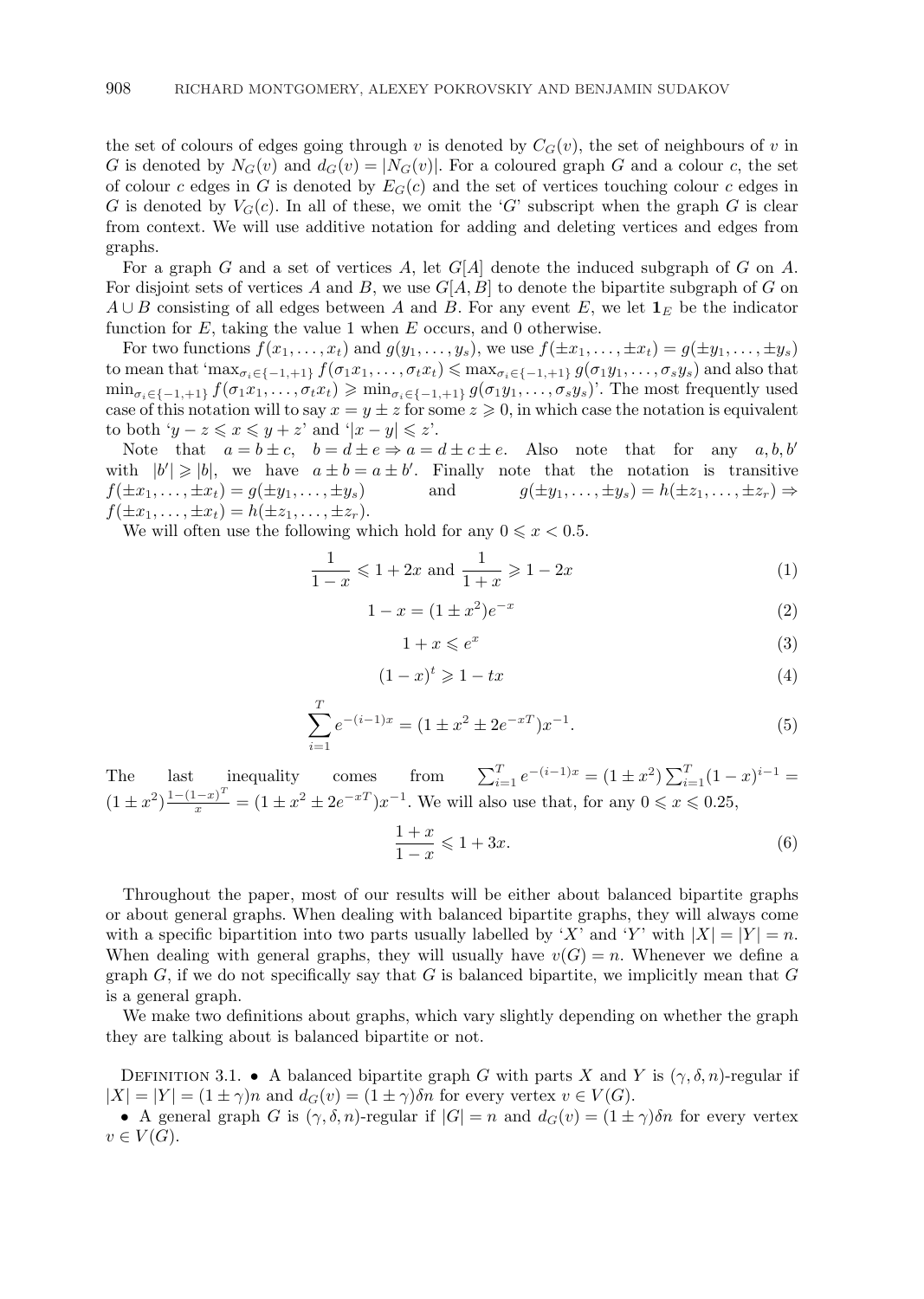DEFINITION 3.2. • A balanced bipartite graph G with parts X and Y is  $(\gamma, \delta, n)$ -typical if it is  $(\gamma, \delta, n)$ -regular and we have  $d(x, y) = (1 \pm \gamma)\delta^2 n$  for any pair of vertices  $x, y \in X$  or  $x, y \in Y$ .

• A general graph is  $(\gamma, \delta, n)$ -typical if it is  $(\gamma, \delta, n)$ -regular and for any pair of vertices x, y we have  $d(x, y) = (1 \pm \gamma)\delta^2 n$ .

DEFINITION 3.3. A graph G is globally b-bounded if G has  $\leq b$  edges of each colour, that is, if  $|E_G(c)| \leq b$  for all colours c.

DEFINITION 3.4. A graph G is locally  $\ell$ -bounded if G has  $\leq \ell$  edges of each colour passing through any vertex  $v \in V(G)$ , that is, if  $\Delta(E_G(c)) \leq \ell$  for all colours c.

#### 3.2. *Asymptotic notation*

For a number  $C \geqslant 1$  and  $x, y \in (0, 1]$ , we use ' $x \ll_C y$ ' to mean ' $x \leqslant \frac{y^C}{C}$ '. We will write ' $x \ll y$ ' to mean that there is some absolute constant C for which the proof works with ' $x \ll y$ ' replaced by ' $x \ll_C y$ '. This notation parallels more standard notation ' $x \ll y$ ' which means 'there is a fixed positive continuous function f on  $(0,1]$  so that if ' $x \ll y$ ' is replaced by ' $x \leq f(y)$ ', then the remainder of the proof works'. (Equivalently, ' $x \ll y$ ' can be interpreted as 'for all  $x \in (0,1]$ , there is some  $y \in (0,1]$  such that the remainder of the proof works with x and y'.) The two notations ' $x \ll y'$  and ' $x \ll y'$  are largely interchangeable — most of our proofs remain correct with all instances of ''' replaced by '''. The advantage of using ''' is that it proves polynomial bounds on the parameters (rather than bounds of the form 'for all  $\varepsilon > 0$ and sufficiently large  $n'$ ). This is important towards the end of this paper, where the proofs need polynomial bounds on the parameters.

While the constants C will always be implicit in each instance of ' $x \ll y'$ , it is possible to work them out explicitly. To do this, one should go through the lemmas in the paper in numerical order, choosing the constants C for earlier lemmas before later lemmas. This is because an inequality  $x \ll_C y$  in a later lemma may be needed to imply an inequality  $x \ll_{C'} y$ from an earlier lemma. Within an individual lemma, we will often have several inequalities of the form  $x \ll y$ . There the constants C need to be chosen in the reverse order of their occurrence in the text. The reason for this is the same — as we prove a lemma we may use an inequality  $x \ll_C y$  to imply another inequality  $x \ll_{C'} y$  (and so we should choose C' before choosing  $C$ ).

Throughout the paper, there are four operations we perform with the ' $x \ll y'$ ' notation.

(a) We will use  $x_1 \ll x_2 \ll \cdots \ll x_k$  to deduce finitely many inequalities of the form  $p(x_1,\ldots,x_k) \leqslant q(x_1,\ldots,x_k)$ ' where p and q are monomials with non-negative coefficients and  $\min\{i : p(0,\ldots,0,x_{i+1},\ldots,x_k)=0\} < \min\{j : q(0,\ldots,0,x_{j+1},\ldots,x_k)=0\}$ , for example,  $1000x_1 \leq x_2^5x_4^2x_5^3$  is of this form.

(b) We will use  $x \ll y$  to deduce finitely many inequalities of the form ' $x \ll_C y$ ' for a fixed

- constant C.<br>
(c) For  $x \ll y$  and fixed constants  $C_1, C_2$ , we can choose a variable z with  $x \ll_{C_1} z \ll_{C_2} y$ .
	- (d) For  $n^{-1} \ll 1$  and any fixed constant C, we can deduce  $n^{-1} \ll_C \log^{-1} n \ll_C 1$ .

To see that (a) is possible, we need to show that for any finite collection  $\mathcal I$  of inequalities of the given form, we can choose constants  $C_1, \ldots, C_{k-1}$  so that  $0 < x_1 \ll_{C_1} x_2 \ll_{C_2} \cdots \ll_{C_{k-1}}$  $x_k < 1$  implies all the inequalities in  $\mathcal I$ . To see this, first consider a single inequality  $p(x_1,...,x_k) \leq q(x_1,...,x_k)$ ' of the form in (a). From the assumptions on p and q, we know that  $p(x_1,...,x_k) = D_p x_1^{\ell_1} \cdots x_k^{\ell_k}$  and  $q(x_1,...,x_k) = D_q x_1^{r_1} \cdots x_k^{r_k}$  for some  $D_p, D_q > 0$  and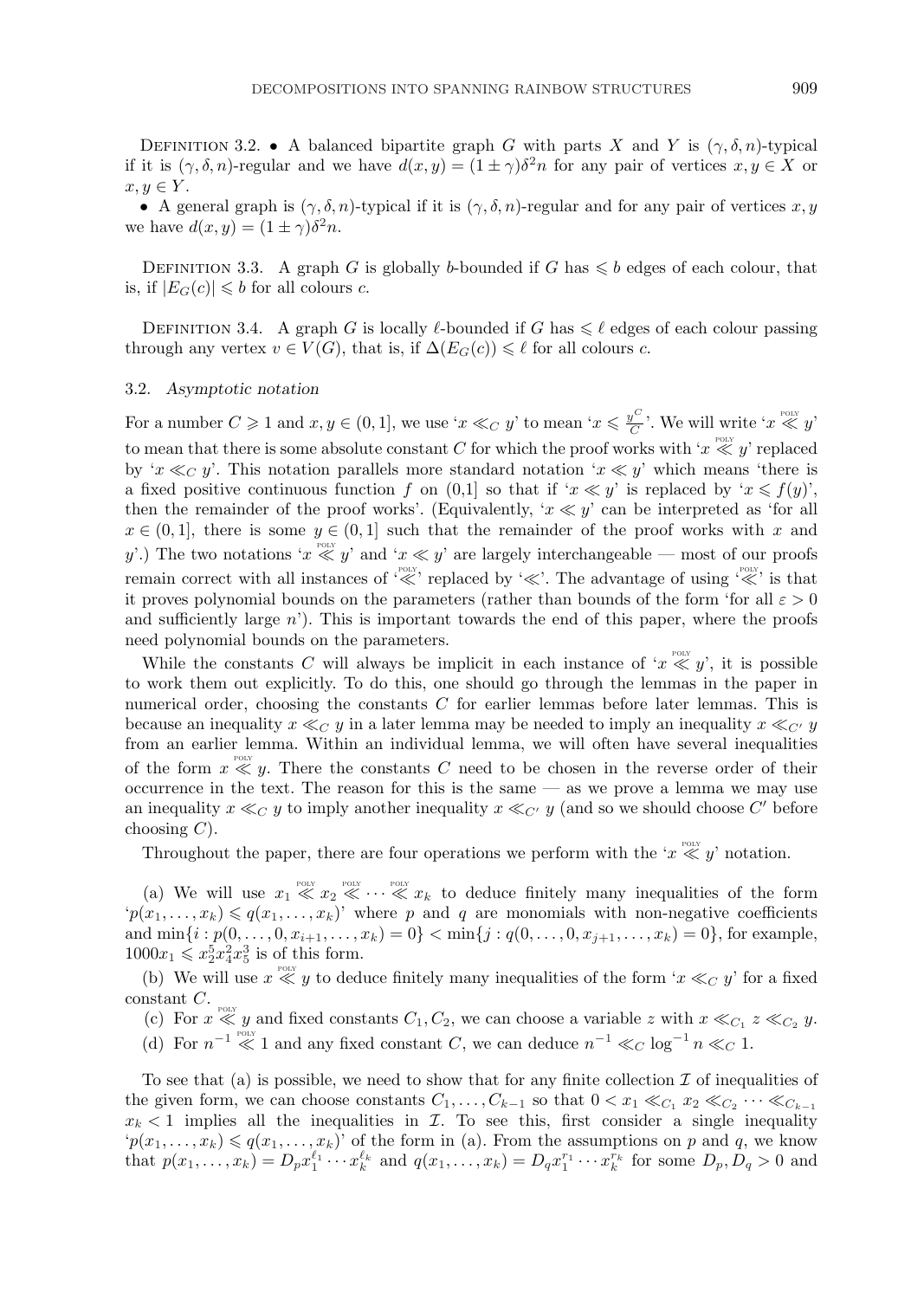$\min\{i: \ell_i \neq 0\} < \min\{i: r_i \neq 0\}$ . Now, it is easy to check that for  $C = r_1 + \cdots + r_k + D_p/D_q$ , we have  $0 < x_1 \ll_C x_2 \ll_C \cdots \ll_C x_k < 1 \Rightarrow p(x_1,\ldots,x_k) \leqslant q(x_1,\ldots,x_k)$ . Now given a finite collection  $\mathcal I$  of inequalities of the given form, for each  $I \in \mathcal I$ , we can choose a constant  $C_I$  so that  $0 < x_1 \ll_{C_I} x_2 \ll_{C_I} \cdots \ll_{C_I} x_k < 1 \Rightarrow I$ . Letting  $C = \max_{I \in \mathcal{I}} C_I$  gives a single constant for which  $0 < x_1 \ll_C x_2 \ll_C \cdots \ll_C x_k < 1$  implies all the inequalities in  $\mathcal I$ .

We remark that occasionally we will use a slight strengthening of (a), when  $p$  and  $q$  are *multinomials* with non-negative coefficients and  $\min\{i : p(0,\ldots,0,x_{i+1},\ldots,x_k)=0\} < \min\{j :$  $q(0,\ldots,0,x_{j+1},\ldots,x_j) = 0\},\text{ for example, } 50x_1x_2 + 5x_2^2 \leqslant x_3^5x_4^2 + x_1^2x_5^3$  is of this form. This strengthening can be reduced to the monomial version. To do this, consider multinomials p and q with non-negative coefficients and an integer i for which  $p(0,\ldots, 0, x_{i+1},\ldots, x_k)=0$ and  $q(0,\ldots,0,x_{i+1},\ldots,x_k) \neq 0$ . Let  $D_p$  be the sum of the coefficients of p and note that the monomial  $\hat{p} = D_p x_i$  satisfies  $\hat{p} \geqslant p$  (for  $0 < x_1 \leqslant \cdots \leqslant x_k < 1$ ). Letting  $D_q$  be the smallest coefficient of q and d the degree of q, note that the monomial  $\hat{q} = D_q x_{i+1}^d$  satisfies  $\hat{q} \leqslant q$ (for  $0 < x_1 \leq \cdots \leq x_k < 1$ ). Thus, we can use the monomial version of (a) to get constants  $C_1, \ldots, C_{k-1}$  so that  $0 < x_1 \ll_{C_1} x_2 \ll_{C_2} \cdots \ll_{C_{k-1}} x_k < 1$  implies  $\hat{p} \leq \hat{q}$  and hence also  $p \leqslant q$ .

Note that (b) is just a special case of (a) since the inequality ' $x \ll_C y$ ' is of the form of the inequalities in (a). Operation (b) is important because it allows us to plug one instance of the  $\sqrt{\ll}$  notation into another one. As an example, suppose that we have proved a lemma which assumes ' $a \ll b'$ . This means that we have proved that there is some explicit constant C for which the lemma holds with 'a  $\ll b$ ' replaced by 'a  $\ll_C b$ '. Now if we subsequently have variables x, y with  $x \ll y$ , then (b) guarantees that we can plug x and y into the earlier lemma with  $a = x$  and  $b = y$ .

For operation (c), note that for  $C = C_1 C_2^{C_1 C_2}$ , if we have numbers  $x, y$  with  $x \ll_C y$ , then the number  $z = y^{C_2}/C_2$  satisfies  $x \ll_{C_1} z \ll_{C_2} y$ . Operation (c) is important because it allows us to introduce new variables inside our proof. For example, if we have a lemma which assumes  $x \ll y$ , then in the proof of the lemma we can say 'choose z with  $x \ll z \ll y$ '. Here the constants  $C_1$  and  $C_2$  in ' $x \ll_{C_1} z \ll_{C_2} y'$  are chosen first, and operation (c) guarantees that we can later choose a constant for ' $x \ll_C y$ '.

For operation (d), note that ' $n^{-1} \ll_C \log^{-1} n \ll_C 1$ ' is equivalent to ' $\frac{1}{C^{1/c}} n^{1/c} \geqslant \log n \geqslant C'$ which is true for sufficiently large  $n$ . Operation (d) is important because it allows us to use  $n^{-1}$  « 1 to deduce any instance of  $n^{-1}$  «  $\log^{-1} n$  « 1.

How does our  $\overbrace{\ll}^{\text{pour}}$  notation compare with the standard ' $\ll$ ' notation? Versions of the operations (a), (b) and (c) work with the  $\ll$  notation as well. Particularly, (a) is more versatile with ' $\ll$ ', because it is possible to show that  $x_1 \ll x_2 \ll \cdots \ll x_k$  can be used to deduce finitely many inequalities of the form  $p(x_1,\ldots,x_k) \leqslant q(x_1,\ldots,x_k)$ ' where p and q are arbitrary positive continuous functions on  $(0,1]$  satisfying min $\{i: p(0,\ldots,0,x_{i+1},\ldots,x_k)\}$  $0\}<\min\{j:q(0,\ldots,0,x_{j+1},\ldots,x_j)=0\}$  (rather than multinomials). Operation (d) however has no analogue for the ' $\ll$ ' notation (the natural analogue would be that 'for  $n^{-1} \ll 1$  and any positive continuous f, g on  $(0,1]$  we can deduce  $n^{-1} \leq f(\log^{-1} n) \leq g(1)$ . However this is not true for  $f(x) = 0.5e^{-1/x}$ ). Because of this, in our proofs, the ' $\ll$ ' and ' $\ll$ ' notations are interchangeable whenever operation (d) is not used (while when operation (d) is used, we need to use the  $\stackrel{\text{POLY}}{\ll}$  notation).

## 3.3. *Probabilistic tools*

We will use the following cases of the Bonferroni Inequalities.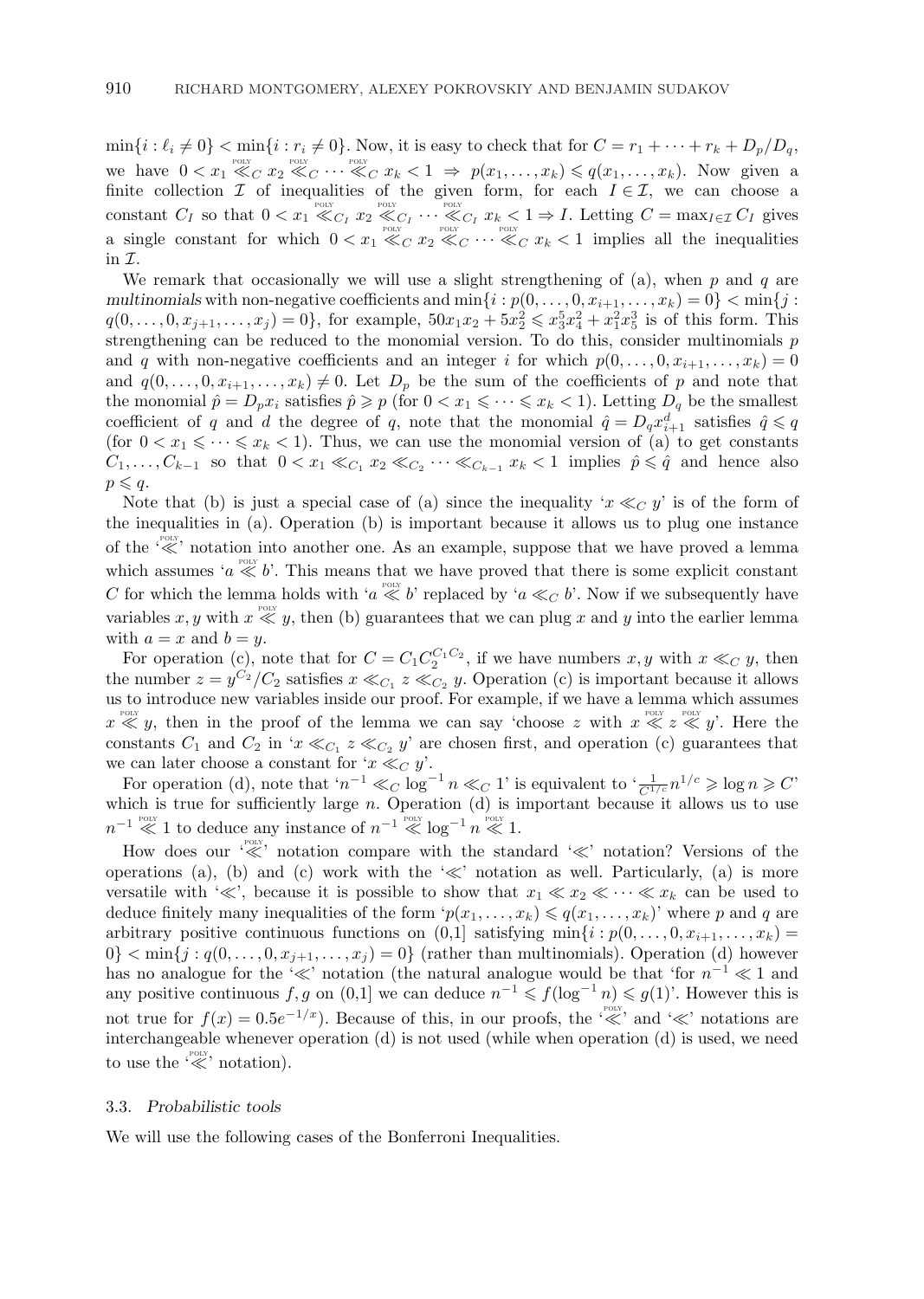<span id="page-12-0"></span>LEMMA 3.5 (Bonferroni Inequalities). Let  $X_1, \ldots, X_n$  be events in a probability space. *Then,*

$$
\mathbb{P}(\bigcup_{i=1}^{n} X_i) \geqslant \sum_{i=1}^{n} \mathbb{P}(X_i) - \sum_{i=1}^{n} \sum_{j=1}^{i-1} \mathbb{P}(X_i \cap X_j).
$$

Given a probability space  $\Omega = \prod_{i=1}^n \Omega_i$  and a random variable  $X : \Omega \to \mathbb{R}$  we make the following definitions.

• Suppose that there is a constant C such that changing  $\omega \in \Omega$  in any one coordinate changes  $X(\omega)$  by at most C. Then, we say that X is C-Lipschitz.

• For  $i \in \{1, \ldots, n\}$ , we say that X is uninfluenced by  $i$  if  $\omega_j = \omega'_j$  for  $j \neq i \Rightarrow X(\omega) = X(\omega')$ . Otherwise we say that  $X$  is influenced by  $i$ .

We will use the following concentration inequalities

LEMMA 3.6 (Azuma's Inequality). *Suppose that* X is C-Lipschitz and influenced by  $\leq m$ *coordinates in*  $\{1, \ldots, n\}$ *. Then, for any*  $t > 0$ *,* 

$$
\mathbb{P}(|X - \mathbb{E}(X)| > t) \leq 2e^{\frac{-t^2}{mC^2}}.
$$

Note that the bound in the above inequality can be rewritten as  $\mathbb{P}(X \neq \mathbb{E}(X) \pm t) \leq 2e^{\frac{-t^2}{mC^2}}$ . A sequence of random variables  $X_0, X_1, X_2, \ldots$  is a supermartingale if  $\mathbb{E}(X_{t+1}|X_0,\ldots,X_t)$  $X_t$  for all t.

LEMMA 3.7 (Azuma's Inequality for Supermartingales). Suppose that  $Y_0, Y_1, \ldots, Y_n$  is a *supermartingale with*  $|Y_i - Y_{i-1}| \leq C$  *for each*  $i \in [n]$ *. Then, for any*  $t > 0$ *,* 

$$
\mathbb{P}(Y_n > Y_0 + t) \leqslant e^{\frac{-t^2}{2nC^2}}.
$$

Lemma 3.8 (Chernoff Bound). *Let* X *be the binomial random variable with parameters*  $(n, p)$ *. Then, for*  $\varepsilon \in (0, 1)$ *, we have* 

$$
\mathbb{P}\left(|X - pn| > \varepsilon pn\right) \leqslant 2e^{-\frac{pn\varepsilon^2}{3}}.
$$

LEMMA 3.9 (Greenhill, Isaev, Kwan, McKay  $[30]$  $[30]$  $[30]$ ). Let  $\binom{[N]}{r}$  be the set of *r*-subsets of  $\{1,\ldots,N\}$  and let  $h: \binom{[N]}{r} \to \mathbb{R}$  be given. Let C be a uniformly random element of  $\binom{[N]}{r}$ . *Suppose that there exists*  $\alpha \geq 0$  *such that*  $|h(A) - h(A')| \leq \alpha$  for any  $A, A' \in \binom{[N]}{r}$  with  $|A \cap A'|$  $A' = r - 1$ *. Then, for any*  $t > 0$ *,* 

$$
\mathbb{P}(|h(C) - \mathbb{E}h(C)| \geq t) \leq 2e^{-\frac{2t^2}{\alpha^2 \min(r, N-r)}}.
$$

# 4. *Finding one rainbow matching probabilistically*

The goal of this section is to prove that every properly coloured d-regular, globally  $(1+o(1))d$ bounded balanced bipartite graph has a nearly-spanning rainbow matching  $M$ . This matching is found using a randomized process, which allows us to prove that every edge ends up in M with at least the expected probability  $d^{-1}$ . It will be more convenient for us to prove the result for graphs which are approximately regular rather than regular. Thus, throughout this section, we will always deal with  $(\gamma, \delta, n)$ -regular graphs for suitable parameters. See Lemma [4.6](#page-19-0) for a precise statement of the result we prove.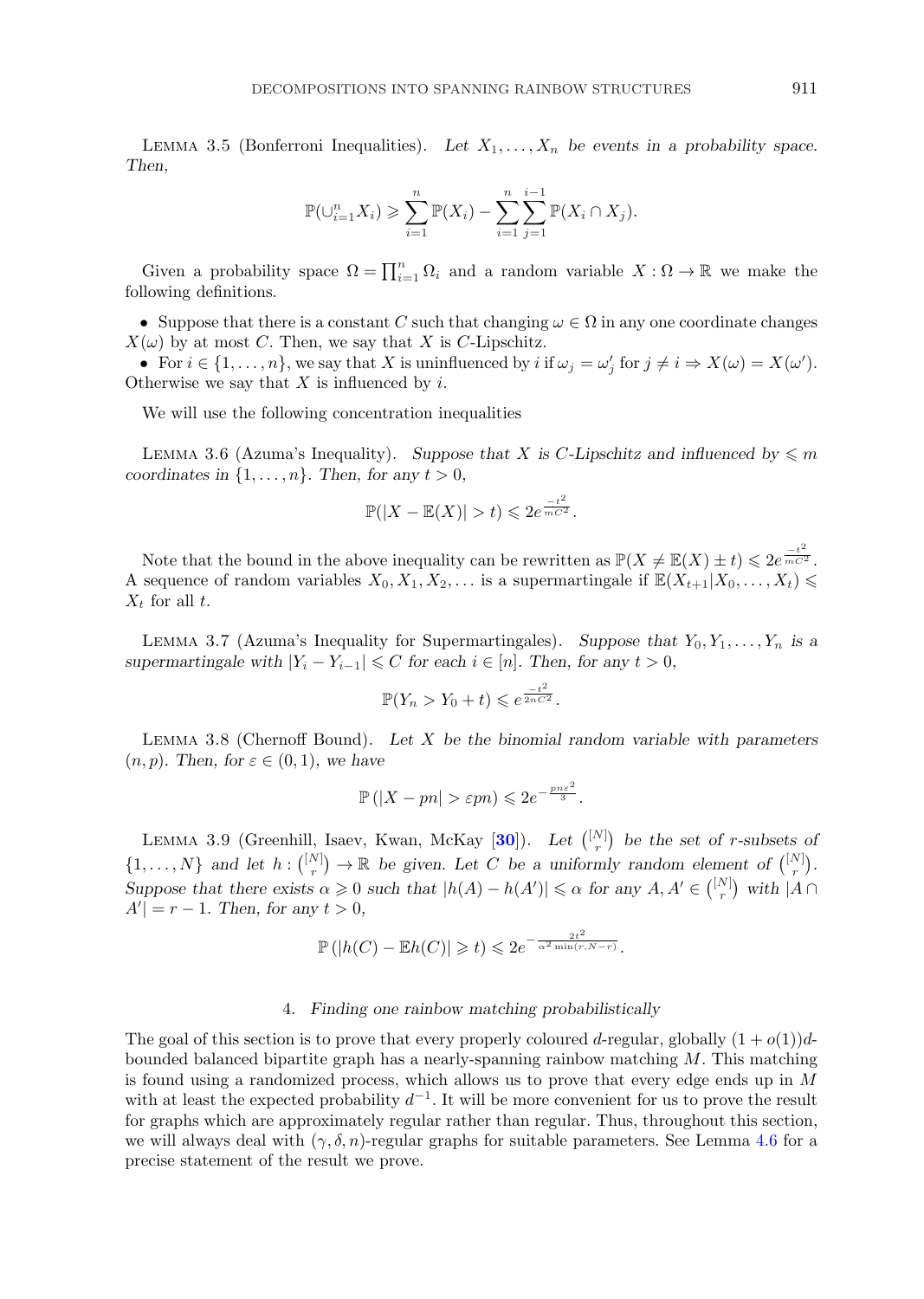<span id="page-13-0"></span>The random process that we use to find a rainbow matching is a variation of the semi-random method introduced by Rödl. We remark that in the case when the graph  $G$  has exactly  $d$  edges of each colour, then our results follow directly from standard versions of the Rödl Nibble (this is done by first expressing the problem in terms of finding a matching in an uncoloured 3 uniform hypergraph, and then using, for example, [**[7](#page-59-0)**, Theorem 4.7.1]). Thus, the difficult case of the result we aim to prove is when  $G$  is a graph in which some colour classes have size much smaller than d. We deal with this situation by using a balancing coin flips approach to keep our graphs nearly-regular.

*Random process.* Let G be a coloured balanced bipartite graph which is  $(\gamma, \delta, n)$ -regular and globally  $(1 + o(1))d$ -bounded. We describe a randomized process which will find a rainbow matching M of size  $(1 - o(1))n$  in G with high probability. The process will last for T rounds. In each round, we will focus on some subgraph  $G_t$  of G and partition  $G_t$  into a rainbow matching  $M_t$  and a vertex-disjoint, colour-disjoint graph  $G_{t+1}$ . At the end of the process, we will have a collection of vertex-disjoint, colour-disjoint matchings  $M_1, \ldots, M_T$ , and so letting  $M = M_1 \cup \cdots \cup M_T$ , we get a rainbow matching. We will prove that with high probability  $e(M) = (1 - o(1))n$ .

*Individual rounds.* To partition  $G_t$  into  $M_{t+1}$  and  $G_{t+1}$ , in each round, we use a random process which we call an  $(\alpha, b)$ -random edge-assignment. Let the parts of the bipartition of  $G_t$ be called X and Y. The definition of the  $(\alpha, b)$ -random edge-assignment is the following:

- first, we activate every vertex of X with probability  $\alpha$ ;
- for every activated vertex x, we choose a random neighbour  $y_x$  of x in Y, and say the the edges  $xy_x$  is *chosen*;
- let  $M_{t+1}$  be the matching formed by all the edges of the form  $xy_x$  whose colour is not the colour of any other chosen edge  $x'y_{x'}$  and for which  $y_x$  does not appear on any other chosen edge  $x'y_{x'}$ ;
- let H be the subgraph of G on  $V(G) \setminus V(M_{t+1})$  consisting of all the edges whose colours do not occur on any chosen edge;
- delete every edge xy on H with probability  $\frac{\alpha b}{d(x)} \frac{\alpha |E(c(xy))|}{d(x)}$  to get  $G_{t+1}$ .

Suppose that  $G_t$  is  $(\gamma_t, \delta_t, n_t)$ -regular and globally  $(1 + \gamma_t)\delta_t n_t$ -bounded. We will run an  $(\alpha, (1 +$  $\gamma_t$ ) $\delta_t n_t$ )-random edge-assignment on  $G_t$  and estimate the probabilities of edges and vertices of  $G_t$  ending up in  $M_t$  or  $G_{t+1}$ .

$$
\mathbb{P}(v \in V(G_{t+1})) \approx 1 - \alpha \approx e^{-\alpha} \qquad \text{for any vertex } v \in V(G_t)
$$

$$
\mathbb{P}(\{x, y\} \subseteq V(G_{t+1})) \approx 1 - 2\alpha \approx e^{-2\alpha} \qquad \text{for any pair } \{x, y\} \subseteq V(G_t)
$$

$$
\mathbb{P}(y \in N_{G_{t+1}}(x) | x \in V(G_t)) \approx 1 - 2\alpha \approx e^{-2\alpha} \qquad \text{for any } y \in N_{G_t}(x)
$$

$$
\mathbb{P}(e \in E(G_{t+1})) \approx 1 - 3\alpha \approx e^{-3\alpha} \qquad \text{for any edge } e \in E(G_t) \qquad (7)
$$

$$
\mathbb{P}(e \in E(M_{t+1})) \approx \frac{\alpha}{\delta_t n_t} \quad \text{for any edge } e \in E(G_t). \tag{8}
$$

Using linearity of expectation, we can estimate the expected number of vertices, degrees of vertices, and sizes of colour classes in  $G_{t+1}$ .

$$
\mathbb{E}(|X \cap V(G_{t+1})|) = \mathbb{E}(|Y \cap V(G_{t+1})|) \approx e^{-\alpha} n_t
$$
  
\n
$$
\mathbb{E}(|E_{G_{t+1}}(c)|) \lesssim e^{-2\alpha} \delta_t n_t
$$
 for any colour  $c$   
\n
$$
\mathbb{E}(d_{G_{t+1}}(x)) \approx e^{-2\alpha} \delta_t n_t = (e^{-\alpha} \delta)(e^{-\alpha} n_t)
$$
 for any vertex  $x \in V(H_\omega)$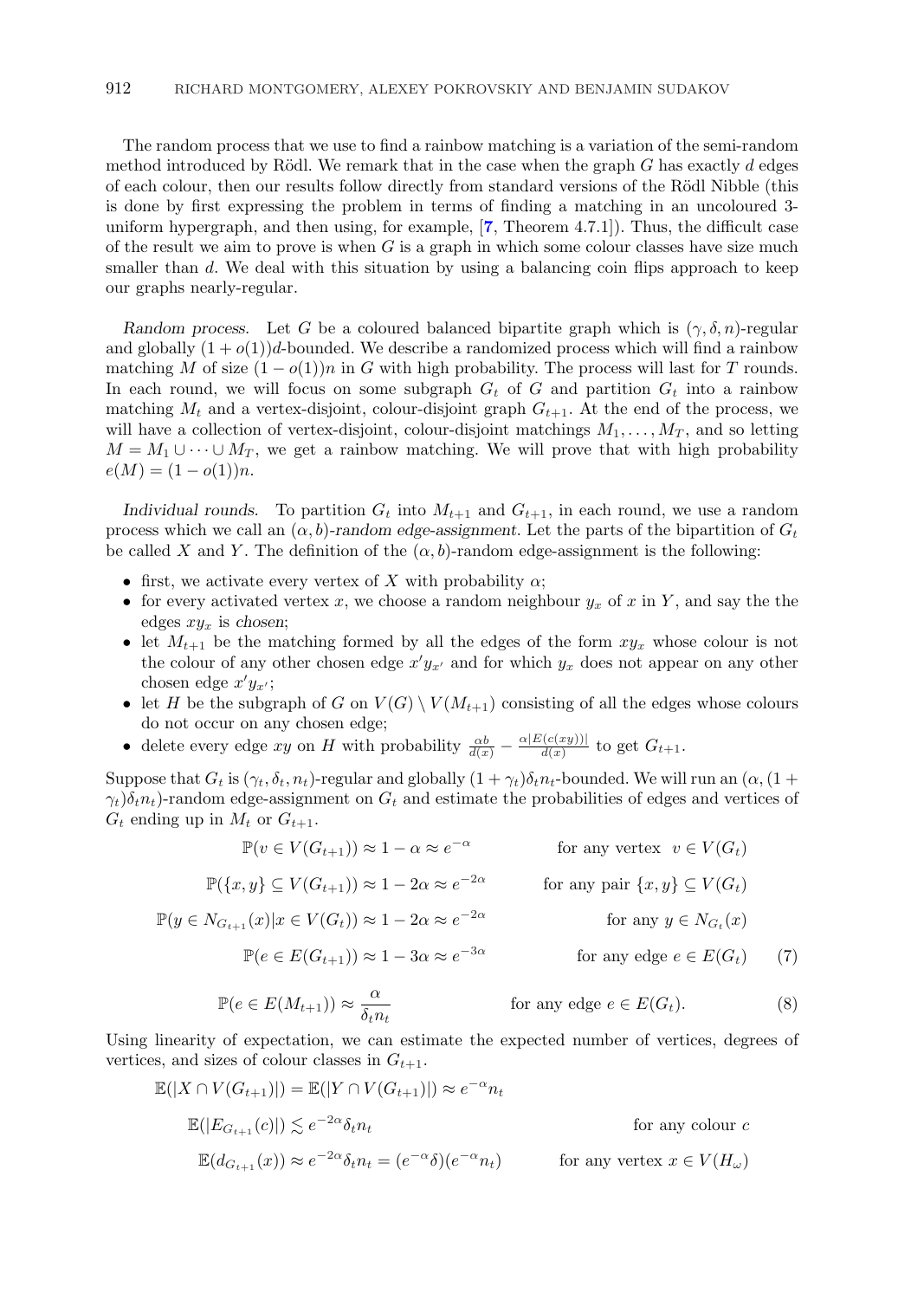It can be shown that the quantities above are Lipschitz, and so by Azuma's Inequality they are concentrated around their expectation with high probability. This implies that with high probability  $G_{t+1}$  is  $(\gamma_{t+1}, e^{-\alpha} \delta_t, e^{-\alpha} n_t)$ -regular and globally  $(1 + \gamma_{t+1})(e^{-\alpha} \delta_t)(e^{-\alpha} n_t)$ -bounded for some suitable error  $\gamma_{t+1}$ .

*Iterating.* Let  $G_0 = G$  be a coloured graph which is  $(\gamma, \delta, n)$ -regular and globally  $(1 +$  $o(1)$ )δn-bounded. We iteratively construct graphs  $G_1, \ldots, G_T$  and matchings  $M_1, \ldots, M_T$ at step t we run an  $(\alpha,(1+o(1))e^{-2\alpha t}\delta n)$ -random edge-assignment on  $G_t$  in order to obtain  $M_{t+1}$  and  $G_{t+1}$ .

From the previous section, we have that, with suitable errors  $\gamma_1, \ldots, \gamma_T$ , the following hold for all  $t$  with high probability.

- (i)  $G_t$  is  $(\gamma_t, e^{-\alpha t} \delta, e^{-\alpha t} n)$ -regular.
- (ii)  $G_t$  is globally  $(1 + \gamma_t)(e^{-\alpha t}\delta)(e^{-\alpha t}n)$ -bounded.

In particular, if  $T = \omega(\alpha^{-1})$ , then (i) implies that  $|V(G_T)| \lesssim (1 + \gamma_T) e^{-\alpha T} n = o(n)$ . Since  $M_1, \ldots, M_T$  are vertex-disjoint, colour-disjoint rainbow matchings with  $|V(G)| = |V(G_T)| +$  $|\bigcup_{i=1}^T V(M_i)|$ , we get that  $M = \bigcup_{i=1}^T V(M_i)$  is a rainbow matching of size  $(1 - o(1))n$  in G.

*Showing that the matching is random.* It remains to show that for any edge  $e \in E(G)$ , the probability that e is in M is (approximately) at least  $(\delta n)^{-1}$ . First note that [\(7\)](#page-13-0) implies  $\mathbb{P}(e \in E(G_t)) = \prod_{i=0}^t \mathbb{P}(e \in G_i | e \in G_{i-1}) \gtrsim e^{-3t\alpha}$ . Combining this with [\(8\),](#page-13-0) and [\(5\),](#page-9-0) we get

$$
\mathbb{P}(e \in E(M_1 \cup \dots \cup M_T)) = \sum_{t=0}^T \mathbb{P}(e \in G_t) \mathbb{P}(e \in M_{t+1}|e \in G_t)
$$
  

$$
\gtrsim \sum_{t=0}^T \left(e^{-3t\alpha}\right) \left(\frac{\alpha}{(e^{-\alpha t}\delta)(e^{-\alpha t}n)}\right) = \frac{\alpha}{\delta n} \sum_{t=0}^T e^{-\alpha t} \gtrsim \frac{1}{\delta n}.
$$

This concludes the proof sketch in this section. The main thing we need to do in the full proof is to keep track of the errors  $\gamma_t$  and make sure that they do not get too big.

# 4.1. *Formal definition of the random edge assignment*

Here we formally define the probability space of the  $(\alpha, b)$ -random edge-assignment which runs on a graph G. The process will depend on two parameters  $\alpha$  and b. The graph G will be a globally b-bounded balanced bipartite graph with parts  $X$  and  $Y$ . The process has a coordinate for every vertex in X, and a coordinate for every edge  $e \in E(G)$  (the balancing coin flips).

• *Vertex choices:* For  $x \in X$ , the vertex x is activated with probability  $\alpha$ . Every activated vertex *chooses* a neighbour  $y_x$  of x uniformly at random from its neighbours.

• *Balancing coin flips:* For  $xy \in E(G)$ , the edge xy is killed with probability  $\frac{\alpha b}{d(x)}$  $\frac{\alpha |E(c(xy))|}{d(x)}.$ 

We say that an edge  $xy \in E(G)$  is *chosen* if x is activated and chooses y. We say that a colour c is chosen if some colour c edge is chosen. We construct a matching M and graphs  $\Gamma, H$ depending on the process as follows.

$$
M = \{ xy \in E(G) : xy \text{ is chosen, and no } x'y' \in E(G) \setminus \{ xy \} \text{ is chosen}
$$
  
with  $y' = y$  or  $c(x'y') = c(xy)$ }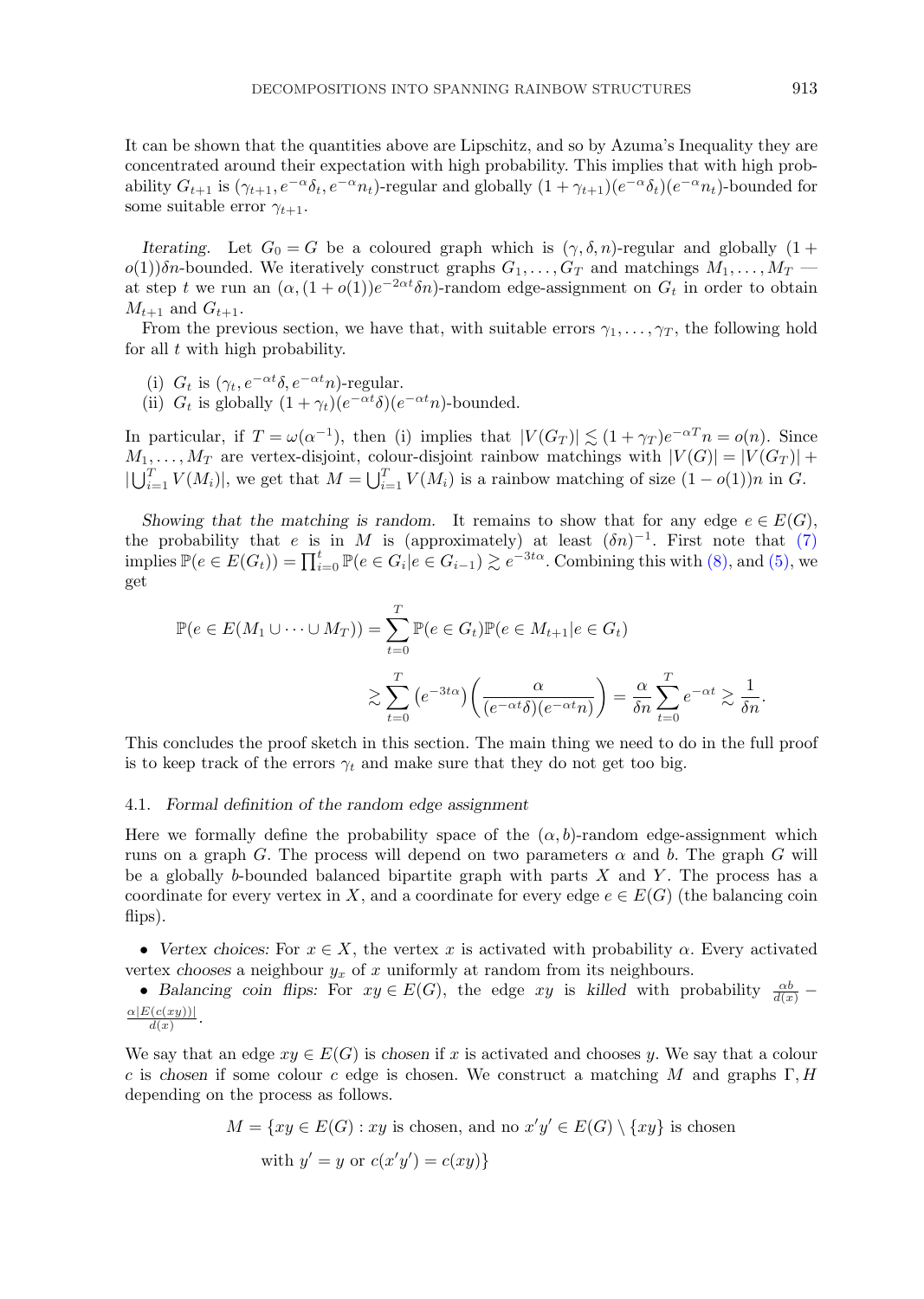<span id="page-15-0"></span>
$$
V(\Gamma) = V(G)
$$
  
 
$$
E(\Gamma) = \{e \in E(G) : c(e) \text{ is not chosen and } e \text{ is not killed}\}
$$
  
 
$$
H = \Gamma[V(G) \setminus V(M)].
$$

We say that the  $M, \Gamma$  and H are *produced* by the process. Note that by the definitions of M and H, we always have that M is a rainbow matching, that  $V(M)$  and  $V(H)$  partition  $V(G)$ , and that  $M$  and  $H$  share no colours.

# 4.2. *Probabilities*

To analyse various features of  $(\alpha, b)$ -random edge-assignments, we need estimates of the probability of various events. The following lemma computes all the probability estimates required.

LEMMA 4.1. Suppose that we have  $d, b, \alpha, \ell$  and  $\gamma$  with  $(1 + \gamma)d \geqslant b$  and  $\ell d^{-1} \leqslant \alpha \leqslant \gamma \leqslant$ 0.01*.*

Let *G* be a coloured balanced bipartite graph which is  $(\gamma, d/n, n)$ -regular, globally b-bounded, *and locally*  $\ell$ -bounded. Let  $M, \Gamma, H$  be produced by an  $(\alpha, b)$ -random edge-assignment on G. *Then, the following probability bounds* (10)*–*[\(23\)](#page-17-0) *hold.*

*Proof.* Let the bipartition classes of G be X and Y. We will often use the following

$$
\frac{1}{d(v)} = (1 \pm 2\gamma)\frac{1}{d} \quad \text{for any } v \in V(G). \tag{9}
$$

This comes from the  $(\gamma, d/n, n)$ -regularity of G and [\(1\).](#page-9-0)

$$
\mathbb{P}(xy \text{ chosen}) = \frac{\alpha}{d}(1 \pm 2\gamma) \quad \text{for any } xy \in E(G). \tag{10}
$$

This comes from  $\mathbb{P}(xy \text{ chosen}) = \frac{\alpha}{d(x)}$  and (9).

$$
\mathbb{P}(xy \text{ killed}) = \left(\frac{\alpha b}{d} - \frac{\alpha |E(c(e))|}{d}\right) (1 \pm 2\gamma) \quad \text{for any } xy \in E(G). \tag{11}
$$

This comes from  $\mathbb{P}(xy \text{ killed}) = \frac{\alpha b}{d(x)} - \frac{\alpha |E(c(e))|}{d(x)}$  and (9).

$$
\mathbb{P}(e \text{ and } e' \text{ chosen}) \leq \frac{\alpha^2}{d^2} (1 + 5\gamma) \quad \text{for } e \neq e' \in E(G). \tag{12}
$$

If  $e \cap X = e' \cap X$ , then both e and e' cannot be chosen, so we may assume that  $e = xy$  and  $e' = x'y'$  for  $x \neq x'$ . The events that xy and  $x'y'$  are chosen are independent which gives  $\mathbb{P}(\text{edges } xy \text{ and } x'y' \text{ chosen}) = \frac{\alpha^2}{d(x)d(x')}$ . Now (12) comes from (9) and  $\gamma \leq 0.01$ .

$$
\mathbb{P}(c \text{ chosen}) = \frac{\alpha |E(c)|}{d} (1 \pm 4\gamma) \quad \text{for any } c \in C(G). \tag{13}
$$

 $\sum_{e\in E(c)}^{\infty} \mathbb{P}(e \text{ chosen}) \leqslant |E(c)|(1+2\gamma)\frac{\alpha}{d}$ . By the Bonferroni inequalities (see Lemma [3.5\)](#page-12-0), By the union bound and (10), we have that c is chosen with probability  $\leq$ (10) and (12), we have the bound  $\mathbb{P}(\text{colour } c \text{ chosen}) \geqslant \sum_{e \in E(c)} \mathbb{P}(e \text{ chosen})$  $\sum_{e,e'\in E(c)}$  $e'_{e \in E(c)} \mathbb{P}(e \text{ and } e' \text{ chosen}) \geqslant |E(c)| (1 - 2\gamma) \frac{\alpha}{d} - {\binom{|E(c)|}{2}} (1 + 5\gamma) \frac{\alpha^2}{d^2}.$  The lower bound  $e \neq e'$ in (13) then comes from  $|E(c)| \leq b \leq (1 + \gamma)d$  and  $\alpha \leq \gamma \leq 0.01$ .

$$
\mathbb{P}(xy \text{ chosen and } xy \notin E(M)) \leqslant \frac{3\alpha^2}{d} \quad \text{for any } xy \in E(G). \tag{14}
$$

From the definition of M, the only way  $xy \notin E(M)$  can hold for a chosen edge xy is if another edge  $x'y'$  is chosen with either  $y' = y$  or  $c(x'y') = c(xy)$ . By the union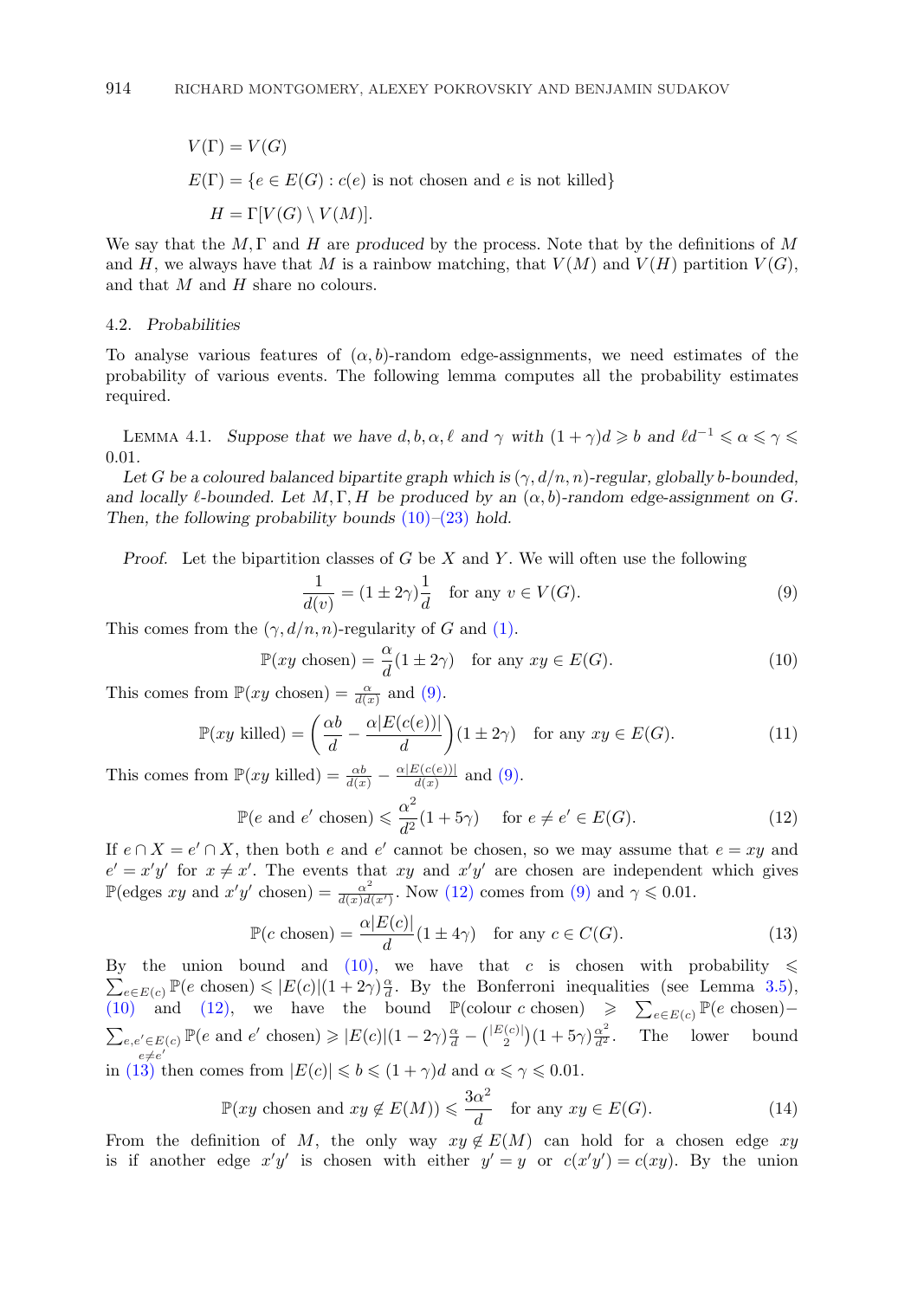<span id="page-16-0"></span>bound, we have  $\mathbb{P}(xy \text{ chosen and } xy \notin E(M)) \leq \sum_{x' \in N(y) \setminus \{x\}} \mathbb{P}(xy \text{ chosen and } x'y \text{ chosen}) +$  $\sum_{x'y' \in C(xy) \setminus \{xy\}} \mathbb{P}(xy \text{ chosen and } x'y' \text{ chosen}).$  Using  $(12)$ ,  $|E(c)| \leqslant b \leqslant (1 + \gamma)d$ ,  $\Delta(G) \leqslant$  $(1 + \gamma)d$ , and  $\gamma \leqslant 0.01$ , this is at most  $(d(y) + |E(c)|)(1 + 5\gamma)\frac{\alpha^2}{d^2} \leqslant \frac{3\alpha^2}{d}$ , as required.

$$
\mathbb{P}(e \notin \Gamma) = (1 \pm 9\gamma) \frac{\alpha b}{d} \quad \text{for any } e \in E(G). \tag{15}
$$

Since e is killed independently of any colour being chosen, we have  $\mathbb{P}(e \notin \Gamma) = \mathbb{P}(c(e) \text{ chosen}) +$  $\mathbb{P}(e \text{ killed}) - \mathbb{P}(c(e) \text{ chosen})\mathbb{P}(e \text{ killed})$ . Combining this with [\(13\),](#page-15-0) [\(11\),](#page-15-0)  $|E(c(e))| \leq b \leq (1 +$  $\gamma$ )d and  $\alpha \leq \gamma \leq 0.01$ , we get  $\mathbb{P}(e \notin \Gamma) = \frac{\alpha |E(c(e))|}{d}(1 \pm 4\gamma) + (\frac{\alpha b}{d} - \frac{\alpha |E(c(e))|}{d})(1 \pm 2\gamma) - (1 \pm 4\gamma)$  $(7\gamma)^{\alpha|E(c(e))| \over d}(\frac{\alpha b}{d} - \frac{\alpha|E(c(e))|}{d}) = (1 \pm 9\gamma)\frac{b\alpha}{d}.$ 

$$
\mathbb{P}(xy \in E(M)) = \frac{\alpha}{d}(1 \pm 5\gamma) \quad \text{for any } xy \in E(G). \tag{16}
$$

Recall that  $M$  contains only chosen edges. Using this, the upper bound comes from  $(10)$ , while the lower bound comes from [\(10\),](#page-15-0) [\(14\)](#page-15-0) and  $\alpha \leq \gamma$ .

$$
\mathbb{P}(v \in V(M)) = \alpha(1 \pm 7\gamma) \quad \text{for any } v \in V(G). \tag{17}
$$

Recall that M is a matching, which implies that the events ' $vu \in E(M)$ ' are disjoint for  $u \in N(v)$ . Using (16) and that  $d(v) = (1 \pm \gamma)d$ , this gives  $\mathbb{P}(v \in V(M))$  $\sum_{u\in N(v)} \mathbb{P}(vu \in E(M)) = \tilde{d}(v) \cdot \frac{\alpha}{d}(1 \pm 5\gamma) = \alpha(1 \pm 7\gamma).$ 

$$
\mathbb{P}(u, v \in V(M)) \leq 3\alpha^2 \quad \text{for any vertices } u \neq v \in V(G). \tag{18}
$$

Note that

$$
\mathbb{P}(u, v \in V(M)) \leqslant \sum_{\substack{z \in N(u), \\ w \in N(v)}} \mathbb{P}(uz, vw \text{ chosen}) = \mathbb{P}(uv \text{ chosen}) + \sum_{\substack{z \in N(u), \\ w \in N(v), \\ uz \neq vw}} \mathbb{P}(uz, vw \text{ chosen}).
$$

Here the first term is defined to be zero if there is no edge uv in G. Using [\(10\),](#page-15-0) [\(12\)](#page-15-0) and  $\Delta(G)$  $(1+\gamma)d$ , we get that this is at most  $(1+2\gamma)\frac{\alpha}{d}+(1+\gamma)^2d^2\cdot(1+5\gamma)\frac{\alpha^2}{d^2}$  which, combined with  $d^{-1} \le \alpha \le \gamma \le 0.01$ , implies the result.

$$
\mathbb{P}(\{u, v\} \cap V(M) \neq \emptyset) = 2\alpha (1 \pm 11\gamma) \quad \text{for any vertices } u \neq v \in V(G). \tag{19}
$$

This comes from the Bonferroni inequalities together with (17), (18) and  $\alpha \leq \gamma$ .

$$
\mathbb{P}(xy \text{ chosen and } v \in V(M)) \leq \frac{\alpha^2}{d}(1+7\gamma) \quad \text{for } xy \in E(G) \text{ and } v \notin \{x, y\}. \tag{20}
$$

By the union bound, [\(12\)](#page-15-0) and  $\Delta(G) \leq (1 + \gamma)d$ , this probability is  $\leq$  $\sum_{u \in N(v)} \mathbb{P}(xy \text{ and } vu \text{ chosen}) \leq d(v)(1+5\gamma)\frac{\alpha^2}{d^2} \leq (1+7\gamma)\frac{\alpha^2}{d}.$ 

$$
\mathbb{P}(e \notin \Gamma \text{ and } v \in V(M)) \leq 6\alpha^2 \quad \text{for } e \in E(G) \text{ and } v \in V(G). \tag{21}
$$

 $\mathbf{B} \mathbf{v}$  the union bound,  $\mathbb{P}(e \notin \Gamma \text{ and } v \in V(M)) \leq \mathbb{P}(e \text{ killed and } v \in V(M)) +$  $\mathbb{P}(c(e)$  chosen and  $v \in V(M)$ ). Using [\(11\),](#page-15-0) (17) and  $b \leq (1 + \gamma)d$ , the first term can be bounded above by  $\mathbb{P}(e \text{ killed and } v \in V(M)) = \mathbb{P}(e \text{ killed})\mathbb{P}(v \in V(M)) \leq$  $(\frac{\alpha b}{d} - \frac{\alpha |E(c(e))|}{d})(1+2\gamma)\alpha(1+7\gamma) \leqslant 3\alpha^2$ . Let  $E_{c(e),v}$  be the set of  $\leqslant \ell$  colour  $c(e)$  edges through  $v$ . The second term can be bounded by

$$
\mathbb{P}(c(e) \text{ chosen and } v \in V(M)) \leqslant \sum_{e' \in E_{c(e),v}} \mathbb{P}(e' \text{ chosen}) + \sum_{\substack{e' \notin E_{c(e),v}, \\ c(e') = c(e)}} \mathbb{P}(e' \text{ chosen and } v \in V(M)).
$$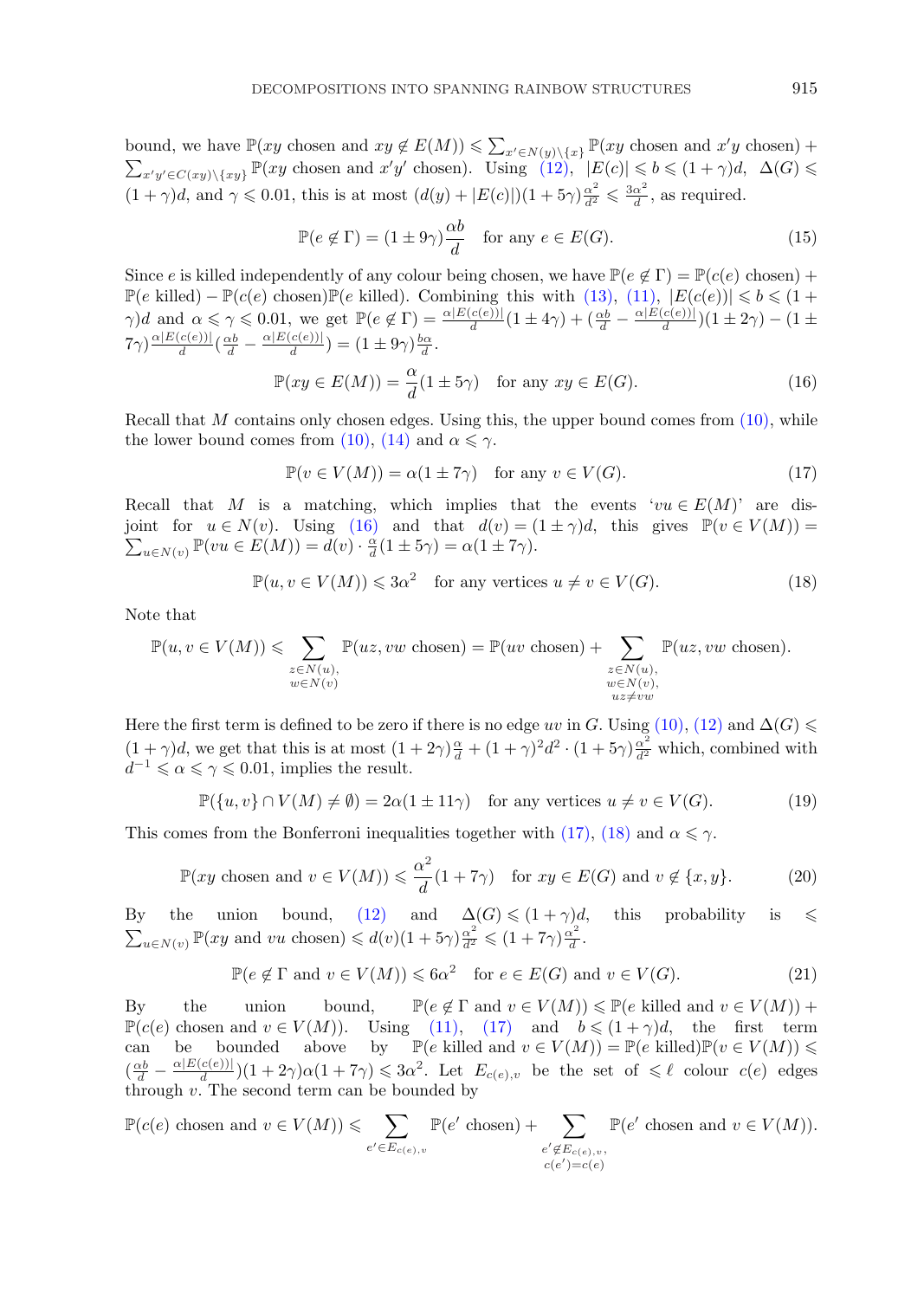<span id="page-17-0"></span>Using [\(10\),](#page-15-0) [\(20\),](#page-16-0)  $|E_{c(e),v}| \leq \ell \leq \alpha d$ ,  $d^{-1} \leq \alpha \leq \gamma \leq 0.01$  and  $b \leq (1+\gamma)d$ , this is at most (1+  $(2\gamma)(\alpha d)\frac{\alpha}{d} + |E(c)|\frac{\alpha^2}{d}(1+7\gamma) \leq 3\alpha^2.$ 

$$
\mathbb{P}(e \in \Gamma \text{ and } v \notin V(M)) = 1 - \alpha - \frac{\alpha b}{d} \pm 22.5\alpha \gamma
$$

$$
= (1 \pm 23\alpha \gamma) \left(1 - \alpha - \frac{\alpha b}{d}\right) \text{ for } e \in E(G) \text{ and } v \in V(G). \tag{22}
$$

This comes from 'P(A and B) = 1 – P( $\overline{A}$ ) – P( $\overline{B}$ ) + P( $\overline{A}$  and  $\overline{B}$ )' together with [\(15\),](#page-16-0) [\(17\),](#page-16-0) [\(21\),](#page-16-0)  $\alpha \leq \gamma \leq 0.01$  and  $b \leq (1 + \gamma)d$ .

$$
\mathbb{P}(xy \notin E(H)) = \mathbb{P}(xy \notin E(\Gamma) \text{ or } x \in V(M) \text{ or } y \in V(M))
$$

$$
= \left(2\alpha + \frac{b\alpha}{d}\right)(1 \pm 40\gamma) \text{ for } xy \in E(G).
$$
 (23)

This comes from the Bonferroni inequalities together with [\(15\),](#page-16-0) [\(17\),](#page-16-0) [\(18\),](#page-16-0) [\(21\)](#page-16-0) and  $\alpha \leq \gamma$ .

# 4.3. *Expectations*

Using the probabilities in the previous section, it is immediate to compute the expectations of relevant quantities.

LEMMA 4.2. *Suppose that we have*  $d, \ell, \alpha, \gamma$  *with*  $\ell d^{-1} \leq \alpha \leq \gamma \leq 0.01$ *.* 

Let *G* be a coloured bipartite graph which is  $(\gamma, d/n, n)$ -regular, globally  $(1 + \gamma)d$ -bounded *and locally*  $\ell$ -bounded. Let  $M, \Gamma$  *and*  $H$  be the graphs produced by an  $(\alpha, (1 + \gamma)d)$ -random *edge-assignment on* G*. The following hold:*

- $\mathbb{E}(|X \cap V(H)|) = (1 \pm (1 + 10\alpha)\gamma)(1 \alpha)n$
- $\mathbb{E}(|Y \cap V(H)|) = (1 \pm (1 + 10\alpha)\gamma)(1 \alpha)n$
- $\mathbb{E}(|E_H(c)|) \le \mathbb{E}(|\{uv \in E_G(c) : \{u, v\} \cap V(M) = \emptyset\}|) \le (1 + 24\alpha\gamma)(1 2\alpha)|E_G(c)|$  *for any colour* c*;*
- $\mathbb{E}(d_H(x)) = \mathbb{E}(|N_{\Gamma}(x) \setminus V(M)|) = (1 \pm (1 + 26\alpha)\gamma)(1 2\alpha)d$  for any vertex  $x \in V(H)$ *.*

*Proof.* These are immediate from linearity of expectation, [\(17\),](#page-16-0) [\(19\),](#page-16-0) (22) and the  $(\gamma, d/n, n)$ -regularity of G.

# 4.4. *Concentration*

By Azuma's Inequality, the random variables considered in the previous section are concentrated around their expectations.

LEMMA 4.3. Suppose that we have  $n, \delta, \gamma, \alpha, \ell$  with  $n^{-0.001} \le \alpha \le \gamma \le 0.00001$ ,  $\gamma \le \delta \le 1$ and  $\ell \leq n^{0.001}$ .

Let G be a coloured bipartite graph with bipartition classes X and Y which is  $(\gamma, \delta, n)$ *regular, locally*  $\ell$ -bounded and globally  $(1 + \gamma)\delta n$ -bounded. Let M, Γ and H be the graphs *produced by an*  $(\alpha, (1 + \gamma)\delta n)$ *-random edge-assignment on G. The following hold with*  $probability \geqslant 1 - n^{-2}$ .

- (i)  $|X \cap V(H)| = |Y \cap V(H)| = (1 \pm (1 + 12\alpha)\gamma)(1 \alpha)n$ .
- (ii)  $|E_H(c)| \leq |E(c) \setminus V(M)| \leq (1 + 26\alpha \gamma)(1 2\alpha)\delta n$  for every colour c.
- (iii)  $d_H(v) = |N_{\Gamma}(v) \setminus V(M)| = (1 \pm (1 + 30\alpha)\gamma)(1 2\alpha)\delta n$  for every vertex  $v \in V(H)$ .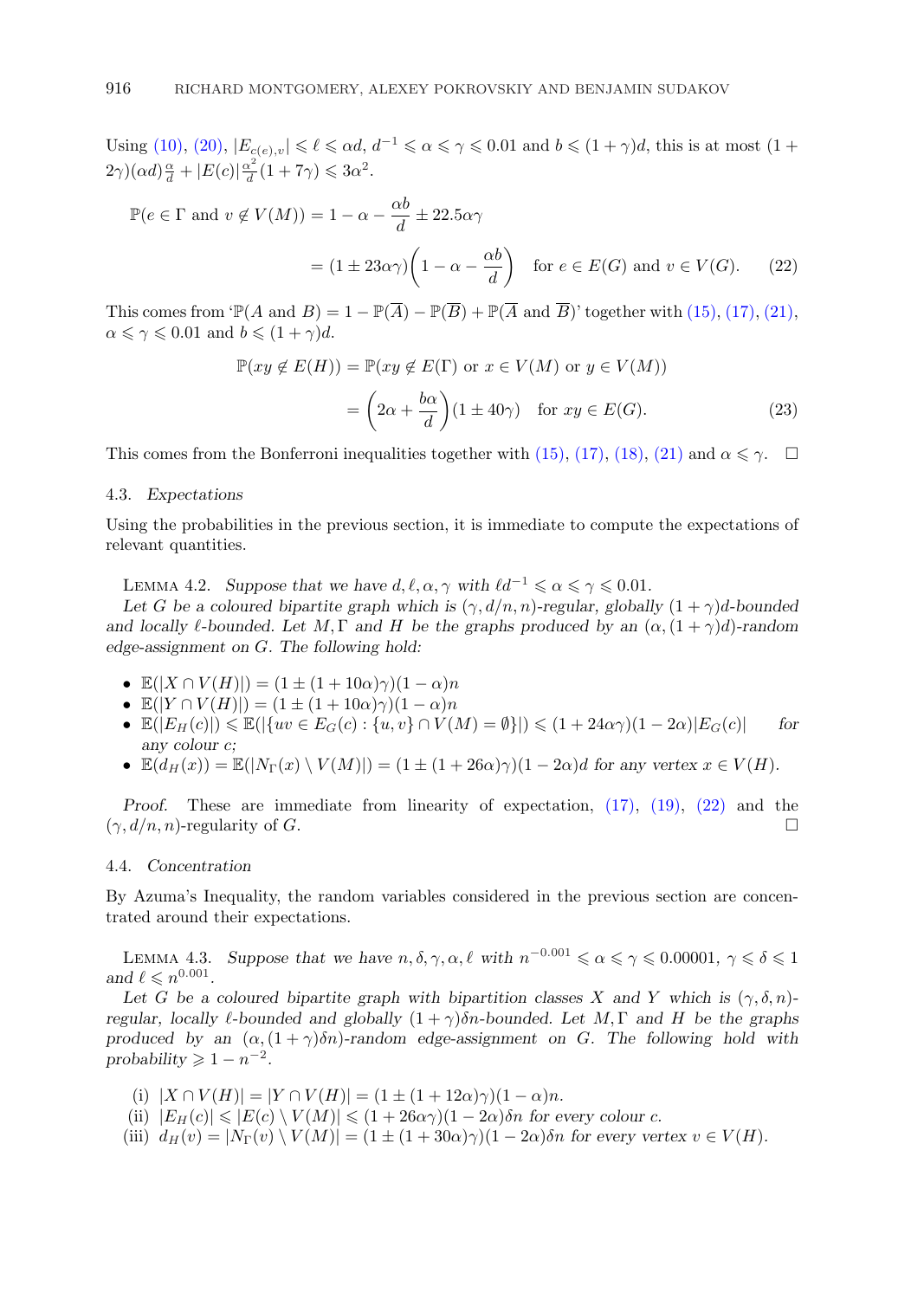*Proof.* First, we prove the Lipschitzness of the relevant random variables.

CLAIM 4.4.  $|X \cap V(H)|$ ,  $|Y \cap V(H)|$ ,  $|E(c) \setminus V(M)|$  *and*  $|N_{\Gamma}(v) \setminus V(M)|$  *are all 260-Lipschitz for any colour* c *and vertex* v*.*

*Proof.* Consider two  $(\alpha, (1 + \gamma)d)$ -random edge-assignments which differ on one coordinate — Edge-Assignment 1 which produces graphs  $M_1$ ,  $\Gamma_1$ ,  $H_1$  and Edge-Assignment 2 which produces graphs  $M_2, \Gamma_2, H_2$ . Furthermore, let  $C_1$  and  $C_2$  be the colours chosen, respectively, by the two edge-assignments, and let  $K_1$  and  $K_2$  be the edges killed, respectively, by the two edge-assignments. We will show that  $|V(M_1)\Delta V(M_2)| \leq 20$ ,  $|E(K_1)\Delta E(K_2)| \leq 1$  and  $|C_1\Delta C_2|\leqslant 2.$ 

First, note that  $C_1$  and  $C_2$  only differ in the colour of some edge xy if xy is chosen by one assignment and not the other.

Suppose that the coordinate on which the two edge-assignments differ is a balancing coin flip on an edge xy. Note that  $M_1 = M_2$ ,  $C_1 = C_2$  and  $K_1$  and  $K_2$  can differ only on the edge xy, so that, as required,  $|V(M_1)\Delta V(M_2)| \leq 20$ ,  $|K_1\Delta K_2| \leq 1$  and  $|C_1\Delta C_2| \leq 2$ .

Suppose that the coordinate on which the two edge-assignments differ is a vertex-activation choice for a vertex  $x \in X$ , which is, say, activated in Edge-Assignment 1 but not in Edge-Assignment 2. Say that y is chosen by x in Edge-Assignment 1. Either  $M_1 = M_2$ , or  $M_1 =$  $M_2 + xy$ , or  $M_1$  is  $M_2$  with up to two edges removed — edges  $x'y'$  with  $y' = y$  or  $c(xy) =$  $c(x'y')$ . Thus, we have  $|V(M_1)\Delta V(M_2)| \leq 4$ . As  $C_1 = C_2 \cup \{c(xy)\}\$  and  $K_1 = K_2$ , we have  $|E(K_1)\Delta E(K_2)| \leq 1$  and  $|C_1\Delta C_2| \leq 2$ .

Suppose finally that the coordinate on which the two edge-assignments differ is a vertexchoice for a vertex  $x \in X$ . Note that if x is not activated, then the outcome of the edgeassignments is the same and  $C_1 = C_2$ , so we can assume that x is activated. Let  $y_x^1$  and  $y_x^2$  be the vertices chosen by  $x$  in Edge-Assignments 1 and 2, respectively.

Note that  $xy_x^1$  and  $xy_x^2$  are the only edges which may be chosen by one, but not by both assignments. Hence  $c(xy_x^1)$  and  $c(xy_x^2)$  are the only colours which may be chosen by one, but not by both assignments, so that  $|C_1\Delta C_2| \leq 2$ . The two rainbow matchings  $M_1$  and  $M_2$  can only differ on edges sharing a vertex or a colour with one of the edges  $xy_x^1$  or  $xy_x^2$ . Note that  $M_1$  has at most one edge touching each of the vertices  $x, y_x^1$  and  $y_x^2$  (since  $M_1$  is a matching), and has at most one edge of each of the colours  $c(xy_x^1)$  and  $c(xy_x^2)$  (since  $M_1$  is rainbow). Thus,  $e(M_1 \setminus M_2) \leq 5$ . Similarly,  $e(M_2 \setminus M_1) \leq 5$ . This implies that  $|V(M_1) \Delta V(M_2)| \leq 20$ . Furthermore,  $K_1 = K_2$ , so certainly  $|K_1 \Delta K_2| \leq 1$ 

Thus, we always have that  $|V(M_1)\Delta V(M_2)| \leq 20$ ,  $|K_1\Delta K_2| \leq 1$  and  $|C_1\Delta C_2| \leq 2$ . By the definition of  $H_1$  and  $H_2$ , we then have  $V(H_1)\Delta V(H_2) = V(M_1)\Delta V(M_2)$  which implies  $|(X \cap V(H_1))\Delta(X \cap V(H_2))|, |(Y \cap V(H_1))\Delta(Y \cap V(H_2))| \leq 20$ . For a colour  $c, E(c) \setminus V(M_1)$ and  $E(c) \setminus V(M_2)$  can only differ on colour c edges passing through  $V(M_1) \Delta V(M_2)$ . Combined with local  $\ell$ -boundedness, this gives  $|(E(c) \setminus V(M_1))\Delta(E(c) \setminus V(M_2))| \leq \ell |V(M_1)\Delta V(M_2)| \leq$ 20. For a vertex v,  $N_{\Gamma_1}(v) \setminus V(M_1)$  and  $N_{\Gamma_2}(v) \setminus V(M_2)$  can differ only on vertices of  $V(M_1)\Delta V(M_2)$ , on vertices of  $K_1\Delta K_2$ , or on vertices  $z \in N(v)$  with vz having colour in  $C_1\Delta C_2$ . Combined with local  $\ell$ -boundedness, this gives  $|(N_{\Gamma_1}(v) \setminus V(M_1))\Delta(N_{\Gamma_2}(v))|$  $|V(M_2))| \leq 2\ell + 22 \leq 26\ell.$ 

Note that  $|X \cap V(H)|$ ,  $|Y \cap V(H)|$  and  $|E(c) \setminus V(M)|$  are influenced only by the choices of the vertices  $x \in X$  and which vertices in X are activated, but not which edges are killed. Furthermore,  $|N_{\Gamma}(v) \setminus V(M)|$  is influenced only by the choices of the vertices  $x \in X$  and which vertices in X are activated and which edges between v and  $N_G(v)$  are killed. There are at most  $(1 + \gamma)n$  vertices in X, and  $d_G(v) \leq (1 + \gamma)n$  neighbours of v. Overall, we have that the quantities  $|X \cap V(H)|$ ,  $|Y \cap V(H)|$ ,  $|E(c) \setminus V(M)|$  and  $|N_{\Gamma}(v) \setminus V(M)|$  are each influenced by at most 3n coordinates.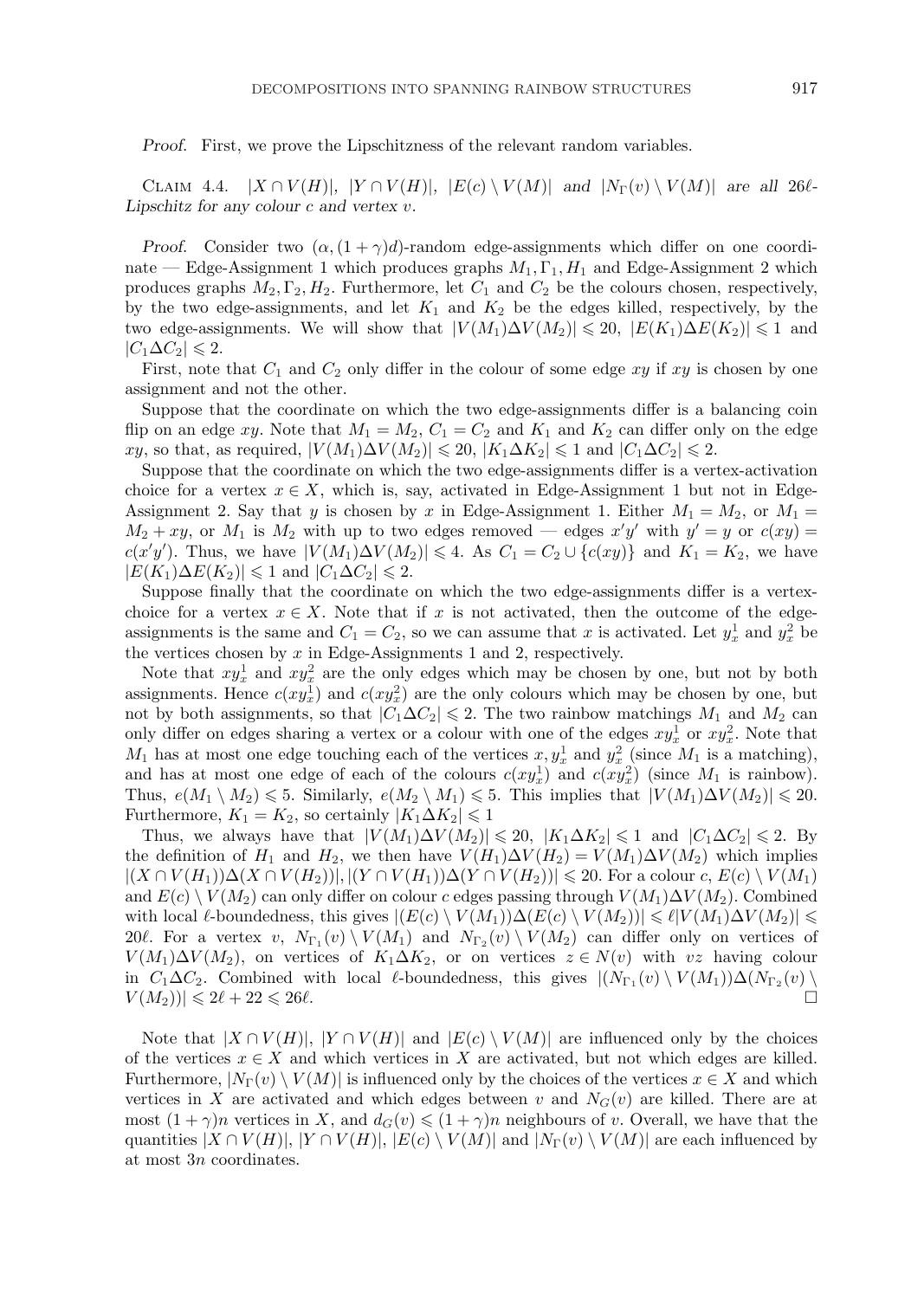<span id="page-19-0"></span>Note that  $n^{-0.001} \le \alpha \le \gamma \le 0.00001, \delta \le 1$  and  $\ell \le n^{0.001}$  implies that  $\ell(\delta n)^{-1} \le \alpha \le \gamma \le 1$ 0.01. Fix  $t = \alpha \gamma \delta n/10$ . By Lemma [4.2,](#page-17-0) we have

$$
\mathbb{E}(|X \cap V(H)|) \pm t = (1 \pm (1 + 12\alpha)\gamma)(1 - \alpha)n
$$

$$
\mathbb{E}(|Y \cap V(H)|) \pm t = (1 \pm (1 + 12\alpha)\gamma)(1 - \alpha)n
$$

$$
\mathbb{E}(|E(c) \setminus V(M)|) + t \le (1 + (1 + 26\alpha)\gamma)(1 - 2\alpha)\delta n
$$

$$
\mathbb{E}(|N_{\Gamma}(v) \setminus V(M)|) \pm t = (1 \pm (1 + 30\alpha)\gamma)(1 - 2\alpha)\delta n
$$

By Azuma's Inequality, we have that for any given  $c, v$  any of (i)–(iii) fail to hold with probability  $\leq 2e^{-\frac{t^2}{3n(26\ell)^2}} \leq 2e^{-\frac{\alpha^2\gamma^2\delta^2n^{0.9}}{300000}} \leq 2e^{-n^{0.8}}$  (using  $n^{-0.001} \leq \ell^{-1} \leq \alpha \leq \gamma \leq 0.00001$ ). Taking a union bound over all c, v, we have that all of (i)–(iii) hold with probability > 1 −  $8n^2e^{-n^{0.8}} \geq 1 - n^{-2}$  (using  $n^{-0.001} \leq 0.001$ ).

The following version of the above lemma will be more convenient to apply.

COROLLARY 4.5. Suppose that we have  $n, \delta, \gamma, \alpha, \ell$  with  $n^{-1} \ll \alpha \leq \gamma \ll \delta \leq 1$  and  $\ell \ll n$ . Let G be a coloured balanced bipartite graph which is  $(\gamma, \delta, n)$ -regular, locally  $\ell$ -bounded and *globally*  $(1 + \gamma)\delta n$ *-bounded. Let* H *be produced by an*  $(\alpha, (1 + \gamma)\delta n)$ *-random edge-assignment on* G*.*

*With probability*  $\geq 1 - n^{-2}$ , the graph H is  $(e^{35\alpha}\gamma, e^{-\alpha}\delta, e^{-\alpha}n)$ -regular and globally  $(1 + e^{35\alpha}\gamma)(e^{-\alpha}\delta)(e^{-\alpha}n)$ -bounded.

*Proof.* Note that  $n^{-1} \ll \alpha \leq \gamma \ll \delta \leq 1$  and  $\ell \ll n$  implies  $n^{-0.001} \leq \alpha \leq \gamma \leq 0.00001, \delta \leq \ell$ 1 and  $\ell \leq n^{0.001}$ . Let X, Y be the bipartition classes of G. By Lemma [4.3,](#page-17-0) we have that with probability  $\geq 1 - n^{-2}$  all of (i), (ii) and (iii) hold. Note that, from [\(3\)](#page-9-0) and  $\alpha \leq \gamma \ll 1$ , we have

$$
(1 \pm (1 + 30\alpha)\gamma)(1 \pm 4\alpha^2) = (1 \pm (1 + 30\alpha)\gamma \pm 5\alpha^2) = (1 \pm e^{35\alpha}\gamma).
$$
 (24)

From (i), [\(2\)](#page-9-0) and (24), we have  $|X \cap V(H)| = |Y \cap V(H)| = (1 \pm (1 + 12\alpha)\gamma)(1 - \alpha)n =$  $(1 \pm (1 + 12\alpha)\gamma)(1 \pm \alpha^2)e^{-\alpha}n = (1 \pm e^{35\alpha}\gamma)(e^{-\alpha})n.$ 

From (iii), [\(2\)](#page-9-0) and (24), we have that for all vertices  $v \in V(G)$  we have  $d_H(v) = (1 \pm \sqrt{2})$  $(1+30\alpha)\gamma(1-2\alpha)\delta n = (1 \pm (1+30\alpha)\gamma)(1 \pm 4\alpha^2)e^{-2\alpha}\delta n = (1 \pm e^{35\alpha}\gamma)(e^{-\alpha}\delta)(e^{-\alpha}n)$ . These show that H is  $(e^{35\alpha}\gamma, e^{-\alpha}\delta, e^{-\alpha}n)$ -regular.

From (ii), [\(2\)](#page-9-0) and (24), we have that for every colour c, we have  $|E_H(c)| \leq (1 + (1 +$  $26\alpha)\gamma(1-2\alpha)\delta n \leq (1+(1+26\alpha)\gamma)(1+4\alpha^2)e^{-2\alpha}\delta n \leq (1+e^{35\alpha}\gamma)e^{-2\alpha}\delta n$ . This shows that H is globally  $(1 + e^{35\alpha}\gamma)(e^{-\alpha}\delta)(e^{-\alpha}n)$ -bounded.

# 4.5. *Finding a nearly-perfect matching*

Here we prove the main result of this section. By iterating the  $(\alpha, b)$ -random edge-assignment process on a properly coloured graph  $G$ , we can find a nearly spanning rainbow matching  $M$  in G. The following lemma does this and shows that the resulting rainbow matching is random-like in a sense that every edge is in  $M$  with at least (approximately) the right probability.

LEMMA 4.6. Suppose that we have  $n, \delta, \gamma, p, \ell \text{ with } 1 \geq \delta \gg p \gg \gamma \gg n^{-1}$  and  $n \gg \ell$ .

Let *G* be a locally  $\ell$ -bounded,  $(\gamma, \delta, n)$ -regular, globally  $(1 + \gamma)\delta n$ -bounded, coloured, bal*anced bipartite graph.* Then G has a random rainbow matching M which has size  $\geq (1 - 2p)n$ *and*

$$
\mathbb{P}(e \in E(M)) \geq (1 - 9p)\frac{1}{\delta n} \quad \text{ for each } e \in E(G). \tag{25}
$$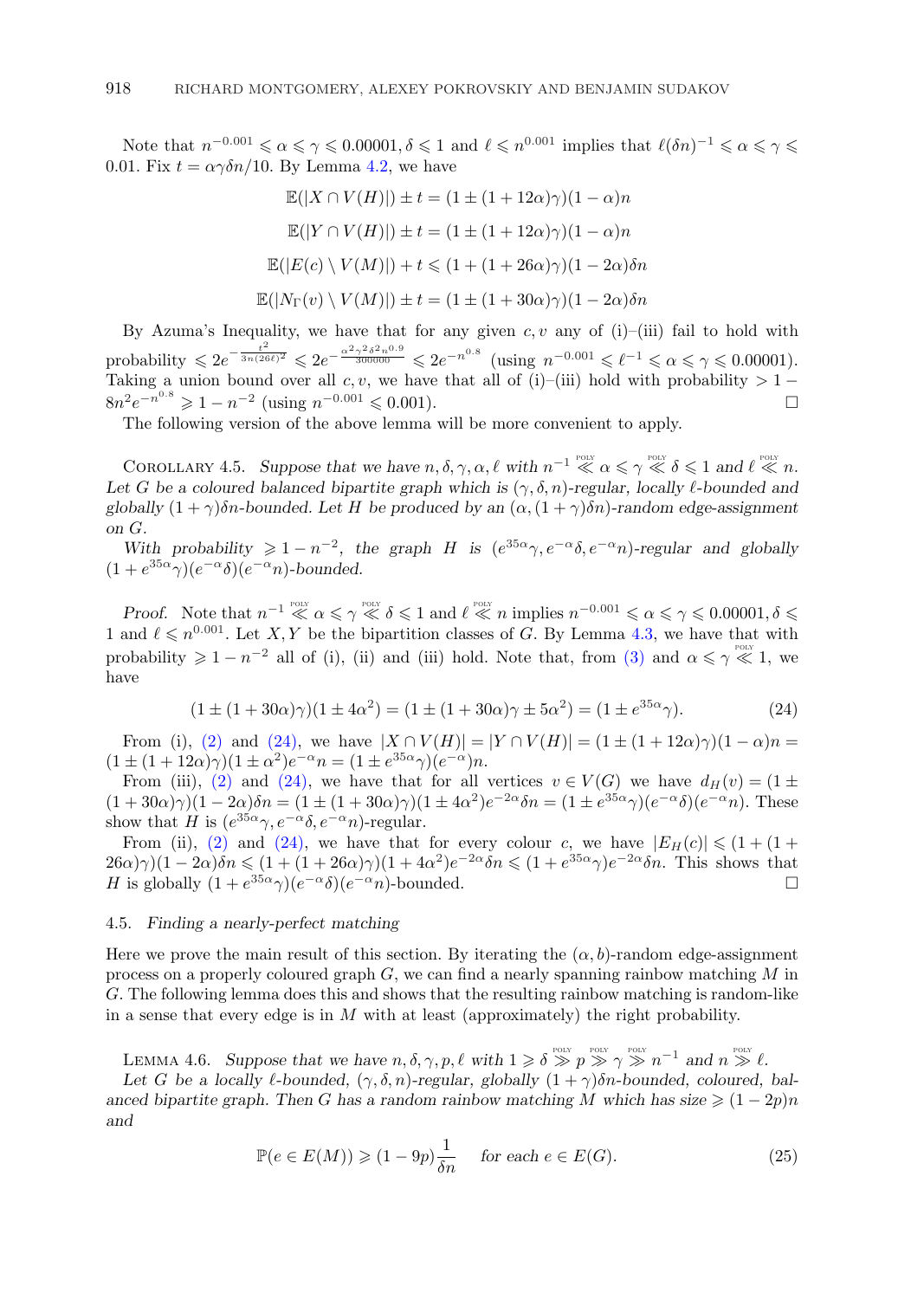<span id="page-20-0"></span>*Proof.* Fix  $H_0 = G$ ,  $\alpha = \gamma$ , and  $T = \alpha^{-1} \ln(p^{-1})$ . Without loss of generality, we may suppose that  $\gamma$  and  $\alpha$  are chosen so that T is an integer (to see this, replace  $\gamma$  by  $\gamma' = \frac{\ln(p^{-1})}{\lfloor \gamma^{-1} \ln(p^{-1}) \rfloor}$ . This ensures that  $T' = \gamma'^{-1} \ln(p^{-1})$  is an integer. Note that  $p \ggg 2\gamma \geq \gamma' \geq \gamma$  holds, so we could perform the proof of the lemma with  $\gamma$  replaced by  $\gamma'$ ). Note that this gives  $p = e^{-\alpha T}$ . Fix the following constants:

$$
\gamma_t = e^{35\alpha t} \gamma \quad \delta_t = e^{-\alpha t} \delta \quad n_t = e^{-\alpha t} n.
$$

Using  $p = e^{-\alpha T}$ , we have  $n_T = pn$ ,  $\gamma_T = p^{-35}\gamma \leqslant p$ , and  $\delta_T = p\delta$ .

We construct graphs  $H_1, \ldots, H_T$  and matchings  $M_1, \ldots, M_T$  recursively as follows.

• For  $t \geq 0$ , if  $H_t$  is not  $(\gamma_t, \delta_t, n_t)$ -regular or globally  $(1 + \gamma_t)\delta_t n_t$ -bounded, then stop the process at step t.

• Otherwise, if  $H_t$  is  $(\gamma_t, \delta_t, n_t)$ -regular and globally  $(1 + \gamma_t)\delta_t n_t$ -bounded, then we run an  $(\alpha,(1+\gamma_t)\delta_t n_t)$ -random edge-assignment on  $H_t$  to get a graph  $H_{t+1}$  and a matching  $M_{t+1}$ .

Note that for all t,  $H_t$  is locally  $\ell$ -bounded and we have  $n_t^{-1} \leqslant n_T^{-1} = p^{-1}n^{-1} \ll \alpha = \gamma \leqslant$  $\gamma_t \leqslant p^{-35}\gamma \ll p\delta \leqslant \delta_t \leqslant 1$  and  $\ell \ll n$ . Let  $A_t$  be the event that the process has not stopped at any of the steps 1,...,t. The events  $A_t$  are clearly decreasing. Since  $\gamma_0 = \gamma$ ,  $\delta_0 = \delta$  and  $n_0 = n$ , the assumptions of the lemma imply that  $\mathbb{P}(A_0) = 1$ . From Corollary [4.5,](#page-19-0) we have  $\mathbb{P}(A_t|A_{t-1}) \geq 1 - n_{t-1}^{-2}$  (in this application, we have  $\gamma = \gamma_{t-1}, \delta = \delta_{t-1}, n = n_{t-1}, \alpha = \alpha, \ell = \alpha$  $\ell$ ). This implies  $\mathbb{P}(A_0 \cap A_1 \cap \cdots \cap A_T) = \mathbb{P}(A_0)\mathbb{P}(A_1|A_0)\mathbb{P}(A_2|A_1)\cdots \mathbb{P}(A_T|A_{T-1}) \geqslant \prod_{i=1}^{T} (1-\ell_i)^{T}$  $n_{t-1}^{-2} \geqslant (1 - n_T^{-2})^T = (1 - p^{-2}n^{-2})^T \geqslant 1 - \frac{1}{\gamma^2 p^4 n^2} > 0$  (using  $p, \gamma \gg n^{-1}$ ).

Define M to be the rainbow matching  $M_1 \cup \cdots \cup M_T$  conditional on the events  $A_0, \ldots, A_T$ occurring (to see that M is a rainbow matching, recall that  $H_i$  and  $M_i$  were vertex-disjoint and colour-disjoint). As  $A_T$  holds,  $H_T$  has  $(1 \pm \gamma_T)n_T$  vertices, so that M is a matching of size  $\geqslant n - (1 + \gamma_T) n_T \geqslant (1 - 2p) n.$ 

CLAIM 4.7. The following hold for each 
$$
t = 1, ..., T
$$
 and  $e \in E(G)$ .

$$
\mathbb{P}(e \in E(H_t), A_t | e \in E(H_{t-1}), A_{t-1}) \geq (1 - T^{-1}p)(1 - 3\alpha) \tag{26}
$$

$$
\mathbb{P}(e \in E(M_{t+1}) | e \in E(H_t), A_t) = (1 \pm p)e^{2t\alpha} \frac{\alpha}{\delta n}.
$$
\n(27)

*Proof.* Using Corollary [4.5,](#page-19-0) note that  $\mathbb{P}(\overline{A_t}|e \in E(H_{t-1}), A_{t-1}) \leq n_t^{-2} \leq n_T^{-2} \leq p^{-2}n^{-2}$ (this application of Corollary [4.5](#page-19-0) is the same as our previous one). Using [\(23\),](#page-17-0) [\(16\)](#page-16-0) and  $p^{-2}n^{-2} \leq \gamma \alpha$  (which comes from  $1 \overset{_{\text{pour}}}{\gg} p \overset{_{\text{pour}}}{\gg} \gamma \overset{_{\text{pour}}}{\gg} n^{-1}$ ) gives:

$$
\mathbb{P}(e \in E(H_t), A_t | e \in E(H_{t-1}), A_{t-1}) \ge \mathbb{P}(e \in E(H_t)|e \in E(H_{t-1}), A_{t-1})
$$
  

$$
-\mathbb{P}(\overline{A_t} | e \in E(H_{t-1}), A_{t-1})
$$
  

$$
\ge \left(1 - 2\alpha - \frac{(1 + \gamma_t)\delta_t}{\delta_t}\alpha\right) - 150\alpha\gamma_t - p^{-2}n^{-2}
$$
  

$$
\ge (1 - 160p^{-45}\alpha\gamma)(1 - 3\alpha)
$$
  

$$
\mathbb{P}(e \in E(M_{t+1}) | e \in E(H_t), A_t) = (1 \pm 5\gamma_t) \frac{\alpha}{\delta_t n_t} = (1 \pm 6p^{-45}\gamma)e^{2t\alpha} \frac{\alpha}{\delta n}.
$$

Now the claim follows from  $160p^{-45}\alpha\gamma \leq T^{-1}p$  and  $6p^{-45}\gamma \leqslant p$  (which both come from  $1 \gg$  $p \gg \gamma$ ).  $\gg \gamma$ ).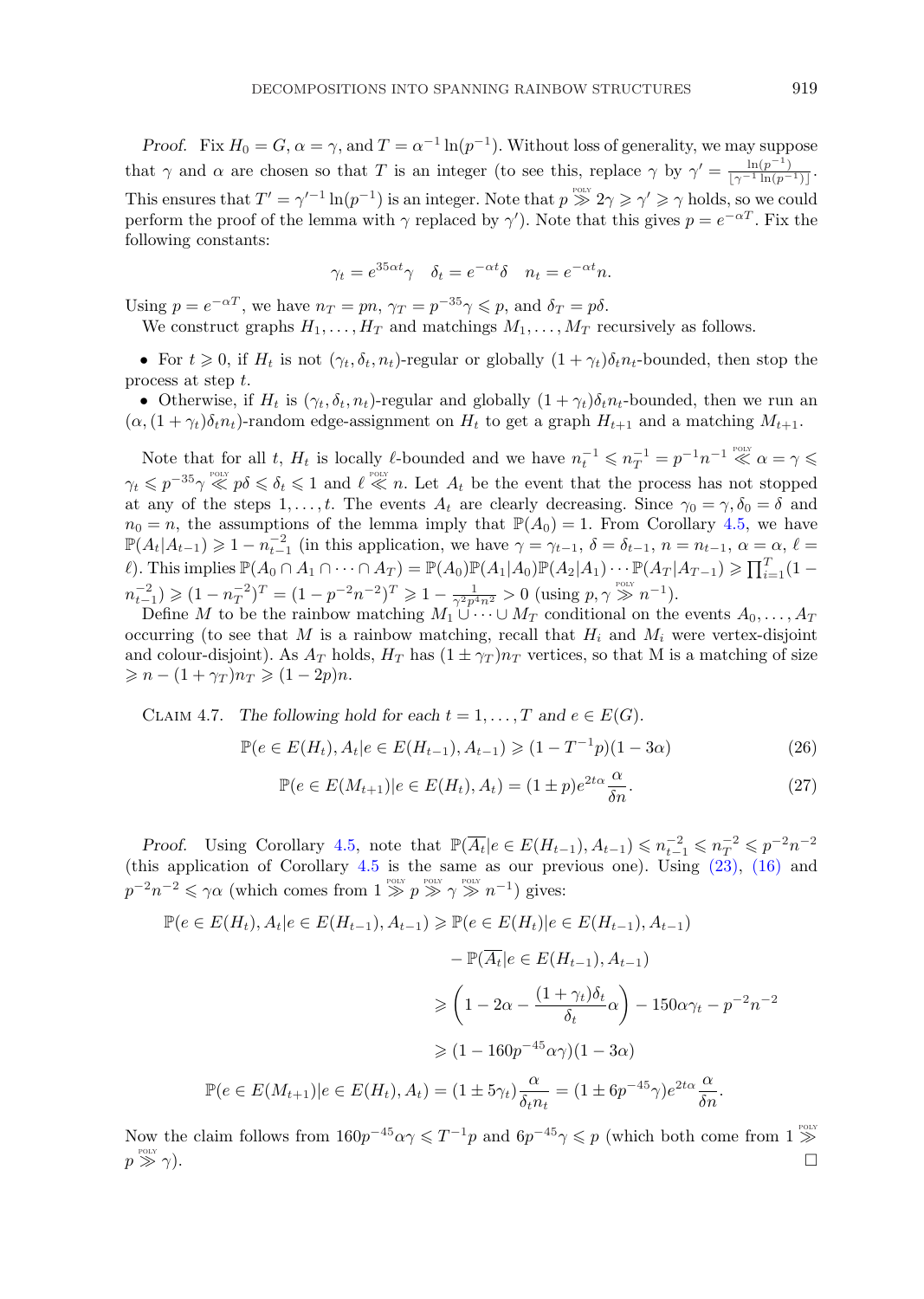<span id="page-21-0"></span>Let  $t \leq T$ . Note that the events ' $e \in H_t$  and  $A_t$  holds' are decreasing with t. Using [\(2\),](#page-9-0) [\(4\),](#page-9-0) [\(26\)](#page-20-0) and  $p \geqslant 10\alpha^2 T$ , we have

$$
\mathbb{P}(e \in E(H_t), A_t) = \prod_{i=1}^t \mathbb{P}(e \in H_i, A_i | e \in H_{i-1}, A_{i-1}) \geq (1 - T^{-1}p)^t (1 - 3\alpha)^t \geq (1 - 3p)e^{-3t\alpha}.
$$

Combining the above with [\(5\),](#page-9-0) [\(27\),](#page-20-0)  $p = e^{-\alpha T}$  and  $p \ge \alpha$ , we get:

$$
\mathbb{P}(e \in E(M_1 \cup \dots \cup M_T)) = \sum_{t=1}^T \mathbb{P}(e \in H_{t-1}, A_{t-1}) \mathbb{P}(e \in M_t | e \in H_{t-1}, A_{t-1})
$$
  
\n
$$
\geq (1-p)(1-3p) \frac{\alpha}{\delta n} \sum_{t=1}^T e^{-\alpha(t-1)}
$$
  
\n
$$
\geq (1-4p)(1-\alpha^2 - 2e^{-\alpha T}) \frac{1}{\delta n}
$$
  
\n
$$
\geq (1-8p) \frac{1}{\delta n}.
$$

Now,  $(25)$  comes from  $\mathbb{P}(e \in E(M_1 \cup \dots \cup M_T)|A_0 \cap \dots \cap A_T) \ge \mathbb{P}(e \in E(M_1 \cup \dots \cup M_T))$  –  $\mathbb{P}(\overline{A_0 \cap \cdots \cap A_T}) \geqslant \mathbb{P}(e \in E(M_1 \cup \cdots \cup M_T)) - 2\gamma^2 p^4 n^{-2} \geqslant (1 - 9p) \frac{1}{\delta n}.$ 

## 5. *Random and pseudo-random subgraphs*

In this section, we collect intermediate lemmas which we will need concerning random and pseudo-random subgraphs. We will often use the typicality of complete graphs.

LEMMA 5.1. *For*  $\gamma \gg n^{-1}$ ,  $K_n$  *is*  $(\gamma, 1, n)$ *-typical and*  $K_{n,n}$  *is*  $(\gamma, 1, n)$ *-typical.* 

*Proof.* Note that  $K_n$  is  $(\frac{2}{n}, 1, n)$ -typical while  $K_{n,n}$  is  $(0, 1, n)$ -typical. Combined with  $\gamma \gg$  $n^{-1}$ , this implies the lemma.

#### 5.1. *Random subgraphs*

We will need a number of results of the form 'for a nice graph  $G$ , a random subgraph  $H$  of  $G$  is still nice'. Here 'nice' can mean that G is  $(\gamma, \delta, n)$ -regular,  $(\gamma, \delta, n)$ -typical or globally bounded. We will look at four different kinds of 'random subgraphs' H.

LEMMA 5.2 (Random subgraphs of a general graph). Let  $1 \geq \gamma, \delta, p, \mu \geq n^{-1}$ . Let G be a *properly coloured, globally*  $\mu$ *n-bounded* ( $\gamma$ ,  $\delta$ , *n*)*-regular*/( $\gamma$ ,  $\delta$ , *n*)*-typical general graph.* 

(*a*) *Random set of colours: Let* H<sup>1</sup> *be a subgraph of* G *formed by choosing each colour with probability* p. Then,  $H_1$  *is*  $(2\gamma, p\delta, n)$ *-regular* $/(2\gamma, p\delta, n)$ *-typical with probability*  $1 - o(n^{-1})$ *.* 

(*b*) *Random set of edges: Let* H<sup>2</sup> *be a subgraph of* G *formed by choosing each edge with probability* p. Then,  $H_2$  *is*  $(2\gamma, p\delta, n)$ *-regular*/ $(2\gamma, p\delta, n)$ *-typical and globally*  $(1 + \gamma)p\mu n$ *-bounded with probability*  $1 - o(n^{-1})$ *.* 

(*c*) Random set of vertices: For  $pn \in \mathbb{Z}$  with  $p < 1$ , let  $A \subseteq V(G)$  be a subset of order pn *chosen uniformly at random out of all such subsets. Then,*  $G[A]$  *is globally*  $(1 + \gamma)(\mu p^2)n$ *bounded and*  $(2\gamma, \delta, pn)$ *-regular*/ $(2\gamma, \delta, pn)$ *-typical with probability*  $1 - o(n^{-1})$ *.* 

(*d*) *Two disjoint random sets of vertices: For*  $pn \in \mathbb{Z}$  *with*  $p < 1/2$ *, let*  $A, B \subseteq V(G)$  *be two disjoint subsets of order* pn *chosen uniformly at random out of all pairs of such subsets. Then,*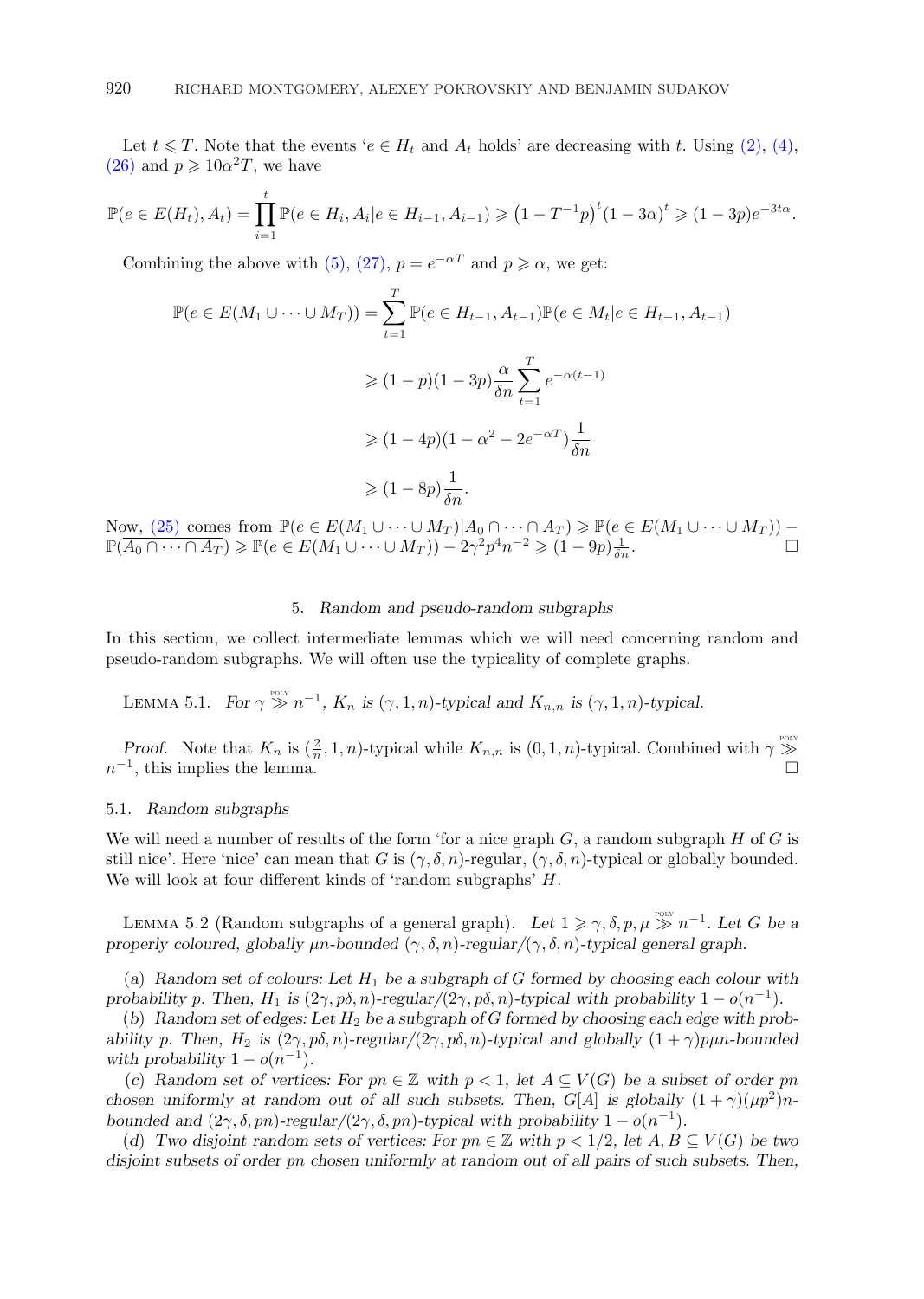<span id="page-22-0"></span>G[A, B] is a globally  $(1 + \gamma)(2\mu p^2)n$ *-bounded,*  $(2\gamma, \delta, pn)$ *-regular*/ $(2\gamma, \delta, pn)$ *-typical balanced bipartite graph with probability*  $1 - o(n^{-1})$ *.* 

*Proof.* Note that the following bounds on expectations are true by linearity of expectation for all vertices  $u \neq v$  and colours c.

$$
\mathbb{E}(d_{H_1}(v)) = \mathbb{E}(d_{H_2}(v)) = pd_G(v) = (1 \pm \gamma)p\delta n \qquad \text{when } G \text{ is } (\gamma, \delta, n)\text{-regular.}
$$

$$
\mathbb{E}(d_{H_1}(u, v)) = \mathbb{E}(d_{H_2}(u, v)) = p^2 d_G(u, v) = (1 \pm \gamma)p^2 \delta^2 n \quad \text{when } G \text{ is } (\gamma, \delta, n)\text{-typical.}
$$

$$
\mathbb{E}(|N(v) \cap A|) = \mathbb{E}(|N(v) \cap B|) = pd_G(v) = (1 \pm \gamma)\delta(pn) \qquad \text{when } G \text{ is } (\gamma, \delta, n)\text{-regular.}
$$

$$
\mathbb{E}(|N(u, v) \cap A|) = \mathbb{E}(|N(u, v) \cap B|) = pd_G(u, v) = (1 \pm \gamma)\delta^2(pn) \qquad \text{when } G \text{ is } (\gamma, \delta, n)\text{-typical.}
$$

$$
\mathbb{E}(|E_{H_2}(c)|) = p|E_G(c)| \leq p\mu n
$$

$$
\mathbb{E}(|E_G(c) \cap A|) = \mathbb{E}(|E_G(c) \cap B|) = \frac{pn(pn-1)}{n(n-1)}|E_G(c)| = \left(p^2 - \frac{p(1-p)}{n-1}\right)|E_G(c)| \le p^2\mu n
$$
  

$$
\mathbb{E}(|E_G(c) \cap (A \cup B)|) = \frac{2pn(2pn-1)}{n(n-1)}|E_G(c)| \le 4p^2|E_G(c)| - \frac{2p(1-2p)}{n-1}
$$
  

$$
\le 4p^2\mu n.
$$

First we prove (a) and (b). Note that the random variables  $d_{H_1}(v)$ ,  $d_{H_2}(v)$ ,  $d_{H_1}(u, v)$ ,  $d_{H_2}(u, v)$  and  $|E_{H_2}(c)|$  are all 2-Lipshitz (using the fact that the colouring is proper), and are all influenced by  $\leq 2n$  coordinates. By Azuma's Inequality (Lemma [3.6\)](#page-12-0), we have that the probability that any of these deviate from their expectation by more than  $\gamma p^2 \delta^2 \mu n$  $\text{is } \leqslant 2e^{\frac{-(\gamma p^2 \delta^2 \mu n)^2}{8n}} = o(n^{-3}) \text{ (using } 1 \geqslant \gamma, \delta, p, \mu \gg n^{-1} \text{ which implies } \gamma^2 p^4 \delta^4 \mu^2 n \geqslant 40 \log n).$ Taking a union bound over all pairs of vertices and colours, we obtain (a) and (b).

It remains to prove (c) and (d). Note that the functions  $|N(v) \cap A|, |N(v) \cap B|$ ,  $|N(u, v) \cap A|$ ,  $|N(u, v) \cap B|$ ,  $|E_G(c) \cap A|$  and  $|E_G(c) \cap B|$  each satisfy the assumptions of Lemma [3.9](#page-12-0) with  $\alpha = 1$ ,  $r = pn$ ,  $N = n$ . Also  $|E_G(c) \cap (A \cup B)|$  satisfies the assumptions of Lemma [3.9](#page-12-0) with  $\alpha = 1$ ,  $r = 2pn$  and  $N = n$ . Finally, note that we have  $0 < \min(r, N - 1)$  $r$   $\leq$  n for all of these. By Lemma [3.9,](#page-12-0) we have that the probability that any of these functions deviate from their expectation by more than  $\gamma p^2 \delta^2 \mu n/4$  is  $\leq 2e^{-\frac{2(\gamma p^2 \delta^2 \mu n/4)^2}{n}}$  $o(n^{-3})$  (using  $1 \geq \gamma, \delta, p, \mu \geq n^{-1}$  which implies  $\gamma^2 p^4 \delta^4 \mu^2 n \geq 40 \log n$ ). Taking a union bound over all pairs of vertices and all colours, we obtain (c) and the  $(2\gamma, \delta, pn)$ regular/(2 $\gamma$ ,  $\delta$ , pn)-typical' part of (d). We also get that with probability  $1 - o(n^{-1})$ , we have  $|E_G(c) \cap A|, |E_G(c) \cap B| = p^2 |E_G(c)| - \frac{p(1-p)}{n-1} |E_G(c)| \pm \gamma p^2 \delta^2 \mu n/4 = p^2 |E_G(c)| \pm \gamma p^2 \mu n/3$  for all colours c (using  $\gamma, p, \mu \gg n^{-1}$ ). Similarly, we have  $|E_G(c) \cap (A \cup B)| = 4p^2|E_G(c)| \pm$  $\gamma p^2 \mu n/3$ . These give  $e(G[A, B] \cap E_G(c)) = |E_G(c) \cap (A \cup B)| - |E_G(c) \cap A| - |E_G(c) \cap B|$  $4p^2|E_G(c)| - 2 \cdot p^2|E_G(c)| \pm \gamma p^2 \mu n \leq (1 + \gamma)2p^2 \mu n$  (the last inequality coming from global  $\mu$ n-boundedness). This implies the global boundedness part of (d).

We will need a balanced bipartite version of part of the above lemma.

LEMMA 5.3 (Random subgraphs of a balanced bipartite graph). Let  $1 \ge \gamma$ ,  $\delta$ ,  $p$ ,  $\mu \ge 0$  n<sup>-1</sup>. Let *G* be a properly coloured, globally  $\mu$ n-bounded  $(\gamma, \delta, n)$ -regular/ $(\gamma, \delta, n)$ -typical balanced *bipartite graph.*

(*a*) *Random set of colours: Let* H<sup>1</sup> *be a subgraph of* G *formed by choosing each colour with probability* p*.* Then,  $H_1$  *is*  $(2\gamma, p\delta, n)$ *-regular* $/(2\gamma, p\delta, n)$ *-typical with probability*  $1 - o(n^{-1})$ *.*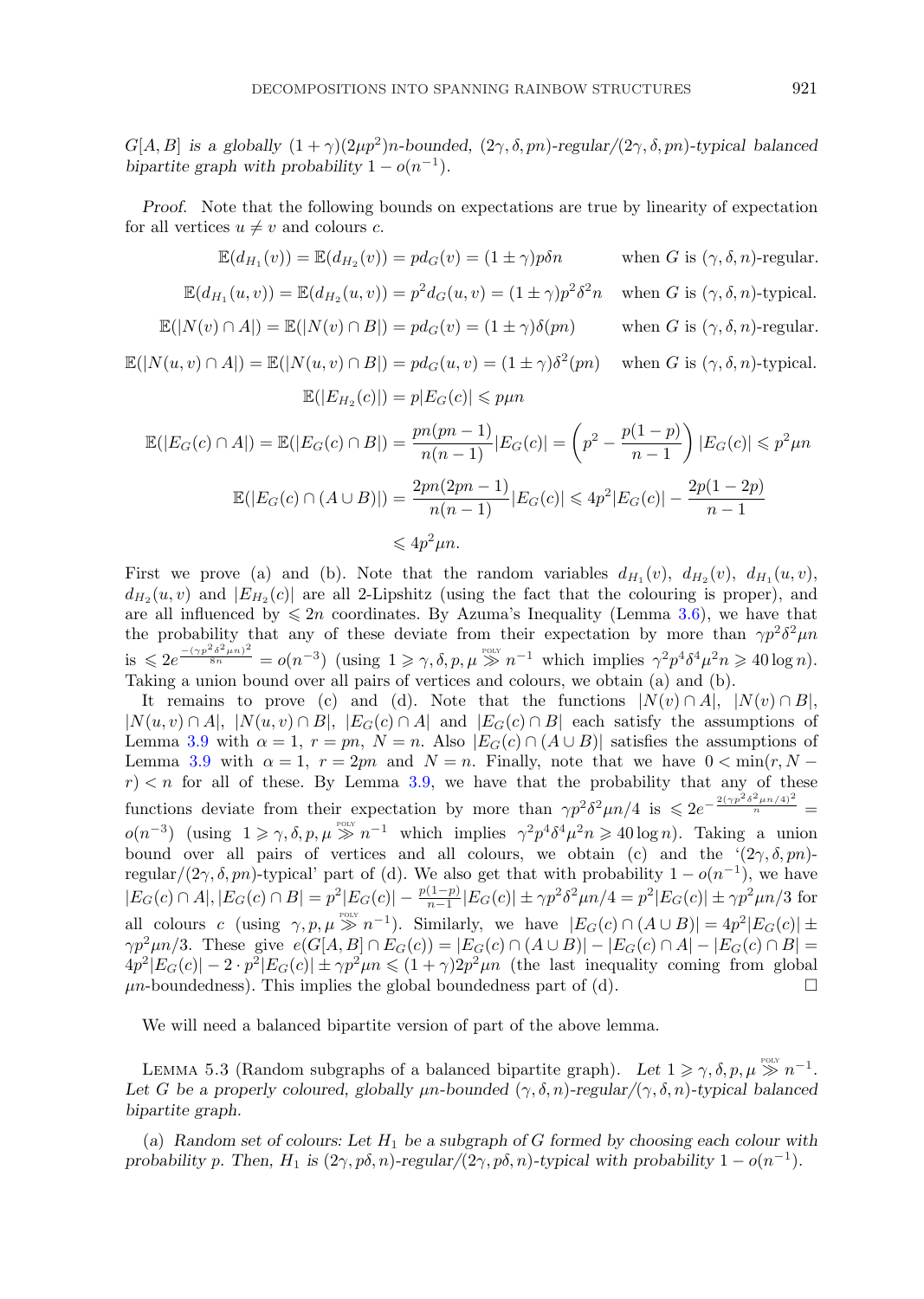<span id="page-23-0"></span>(*b*) *Random set of edges: Let* H<sup>2</sup> *be a subgraph of* G *formed by choosing each edge with probability* p. Then,  $H_2$  *is*  $(2\gamma, p\delta, n)$ *-regular* $/(2\gamma, p\delta, n)$ *-typical and globally*  $(1 + \gamma)p\mu n$ *-bounded with probability*  $1 - o(n^{-1})$ *.* 

*Proof.* Let u, v be vertices, and c a colour. Note that the following bounds on expectations are true by linearity of expectation.

$$
\mathbb{E}(d_{H_1}(v)) = \mathbb{E}(d_{H_2}(v)) = pd_G(v) = (1 \pm \gamma)p\delta n \quad \text{when } G \text{ is } (\gamma, \delta, n)\text{-regular}
$$
  

$$
\mathbb{E}(d_{H_1}(u, v)) = \mathbb{E}(d_{H_2}(u, v)) = p^2 d_G(u, v) = (1 \pm \gamma)p^2 \delta^2 n \quad \text{when } G \text{ is } (\gamma, \delta, n)\text{-typical}
$$
  

$$
\mathbb{E}(|E_{H_2}(c)|) = p|E_G(c)| \leq p\mu n.
$$

Note that the random variables  $d_{H_1}(v)$ ,  $d_{H_2}(v)$ ,  $d_{H_3}(u, v)$ ,  $d_{H_2}(u, v)$  and  $|E_{H_2}(c)|$  and are all 2-Lipshitz (using the fact that the colouring is proper), and are all influenced by  $\leq 2n$ coordinates. By Azuma's Inequality (Lemma [3.6\)](#page-12-0), we have that the probability that any of these deviate from their expectation by more than  $\gamma p^2 \delta^2 \mu n$  is  $\leqslant 2e^{\frac{-(\gamma p^2 \delta^2 \mu n)^2}{8n}} = o(n^{-3})$  (using  $1 \geq \gamma, \delta, p, \mu \geq 1$  which implies  $\gamma^2 p^4 \delta^4 \mu^2 n \geq 40 \log n$ . Taking a union bound over all pairs of vertices and colours, we obtain (a) and (b).  $\Box$ 

The following lemma gives another property of the random subgraph formed by choosing every edge independently with probability  $p$ . This time we are concerned with how many vertices a small set of colours covers.

LEMMA 5.4. Let  $1 \geqslant p, \varepsilon \geqslant k^{-1} \geqslant \nu \geqslant n^{-1}$ . Let G be a properly coloured graph with *all colours covering*  $\geq (1 - \nu)n$  *vertices. Let H be a random subgraph formed by choosing every edge with probability* p*. Then, with high probability, any set of* k *colours of* H *covers*  $\geqslant (1 - \varepsilon)n$  *vertices.* 

*Proof.* Let S be a set of k colours and  $G<sub>S</sub>$ ,  $H<sub>S</sub>$  the subgraphs of G and H consisting of colour S edges. Note that  $e(G_S) \geq k(1-\nu)n/2$ . By the Handshaking Lemma, we have  $\sum_{v\in V(G_S)}d_{G_S}(v)=2e(G_S) \geqslant k(1-\nu)n$ . Let L be the set of vertices in  $G_S$  of degree  $\geqslant$ k/2. Using  $\Delta(G_S) \leq k$ , we have  $|L|k + (n - |L|)k/2 \geq \sum_{v \in V(G_S)} d_{G_S}(v) \geq k(1 - \nu)n$ , which is equivalent to  $|L| \geqslant (1 - 2\nu)n$ .

For a vertex  $v \in L$ , we have  $\mathbb{P}(d_{H_S}(v) = 0) = (1 - p)^{d_{G_S}(v)} \leqslant (1 - p)^{k/2} \leqslant e^{-pk/2} \leqslant \varepsilon/4$ , as  $p, \varepsilon \gg k^{-1}$ . Let X be the number of isolated vertices in L. By linearity of expectation  $\mathbb{E}(X)$  $\varepsilon n/4$ . Note that X is 2-Lipschitz and is influenced by  $\leqslant e(G_S) \leqslant kn/2$  edges. By Azuma's Inequality (Lemma [3.6\)](#page-12-0) applied with  $t = \varepsilon n/4$ , we have  $\mathbb{P}(X \geq \varepsilon n/2) \leq 2e^{-\frac{\left(\varepsilon n/4\right)^2}{4(kn/2)}} = 2e^{-\frac{\varepsilon^2 n}{32k}}$  $n^{-3k}$  (as  $\varepsilon, k^{-1} \gg n^{-1}$  implies that  $\varepsilon^2/k^2 \geq \frac{400 \log n}{n}$ ). Thus, with probability  $\geq 1 - n^{-3k}$ ,  $H_S$ has  $\leq X + (n - |L|) \leq \varepsilon n$  isolated vertices. Taking a union bound over all sets S of k colours gives the result.  $\Box$ 

#### 5.2. (e, m)*-dense graphs*

In this paper, it is convenient to use two different notions of pseudo-randomness. The first of these is  $(\gamma, \delta, n)$ -typicality (See Definition 3.2). The second is the following.

DEFINITION 5.5. • A general graph G is  $(e, m)$ -dense if for any  $\lambda \geq 1$  and disjoint sets A, B with  $|A| = |B| = \lambda m$ , we have  $e(A, B) \geq \lambda^2 e$ .

• A balanced bipartite graph G with parts X and Y is  $(e, m)$ -dense if for any  $\lambda \geq 1$  and sets  $A \subseteq X, B \subseteq Y$  with  $|A| = |B| = \lambda m$ , we have  $e(A, B) \geq \lambda^2 e$ .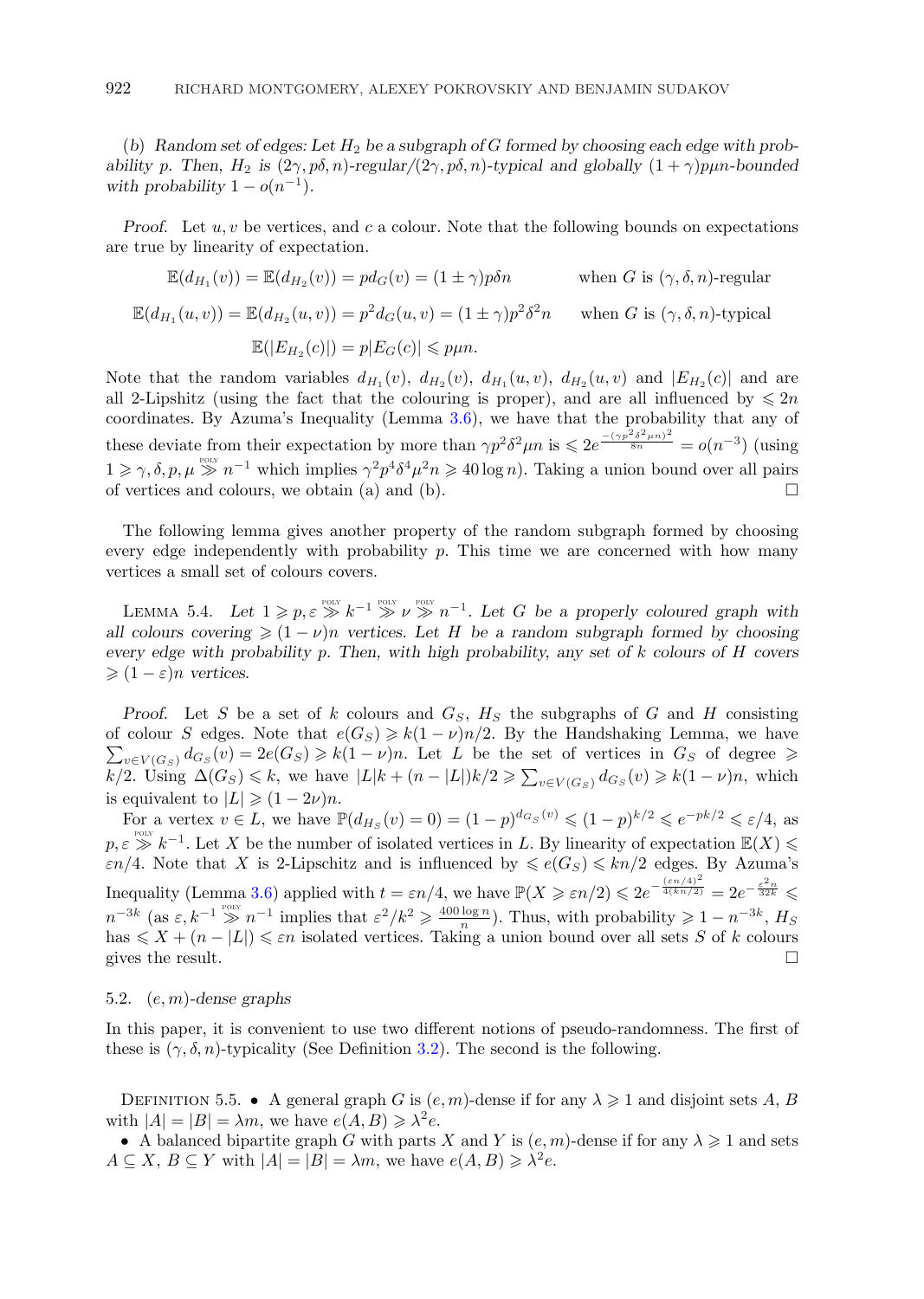<span id="page-24-0"></span>We remark that most of the time we will use the above definition with  $\lambda = 1$ . Thus, the definition should be thought of as saying that there are e edges between any two sets of vertices of size m. Note that if G is  $(e, m)$ -dense, then it is also  $(e', m')$ -dense for any  $e' \leq e$ and  $m' \geqslant m$ .

How is the above definition related to  $(\gamma, \delta, n)$ -typicality? In fact,  $(\gamma, \delta, n)$ -typicality is a stronger concept. We prove two lemmas relating typicality and density. The following is a variation of a lemma proved by the third author together with Alon and Krivelevich in [**[5](#page-59-0)**].

LEMMA 5.6. *Every*  $(\gamma, p, n)$ *-typical graph* H has the following for every pair of subsets A, B with  $|B| \geqslant \gamma^{-1} p^{-2}$ :

$$
|e(A,B)-p|A||B||\leq 2|A|^{\frac{1}{2}}|B|\gamma^{\frac{1}{2}}n^{\frac{1}{2}}p.
$$

*Proof.* Let Adj<sub>H</sub> be the adjacency matrix of H, and let  $M = \text{Adj}_H - pJ$  where J is the appropriately sized all-ones matrix. Note that for every pair of distinct vertices  $x, x'$ , we have

$$
\sum_{v \in V(H)} M_{x,v} M_{x',v} = d_H(x,x') - p(d(x) + d(x')) + p^2 n \leq (1+\gamma)p^2 n - 2(1-\gamma)p^2 n + p^2 n
$$

$$
\leqslant 3\gamma p^2 n. \tag{28}
$$

Next note that we have

$$
|e(A,B) - p|A||B||^2 = \left(\sum_{x \in A} \sum_{y \in B} M_{x,y}\right)^2 \le |A| \sum_{x \in A} \left(\sum_{y \in B} M_{x,y}\right)^2 \le |A| \sum_{x \in V(H)} \left(\sum_{y \in B} M_{x,y}\right)^2
$$
  

$$
= |A| \sum_{x \in V(H)} \left(\sum_{y \in B} M_{x,y}^2\right) + |A| \sum_{x \in V(H)} \left(\sum_{y \neq y' \in B} M_{x,y} M_{x,y'}\right)
$$
  

$$
\le n|A||B| + |A| \sum_{y \neq y' \in B} \left(\sum_{x \in V(H)} M_{x,y} M_{x,y'}\right)
$$
  

$$
\stackrel{(28)}{\le n|A||B|} + |A| \sum_{y \neq y' \in B} 3\gamma np^2 \le n|A||B| + |A||B|^2 3\gamma np^2 \le 4|A||B|^2 \gamma np^2.
$$

Here the first inequality comes from the Cauchy–Schwarz inequality and the last inequality comes from  $|B| \ge \gamma^{-1} p^{-2}$ . Taking square roots gives the result.

The following version of the above is more convenient to apply.

LEMMA 5.7. Let  $1 \geqslant p, \mu \geqslant \gamma \geqslant n^{-1}$ . Every  $(\gamma, p, n)$ -typical graph a(which is either *balanced bipartite or general*) *is*  $(0.99p(\mu n)^2, \mu n)$ -dense.

*Proof.* First we deal with the case when G is a general graph. Note that  $p, \mu \gg \gamma \gg n^{-1}$ implies  $\mu n \geq \gamma^{-1} p^{-2}$ . By Lemma 5.6, we have that for any  $\lambda \geq 1$  and pair of subsets A, B with  $|A| = |B| = \lambda \mu n$ , we have  $|e(A, B) - p(\lambda \mu n)^2| \leq 2(\lambda \mu n)^{\frac{1}{2}} (\lambda \mu n)^{\frac{1}{2}} n^{\frac{1}{2}} p \leq 0.01 p(\lambda \mu n)^2$  (the last inequality is  $2\gamma^{\frac{1}{2}} \leqslant 0.01 \lambda^{\frac{1}{2}} \mu^{\frac{1}{2}}$  which comes from  $\gamma \ll \mu$  and  $\lambda \geqslant 1$ ).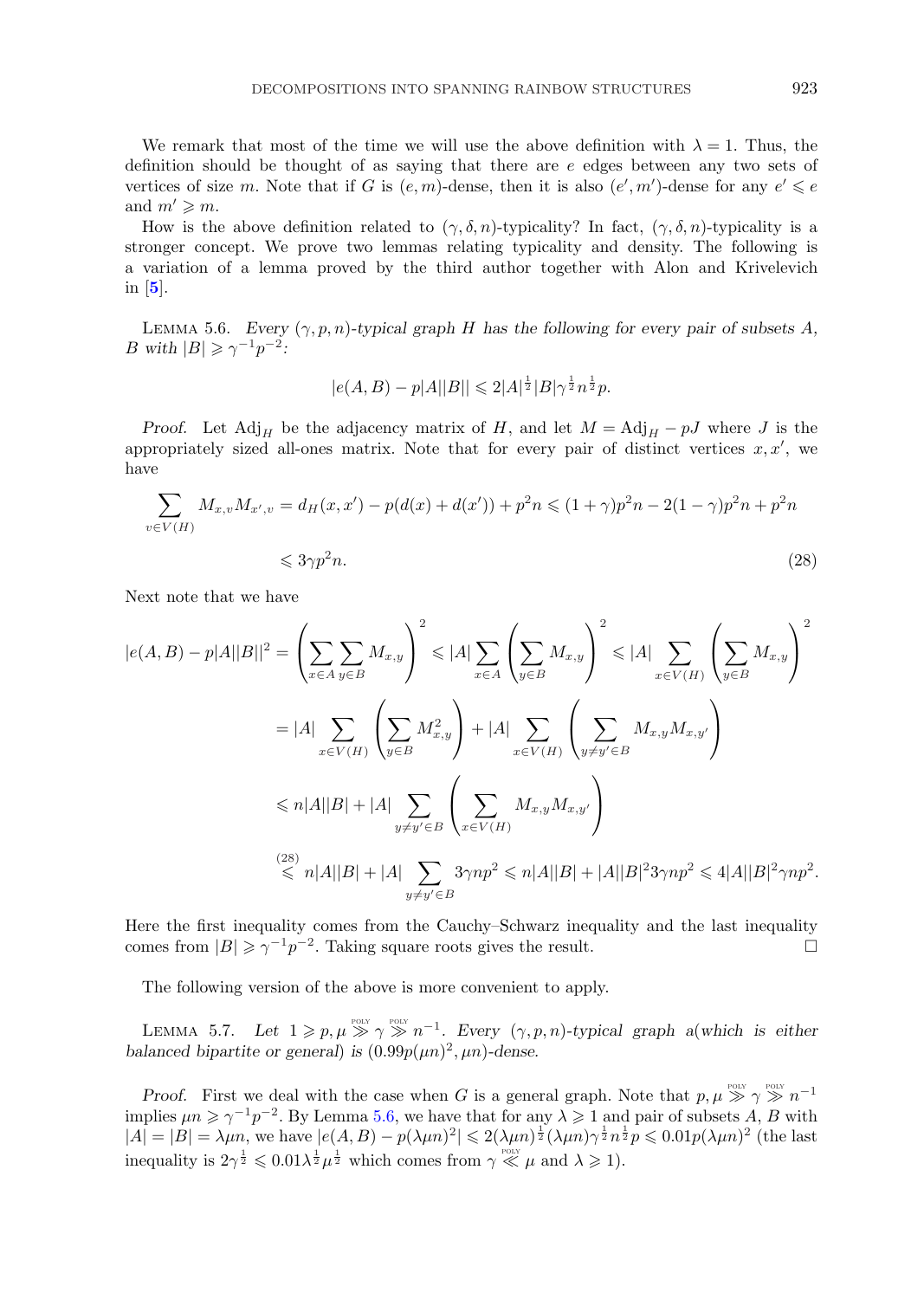<span id="page-25-0"></span>Now suppose that G is a balanced bipartite  $(\gamma, p, n)$ -typical graph with parts X, Y. Add a copy of the Erdős–Rényi random graph  $G(n, p)$  to both X and Y to get a graph H. Note that for any vertex v, we have  $\mathbb{E}(d_H(v)) = (1 \pm \gamma)2pn$  and that any pair of vertices u, v have  $\mathbb{E}(d_H(u, v)) = (1 \pm \gamma)2p^2n$ . Note that these quantities are each 1-Lipschitz affected by  $\leq 2n$ coordinates. By Azuma's Inequality (Lemma [3.6\)](#page-12-0) and the union bound, we get that with high probability H is a  $(2\gamma, p, 2n)$ -typical general graph. By the general graph version of this lemma with  $\mu' = \mu/2$ , H is  $(0.99p(\mu n)^2, \mu n)$ -dense. This implies that between any sets  $A \subseteq X$ ,  $B \subseteq Y$  with  $|A| = |B| = \lambda \mu n$ , we have  $e_G(A, B) = e_H(A, B) \geq \lambda^2 0.99 p(\mu n)^2$ , that is, that G is  $(0.99p(\mu n)^2, \mu n)$ -dense (as a balanced bipartite graph).

The following lemma shows that it is possible to delete a small number of edges from any graph so that its complement is pseudo-random. Here  $\overline{H}$  denotes the set of edges on  $V(H)$  not present in H.

LEMMA 5.8. Let  $1 \geqslant p, \mu \geqslant n^{-1}$ . Every d-regular balanced bipartite graph G on 2n vertices *has a*  $(d - |pn|)$ -regular spanning subgraph H such that  $\overline{H}$  is  $(0.48p(\mu n)^2, \mu n)$ -dense.

*Proof.* Choose  $\gamma$  with  $1 \geqslant p, \mu \geqslant \gamma \geqslant n^{-1}$ . Consider an arbitrary 1-factorization of  $K_{n,n}$ in which every colour either only occurs on  $G$  or only occurs outside  $G$  (this exists since every regular bipartite graph has a 1-factorization). By Lemma [5.1,](#page-21-0)  $K_{n,n}$  is  $(\gamma, 1, n)$ -typical. Let E be a subgraph of  $K_{n,n}$  formed by choosing every colour with probability 0.5p. By Lemma [5.3](#page-22-0) (a), E is  $(2\gamma, 0.5p, n)$ -typical with high probability. By Lemma [5.7,](#page-24-0) applied with  $\gamma' = 2\gamma$ ,  $p' = 0.5p$ ,  $\mu = \mu$ , E is  $(0.48p(\mu n)^2, \mu n)$ -dense.

Since E and  $G \setminus E$  are unions of perfect matchings, they are regular. Since E is  $(2\gamma, 0.5p, n)$ typical, the graph  $G \setminus E$  is d'-regular for some  $d' \geq d - (1 + 2\gamma)0.5pn \geq d - \lfloor pn \rfloor$  (using  $\gamma \ll$ 1). Therefore, we can find some  $(d - |pn|)$ -regular subgraph H of G which is edge-disjoint from E (using that G is bipartite). Since  $H^c$  contains E, we have that  $\overline{H}$  is  $(0.48p(\mu n)^2, \mu n)$ -dense as required.  $\hfill \square$ 

We will need two lemmas showing that deleting a small number of edges from an  $(e, m)$ -dense graph does not change the pseudo-randomness too much.

LEMMA 5.9. Let G be  $(e, m)$ -dense and H a subgraph of G. Then,  $G \setminus H$  is  $(e - e(H), m)$ *dense.*

*Proof.* For any  $\lambda \geq 1$  and sets  $A \subseteq X$ ,  $B \subseteq Y$  with  $|A| = |B| = \lambda m$ , we have  $e_{G\setminus H}(A, B) \geq$  $e_G(A, B) - e(H) \geq \lambda^2 e - e(H) \geq \lambda^2 (e - e(H)).$ 

LEMMA 5.10. Let G be  $(e, m)$ -dense and M a matching in G. Then  $G \setminus E(M)$  is  $(e$ m, m)*-dense.*

*Proof.* For  $\lambda > 1$ , let A and B be sets with  $|A| = |B| = \lambda m$ . Since G is  $(e, m)$ -dense, we have  $e_G(A, B) \geq \lambda^2 e$ . Since M is a matching there can be at most  $\lambda m$  edges of M between A and B. Therefore,  $e_{G\setminus M}(A, B) \geq \lambda^2 e - \lambda m \geq \lambda^2 (e - m)$ .

#### 6. *Regularization lemmas*

In our proofs, we will need a number of intermediate lemmas saying that a graph G can be modified into a regular graph. Broadly speaking, there are three types of modifications that we will need: deleting a small number of edges, adding edges from a disjoint dense graph or adding a small number of vertices.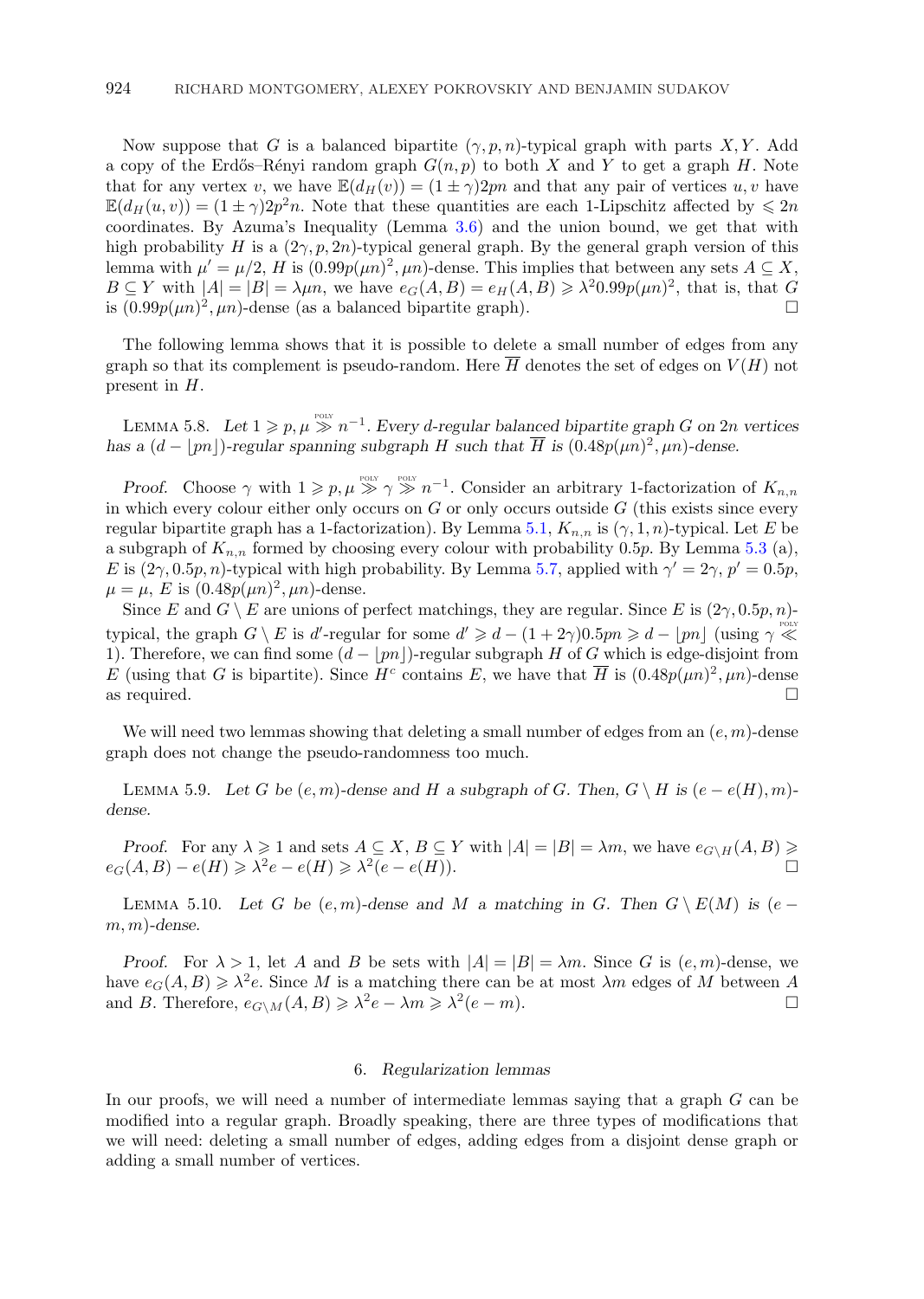#### <span id="page-26-0"></span>6.1. *Regularization by deleting edges*

Here we will prove results about finding a regular subgraph by deleting edges from a graph with very high minimum degree. The goal of this section is to prove Lemmas [6.6](#page-27-0) and [6.7.](#page-27-0) The following theorem of Cristofides, Kühn and Osthus is a result of the type we want in this section (see [**[20](#page-59-0)**, Theorem 12]).

Theorem 6.1 (Cristofides, K¨uhn, Osthus). *Let* G *be a graph with minimum degree*  $\delta \geqslant n/2$  and r an even number with  $r \leqslant \frac{1}{2}(\delta + \sqrt{n(2\delta - n)})$ . Then, G has a spanning r*-regular subgraph.*

The following version of this will be a bit easier to apply.

LEMMA 6.2. Let  $n^{-1} \ll \varepsilon \ll 1$ . Let G be an *n*-vertex graph with  $\delta(G) \geq (1 - \varepsilon)n$ . Then, G has a spanning  $2[(1 - \varepsilon - 8\varepsilon^2)n/2]$ -regular subgraph.

*Proof.* Set  $\delta = (1 - \varepsilon)n \ge n/2$  and  $r = 2[(1 - \varepsilon - 8\varepsilon^2)n/2]$ . Note that r is even and has From. Set  $\theta = (1 - \varepsilon)n \ge n/2$  and  $r = 2[(1 - \varepsilon - \infty) n/2]$ . Note that  $r$  is even and has<br>  $r \le \frac{1}{2}(\delta + \sqrt{n(2\delta - n)})$  (using  $\sqrt{n(2\delta - n)} = n\sqrt{1 - 2\varepsilon} \ge n(1 - \varepsilon - 2\varepsilon^2)$ , which holds for  $\varepsilon \le$  $1/2$ . Apply Theorem 6.1 to get the lemma.

We will also need a balanced bipartite version of this lemma. To prove it we use the following theorem of Ore and Ryser (see [**[41](#page-60-0)**]).

Theorem 6.3 (Ore, Ryser). *A balanced bipartite graph with parts* X, Y *has no spanning* d-regular subgraph if and only if there is a set  $T \subseteq Y$  with  $d|T| > \sum_{x \in X} \min(|N(x) \cap T|, d)$ .

Using this, we can prove a bipartite version of Lemma 6.2.

LEMMA 6.4. Let  $n^{-1} \ll \varepsilon \ll 1$ . Let G be a balanced bipartite graph with vertex classes X and Y with  $|X| = |Y| = n$  and  $\delta(G) \geq (1 - \varepsilon)n$ . Then, G has a spanning  $\lfloor (1 - \varepsilon - 8\varepsilon^2)n \rfloor$ *regular subgraph.*

*Proof.* Note that there is an  $\hat{\varepsilon} \in \mathbb{R}$  with  $(1 - \hat{\varepsilon} - 8\hat{\varepsilon}^2)n = \lfloor (1 - \varepsilon - 8\varepsilon^2)n \rfloor$  and  $1 \gg \varepsilon +$  $n^{-1} \geqslant \hat{\varepsilon} \geqslant \varepsilon \geqslant n^{-1}$ . Note that  $\delta(G) \geqslant (1-\hat{\varepsilon})n$ . Fix  $d = (1-\hat{\varepsilon} - 8\hat{\varepsilon}^2)n = \lfloor (1-\varepsilon - 8\varepsilon^2)n \rfloor$ .

 $\sum_{x \in X} \min(|N(x) \cap T|, d)$ . Fix  $|T| = (1 - \tau)n$  and  $\alpha n = |\{x \in X : \min(|N(x) \cap T|, d) = d\}|$ . If the lemma does not hold then by Theorem 6.3, there is a set  $T \subseteq Y$  with  $d|T| >$ Note that  $\delta(G) \geq (1 - \hat{\varepsilon})n$  implies  $|N(x) \cap T| \geq |T| - \hat{\varepsilon}n$  for all  $x \in X$ . Using this  $d|T| >$  $\sum_{x\in X}$  min(|N(x) ∩ T|, d) implies  $d(1-\tau)n > (1-\tau-\hat{\varepsilon})(1-\alpha)n^2 + d\alpha n$ . Plugging in the value of d gives  $(1 - \hat{\varepsilon} - 8\hat{\varepsilon}^2)(1 - \tau) > (1 - \tau - \hat{\varepsilon})(1 - \alpha) + (1 - \hat{\varepsilon} - 8\hat{\varepsilon}^2)\alpha$ , and therefore  $(\hat{\varepsilon} +$  $8\hat{\epsilon}^2 - \alpha\gamma > 8\hat{\epsilon}^2(1-\alpha)$ . As  $\alpha \leq 1$  and  $\tau \geq 0$ , we must have that  $\alpha < \hat{\epsilon} + 8\hat{\epsilon}^2$ . Therefore,  $\tau > \frac{8\hat{\varepsilon}^2(1-\alpha)}{\hat{\varepsilon}+8\hat{\varepsilon}^2-\alpha}$  and  $\alpha < \hat{\varepsilon}+8\hat{\varepsilon}^2 < 1.1\hat{\varepsilon} \leq 0.002$  give  $\tau > 4\hat{\varepsilon}$ .

Note that  $|N(x) \cap T| \leq (1 - \tau)n \leq (1 - 4\hat{\varepsilon})n \leq d$  which implies that  $(1 - \hat{\varepsilon} - 8\hat{\varepsilon}^2)(1 \tau$ )n<sup>2</sup> = d|T| >  $\sum_{x \in X} \min(|N(x) \cap T|, d) = \sum_{x \in X} |N(x) \cap T| = e(X, T) \geq |T|\delta(G) \geq (1 - \tau)(1 - \hat{\varepsilon})n^2$ , a contradiction to '8 $\hat{\varepsilon}^2 > 0$ '.

We want versions of the above lemmas for coloured graphs. Our lemmas will furthermore provide regular subgraphs with a better global boundedness than the starting graph. To do this, we use the following lemma which shows that any properly coloured graph has a subgraph with better global boundedness. It is proved by selecting the subgraph randomly.

LEMMA 6.5. Let  $1 \geq \varepsilon \geq n^{-1}$  and  $k \in \{1, 2\}$ . Let G be a properly coloured, globally  $n/k$ *bounded graph on*  $\leq 2n$  *vertices with*  $\leq (1 - 20\varepsilon)n$  *colours having*  $\geq (1 - 20\varepsilon)n/k$  *edges and*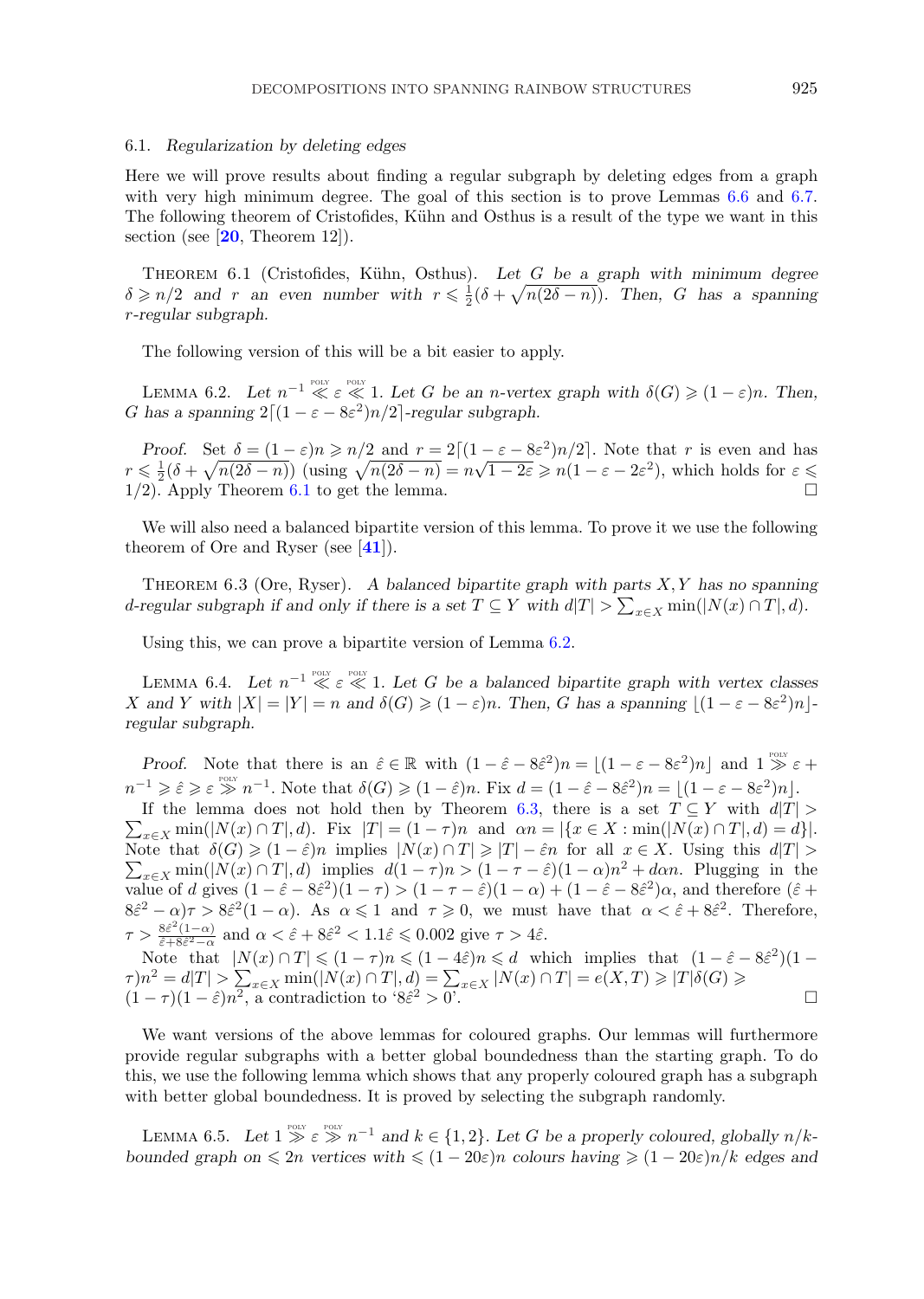<span id="page-27-0"></span> $\delta(G) \geq (1 - \varepsilon^2)n$ . Then G has a spanning subgraph H with  $\delta(H) \geq (1 - \varepsilon + 18\varepsilon^2)n$  which is *globally*  $(1 - \varepsilon)n/k$ -bounded.

*Proof.* We say that a colour is *large* if it has  $\geq (1 - 20\varepsilon)n/k$  edges in G. Other colours are called *small*. For a vertex v, let  $\ell_H(v)$  and  $\ell_G(v)$  be the numbers of large colours through v in H and G, respectively. Similarly let  $s_G(v)$  be the number of small colours through v. Note that  $\ell_G(v) \leq (1 - 20\varepsilon)n$  and  $s_G(v) = d_G(v) - \ell_G(v) \geq 20\varepsilon n - \varepsilon^2 n$  always hold. Let H be the subgraph of G formed by deleting every edge having a large colour independently with probability  $p = \varepsilon + \varepsilon^2$ . The following hold for all vertices v and large colours c by linearity of expectation.

$$
\mathbb{E}(|E_H(c)|) = (1-p)|E_G(c)| \le (1 - \varepsilon - \varepsilon^2)n/k,
$$
  
\n
$$
\mathbb{E}(d_H(v)) = (1-p)\ell_G(v) + s_G(v) = (1-p)d_G(v) + ps_G(v)
$$
  
\n
$$
\ge (1 - \varepsilon - \varepsilon^2)(1 - \varepsilon^2)n + (\varepsilon + \varepsilon^2)(20\varepsilon - \varepsilon^2)n = (1 - \varepsilon + 18\varepsilon^2 + 20\varepsilon^3)n.
$$

Note that  $|E_H(c)|$  and  $d_H(v)$  are both 1-Lipschitz and affected by  $\leq n$  edges. By Azuma's Inequality (Lemma [3.6\)](#page-12-0), the probability that either of these deviates from its expectation by more than  $\varepsilon^3 n/4$  is  $\leq 2e^{\frac{-(\varepsilon^3 n/4)^2}{n}} = o(n^{-2})$  (using  $n \geq \varepsilon^{-1}$ ). Taking a union bound, we have that with high probability all large colours have  $|E_H(c)| \leq (1 - \varepsilon)n/k$  and all vertices have  $d_H(v) \geqslant (1 - \varepsilon + 18\varepsilon^2)n$ . Also, small colours c always have  $|E_H(c)| \leqslant (1 - \varepsilon)n/k$ . Thus, with high probability, H is globally  $(1 - \varepsilon)n/k$ -bounded and has  $\delta(H) \geq (1 - \varepsilon + 18\varepsilon^2)n$ , as required.  $\square$ 

By combining this with Lemmas [6.2](#page-26-0) and [6.4,](#page-26-0) we prove the main results of this section.

LEMMA 6.6 (Regularization lemma for high degree general graphs). Let  $n^{-1} \ll \gamma \ll \varepsilon \ll 1$ , *and let* G *be a properly coloured n*-vertex graph with  $\leq (1 - 20\varepsilon)n$  colours having  $\geq (1 20\varepsilon$ )n/2 edges and  $\delta(G) \geq (1 - \varepsilon^2)n$ . Then, G has a spanning subgraph H which is globally  $(1 - \varepsilon)n/2$ -bounded and  $(\gamma, \delta, n)$ -regular for some  $\delta \geq 1 - \varepsilon + 9\varepsilon^2$ .

*Proof.* First apply Lemma [6.5](#page-26-0) with  $k = 2$  in order to get a subgraph  $G'$  with  $\delta(G') \geq$  $(1 - \varepsilon + 18\varepsilon^2)n$  which is globally  $(1 - \varepsilon)n/2$ -bounded. Then, apply Lemma [6.2](#page-26-0) to G' with  $\varepsilon' = \varepsilon - 18\varepsilon^2$  to get a subgraph H which is r-regular for  $r \geq (1 - (\varepsilon - 18\varepsilon^2) - 8(\varepsilon - 18\varepsilon^2)^2)n \geq$  $(1 - \varepsilon + 9\varepsilon^2)n$  (using  $\varepsilon \ll$  $\ll 1$ ).

LEMMA 6.7 (Regularization lemma for high degree bipartite graphs). Let  $n^{-1} \ll \gamma \ll \varepsilon \ll$ 1, and let G be a properly coloured balanced bipartite graph on  $2n$  vertices with  $\leq (1-20\varepsilon)n$ *colours having*  $\geq (1 - 20\varepsilon)n$  *edges and*  $\delta(G) \geq (1 - \varepsilon^2)n$ *. Then, G has a spanning subgraph* H *which is globally*  $(1 - \varepsilon)n$ *-bounded and*  $(\gamma, \delta, n)$ *-regular for some*  $\delta \geq 1 - \varepsilon + 9\varepsilon^2$ *.* 

*Proof.* First apply Lemma [6.5](#page-26-0) with  $k = 1$  in order to get a subgraph  $G'$  with  $\delta(G') \geq$  $(1 - \varepsilon + 18\varepsilon^2)n$  which is globally  $(1 - \varepsilon)n$ -bounded. Then, apply Lemma [6.4](#page-26-0) to G' with  $\varepsilon' =$  $\varepsilon - 18\varepsilon^2$  to get a subgraph H which is r-regular for  $r \geq (1 - (\varepsilon - 18\varepsilon^2) - 8(\varepsilon - 18\varepsilon^2)^2)n - 1 \geq$  $(1 - \varepsilon + 9\varepsilon^2)n$  (using  $\varepsilon \ll$  $\leqslant$  1).

# 6.2. *Regularization using a disjoint dense graph*

The following two lemmas take a graph G which is close to being regular and a disjoint dense graph  $E$ , and modify  $G$  slightly using edges of  $E$  in order to produce a truly regular graph.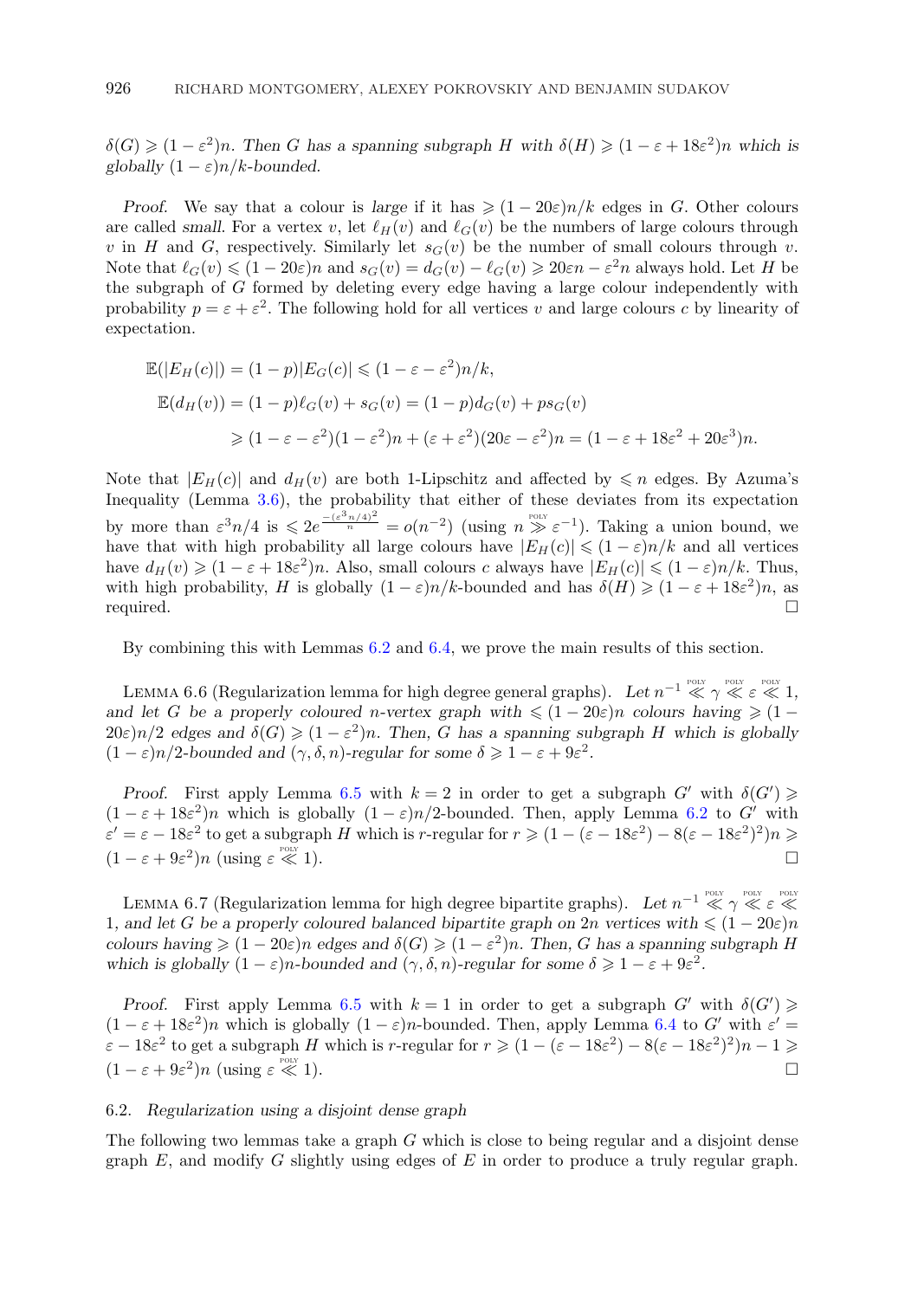<span id="page-28-0"></span>Lemma 6.9 will be applied later in the paper, while Lemma 6.8 is a technical lemma to facilitate its proof.

LEMMA 6.8. *For*  $d > m$ , let *G* be a balanced bipartite graph on 2n vertices with  $\delta(G) \geq d - 1$ *and*  $2k = \sum_{v \in V(G)} \max(0, d(v) - d)$ , let *E* be an edge-disjoint  $(1, d - m)$ -dense graph, and let M be a matching in E of size  $m - k$  such that  $d_G(v) = d - 1 \iff v \in V(M)$ . Then, there is *a* subgraph  $H \subseteq G$  and a matching N in E of size m so that  $H \cup N$  is d-regular.

*Proof.* The proof is by induction on k. The initial case is when  $k = 0$ . In this case, note that every  $v \in V(G)$  must have  $\max(0, d(v) - d) = 0$  which implies  $\Delta(G) \leq d$ . Since  $\delta(G) \geq d - 1$ and  $d_G(v) = d - 1 \iff v \in V(M)$  we have that  $G \cup M$  is d-regular

Suppose that  $k \geqslant 1$  and that the lemma holds for all  $k' < k$ . Let X and Y be the parts of G. Note that since  $\delta(G) \geq d - 1$  and both X and Y have exactly  $e(M)$  degree  $d - 1$  vertices, we must have  $k = \sum_{x \in X} \max(0, d(x) - d) = e(G) - dn + e(M) = \sum_{y \in Y} \max(0, d(y) - d)$ . In particular, this implies that X and Y each have  $\leq k$  vertices of degree  $\geq d+1$ . Let  $x \in X, y \in Y$ be vertices with  $\max(0, d(x) - d), \max(0, d(y) - d) \geq 1$ . We have  $d(x) \geq d + 1$ ,  $d(y) \geq d + 1$ . Since there are  $m - k$  vertices in Y of degree  $d - 1$  and  $\leq k$  vertices in Y of degree  $\geq d + 1$ , Y has at least  $n - m$  vertices of degree d. Similarly, X has at least  $n - m$  vertices of degree d. This implies that  $N(x)$  and  $N(y)$  have subsets of size  $d - m$  consisting of vertices of degree d. Since E is  $(1, d-m)$ -dense, there is an edge  $uv \in E$  with  $u \in N(x)$ ,  $v \in N(y)$ , and  $d(v) = d(w) = d$ . Let  $G' = G - xu - yv$  and  $M' = M \cup uv$ . We have that M' is a matching because  $d_G(u) = d_G(v) = d \neq d - 1$  which implies  $u, v \notin V(M)$ . Note that  $\delta(G') \geq d - 1$ ,  $\sum_{w \in V(G)} \max(0, d_{G'}(w) - d) = 2k - 2, \quad e(M') = m - k + 1 \quad \text{and} \quad d_{G'}(v) = d - 1 \iff v \in$  $V(M')$ . By induction, there is a subgraph H of G' and a matching M in E with the required properties.  $\Box$ 

The following version of the above lemma will be easier to apply.

Lemma 6.9 (Regularization using a disjoint dense graph). *For* d > 2m*, let* G *be a balanced bipartite graph on*  $2n$  *vertices with*  $e(G) \leq d_n + m$ ,  $\delta(G) \geq d$  *and*  $E$  *an edge-disjoint*  $(1, d/2)$ *dense graph. Then, there is a subgraph*  $H \subseteq G$  *and a matching*  $M \subseteq E$  *of size*  $\leq m$  *so that* H ∪ M *is* d*-regular.*

*Proof.* Since  $\delta(G) \ge d$ , we have that  $\sum_{v \in V(G)} \min(0, d(v) - d) = 2e(G) - 2dn \le 2m$ . The result follows by applying Lemma 6.8 with  $m' = k = \sum_{v \in V(G)} \min(0, d(v) - d)/2 \leq m$  and  $M = \emptyset$ . To see that E is  $(1, d - m')$ -dense for this application, note that  $d > 2m$  is equivalent to  $d - m > d/2$ .

## 6.3. *Regularization by adding vertices*

Here we show that a nearly-regular graph can be made regular by adding a small number of vertices (and edges adjacent to those vertices). We will need the Gale–Ryser Theorem concerning which degree sequences are realizable by bipartite graphs (see [**[46](#page-60-0)**]).

THEOREM 6.10 (Gale, Ryser). Let  $x_1 \geqslant \cdots \geqslant x_m$ , and  $y_1 \geqslant \cdots \geqslant y_n$  be non-negative numbers. There exists a bipartite graph with parts X, Y with degree sequence  $x_1, \ldots, x_m$  in X and  $y_1, \ldots, y_n$  in Y if, and only if, we have  $\sum_{i=1}^n y_i = \sum_{i=1}^m x_i$  and  $\sum_{i=1}^t y_i \leq \sum_{i=1}^m \min(t, x_i)$ *for*  $t = 1, ..., n$ *.* 

We use the Gale–Ryser Theorem to prove the regularization lemma of this section.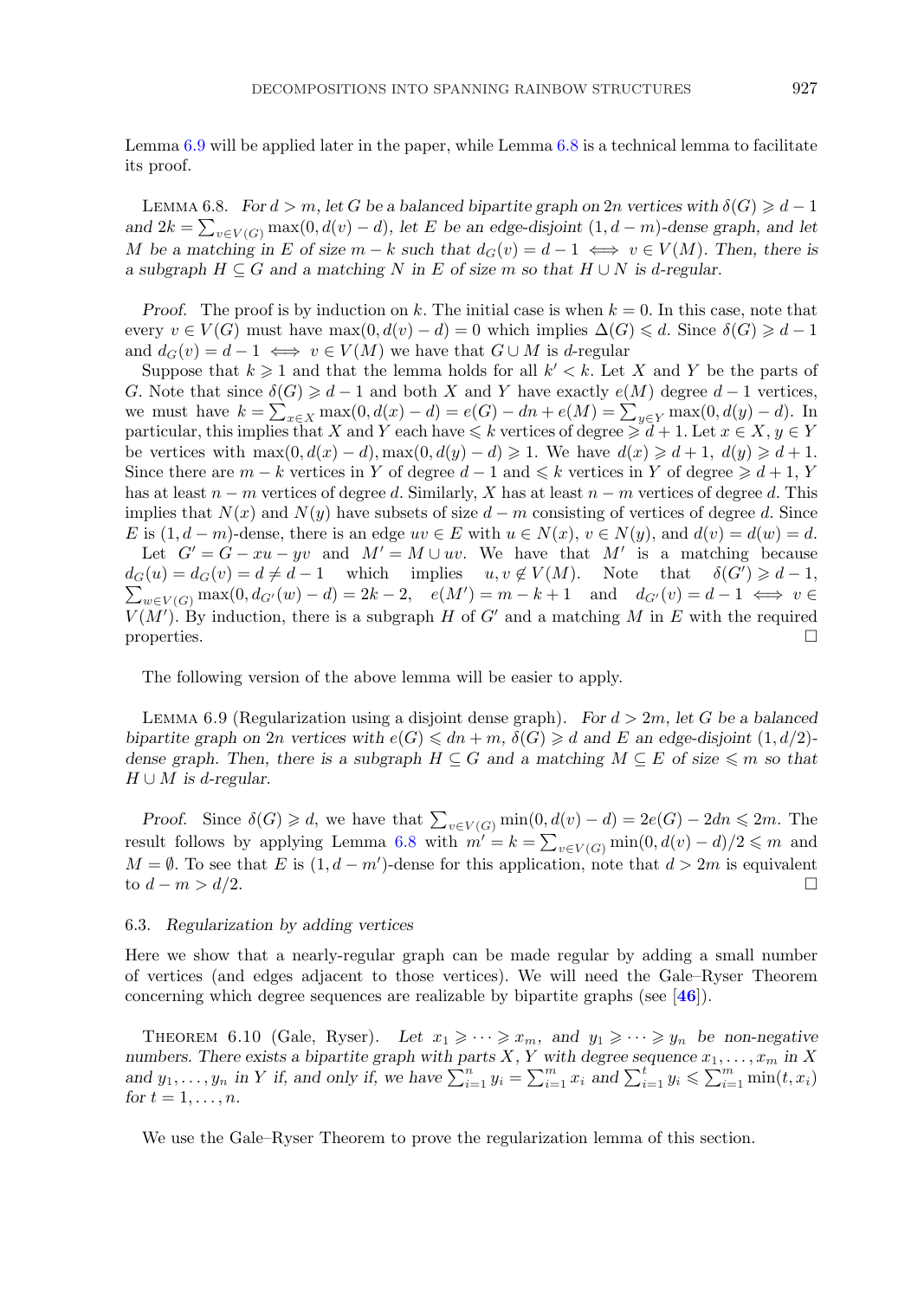<span id="page-29-0"></span>LEMMA 6.11 (Regularization by adding vertices). Suppose that  $0.01 \geq \delta \geq 0$   $\gamma \geq n^{-1}$ . *Every* (γ, δ, n)*-regular balanced bipartite graph* G *on* 2n *vertices is contained in a* d*-regular balanced bipartite graph* G' with parts of size  $\leq (1 + 9\gamma)n$  for  $d = [(1 + 5\gamma)\delta n]$ , where, additionally, all edges of  $G' \setminus G$  touch  $V(G') \setminus V(G)$ *.* 

*Proof.* Let  $m = dn - e(G)$ . Since  $e(G) = \sum_{x \in X} d(x) = (1 \pm \gamma) \delta n^2$ , we have  $2\gamma \delta n^2 \leq m \leq$ 8γδn<sup>2</sup>. Let X' and Y' be two sets of new vertices with  $|X'| = |Y'| = \lceil \frac{m}{d} \rceil$ . Note that  $\gamma n \leq$  $|X'|, |Y'| \leq 9\gamma n$ . Choose a graph H between X' and Y' with exactly  $d\left[\frac{m}{d}\right] - m = d|X'|$ m edges (a graph with this many edges exists since  $\gamma \gg n^{-1}$  implies  $|X'||Y'| \geq \gamma^2 n^2 \geq d$ ). Moreover, choose H so that  $\Delta(H)$  is as small as possible. This ensures that  $\delta(H) \geq \Delta(H) - 1$ . For each vertex  $v \in V(G) \cup V(H)$ , let  $k_v = d - d_{G \cup H}(v)$ . Note that  $\delta(H) \geq \Delta(H) - 1$  implies that any integer t has either ' $t \le d - \Delta(H)$ ' or ' $t \ge d - \delta(H)$ ', and so

$$
\sum_{x' \in X'} \min(t, k_{x'}) = \begin{cases} \sum_{x' \in X'} t & \text{if } t \leq d - \Delta(H) \\ \sum_{x' \in X'} k_{x'} & \text{if } t \geq d - \delta(H). \end{cases}
$$
(29)

Since G is  $(\gamma, \delta, n)$ -regular, for  $v \in X \cup Y$  we have  $k_v \leq 9\gamma d$ . Note that  $\sum_{x' \in X'} k_{x'} = d|X'|$  $e_H(X', Y') = m = d|Y| - e_G(X, Y) = \sum_{y \in Y} k_y$ . Order the vertices of Y as  $y_1, \ldots, y_n$  such that  $k_{y_1} \geqslant k_{y_2} \geqslant \cdots \geqslant k_{y_n}$ . Note that, for all  $t = 1, \ldots, n$ ,  $\sum_{i=1}^t k_{y_i} \leqslant 9\gamma dt \leqslant \gamma nt \leqslant |X'|t =$  $\sum_{x' \in X'} t$ . We also have  $\sum_{i=1}^{n} k_{y_i} \leqslant \sum_{y \in Y} k_y = \sum_{x' \in X'} k_{x'}$ . Combining these with (29), we get that for all t, we have  $\sum_{i=1}^t k_{y_i} \leqslant \sum_{x' \in X'} \min(t, k_{x'})$ . By the Gale–Ryser Theorem, there is a graph  $J_1$  between X' and Y such that  $d_{J_1}(v) = k_v$ . By symmetry, there is a graph  $J_2$  between X and Y' with  $d_{J_2}(v) = k_v$  for all  $v \in X \cup Y'$ . Now  $G' = G \cup H \cup J_1 \cup J_2$  is d-regular. Note that all edges of  $G' \setminus G$  touch  $X' \cup Y' = V(G') \setminus V(G)$ , completing the proof of the lemma.  $\Box$ 

# 7. *Completion*

Our strategy for finding rainbow perfect matchings and Hamiltonian cycles is to first find nearly-perfect matchings or near-Hamiltonian cycles and then modify them. In this section, we collect the 'modification lemmas' which we use to complete nearly-spanning structures into truly spanning ones.

In all lemmas of this section, we will have a dense graph which is disjoint from the matchings/cycles which we are trying to complete. The matchings/cycles are turned into what we want by modifying them gradually using edges of the dense graph.

## 7.1. *Perfect matchings*

The following lemma extends a matching by one edge.

Lemma 7.1. *Suppose that we have the following edge-disjoint subgraphs in a balanced* bipartite graph  $G$  with parts  $X, Y$  of size  $n$ .

- *A* matching *M* with  $e(M) \geq (1 \theta)n$ .
- $A(1, \theta n)$ -dense graph  $E$ .
- *Graphs*  $D_X, D_Y$  *with*  $d_{D_X}(x') \geq 2\theta n$  *for each*  $x' \in X$  *and*  $d_{D_Y}(y') \geq 2\theta n$  *for each*  $y' \in Y$ *.*

*Let*  $x \in X$  and  $y \in Y$  *be vertices outside* M. Then, there are vertices  $u, v, m_u, m_v$  with  $uv \in E$ ,  $xm_u \in D_X$ ,  $ym_v \in D_Y$ ,  $um_u,vm_v \in M$  such that  $M' = (M \cup \{xm_u,uv,ym_v\}) \setminus \{um_u,vm_v\}$ *is a matching.*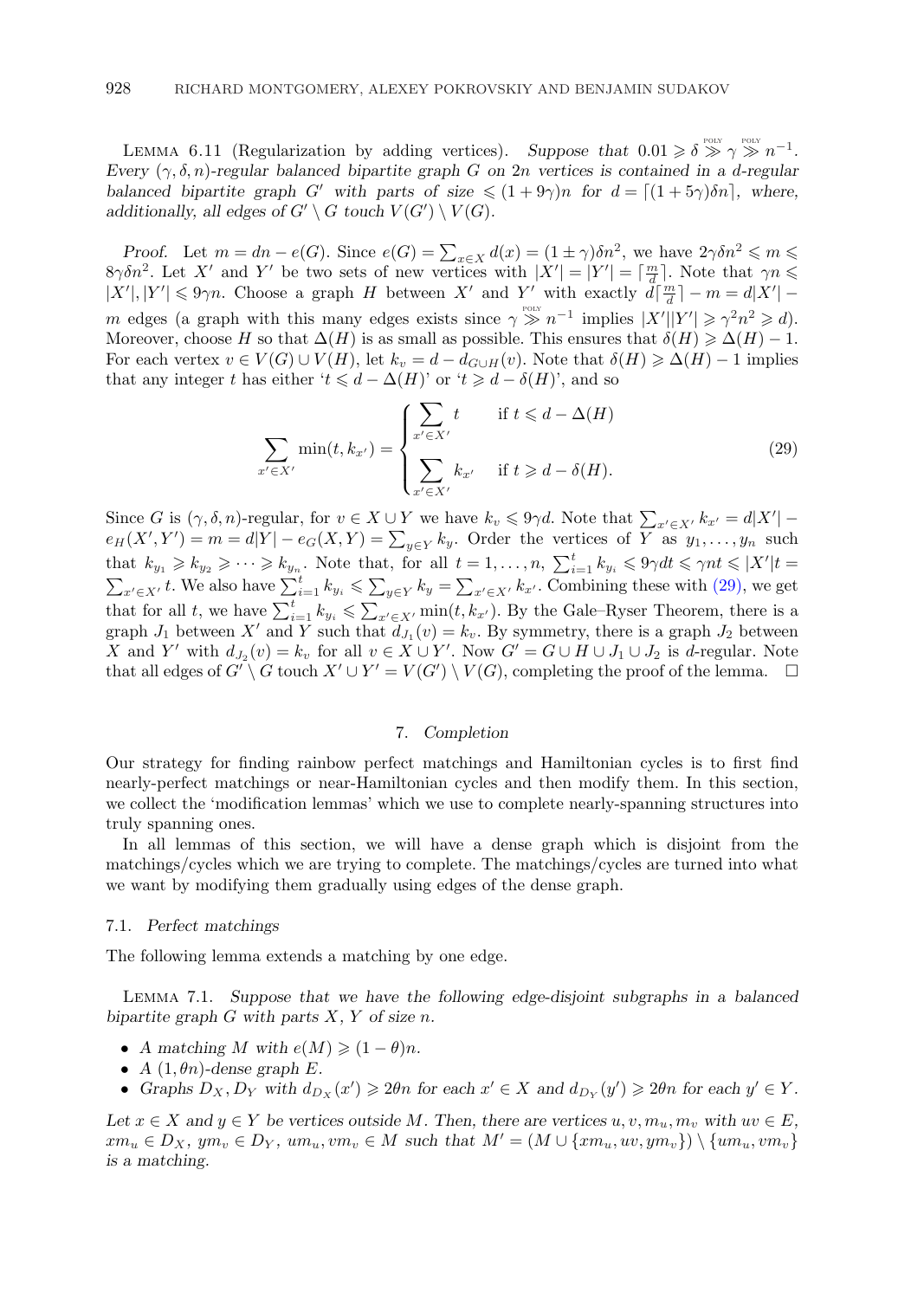<span id="page-30-0"></span>*Proof.* Let  $\sigma$  be the permutation which exchanges vertices of M and fixes all other vertices. Note that since  $d_{D_X}(x) \geq 2\theta n$ ,  $d_{D_Y}(y) \geq 2\theta n$  and  $e(M) \geq (1 - \theta)n$ , we have  $|N_{D_X}(x)| \cap$  $V(M)|, |N_{D_Y}(y) \cap V(M)| \geq \theta n$ . Since E is  $(1, \theta n)$ -dense, it has an edge uv from  $\sigma(N_{D_X}(x) \cap V(M))$  $V(M)$ ) to  $\sigma(N_{D_Y}(y) \cap V(M))$ . Now taking  $m_u = \sigma(u)$  and  $m_v = \sigma(v)$  gives vertices satisfying the lemma.

By iterating the above lemma, we can turn nearly-perfect rainbow matchings into perfect ones.

LEMMA 7.2 (Completing a matching). Let  $1 \gg \theta$ ,  $p \gg \varepsilon \gg n^{-1}$ . Suppose that we have the *following colour-disjoint subgraphs in a properly coloured, balanced bipartite graph* G *with parts* X, Y *of size* n*.*

- *A rainbow matching*  $M_0$  *with*  $e(M_0) \geq (1 \varepsilon)n$ .
- *A*  $(p(\theta n)^2, \theta n)$ -dense graph *E*.
- *Graphs*  $D_X, D_Y$  *with*  $d_{D_X}(x) \ge 3\theta n$  *for each*  $x \in X$  *and*  $d_{D_Y}(y) \ge 3\theta n$  *for each*  $y \in Y$ *.*

*Then, there is a perfect rainbow matching* N in  $M_0 \cup E \cup D_X \cup D_Y$  *using*  $\leq \varepsilon n$  *edges in each of* E,  $D_X$  and  $D_Y$ , where, additionally edges of  $D_X$  in N pass through  $X \setminus V(M_0)$  and edges *of*  $D_Y$  *in* N pass through  $Y \setminus V(M_0)$ .

*Proof.* We will repeatedly apply Lemma [7.1](#page-29-0) to produce rainbow matchings  $M_1,\ldots,M_{n-e(M_0)}$  with  $e(M_i)=e(M_0)+i$  and  $V(M_0)\subseteq V(M_i)$ . We will maintain that  $M_i$ always has at most i edges of each of  $E, D_X, D_Y$ , with the edges of  $M_i \cap D_X$  passing through  $X \setminus V(M_0)$  and the edges of  $M_i \cap D_Y$  passing through  $Y \setminus V(M_0)$ . When finished,  $N = M_{n-e(M_0)}$  will then satisfy all the requirements of the lemma.

At the  $(i+1)$ st application, we apply Lemma [7.1](#page-29-0) with  $M = M_i$ , vertices  $x_i \in X \setminus$  $V(M_i), y_i \in Y \setminus V(M_i)$  and  $E^i = E \setminus C(M_i), D_X^i = D_X \setminus C(M_i), D_Y^i = D_Y \setminus C(M_i)$  — the graphs  $E, D_X, D_Y$  with all the edges with colour in  $C(M_i)$  removed. Using Lemma [5.10](#page-25-0) and  $e(E \cap M_i) \leq i$ , the graph  $E^i$  is  $(p(\theta n)^2 - i\theta n, \theta n)$ -dense (and so  $(1, \theta n)$ -dense since  $\theta, p \geq \varepsilon$ implies  $p(\theta n)^2 \geqslant \varepsilon n \theta n$ ). Also  $e(D_X \cap M_i)$ ,  $e(D_Y \cap M_i) \leqslant i$  gives  $d_{D_X^i}(x), d_{D_Y^i}(y) \geqslant 3\theta n - i \geqslant i$ 2θn for each  $x \in X$  and  $y \in Y$ . These show that the assumptions of Lemma [7.1](#page-29-0) hold for  $M_i$ ,  $E^i, D_X^i, D_Y^i, x_i, y_i$  and so we can apply it to obtain a matching  $M_{i+1}$  containing one more edge than  $M_i$ . The matching  $M_{i+1}$  is necessarily rainbow since it is a union of a submatching of  $M_i$ (which is rainbow), and one edge from each of  $E^i$ ,  $D_X^i$  and  $D_Y^i$  (which are all colour-disjoint from each other and from  $M_i$ ). From Lemma [7.1,](#page-29-0) the new edges of  $M_{i+1}$  in  $D_X$  and  $D_Y$  pass through  $x_i \in X \setminus V(M_0)$  and  $y_i \in Y \setminus V(M_0)$ , respectively, as required.

## 7.2. *Hamiltonian cycles*

The following lemma joins two long cycles together using edges from some disjoint, dense graphs.

LEMMA 7.3. Let  $1 \geqslant \lambda \geqslant p \geqslant \theta \geqslant n^{-1}$ . Let  $C_1, C_2$  be two vertex-disjoint cycles of length  $\geq \lambda n$ *. Let* E, F, G be  $(p(\theta n)^2, \theta n)$ -dense graphs. Suppose that  $C_1, C_2, E, F$  and G are all *edge-disjoint.* Let  $xy \in E(C_1) \cup E(C_2)$ .

*Then, there is a cycle* C in  $C_1 \cup C_2 \cup E \cup F \cup G$  *with vertex set*  $V(C_1) \cup V(C_2)$  *containing* 1 *edge of each of*  $E, F, G$ *, and, additionally,*  $xy \in E(C)$ *.* 

*Proof.* Without loss of generality, assume that  $|C_1| \leq |C_2|$ . Choose arbitrary orientations of  $C_1$  and  $C_2$ . Let  $\sigma$  be the permutation mapping v to its successor (in the cycle containing v).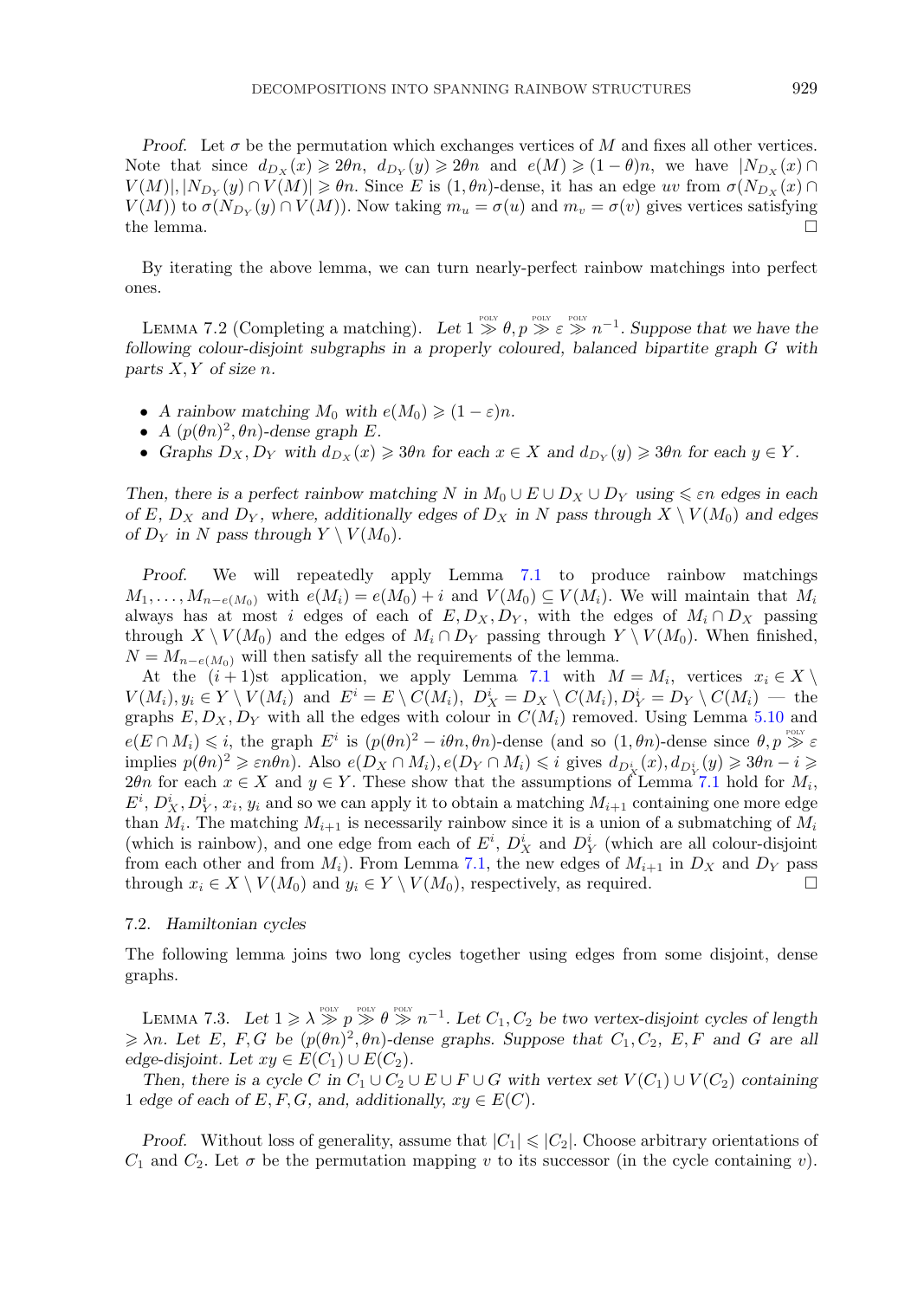<span id="page-31-0"></span>Let  $X_1$  be the set of vertices  $v \in V(C_1)$  with  $|N_E(v) \cap V(C_2)| < 2\theta n + 2$  and let  $X_2$  be the set of vertices  $v \in V(C_1)$  with  $|N_F(\sigma(v)) \cap V(C_2)| < 2\theta n + 2$ .

Suppose  $|X_1| \geq \lambda n/3$ . Noting that  $|C_2| \geqslant |C_1| \geqslant |X_1|$ , pick a set  $Y_1 \subset V(C_2)$  with  $|Y_1| =$ |X<sub>1</sub>| and note that  $e_E(X_1, Y_1) < |X_1|(2\theta n + 2) < p|X_1|^2$  (as  $\lambda \gg p, \theta$ ), contradicting that E is  $(p(\theta n)^2, \theta n)$ -dense. Thus,  $|X_1| < \lambda n/3$ . Similarly,  $|X_2| < \lambda n/3$ , and thus we may pick  $x_0 \in$  $V(C_1) \setminus (X_1 \cup X_2 \cup \{x,y\}).$ 

Let  $y_0 = \sigma(x_0)$ . We have  $|(N_E(x_0) \cap V(C_2)) \setminus \{x, y\}| \geq 2\theta n$  and  $|(N_F(y_0) \cap V(C_2)) \setminus$  $\{x, y\} \geq 2\theta n$ . Since G is  $(p(\theta n)^2, \theta n)$ -dense, by considering appropriate disjoint subsets with size  $\theta_n$  of  $(N_E(x_0) \cap V(C_2)) \setminus \{x, y\}$  and  $(N_F(y_0) \cap V(C_2)) \setminus \{x, y\}$ , respectively, we have the following. There is an edge  $zw \in E(G)$  with  $\sigma(z) \in (N_E(x_0) \cap V(C_2)) \setminus \{x, y\}$ and  $\sigma(w) \in (N_F(y_0) \cap V(C_2)) \setminus \{x, y\}$ . Now  $C = C_1 \cup C_2 - x_0y_0 - z\sigma(z) - w\sigma(w) + x_0\sigma(z) + y_0\sigma(w) + zw$  is a cycle with the required properties (see Figure 1)  $y_0\sigma(w) + zw$  is a cycle with the required properties (see Figure [1\)](#page-32-0).

Next we prove a similar lemma which joins cycles together. In the next two lemmas, we will have both directed and undirected graphs on the same vertex set. The cycles we obtain in both lemmas will contain a mixture of edges from the directed and undirected graphs. In such a situation, 'cycle' just means a graph which is a cycle after turning all directed edges into undirected edges, that is, we do not care about directions of edges in cycles at all (the actual purpose of the directed edges in the lemmas is to control degrees through certain vertices).

LEMMA 7.4. Let  $1 \geq \delta \geq 0$   $\gg$   $n^{-1}$  and  $m \leq \theta n/2$ . Let  $\mathcal{C} = \{C_0, \ldots, C_m\}$  be a 2-factor. *For each*  $i = 0, \ldots, m$ , let  $x_i y_i \in E(C_i)$ . Let E be  $(1, \theta n)$ -dense and  $D_X$ ,  $D_Y$  digraphs with  $d^+(D_X), d^+(D_Y) \geq \delta n$ . Suppose that C, E,  $D_X$  and  $D_Y$  are all edge-disjoint. Suppose  $|C_0| \leq$  $\delta n/2$ .

*Then there is a 2-factor*  $C'$  with  $\leqslant m$  cycles in which each cycle contains an edge  $x_i y_i$  for some  $i \geq 1$ . Additionally, C' contains 1 edge from E, 1 edge from F which starts at  $x_0$  and 1 *edge from G which starts from*  $y_0$ *.* 

*Proof.* Choose arbitrary orientations of  $C_1, \ldots, C_m$ . Let  $\sigma$  be the permutation mapping v to its successor (in the cycle containing v). Let  $U = \{x_i, y_i : i \geqslant 1\}$  and note that  $|U| \leqslant 2m \leqslant$  $\theta$ n. We have  $|N_{D_X}^+(x_0)\setminus (U\cup C_0)| \geqslant \delta n - \theta n - \delta n/2 \geqslant \delta n/3$  and  $|N_{D_Y}^+(y_0)\setminus (U\cup C_0)| \geqslant \delta n - \delta n$  $\theta n - \delta n/2 \geqslant \delta n/3$ . Since E is  $(1, \theta n)$ -dense and  $\theta n \leqslant \delta n/6$ , by choosing appropriate disjoint subsets of size  $\theta_n$ , we have the following. There is an edge  $zw \in E$  with  $\sigma(z) \in N_{D_X}^+(x_0) \setminus$  $(U\cup C_0)$  and  $\sigma(w) \in N^+_{D_Y}(y_0) \setminus (U\cup C_0)$ . Now  $C' = C - x_0y_0 - z\sigma(z) - w\sigma(w) + x_0\sigma(z) +$  $y_0\sigma(w) + zw$  is a 2-factor with the required properties (see Figure [1\)](#page-32-0).

By iterating the above lemmas we obtain the following lemma which turns a rainbow 2-factor into a rainbow Hamiltonian cycle. Once again we have have a combination of directed and undirected graphs. When we say a directed graph is properly coloured, we mean that the underlying undirected graph is properly coloured.

LEMMA 7.5 (Completing a Hamiltonian cycle). Let  $1 \gg \delta \gg p \gg \theta \gg n^{-1}$  and  $m \leq p\theta n$ . *Suppose that we have the following colour-disjoint, edge-disjoint, properly coloured graphs on a set of* n *vertices.*

- *A rainbow* 2-factor  $C = \{C_0, \ldots, C_m\}.$
- $\bullet$   $(p(\theta n)^2 + m\theta n, \theta n)$ -dense graphs  $E, F, G$ .
- Digraphs  $D_X, D_Y$  with  $d^+(D_X), d^+(D_Y) \geq \delta n + m$ .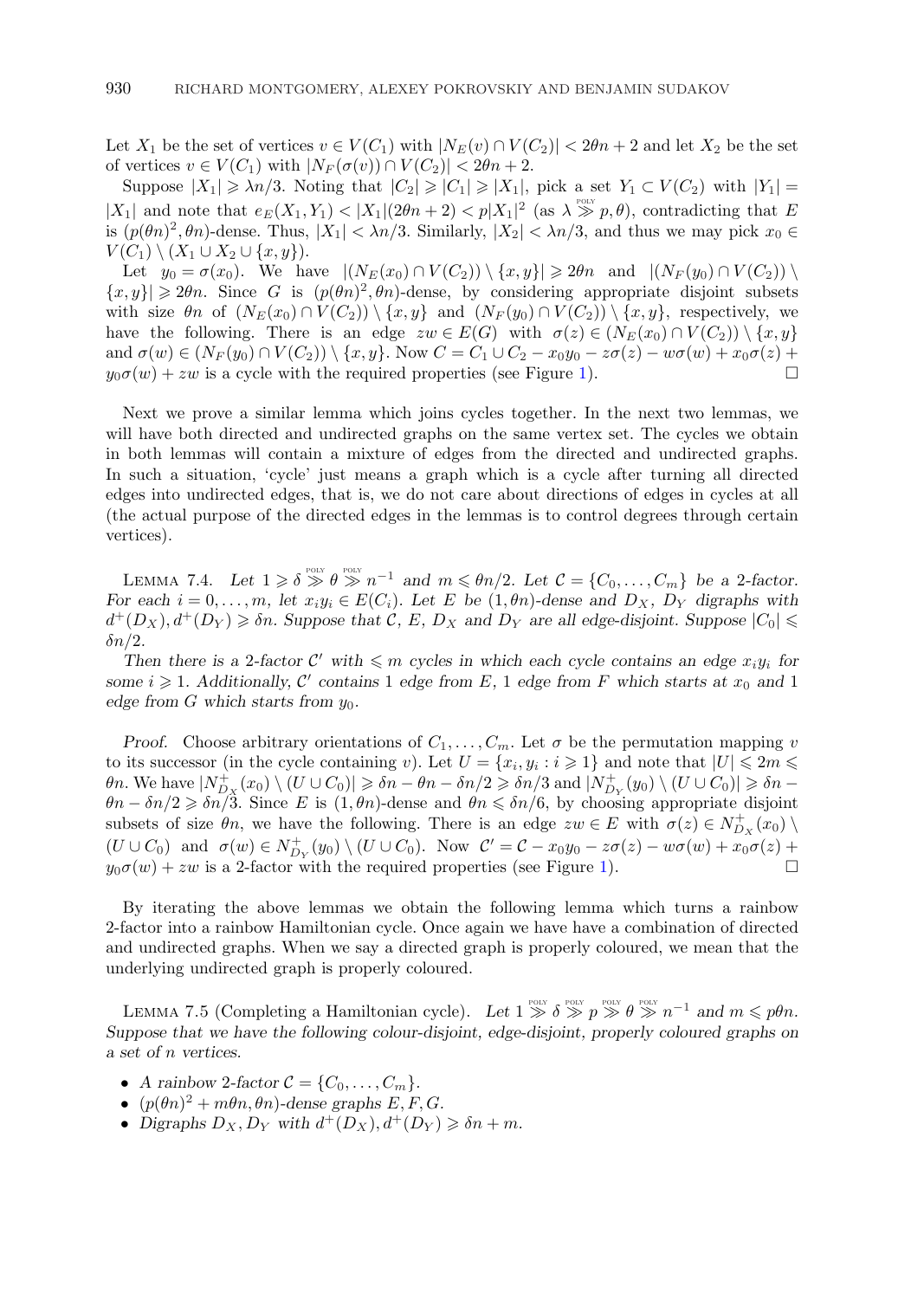<span id="page-32-0"></span>

the solid red edges are added. In each case, the resulting graph is a single cycle. In Lemma 7.3, Cases 1 and 2 are relevant, while in Lemma 7.4, FIGURE 1 (colour online). The three kinds of rotations we use in Lemmas [7.3](#page-30-0) and Lemma [7.4](#page-31-0). The dashed edges are removed from the cycles, while solid red edges are added. In each case, the resulting graph is a single cycle all three cases are relevant.

Ci*. We include Case* 2 *in the figure for purposes of* σ(z))*. Note that this case never*  $\parallel$ w σ(w) (*or symmetrically* actually occurs because Lemmas [7.3](#page-30-0) and Lemma [7.4](#page-31-0) assume that  $E, G$  are disjoint from all exposition. *exposition.*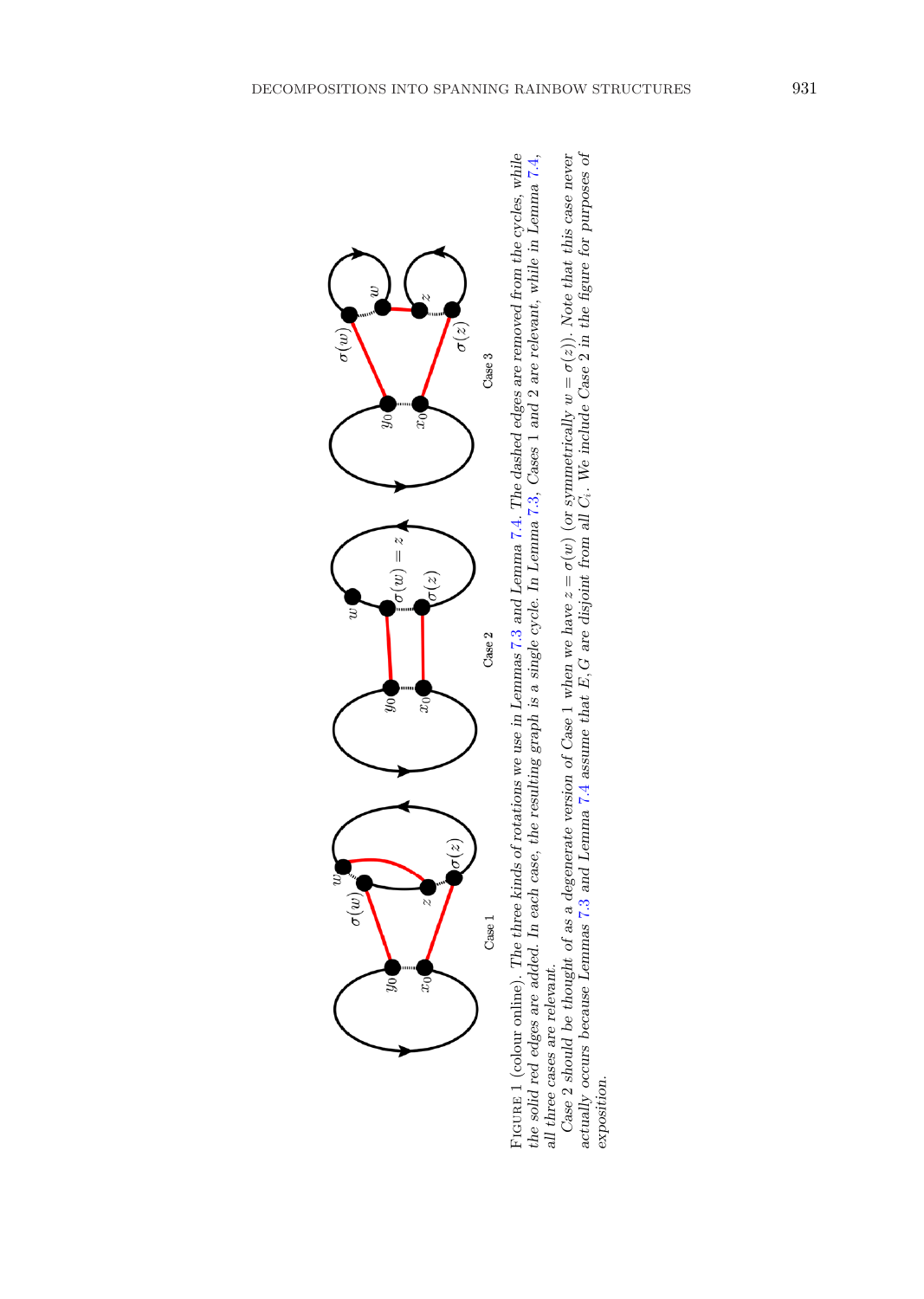*For each*  $i = 0, \ldots, m$ , let  $x_i, y_i$  be a pair of adjacent vertices in  $C_i$ . Then, there is a *rainbow Hamiltonian cycle* C in  $E \cup F \cup G \cup D_X \cup D_Y \cup C_0 \cup \cdots \cup C_m$  so that, additionally,  $C \setminus (C_0 \cup \cdots \cup C_m)$  has  $\leqslant m$  edges of each of  $E, F, G, D_X, D_Y$ , the edges of C in  $D_X$  all start *in*  $\{x_0, \ldots, x_m\}$ , and the edges of C *in*  $D_Y$  *all start in*  $\{y_0, \ldots, y_m\}$ .

*Proof.* Choose  $\lambda$  with  $\delta \gg \lambda \gg p$ . The proof is by induction on m. The initial case is when  $m = 0$  in which case the lemma is trivial. Suppose that  $m \geq 1$ . If  $|C_0|, |C_1| \geq \lambda n$ , then apply Lemma [7.3](#page-30-0) to  $C_0, C_1, E, F, G$ . If  $|C_0|$  or  $|C_1| \leq \lambda n$ , then apply Lemma [7.4](#page-31-0) to  $\mathcal{C}, E, D_X, D_Y$ . In either case, we get a new 2-factor  $\mathcal{C}'$  with  $\leqslant m$  cycles, where each cycle contains an edge  $x_i y_i$  for some *i*. Additionally C' contains at most one edge from each of  $E, F, G, D_X, D_Y$ , with remaining edges from C. This implies that C' is rainbow since C was rainbow and  $E, F, G, D_X, D_Y$  were all colour-disjoint from each other and from  $C$ . From Lemma [7.4,](#page-31-0) we also have that if  $C'$  has edges in  $D_X$  and  $D_Y$ , then they start at  $x_0$  and  $y_0$ , respectively.

Let  $E', F', G', D'_x, D'_Y$  be  $E, F, G, D_X, D_Y$  with colours of  $\mathcal{C}' \setminus \mathcal{C}$  deleted to get  $(p(\theta n)^2 + p)$  $m\theta n - \theta n$ ,  $\theta n$ )-dense graphs E', F', G' (using Lemma [5.10\)](#page-25-0), and digraphs  $D'_X, D'_Y$  with  $d^+(D'_X), d^+(D'_Y) \ge \delta n + m - 1$ . The lemma holds by induction.

## 8. *Near-decompositions into rainbow structures*

In this section, we prove our main results on matchings and Hamiltonian cycles. Most of the results here are of the form 'every properly coloured graph with certain properties can be nearly-decomposed into rainbow matchings/2-factors/Hamiltonian cycles'. These results build on one another. First, we find near-decompositions into nearly-perfect matchings. Then, we use completion results from the previous section to find near-decompositions into perfect matchings. We use these to find near-decompositions into 2-factors. Then, we again use completion results from the previous section to find near-decompositions into Hamiltonian cycles.

## 8.1. *Nearly-perfect matchings*

In this section, we show that every properly coloured d-regular, globally d-bounded bipartite graph has a near-decomposition into nearly-perfect rainbow matchings. This is proved by iteratively finding such matchings individually using Lemma [4.6.](#page-19-0) For a d-regular, globally d-bounded bipartite graph  $G_d$ , consider the following recursive process producing matchings  $M_d, \ldots, M_{\varepsilon d}.$ 

P1: For  $t = d, \ldots, \varepsilon d$ , apply Lemma [4.6](#page-19-0) to  $G_t$  in order to partition its edges into a randomized rainbow matching  $M_t$  and a graph  $G_{t-1}$ .

We emphasize that this process is run in *decreasing* order with t. The reason for this is that if we define the process like this, then the graphs  $G_t$  turn out to be approximately t-regular for every t.

If we were able to run this process for  $(1 - o(1))d$  many steps, then we would obviously produce the desired  $(1 - o(1))d$  edge-disjoint nearly-perfect rainbow matchings in  $G_0$ . To show that we can run it for that long, we need to show that with high probability  $G_t$  satisfies the assumptions of Lemma [4.6.](#page-19-0) There are two assumptions of that lemma which need to be maintained:  $(\gamma, t/n, n)$ -regularity and global  $(1 + \gamma)t$ -boundedness.

*Maintaining global boundedness.* Recall that in the matching  $M_t$  produced in  $G_t$  by Lemma [4.6,](#page-19-0) every edge ends up in  $M_t$  with probability roughly  $t^{-1}$ . This means that at step  $t-1$  of P1, for any colour c, we have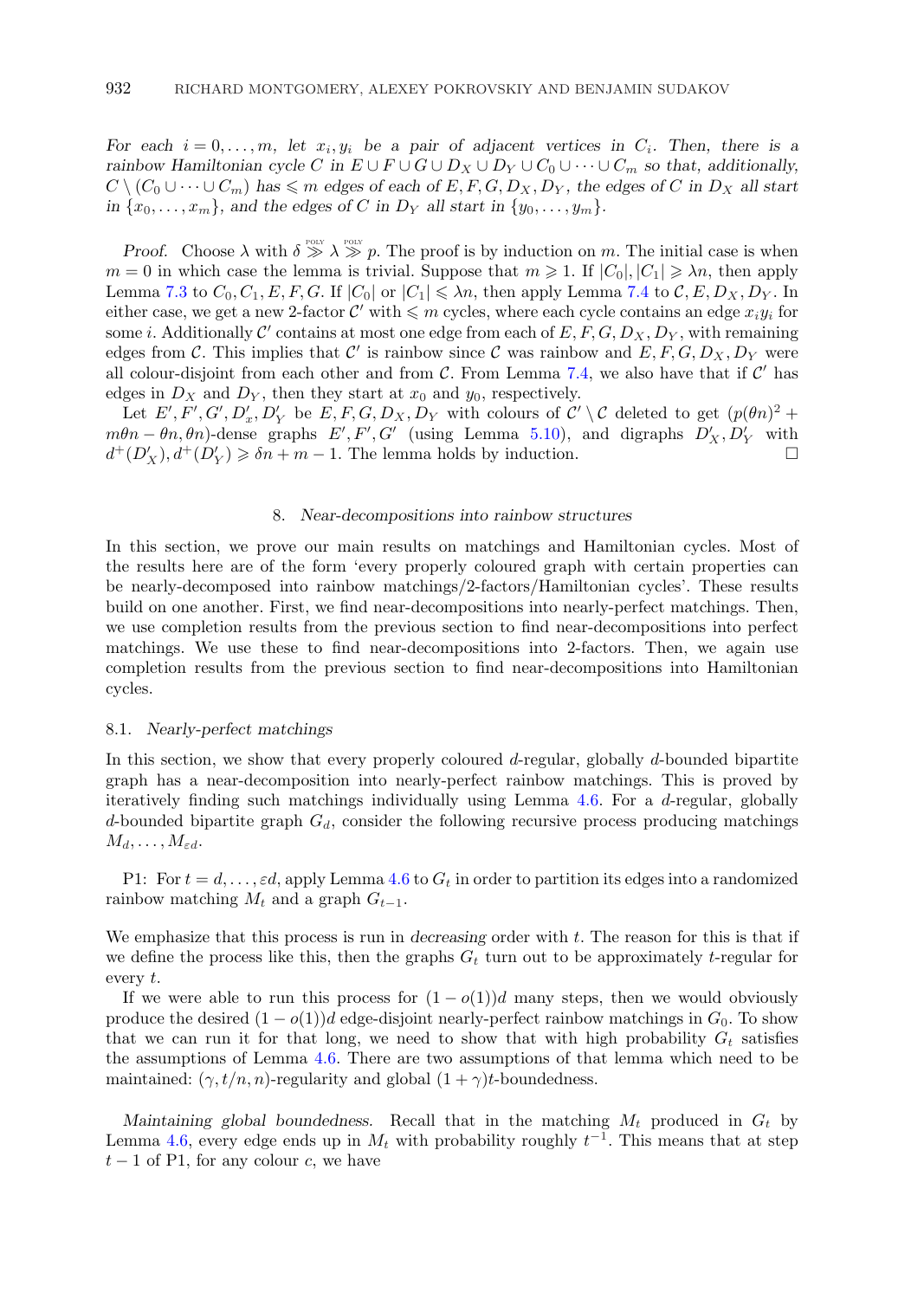<span id="page-34-0"></span>
$$
\mathbb{E}(|E_{G_{t-1}}(c)|) = \mathbb{P}(c \notin C(M_t))|E_{G_t}(c)| + \mathbb{P}(c \in C(M_t))(|E_{G_t}(c)| - 1)
$$
  

$$
\approx \left(1 - \frac{|E_{G_t}(c)|}{t}\right)|E_{G_t}(c)| + \frac{|E_{G_t}(c)|}{t}(|E_{G_t}(c)| - 1)
$$
  

$$
\leq t - 1.
$$

Here, the last inequality is equivalent to  $|E_{G_t}(c)| \leq t$ . Thus, one would expect the global t-boundedness of  $G_t$  to be preserved throughout the entire process. By using Azuma's Inequality, we can show that this happens with high probability.

*Maintaining regularity.* Here we explain how to preserve  $(\gamma, t/n, n)$ -regularity between the applications of Lemma [4.6.](#page-19-0) First note that if Lemma [4.6](#page-19-0) produced *perfect* matchings, then there would be nothing to check — then  $G_t$  would always be t-regular (and hence  $(0, t/n, n)$ -regular). But the matchings produced by Lemma [4.6](#page-19-0) have size  $(1 - o(1))n$ , and so over time, one would expect the maximum degree of the graph to become bigger than  $t$  after a large number of steps. One thing that we will never lose is the minimum degree — the graphs will always have  $\delta(G_t) \geq t$ , since there can be at most one edge from each matching  $M_i$  present at any vertex.

To preserve regularity, we introduce another step to our process in addition to P1. Fix some large constant  $k$ , and do the following:

P2: whenever  $t \equiv 0 \pmod{k}$ , modify  $G_t$  slightly to make it into a t-regular graph.

This step ensures that  $G_t$  is  $(\gamma, t/n, n)$ -regular for all t and suitable  $\gamma$ . Indeed, for any t, there is some  $k' \leq k$  with  $G_{t+k'}$   $(t+k')$ -regular and  $\Delta(G_t) \leq \Delta(G_{t+k})$ . Thus, we have  $t \leq \delta(G_t) \leq$  $\Delta(G_t) \leq t + k$ , which implies that  $G_t$  is  $(k/t, t/n, n)$ -regular.

Step P2 is performed using Lemma [6.9.](#page-28-0) This lemma turns a graph  $G_t$  with  $\delta(G_t) \geq t$  into a t-regular graph  $G'_{t}$  by deleting some edges and adding a small matching N disjoint from  $G_t$ . Edges in this matching N are given a new 'dummy colour' which was previously unused in  $G_t$ . While these dummy colours can end up in our matchings  $M_t$ , the total number of dummy colours is small (at most  $n/k$ ), and so after deleting the dummy colours, we still have nearly-perfect matchings in G.

#### *A concentration lemma*

The following lemma will be used to show that the global boundedness of a graph decreases suitably after repeated applications of Lemma [4.6.](#page-19-0)

LEMMA 8.1. *For*  $C\epsilon \leq 0.1$  *and*  $m \leq D$ , suppose that we have random variables  $X_0, X_1, X_2, \ldots, X_m$ , with  $D - m - 1 \geqslant \frac{D}{C}$  and  $\frac{D}{C} \leqslant X_0 \leqslant D$ , such that, for every  $t =$  $0, \ldots, m-1$ , and for any values of  $X_0, \ldots, X_t$ , we have,

$$
X_{t+1} = \begin{cases} X_t - 1 \text{ with probability } (1 - \varepsilon) \frac{1}{D - t} X_t \\ X_t \text{ with probability } 1 - (1 - \varepsilon) \frac{1}{D - t} X_t. \end{cases}
$$

*Then, we have,*

$$
\mathbb{P}\Big(X_m \geqslant (1+3C\varepsilon)\Big(1-\frac{m}{D}\Big)X_0\Big) \leqslant e^{\frac{-\varepsilon^2 D}{18C^4}}.
$$

*Proof.* Let  $q = \mathbb{P}(X_{t+1} = X_t - 1 | X_0, \dots, X_t) = (1 - \varepsilon) \frac{1}{D-t} X_t$ , and note that  $\mathbb{E}(X_{t+1}|X_0,\ldots,X_t) = X_t(1-q) + (X_t-1)q = \left(\frac{D-t-1+\varepsilon}{D-t}\right)X_t.$  Let  $Y_t = (1-C\varepsilon/D)^t \frac{X_t}{D-t}.$  Note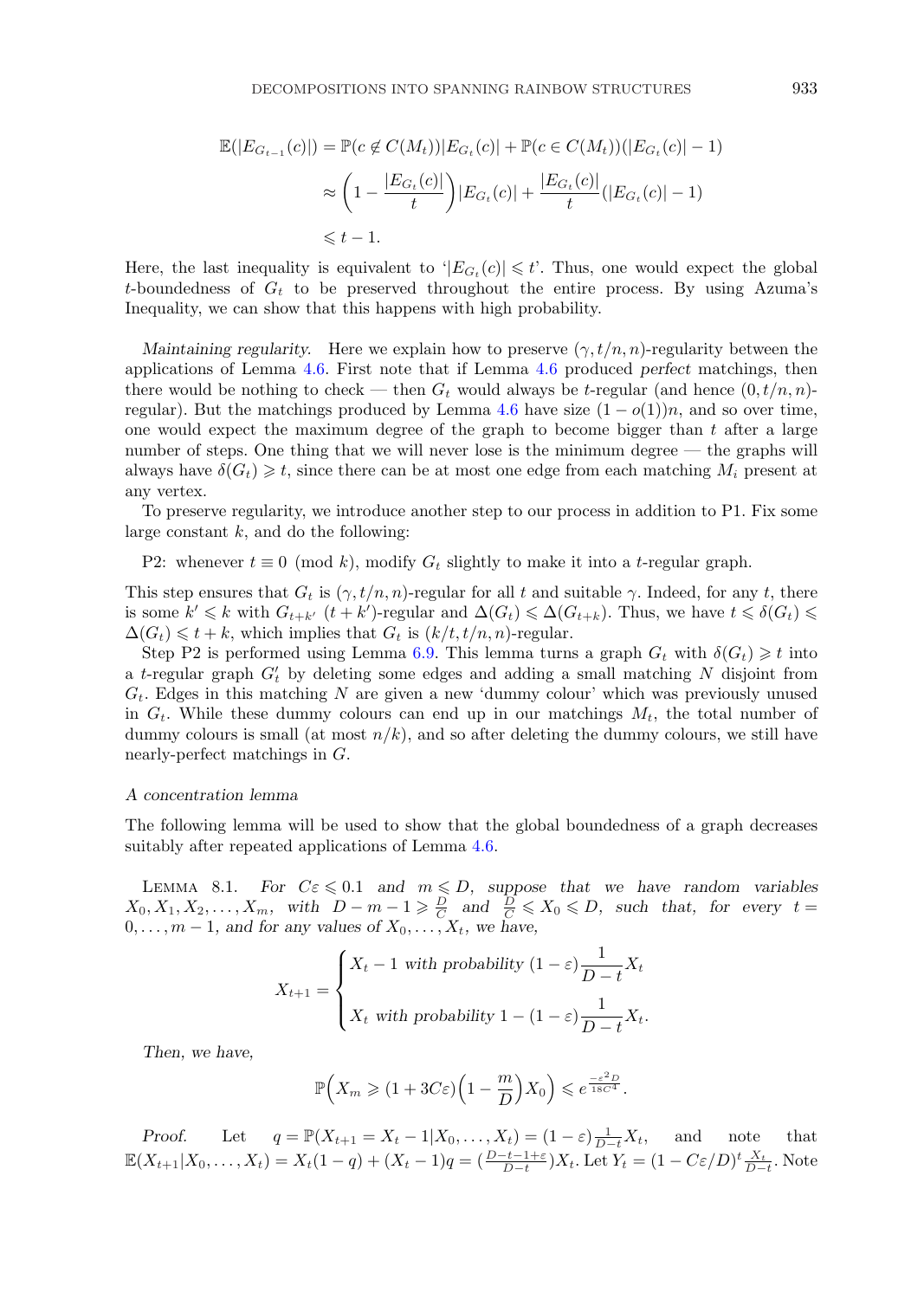<span id="page-35-0"></span>that  $\mathbb{E}(Y_{t+1}|Y_0,\ldots,Y_t) = (1 - C\varepsilon/D)^{t+1} \frac{\mathbb{E}(X_{t+1}|X_0,\ldots,X_t)}{D-t-1} = (1 - C\varepsilon/D)^{t+1} \frac{D-t-1+\varepsilon}{(D-t)(D-t-1)} X_t$  $(1 - C\varepsilon/D)(1 + \frac{\varepsilon}{D-t-1})Y_t \leq (1 - C\varepsilon/D)(1 + C\varepsilon/D)Y_t \leq Y_t$ . This shows that  $Y_t$  is a supermartingale.

Note that for  $t \leq m$ , we have

$$
|Y_{t+1} - Y_t| = (1 - C\varepsilon/D)^t \left| \frac{(1 - C\varepsilon/D)X_{t+1}}{D - t - 1} - \frac{X_t}{D - t} \right|
$$
  

$$
= (1 - C\varepsilon/D)^t \left| \frac{X_{t+1} - X_t}{(D - t - 1)} - \frac{C\varepsilon X_{t+1}}{D(D - t - 1)} + \frac{X_t}{(D - t - 1)(D - t)} \right|
$$
  

$$
\leq (1 - C\varepsilon/D)^t \left( \frac{1}{D - t - 1} + \frac{C\varepsilon}{D - t - 1} + \frac{D}{(D - t - 1)(D - t)} \right)
$$
  

$$
\leq \frac{3C^2}{D}.
$$

The third inequality uses the triangle inequality, the 1-Lipschitzness of  $X_t$  and  $X_t \leq X_0 \leq$ D. the fourth inequality comes from  $D-t-1 \geq D-m-1 \geq \frac{D}{C}$  and  $C \in \{0,1\}$ . Hence,  $Y_t$  is  $\frac{3C^2}{D}$ -Lipschitz.

By Lemma [3.7,](#page-12-0) we have,

$$
\mathbb{P}(Y_m \geq Y_0 + s) \leqslant e^{\frac{-s^2 D^2}{18C^4 m}}.
$$

Substituting  $Y_0 = X_0/D$ ,  $s = \gamma X_0/D$  and using  $X_0 \ge D/C$  and  $m \le D$  gives

$$
\mathbb{P}\left(Y_m \geqslant (1+\gamma)\frac{X_0}{D}\right) \leqslant e^{\frac{-\gamma^2 X_0^2}{18C^4 m}} \leqslant e^{\frac{-\gamma^2 D}{18C^6}}.\tag{30}
$$

Note that, as  $m \leq D$  and  $C\varepsilon \leq 0.01$ , by [\(4\)](#page-9-0) and [\(6\),](#page-9-0) we have,  $\frac{1+C\varepsilon}{(1-C\varepsilon/D)^m} \leq 1+3C\varepsilon$ . Substituting  $Y_m = (1 - C\varepsilon/D)^m \frac{X_m}{D-m}$  and  $\gamma = C\varepsilon$  into (30), and using this gives

$$
\mathbb{P}\Big(X_m \geqslant (1+3C\varepsilon)\Big(1-\frac{m}{D}\Big)X_0\Big) \leqslant \mathbb{P}\Big(X_m \geqslant (1+C\varepsilon)\frac{(D-m)X_0}{(1-C\varepsilon/D)^mD}\Big) \leqslant e^{\frac{-\varepsilon^2 D}{18C^4}}.\qquad \Box
$$

*Analysis of the random process*

Now we prove the first decomposition result of this paper. All our other decomposition results build on this. It produces a near-decomposition into nearly-perfect rainbow matchings in a δn-regular graph which is globally  $(1 - σ)$ δn-bounded.

LEMMA 8.2. Suppose that we have  $n, \ell, \delta, \sigma$  with  $n^{-1} \ll \sigma \ll \delta \leq 1$  and  $\ell \ll n$ .

*Let* G *be a coloured balanced bipartite graph on* 2n *vertices which is* δn*-regular, locally l*-bounded and globally  $(1 - \sigma)\delta n$ -bounded. Then, G has  $(1 - \sigma)\delta n$  edge-disjoint rainbow *matchings*  $M_1, \ldots, M_{(1-\sigma)\delta n}$  *with*  $e(M_i) = (1-\sigma)n$  *for all i.* 

*Proof.* Choose  $k, \gamma, \nu, p$  so that  $n^{-1} \ll \gamma \ll p \ll \nu \ll k^{-1} \ll \sigma \ll \delta \leq 1$ . Set  $D = \lceil (1 - \gamma)^{100} \rceil$  $k^{-1}$ ) $\delta n$ .

CLAIM 8.3. There is a D-regular subgraph  $G_D$  of G and a (6pnD,  $\nu D/6$ )-dense graph  $E_D$ with  $G_D$  and  $E_D$  edge-disjoint.

*Proof.* Apply Lemma [5.8](#page-25-0) to G with  $\mu = \nu \delta/8$  and  $p' = k^{-1}\delta$  in order to find a  $(\delta n \lfloor k^{-1}\delta n \rfloor$ -regular subgraph  $G_D$  of G so that  $E_D = \overline{G_D}$  is  $(0.48k^{-1}\delta(\nu\delta n/8)^2, \nu\delta n/8)$ -dense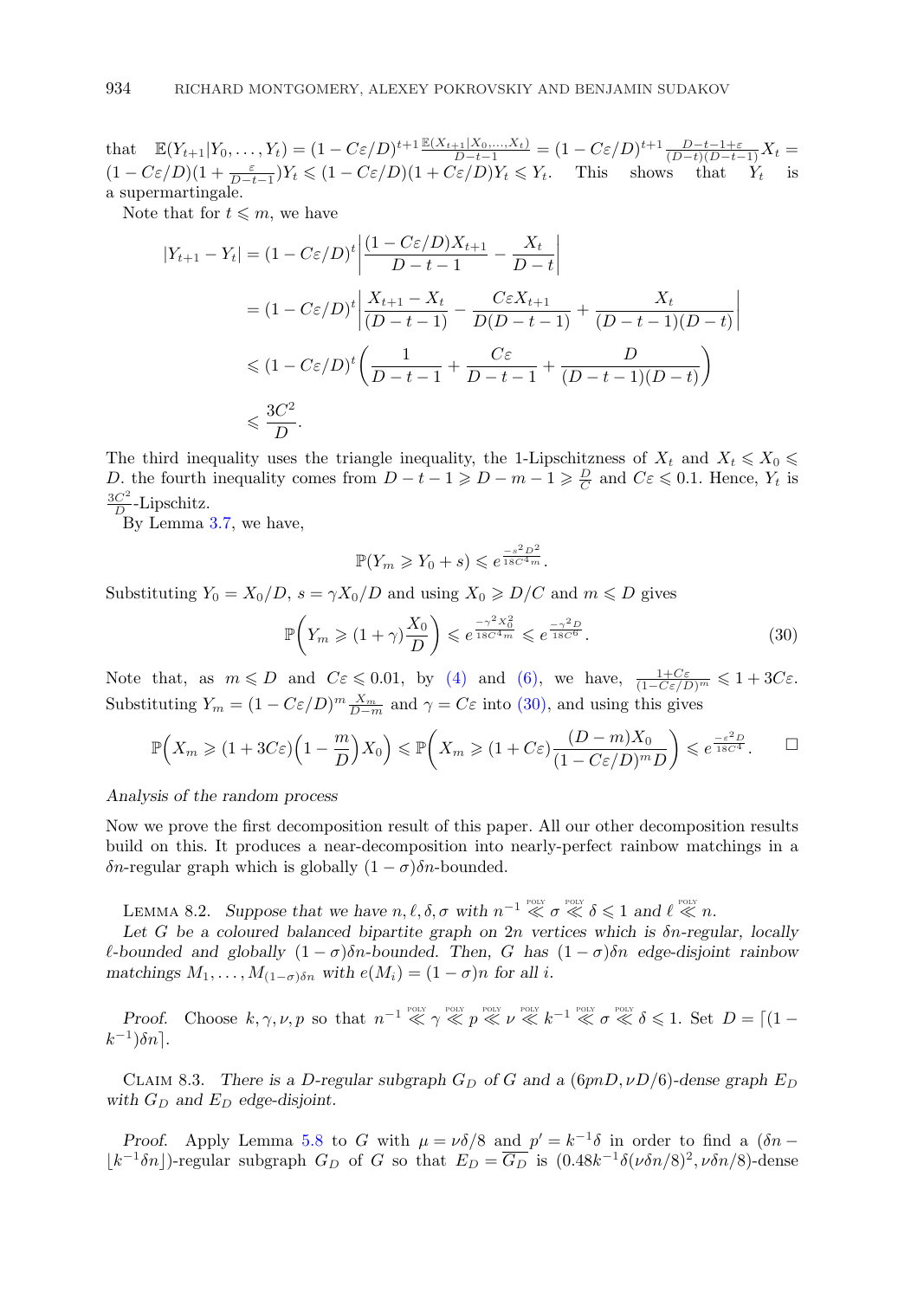(to apply Lemma [5.8,](#page-25-0) we use that  $1 \geq k^{-1}\delta$ ,  $\nu \delta/8 \gg n^{-1}$ ). Since  $\delta n - \lfloor k^{-1} \delta n \rfloor = D$ , the graph  $G_D$  is D-regular. Note that  $E_D$  is  $(6pnD, \nu \delta n/8)$ -dense (using  $6pnD \leq 0.48k^{-1}\delta(\nu \delta n/8)^2$  which comes from  $p \ll k^{-1}, \nu, \delta$ ). Now  $\nu D/6 \ge \nu \delta n/8$  implies the claim.

We will define a random process producing spanning graphs  $G_{D-1},\ldots,G_{\nu D},E_{D-1},\ldots,E_{\nu D}$ and rainbow matchings  $M_{D-1},\ldots,M_{\nu D}$ . They will always have the following properties:

- (a)  $G_d$  is  $(\gamma, d/n, n)$ -regular;
- (b)  $M_d \subseteq E(G_d)$  with  $e(M_d) \geqslant (1-p)n;$
- (c)  $\delta(G_d) \geq d$  and  $e(G_d) \leq dn + kpn;$
- (d)  $E_d$  is  $(1, \frac{d-1}{2})$ -dense and edge-disjoint from  $G_d$ ;
- (e) if  $k \nmid d$ , then  $G_{d-1} \subseteq G_d$ ;
	- if k | d, then  $G_{d-1} \setminus G_d$  is a matching of size  $\leq 4kpn$  in  $E_d$ . This matching has a dummy colour  $c_d$ .

Note (a) (c) and (d) hold for  $G_D$  and  $E_D$ : indeed  $G_D$  is D-regular (implying (a) and (c)), while  $E_D$  is  $(6pnD, \nu D/6)$ -dense (which combined with  $(D-1)/2 \geq \nu D$  implies (d)).

The process producing  $G_{D-1},\ldots,G_{\nu D},E_{D-1},\ldots,E_{\nu D}$  and  $M_{D-1},\ldots,M_{\nu D}$  is the following.

• If  $G_d$  is globally d-bounded, then  $M_d$  is the (random) matching produced from Lemma [4.6](#page-19-0) applied to  $G_d$  with  $n = n$ ,  $\gamma = \gamma$ ,  $p' = p/20$ ,  $\ell = \ell$ ,  $\delta' = d/n$ . Note that  $1 \geq \delta' \geq p' \geq p' \geq \gamma \geq n^{-1}$ and  $n \geq 0$  hold with these parameters (using  $\delta \geq \delta' \geq \nu \delta/2$ ), allowing us to apply the lemma. Additionally:

- $-$  if  $k \nmid d$ , then let  $G_{d-1} = G_d \setminus M_d$  and  $E_{d-1} = E_d$ ;
- if k | d, then apply Lemma [6.9](#page-28-0) to  $G_d \setminus M_d$  and  $E_d$  with  $d' = d 1$  and  $m = e(G_d \setminus M_d)$  $M_d$ ) –  $(d-1)n$  (using that, by (d),  $E_d$  is  $(1, d'/2)$ -dense, by (c),  $e(M_d) \geq (1-p)n$  and by  $p \ll k^{-1}, \nu, \delta$  we have  $2m = 2(e(G_d \setminus M_d) - (d-1)n) \leq 4kpn \leq \nu \delta n/2 \leq d')$ . We get a subgraph  $H_d$  and a matching  $N_d$  in  $E_d$  of size  $\leqslant 4kpn$ . Let  $G_{d-1} = H_d \cup N_d$  with the edges of  $N_d$  given the dummy colour  $c_d$  to get a  $(d-1)$ -regular graph. Let  $E_{d-1} = E_d \setminus N_d$ .
- If  $G_d$  is not globally d-bounded, then we stop the process.

We show that the properties we need in the process hold.

Claim 8.4. *As long as the process goes on,* (*a*)*–*(*e*) *hold.*

*Proof.* First we prove (b), (d) and (e).

(b) This is immediate since  $M_d$  was produced by applying Lemma [4.6](#page-19-0) to  $G_d$  with  $p' = p/20$ . (d) We have  $E_d = E_D \setminus \bigcup_{i \in [d+1,D], k \mid i} N_i$  and  $e(N_i) \leq 4kpn$ . As  $E_D$  is  $(6pnD, \nu D/6)$ -dense, this implies that  $E_d$  is  $(6pnD - 4kpn[(D - d)/k], \nu D/6)$ -dense (using Lemma [5.9\)](#page-25-0). Since  $\frac{d-1}{2}$  ≥  $\nu D/6$  and  $6pnD - 4kpn[(D-d)/k] \geq 1$ , this implies that  $E_d$  is  $(1, \frac{d-1}{2})$ -dense

(e) This is immediate from the construction of  $G_{d-1}$ : When  $k \nmid d$ , then  $G_{d-1} = G_d \setminus M_d \subseteq$  $G_d$  holds. When  $k | d$ , then  $G_{d-1} = N_d \cup H_d \subseteq N_d \cup (G_d \setminus M_d)$  with  $N_d$  'a matching in  $E_d$  of size  $\leqslant 4kpn'$  which has dummy colour  $c_d$ .

Next we prove (a) and (c). First recall that (a) and (c) hold for the starting graph  $G_D$ . If  $k | d+1$ , then, by construction,  $G_d$  is d-regular which implies both (a) and (c).

Suppose then that  $k \nmid d+1$  and  $d < D$ . Fix  $\hat{d} = \min(k[(d+1)/k] - 1, D)$ . Note that  $G_{\hat{d}}$  is  $\hat{d}$ regular (as  $\hat{d} = D$  or  $k \mid \hat{d} + 1$  in which case  $G_{\hat{d}}$  is  $\hat{d}$ -regular from the application of Lemma [6.9\)](#page-28-0). Also note that  $0 < \hat{d} - d \leqslant k - 1$  (the first inequality comes from  $d < D$  and  $k \nmid d + 1$ . The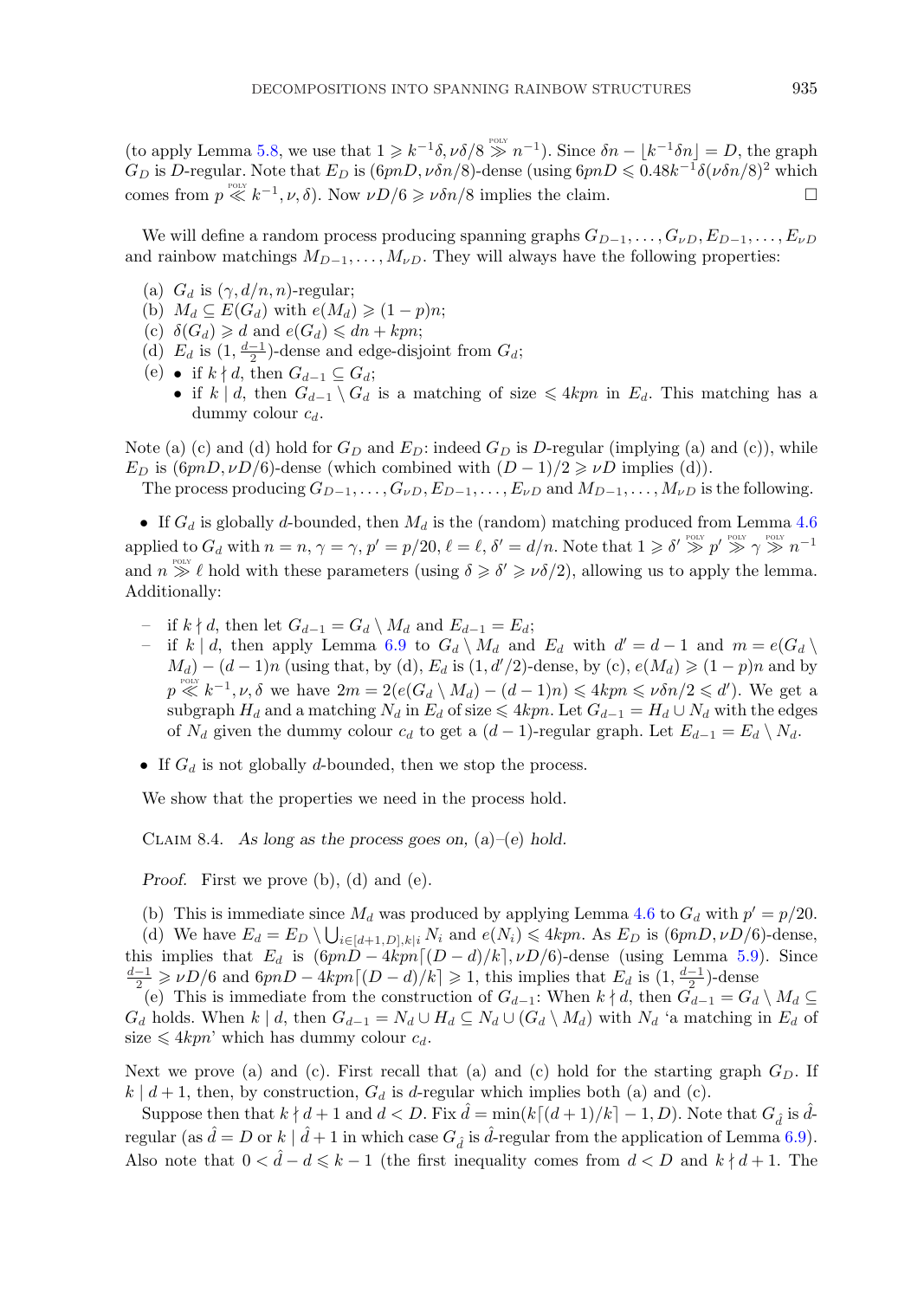second inequality comes from  $k[(d+1)/k] - 1 \leqslant d + k - 1$ ). Because  $k \nmid \hat{d}, \hat{d} - 1, \ldots, d + 1$ , we have that

$$
G_d = G_{\hat{d}} \setminus (M_{\hat{d}} \cup M_{\hat{d}-1} \cup \cdots \cup M_{d+1}).
$$
\n(31)

Since the graphs  $M_i$  are matchings, this implies  $\delta(G_d) \geq \delta(G_d) - (\hat{d} - d) = d$ . Next, (31) implies  $\Delta(G_{d-1}) \leq \Delta(G_{\hat{d}}) = \hat{d} \leq d+k$ , which combined with  $\delta(G_d) \geq d$  implies that  $G_d$  is  $(k/d, d/n, n)$ -regular and hence  $(\gamma, d/n, n)$ -regular since  $k/d \leq k/\nu D \leq 2k/\nu \delta n \leq \gamma$ . Thus, (a) holds. Finally, (31) implies  $e(G_d) \leq e(G_{\hat{d}}) - e(M_{\hat{d}}) - \cdots - e(M_{d+1}) \leq \hat{d}n - (\hat{d} - d)(1 - p)n \leq$  $dn + kpn$ , completing the proof that (c) holds.

To show that the process does not end too early, it remains to show that  $G_d$  is globally d-bounded.

CLAIM 8.5. *With probability*  $\geq 1 - n^{-1}$ ,  $G_d$  *is globally d-bounded for*  $d = D, ..., \nu D$ .

*Proof.* Note that by (e) and  $p \ll v, k^{-1}, \delta$ , for any dummy colour  $c_i$ , we always have  $|E_{G_d}(c_i)| \leqslant 4kpn \leqslant \nu D/2 \leqslant d$ . For a non-dummy colour c, if  $|E_{G_D}(c)| \leqslant \nu D/2$ , then  $|E_{G_d}(c)| \leqslant$  $\nu D/2 \leqslant d$  for all  $d.$  It remains to prove the claim for non-dummy colours with  $|E_{G_D} (c)| \geqslant \nu D/2.$ Let  $c$  be such a colour.

Let  $Y_d^c$  be the number of colour c edges in  $G_d$ . From Lemma [4.6,](#page-19-0) we have that as long as the process goes on, we have  $\mathbb{P}(e \in E(M_d)|e \in E(G_d)) \geq (1-p)\frac{1}{d}$ . Since  $M_d$  is rainbow, for any colour c, the events ' $e \in E(M_d)$ ' and ' $f \in E(M_d)$ ' are disjoint for distinct  $e, f \in E(c)$ . This implies  $\mathbb{P}(c \in C(M_d) | Y_d^c = y) \geq (1-p) \frac{y}{d}$ . Recall that,  $G_{d-1}$  consists of a subgraph of  $G_d \setminus M_d$ together with maybe some dummy colour edges. This implies that the event ' $c \in C(M_d)$ ' is contained in the event  $Y_{d-1}^c \leq Y_d^c - 1$ , which gives following.

$$
Y_{d-1}^c = \begin{cases} \le Y_d^c - 1 \text{ with probability } \ge (1 - p) \frac{1}{d} Y_d^c \\ Y_d^c \text{ with probability } \le 1 - (1 - p) \frac{1}{d} Y_d^c. \end{cases}
$$

Let  $Z_{D}^{c}$ ,...,  $Z_{\nu D}^{c}$  be random variables with  $Z_{D}^{c} = Y_{D}^{c} = |E_{G_{D}}(c)|$  and, for each  $d = D, \ldots, \nu D +$ 1, for any values of  $Z_D^c, \ldots, Z_d^c$ , we have

$$
Z_{d-1}^c = \begin{cases} Z_d^c - 1 \text{ with probability } (1-p)\frac{1}{d}Z_d^c \\ Z_d^c \text{ with probability } 1 - (1-p)\frac{1}{d}Z_d^c. \end{cases}
$$

Note that  $Y_d$  is stochastically dominated by  $Z_d$ , that is, specifically we have  $\mathbb{P}(Y_d^c \geq x)$  $\mathbb{P}(Z_d^c \geq x)$  (to see this note that  $Y_d$  and  $Z_d$  can be coupled so that  $Y_d$  is always bounded above by  $Z_d$ ).

Let  $X_t^c = Z_{D-t}^c$  and note that  $X_0^c, \ldots, X_m^c$  satisfy the assumptions of Lemma [8.1](#page-34-0) with  $D = D$ ,  $\varepsilon = p, C = 2\nu^{-1}, m = D - d.$  Therefore, we have,

$$
\mathbb{P}\left(Z_d^c \ge \frac{d}{D} Z_D^c (1 + 6\nu^{-1} p)\right) = \mathbb{P}\left(X_{D-d}^c \ge \left(1 - \frac{D-d}{D}\right) X_0^c (1 + 6\nu^{-1} p)\right) \le 4e^{-0.001\nu^4 p^2 D}
$$
  
 $\le n^{-4}.$ 

The last inequality comes from  $D \geq \delta n/2$  and  $\nu^4 p^2 \delta \gg n^{-1}$ . Note that  $(1 + 6\nu^{-1}p)\frac{d}{D}Z_D^c$  $(1+6\nu^{-1}p)\frac{d}{D}(1-\sigma)\delta n \le d$  (using the global  $(1-\sigma)\delta n$ -boundedness of G and  $p\nu^{-1}, k^{-1} \ll \sigma$ ).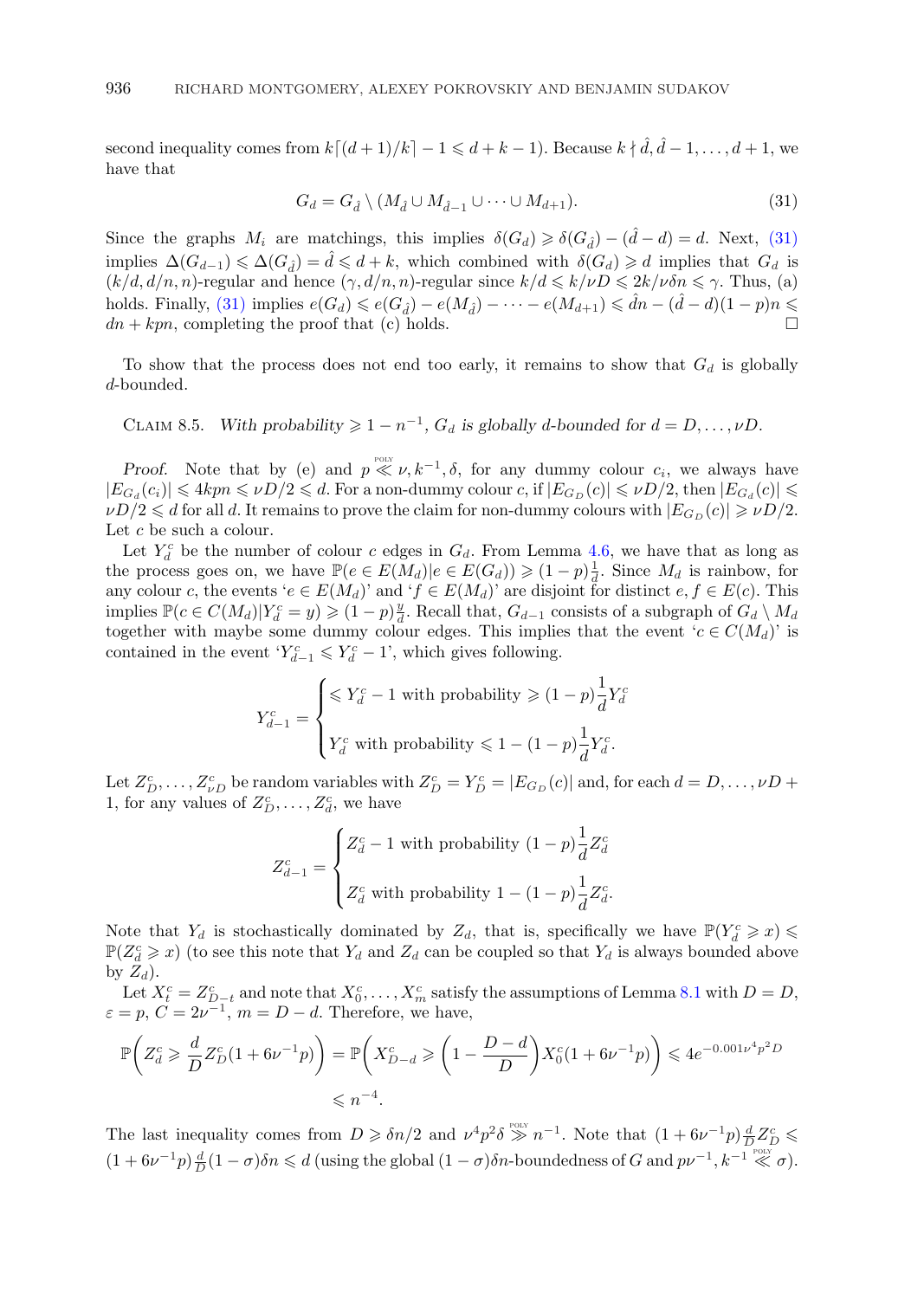<span id="page-38-0"></span>Thus, for every colour c with  $|E_{G_D}(c)| \ge \nu D/2$ , we have  $\mathbb{P}(|E_{G_d}(c)| \ge d) = \mathbb{P}(Y_d \ge d) \le$  $\mathbb{P}(Z_d \geq d) \leq n^{-4}$  for all d. By the union bound over all c and d, we have that  $G_d$  is globally d-bounded for all  $d \geq \nu D$  with probability  $\geq 1 - n^{-1}$ .

Since there are  $\leqslant \lceil D/k \rceil \leqslant \sigma n/2$  dummy colours, we have that each  $M_i$  contains a submatching  $M'_i$  of size  $\geqslant e(M_i) - [D/k] \geqslant (1-p)n - \sigma n/2 \geqslant (1-\sigma)n$  containing no dummy colours (using (b)). Finally note that we have  $(1 - \nu)D \geqslant (1 - \sigma)\delta n$  matchings (using  $\sigma \geqslant \nu, k^{-1}$ ).  $\Box$ 

The following lemma takes a decomposition into rainbow matchings (as in the previous lemma) and outputs another such decomposition where the matchings are nicely spread out around the vertex set.

LEMMA 8.6. Let  $t \geq p_n$ ,  $pt \geq 1$  and  $p \leq \frac{1}{2}$ . Let G be a properly coloured balanced bipartite *graph on*  $2n$  *vertices with*  $\delta(G) \geq t$  *and*  $M_1, \ldots, M_t$  *edge-disjoint rainbow matchings in* G *with*  $e(M_i) \geqslant (1-p^3)n$  for all i. Then, G has edge-disjoint rainbow matchings  $M'_1, \ldots, M'_{(1-p)t}$  with  $e(M'_i) \geq (1 - 10p)n$  for all *i* and also  $\delta(M'_1 \cup \cdots \cup M'_t) \geq (1 - 101p)t$ .

*Proof.* For a bipartite graph H on 2n vertices with  $\Delta(H) \leq t$ , let  $f_H(v) =$  $\max((1-100p)t - d_H(v), 0)$  and  $f(H) = \frac{1}{2} \sum_{v \in V(H)} f(v)$ . Note that  $f(H) \leq t_n - e(H)$  (since  $\Delta(H) \leq t$  implies that all vertices v have  $f_H(v) \leq t - d_H(v)$ . For  $H = M_1 \cup \cdots \cup M_t$ , note that  $e(H) \geqslant (1 - p^3)t_n$  and hence  $f(H) \leqslant tn - (1 - p^3)t_n = p^3tn$ .

Let  $N_1,\ldots,N_t$  be a family of t edge-disjoint rainbow matchings in G such that  $H = N_1$ ∪···∪  $N_t$  has  $e(H) - 4f(H)$  as large as possible. By the previous paragraph, we have  $e(H) - 4f(H) \geqslant (1 - 5p^3)tn.$ 

CLAIM 8.7.  $f(H)=0$ .

*Proof.* Suppose, for contradiction, that  $f(H) > 0$ . Let U be the set of vertices u in H with  $d_H(u) \leq (1 - 10p)t$ . Note that vertices v outside U have  $(1 - 100p)t - d_H(v) \leq -90pt <$  $-1$  (using  $pt \ge 1$ ). We have  $|U|(1-10p)t + (2n - |U|)t \ge 2e(H) \ge 2e(H) - 8f(H) \ge 2(1-\frac{1}{2})$  $5p<sup>3</sup>$ )tn, which implies that  $|U| \leqslant p<sup>2</sup>n$ .

Let u be a vertex with  $f_H(u) > 0$ . This implies that  $d_H(u) < (1 - 100p)t$  and hence  $d_G(u)$  $d_H(u) \geq 100pt > 4|U|$  (using  $t \geq p_n$ ). Choose some matching  $N_i$  with  $u \notin V(N_i)$  (one must exist since  $d_H(u) < (1 - 100p)t$ . Let  $N_i' \subset N_i$  be the set of edges in  $N_i$  that touch a vertex in U, so that  $|N_i'|\leq |U|$ . As  $d_G(u)-d_H(u)\geq 4|N_i'|$  and G is properly coloured, we can pick some  $y \in N_{G \setminus H}(u)$  so that y is in no edge in  $N_i'$  and uy has colour outside of  $C(N_i')$ .

Let  $F_y \subset N'_i$  be the set of edges in  $N_i$  with the same colour as uy or which contain y, noticing that, by construction,  $V(F_y) \cap U = \emptyset$ . Let  $N''_i = (N_i \setminus F_y) \cup \{uy\}$  to get a rainbow matching. Let  $H' = (H \setminus N_i) \cup N_i''$  to get another union of t rainbow matchings. Note that  $f_{H'}(u) = f_H(u) - 1$  and  $f_{H'}(w) = f_H(w)$  for  $w \neq u$  (using  $V(F_u) \cap U = \emptyset$ ), so that  $f(H') \leq f(H) - 1/2$ . We also have  $e(H') \geq e(H) + 1 - e(F_y) \geq e(H) - 1$ . Combining these gives  $e(H') - 4f(H') \geqslant (e(H) - 1) - 4(f(H) - \frac{1}{2}) > e(H) - 4f(H)$ , which is a contradiction to the maximality of  $H$ .

Note that  $f(H) = 0$  is equivalent to  $\delta(H) \geqslant (1 - 100p)t$ . Recall that  $\sum_{i=1}^{t} e(N_i) = e(H) \geqslant$  $e(H) - 4f(H) \geq (1 - 5p^3)tn$ . These imply that H has at most pt matchings of size  $\leqslant (1 - 10p)n$  (since otherwise we would have  $e(H) \leqslant pt(1 - 10p)n + (t - pt)n =$  $(1 - 10p^2)tn < (1 - 5p^3)tn$ , giving a contradiction to  $e(H) \geq (1 - 5p^3)tn$ . The union of the remaining matchings has minimum degree  $\geq (1 - 101p)t$  and so satisfies the lemma.  $\Box$ 

The following lemma strengthens our previous rainbow matching decomposition result (Lemma [8.2\)](#page-35-0). It bootstraps that lemma in two different ways. First it removes the condition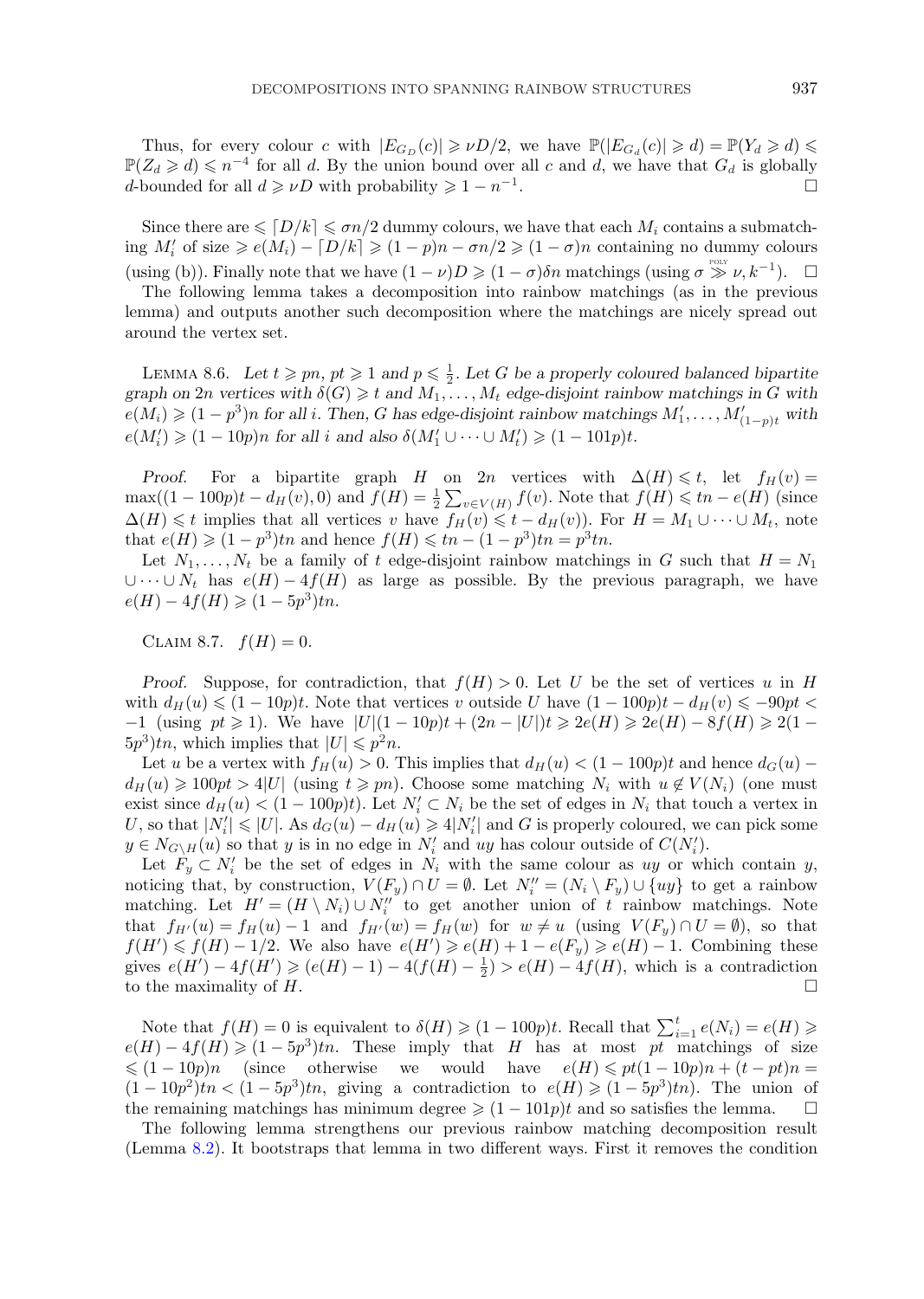<span id="page-39-0"></span>that the host graph is regular, replacing this with the condition that it is  $(\gamma, \delta, n)$ -regular. Secondly, the decomposition produced is nicely spread out as in Lemma [8.6.](#page-38-0)

LEMMA 8.8. Let  $n^{-1} \ll \gamma \ll p, \delta \leq 1$ . Let G be a properly coloured balanced bipartite *graph on* 2n *vertices, which is*  $(\gamma, \delta, n)$ *-regular, and globally*  $(1 - p)\delta n$ *-bounded. Then,* G has *edge-disjoint rainbow matchings*  $M_1, \ldots, M_{(1-p)\delta n}$  *with*  $e(M_i) \geq (1-p)n$  *for all i and also*  $\delta(M_1 \cup \cdots \cup M_{(1-p)\delta n}) \geqslant (1-2p)\delta n.$ 

*Proof.* We will first prove the lemma when we additionally have ' $p \ll \delta \leq 0.01$ '. Assuming that, choose  $n^{-1} \ll \gamma \ll \sigma \ll \xi \ll p \ll \delta \leq 0.01$ .

By Lemma [6.11,](#page-29-0) there is a balanced bipartite, regular graph  $G'$  containing G which has  $\leq 11\gamma n$  extra vertices in each part with  $G'[V(G)] = G$ . Colour the edges of G' so that the edges of G retain their colours, and any edge  $e \notin E(G)$  gets a new colour  $c_e$  (which only occurs on e). Let  $n' = |G'|/2 \leq (1+11\gamma)n$  be the size of the parts of G'. Since  $G'[V(G)] = G$  and G was  $(\gamma, \delta, n)$ -regular, the graph G' is  $(\delta' n')$ -regular for some  $\delta' n' = (1 \pm \sigma) \delta n$  (using  $n^{-1} \ll$  $\gamma \ll \sigma \ll \delta \leq 1$ ). Note that G' is globally  $(1-\sigma)\delta'n'$ -bounded (using  $(1-p)\delta n \leq (1-\sigma)\delta'n'$ which comes from  $\gamma \ll \sigma \ll p$ ).

By Lemma [8.2](#page-35-0) applied to G' with  $\ell = 1$ , we have  $(1 - \sigma)\delta'n' \geq (1 - 2\sigma)\delta n$  edge-disjoint rainbow matchings  $M_1, \ldots, M_{(1-\sigma)\delta'n'}$  with  $e(M_i) = (1-\sigma)n'$ . For each i, let  $M'_i = M_i[V(G)]$ to get a rainbow matching in G with  $e(M_i) \geq (1 - \sigma)n' - 22\gamma n \geq (1 - \xi^3)n$  (using  $\gamma \ll \sigma \ll$  $\xi$ ). Note that  $\delta(G) \geqslant (1 - \gamma)\delta n \geqslant (1 - 2\sigma)\delta n$ .

Apply Lemma [8.6](#page-38-0) to G and  $M'_1, \ldots, M'_{(1-2\sigma)\delta n}$  with  $t = (1 - 2\sigma)\delta n$ ,  $n = n$ , and  $p = \xi$ . This gives edge-disjoint rainbow matchings  $M''_1, \ldots, M''_{(1-\xi)(1-2\sigma)\delta n}$  with  $e(M''_i) = (1-10\xi)n$ for all *i* and also  $\delta(M''_1 \cup \cdots \cup M''_{(1-\xi)(1-2\sigma)\delta n}) \geq (1-101\xi)(1-2\sigma)\delta n$ . Note that  $(1-\xi)(1-2\sigma)\delta n \geqslant (1-p)\delta n$  (using  $\xi, \sigma \ll p$ ) and consider the matchings  $M''_1, \ldots, M''_{(1-p)\delta n}$ . Now the lemma holds for these matchings because  $e(M''_i) = (1 - 10\xi)n \ge (1 - p)n$ , and  $\delta(M''_1 \cup \cdots \cup M''_{(1-p)\delta n}) \geq \delta(M''_1 \cup \cdots \cup M''_{(1-\xi)(1-2\sigma)\delta n}) - ((1-\xi)(1-2\sigma)\delta n - (1-p)\delta n) \geq$  $(1 - 101\xi)(1 - 2\sigma)\delta n - (p - \xi - 2\sigma + 2\xi\sigma)\delta n \geq (1 - 2p)\delta n \text{ (using } \xi, \sigma \ll p).$ 

Now we will prove the general case when we just have  $n^{-1} \ll \gamma \ll p, \delta \leq 1$ . Choose  $\hat{p}$  such that  $n^{-1} \ll \gamma \ll p \ll p, \delta \leq 1$ . Apply Lemma [5.3](#page-22-0) (b) to G with  $p' = 0.01$  in order to partition the edges of G into 100 spanning subgraphs  $G_1,\ldots,G_{100}$  with each  $G_i$  (2 $\gamma$ , 0.01 $\delta$ , n)-regular and globally  $(1 + \gamma)(1 - p)0.01\delta n \leq (1 - \hat{p})0.01\delta n$ -bounded. For  $i = 1, ..., 100$ , applying the ' $\hat{p} \ll$  $\delta \leq 0.01'$  case of the lemma to  $G_i$  gives a family of rainbow matchings  $M_1^i,\ldots,M_{(1-\hat{p})0.01\delta n}^i$ with  $e(M_j^i) \geqslant (1 - \hat{p})n$  for all i and also  $\delta(M_1^i \cup \cdots \cup M_{(1 - \hat{p})\delta n}^i) \geqslant (1 - \hat{p})0.01\delta n$ . Taking the union of these families for  $i = 1, \ldots, 100$  gives the required edge-disjoint rainbow matchings (using  $\hat{p} \leqslant p$ ).

# 8.2. *Perfect matchings*

In this section, we find near-decompositions of graphs into perfect rainbow matchings. This is done by taking the near-decompositions into nearly-perfect rainbow matchings produced in the previous section and then using a completion lemma from Section [7](#page-29-0) to turn them into perfect matchings. The most straightforward to prove version of this is the following.

LEMMA 8.9. Let  $1 \geq \theta, p \geq \varepsilon \geq n^{-1}$  and  $t \leq n$ . Suppose that we have the following edge*disjoint subgraphs in a properly coloured balanced bipartite graph on* 2n *vertices.*

• *Rainbow matchings*  $M_1, \ldots, M_t$  *with*  $e(M_i) \geq (1 - \varepsilon)n$  *and*  $\delta(M_1 \cup \cdots \cup M_t) \geq t - 10\varepsilon n$ *.*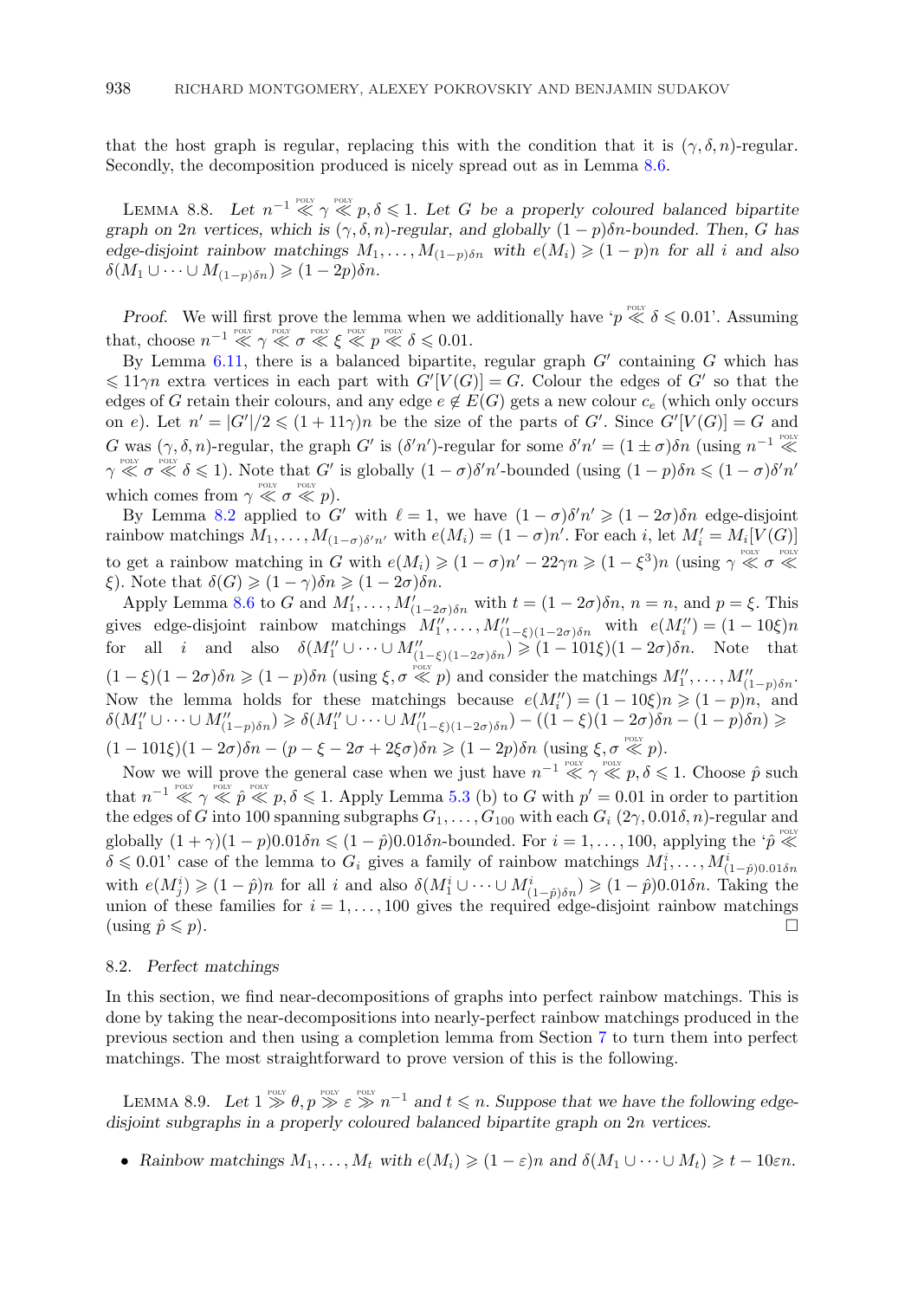- <span id="page-40-0"></span>•  $A(2p(\theta n)^2, \theta n)$ -dense graph E.
- *Graphs*  $D_X, D_Y$  *with*  $\delta(D_X), \delta(D_Y) \geq 4\theta n$ .

*Additionally suppose that*  $M_1 \cup \cdots \cup M_t$ *, E,*  $D_X$ *, and*  $D_Y$  *are colour-disjoint. Then, there are edge-disjoint perfect rainbow matchings*  $M'_1, \ldots, M'_t$  *in*  $E \cup D_X \cup D_Y \cup M_1 \cup \cdots \cup M_t$ *.* 

*Proof.* Let X and Y be the parts of the bipartition. We construct the matchings  $M'_1, \ldots, M'_t$ one-by-one using Lemma [7.2.](#page-30-0) They will have the following properties.

- (i)  $xy \in E(D_X \cap M'_i) \Rightarrow x \notin V(M_i) \cap X$ .
- (ii)  $xy \in E(D_Y \cap M'_i) \Rightarrow y \notin V(M_i) \cap Y$ .
- (iii)  $e(E \cap M'_i) \leq \varepsilon n$ .

Suppose that we have constructed matchings  $M'_1, \ldots, M'_s$  satisfying the above properties. Let  $E^s = E \setminus (M'_1 \cup \cdots \cup M'_s), \ D_X^s = D_X \setminus (M'_1 \cup \cdots \cup M'_s), \ D_Y^s = D_Y \setminus (M'_1 \cup \cdots \cup M'_s).$  Using (i),  $\varepsilon \ll \theta$ , and  $\delta(M_1 \cup \cdots \cup M_t) \geq t - 10\varepsilon n$ , we have  $d_{D_X^s}(x) \geq d_{D_X}(x) - |\{i : x \notin V(M_i)\}| \geq$  $\delta(D_X) - 10\varepsilon n \geqslant 3\theta n$  for any  $x \in X$ . Similarly,  $d_{D_Y^s}(y) \geqslant 3\theta n$  for  $y \in Y$ . By (iii) and Lemma [5.9,](#page-25-0) the graph  $E_s$  is  $(2p(\theta n)^2 - s\epsilon n, \theta n)$ -dense. Hence, using  $s\epsilon n \leq \epsilon n^2 \leq p\theta^2 n^2$ ,  $E_s$  is  $(p(\theta n)^2, \theta n)$ -dense. By Lemma [7.2](#page-30-0) applied to  $M_{s+1}$ ,  $E^s$ ,  $D_X^s$  and  $D_Y^s$ , there is a rainbow perfect matching  $M'_{s+1}$  satisfying (i)–(iii).

Dense graphs are less convenient to work with than typical ones. The following lemma is a version of the previous one which replaces the colour-disjoint dense graphs by a single colour-disjoint typical one.

LEMMA 8.10. Let  $1 \geqslant p \geqslant \varepsilon \geqslant \gamma \geqslant n^{-1}$ . Suppose that we have the following edge-disjoint subgraphs in a properly coloured balanced bipartite graph on  $2n$  vertices for some  $t \leq n$ .

• *Rainbow matchings*  $M_1, \ldots, M_t$  *with*  $e(M_i) \geq (1 - \varepsilon)n$  *for each i*, and  $\delta(M_1 \cup \cdots \cup M_t) \geq$  $t - 10\varepsilon n$ .

• *A*  $(\gamma, p, n)$ -typical, balanced bipartite graph *G* which is colour-disjoint from  $M_1, \ldots, M_t$ .

Then, there are edge-disjoint perfect rainbow matchings  $M'_1, \ldots, M'_t$  in  $M_1 \cup \cdots \cup M_t \cup G$ .

*Proof.* Choose  $1 \geqslant p \geqslant p_1 \geqslant \theta \geqslant \varepsilon \geqslant \gamma \geqslant \gamma \geqslant n^{-1}$ . Choose three disjoint sets of colours  $C_E, C_{D_X}, C_{D_Y}$  from G, with each colour put independently into  $C_E, C_{D_X}$  and  $C_{D_Y}$  with probability  $2p_1p^{-1}/0.99$ ,  $5\theta p^{-1}$  and  $5\theta p^{-1}$ , respectively (this is possible since  $p \gg p_1 \gg \theta$ implies  $2p_1p^{-1}/0.99 + 5\theta p^{-1} + 5\theta p^{-1} \leq 1$ ). Let E,  $D_X$ ,  $D_Y$  be the subgraphs of G with colours from  $C_E, C_{D_X}, C_{D_Y}$ , respectively. By Lemma [5.3](#page-22-0) (a), with high probability E is  $(2\gamma, 2p_1/0.99, n)$ -typical and  $D_X$ ,  $D_Y$  are  $(2\gamma, 5\theta, n)$ -typical.

We have that  $\delta(D_X), \delta(D_Y) \geq (1-2\gamma)5\theta n \geq 4\theta n$ . By Lemma [5.7](#page-24-0) applied with  $\mu = \theta$ ,  $p =$  $p_1/0.99$  and  $\gamma = 2\gamma$ , E is  $(2p_1(\theta n)^2, \theta n)$ -dense. By Lemma [8.9](#page-39-0) applied with  $\theta = \theta$  and  $p = p_1$ , we obtain the required perfect matchings.

Combining the above with Lemma [8.8,](#page-39-0) we get the following versatile lemma guaranteeing near-decompositions into perfect rainbow matchings.

LEMMA 8.11. Suppose that we have  $n, \delta, p$  with  $n^{-1} \ll \gamma \ll p, \delta \leq 1$ . Let G be a properly *coloured,*  $(\gamma, \delta, n)$ -regular, globally  $(1 - p)\delta n$ -bounded, balanced bipartite graph of order  $2n$ . *Let* H *be a properly coloured, colour-disjoint,* (γ, p, n)*-typical, balanced bipartite graph on the same vertex set as* G*. Then,* G ∪ H *has edge-disjoint perfect rainbow matchings*  $M_1,\ldots,M_{(1-p)\delta n}$ .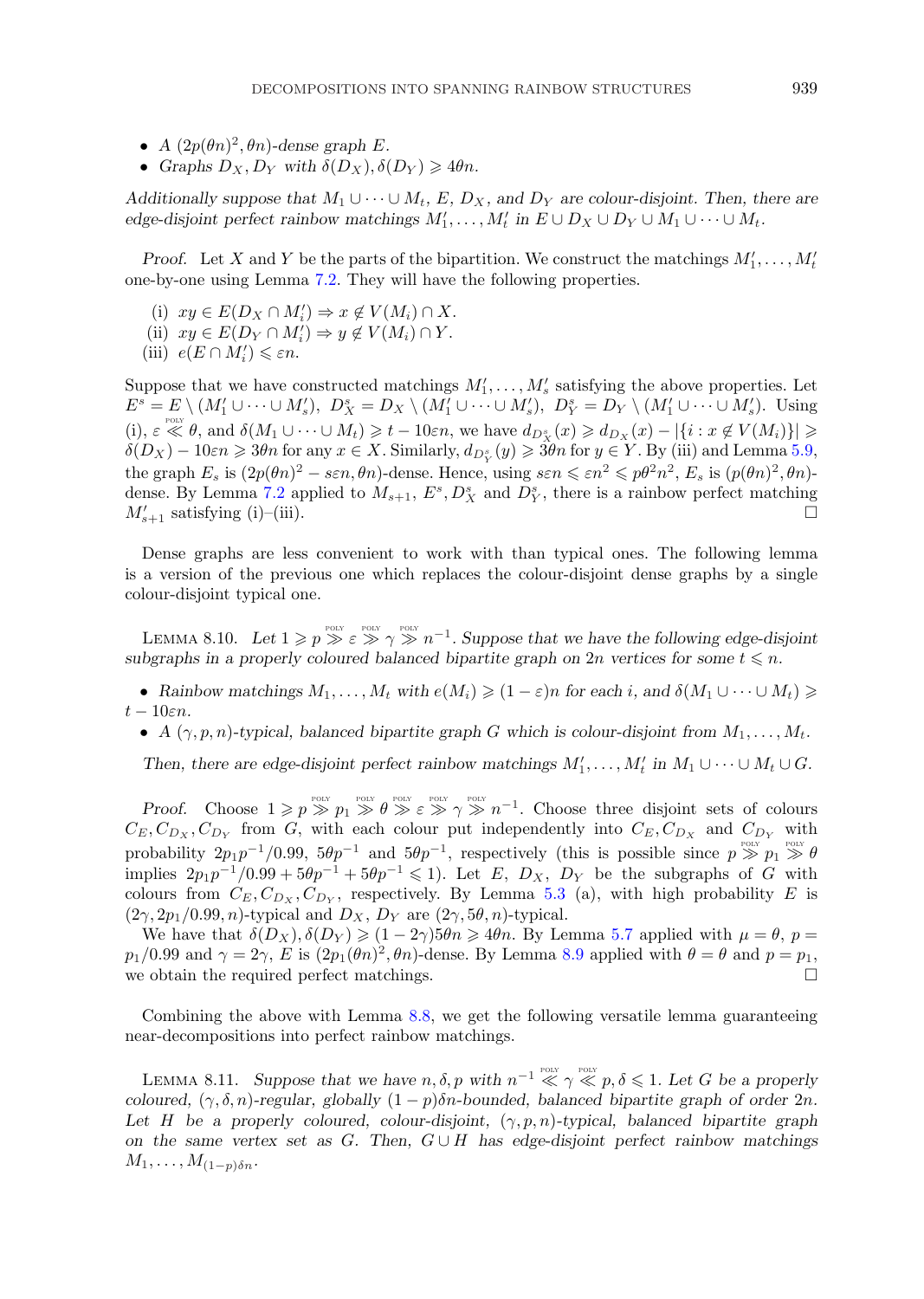<span id="page-41-0"></span>*Proof.* Choose  $n^{-1} \ll \gamma \ll \varepsilon \ll p, \delta \leq 1$ . By Lemma [8.8,](#page-39-0) there are edge-disjoint rainbow matchings  $M_1, \ldots, M_{(1-\varepsilon)\delta n}$  with  $e(M_i) = (1-\varepsilon)n$  for all i with  $\delta(M_1 \cup \cdots \cup M_{(1-\varepsilon)\delta n}) \geq$  $(1 - 2\varepsilon)\delta n$ . By Lemma [8.10](#page-40-0) applied with  $t = (1 - \varepsilon)\delta n$ , there are edge-disjoint perfect rainbow matchings  $M'_1, \ldots, M'_{(1-\varepsilon)n}$  in  $H \cup G$ .

As a corollary, we obtain that a typical properly coloured graph can be nearly-decomposed into perfect rainbow matchings as long as there is a gap between its global boundedness and its degrees.

COROLLARY 8.12. Suppose that we have  $n, \delta, p, \gamma$  with  $n^{-1} \ll \gamma \ll p, \delta \leq 1$ . Every properly *coloured,*  $(\gamma, \delta, n)$ -typical, globally  $(1 - p)\delta n$ -bounded, balanced bipartite graph G of order 2n *has*  $(1 - p)\delta n$  *edge-disjoint perfect rainbow matchings.* 

*Proof.* By Lemma [5.3](#page-22-0) (a), G can be partitioned into a  $(2\gamma, p\delta/2, n)$ -typical graph H and a colour-disjoint  $(2\gamma, \delta - p\delta/2, n)$ -typical graph G'. Since  $(1 - p)\delta n \leq (1 - p\delta/2)(1 - p/2)\delta n$ , G' is globally  $(1 - p\delta/2)(\delta - p\delta/2)n$ -bounded. By Lemma [8.11](#page-40-0) applied with  $p' = p\delta/2$ , and  $\delta' = \delta - p\delta/2$ ,  $G' \cup H$  has  $(1 - p\delta/2)(\delta - p\delta/2)n \ge (1 - p)\delta n$  edge-disjoint perfect rainbow matchings.  $\Box$ 

Applying the above lemma when the host graph is  $K_{n,n}$ , we can show that any proper colouring of  $K_{n,n}$  has a near-decomposition into perfect rainbow matchings under natural conditions on the sizes of the colour classes. This gives us Theorem [1.9,](#page-3-0) which we restate with our notation as Lemma 8.13.

LEMMA 8.13. Let  $1 \geq \varepsilon \geq n^{-1}$ . Let  $K_{n,n}$  be properly coloured with  $\leq (1-20\varepsilon)n$  colours *having*  $\geq (1 - 20\varepsilon)n$  *edges. Then,*  $K_{n,n}$  *has*  $(1 - \varepsilon)n$  *edge-disjoint perfect rainbow matchings.* 

*Proof.* Choose  $1 \gg \varepsilon \gg p \gg \gamma \gg n^{-1}$ . By Lemma [5.1,](#page-21-0)  $K_{n,n}$  is  $(\gamma, 1, n)$ -typical. Apply Lemma [5.3](#page-22-0) (a) with  $p = p$ ,  $\delta = 1$ , and  $\gamma = \gamma$  in order to partition  $K_{n,n}$  into a  $(2\gamma, p, n)$ typical graph J and a colour-disjoint graph G with  $\delta(G) \geq (1 - 2\gamma)(1 - p)n \geq (1 - \varepsilon^2)n$ . Apply Lemma [6.7](#page-27-0) to G in order to find a subgraph G' which is globally  $(1 - \varepsilon)n$ -bounded and  $(\gamma, \delta, n)$ regular for some  $\delta \geqslant 1 - \varepsilon + 9\varepsilon^2$ . Since  $\varepsilon \geqslant^{\text{row}} p$ , we have that G' is globally  $(1-p)\delta n$ -bounded. By Lemma [8.11](#page-40-0) applied with  $\gamma' = 2\gamma$  to G' and J, there are edge-disjoint perfect rainbow matchings  $M_1, \ldots, M_{(1-p)\delta n}$  in  $G' \cup J$ . Since  $\varepsilon \geqslant p$  and  $\delta \geqslant 1 - \varepsilon + 9\varepsilon^2$ , we have the required perfect rainbow matchings in  $K_{n,n}$ .

As a corollary, we show that having quadratically many colours guarantees perfect rainbow matchings.

LEMMA 8.14. Let  $1 \geqslant \varepsilon \geqslant n^{-1}$ . Let  $K_{n,n}$  be coloured with at least  $2\varepsilon n^2$  colours. Then,  $K_{n,n}$  has  $\leqslant (1 - \varepsilon)n$  colours having  $\geqslant (1 - \varepsilon)n$  edges.

*Proof.* Suppose otherwise. Then,  $K_{n,n}$  has  $\leq n^2 - (1 - \varepsilon)n \cdot (1 - \varepsilon)n = 2\varepsilon n^2 - \varepsilon^2 n^2$  edges outside of the  $(1 - \varepsilon)n$  largest colours. This means that  $K_{n,n}$  has  $\leq 2\varepsilon n^2 - \varepsilon^2 n^2 + (1 - \varepsilon)n$ colours. By  $\varepsilon \gg n^{-1}$ , this is smaller than  $2\varepsilon n^2$ , contradicting the lemma's assumption.  $\square$ 

COROLLARY 8.15. Let  $1 \geq \varepsilon \geq n^{-1}$ . Let  $K_{n,n}$  be coloured with at least  $\varepsilon n^2$  colours. Then,  $K_{n,n}$  has  $(1 - \varepsilon)n$  edge-disjoint perfect rainbow matchings.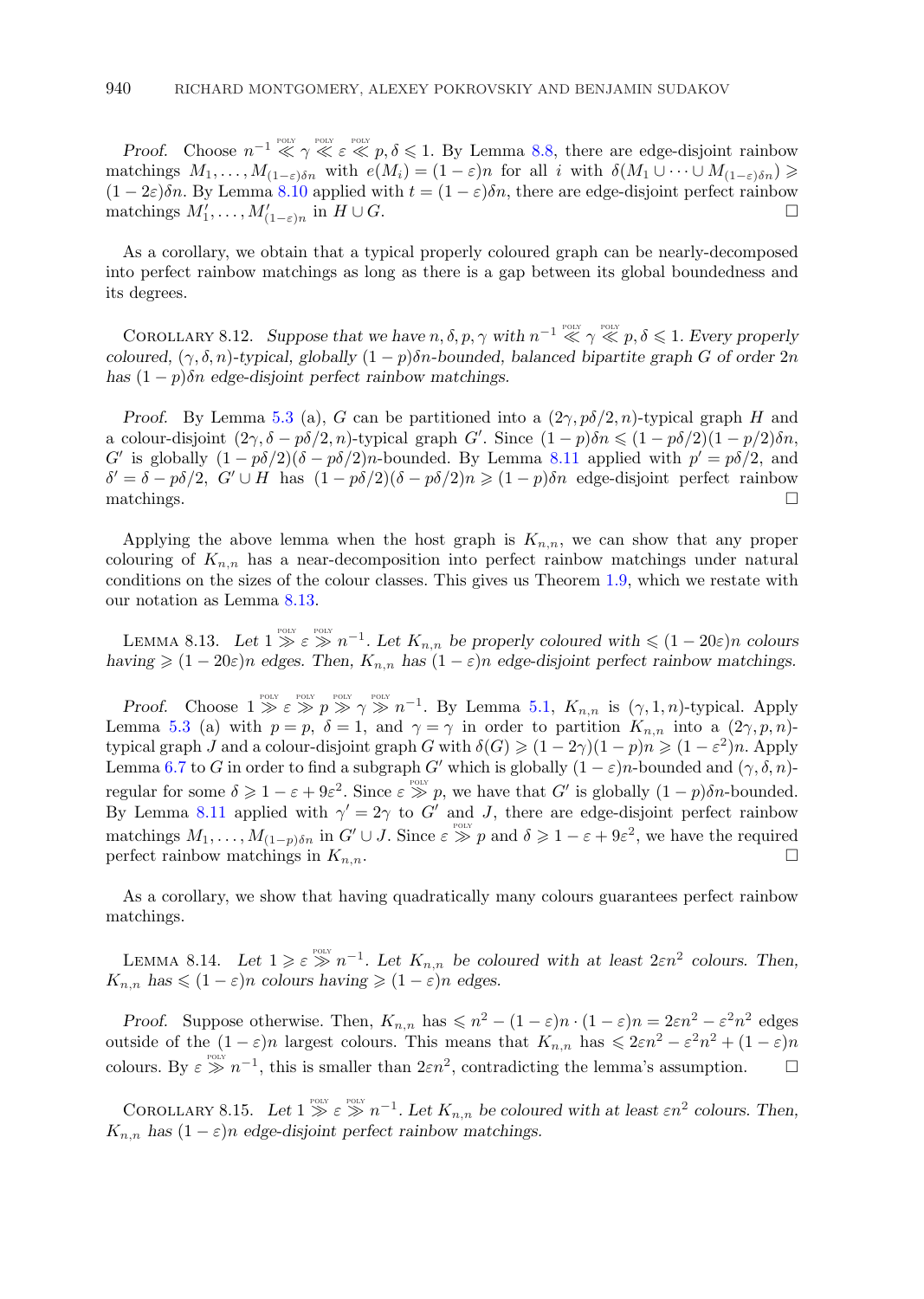<span id="page-42-0"></span>*Proof.* Let  $\varepsilon' = \varepsilon/40$ . By Lemma [8.14,](#page-41-0)  $K_{n,n}$  has  $\leq (1 - 20\varepsilon')n$  colours having  $\geq (1 20\varepsilon'n$  edges. By Lemma [8.13,](#page-41-0)  $K_{n,n}$  has  $(1-\varepsilon')n \geq (1-\varepsilon)n$  edge-disjoint perfect rainbow matchings.

# 8.3. 2*-factors*

Here, we use the perfect matching decomposition results from the previous section in order to show that suitable properly coloured complete graphs have near-decompositions into rainbow 2-factors. These 2-factor results are a stepping stone for finding Hamiltonian cycles. The basic idea of the proof is to join rainbow matchings together into 2-factors. Suppose that we have partitioned the vertices of a graph into sets  $V_1, \ldots, V_k$  of equal size, and that we have rainbow matchings  $M_1, \ldots, M_k$  with  $M_i$  going from  $V_i$  to  $V_{i+1 \pmod{k}}$ . Note that if the matchings  $M_1,\ldots,M_k$  are all colour-disjoint, then  $M_1\cup\cdots\cup M_k$  is a rainbow 2-factor. The proof strategy in this section is to partition the edges of a general graph  $G$  into balanced bipartite subgraphs in which we can find perfect rainbow matchings using results from the previous section. Then, we can put these matchings together in the way just described and obtain 2-factors.

First we will need the following standard lemma which asserts that there exist complete graphs with rainbow Hamiltonian decompositions.

LEMMA 8.16. For prime  $n \geqslant 3$ , there exist properly *n*-coloured  $K_n$  with decompositions into (n − 1)/2 *rainbow Hamiltonian cycles.*

*Proof.* Identify the vertices of  $K_n$  with  $\mathbb{Z}/n\mathbb{Z}$ . Colour ij by  $i + j \pmod{n}$ . For  $i =$  $1,\ldots,(n-1)/2$ , let  $C_i = \{a(a+i): a=1,\ldots,n\}$ . Note that  $C_i$  is rainbow since we have  $a(a + i), a'(a' + i) \in C_i \Rightarrow c(a(a + i)) = 2a + i, c(a'(a' + i)) = 2a' + i$ , and so distinct edges in  $C_i$  have distinct colours. Since n is prime and  $i \leqslant (n-1)/2$ ,  $a + ki = a \pmod{n} \Rightarrow n \mid k$ which implies that  $C_i$  is a cycle. The cycles  $C_1, \ldots, C_{(n-1)/2}$  are disjoint because for  $i \neq j$ ,  $a(a + i) = b(b + j)$  implies that  $b + j = a$  and  $a + i = b$ , which implies  $i + j \equiv 0 \pmod{n}$ .  $\Box$ 

Using the above, and results about perfect matching decompositions, we can prove our first result about 2-factor decompositions. The following should be compared with Lemma [8.11.](#page-40-0) It shows that under analogous assumptions to that lemma, one can find a near-decomposition into rainbow 2-factors. It also has a divisibility condition on the size of the host graph. This divisibility condition will later be removed.

LEMMA 8.17. Let  $1 \geq \delta$ ,  $p \geq k^{-1} \geq p_{\text{out}} \geq n^{-1}$ , with k prime and k | n. Let G be a properly *coloured, globally*  $(1 - p)\delta n/2$ *-bounded,*  $(\gamma, \delta, n)$ *-regular graph,* J a properly coloured  $(\gamma, p, n)$ *typical graph which is edge-disjoint and colour-disjoint from G. Then,*  $G \cup J$  *has*  $(1 - 2p)\delta n/2$ *edge-disjoint rainbow* 2-factors with cycles of length  $\geq k$ .

*Proof.* Partition  $V(K_n)$  randomly into k sets  $V_1, \ldots, V_k$  of size  $m = n/k$ . Partition  $C(G \cup J)$ randomly into k sets  $C_1,\ldots,C_k$ , with each colour ending up in each set independently with probability  $1/k$ .

By Lemma [5.2\(](#page-21-0)d), with probability  $1 - o(k^2n^{-1})$ , the balanced bipartite graphs  $G[V_i, V_j]$ are  $(2\gamma, \delta, k^{-1}n)$ -regular and globally  $(1 + \gamma)(1 - p)\delta k^{-2}n$ -bounded. Also by Lemma [5.2\(](#page-21-0)d), with probability  $1 - o(kn^{-1})$ , the graphs  $J[V_i, V_j]$  are  $(2\gamma, p, k^{-1}n)$ -typical. Let  $G_{a,b,c} =$  $G_{C_c}[V_a, V_b]$  and  $J_{a,b,c} = J_{C_c}[V_a, V_b]$ . By Lemma [5.3\(](#page-22-0)a), with probability  $1 - o(kn^{-1})$ , the balanced bipartite graphs  $G_{a,b,c}$  are  $(4\gamma, k^{-1}\delta, k^{-1}n)$ -regular, and the graphs  $J_{a,b,c}$  are  $(4\gamma, k^{-1}p, k^{-1}n)$ -typical. By a union bound, with high probability these hold for all the graphs  $G_{a,b,c}, J_{a,b,c}$  simultaneously (using  $n^{-1} \ll k^{-1}$ ). Since  $\gamma \ll p$ , the graphs  $G_{a,b,c}$  are globally  $(1 - p/2)(k^{-1}\delta)(k^{-1}n)$ -bounded.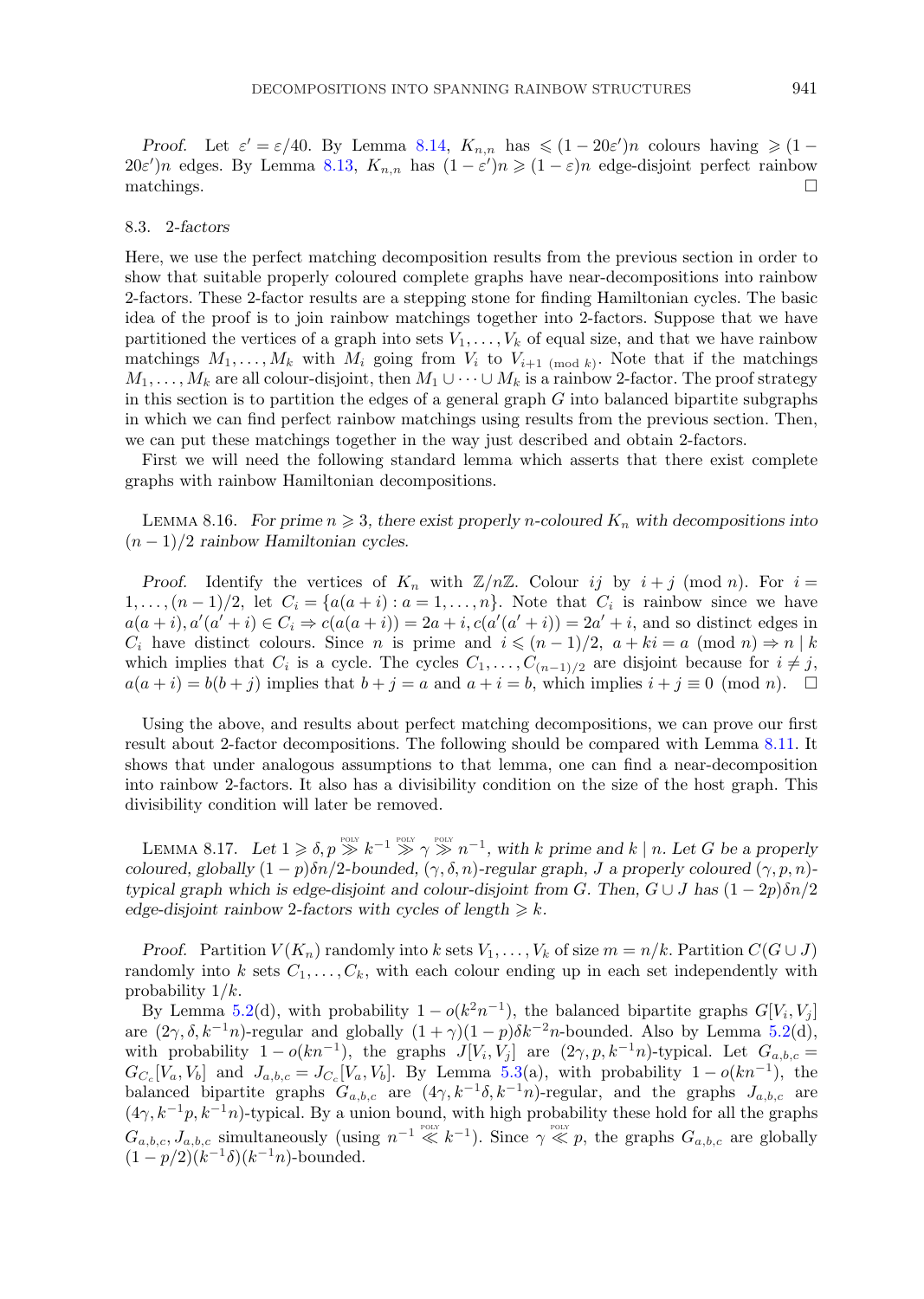<span id="page-43-0"></span>For any  $a, b, c \in \{1, \ldots, k\}$  with  $a \neq b$ , apply Lemma [8.11](#page-40-0) to  $G_{a,b,c}$  and  $J_{a,b,c}$  with  $n' = k^{-1}n$ ,  $\delta' = k^{-1}\delta$ ,  $p' = k^{-1}p$ ,  $\gamma' = 4\gamma$ . This gives a family  $\mathcal{M}_{a,b,c} = \{M_{a,b,c}^i : 1 \leqslant i \leqslant (1-p)k^{-2}\delta n\}$ of  $(1-p)k^{-2}\delta n$  rainbow matchings with every matching  $M_{a,b,c}^i \in \mathcal{M}_{a,b,c}$  having  $V(M_{a,b,c}^i)$  $V_a \cup V_b$  and  $C(M_{a,b,c}^i) \subseteq C_c$ .

Consider a proper k-colouring of  $K_k$  with vertex set  $\{1,\ldots,k\}$  and a decomposition into rainbow Hamiltonian cycles  $H_1, \ldots, H_{(k-1)/2}$  (which exists by Lemma [8.16\)](#page-42-0). For every  $i \in$  $[(k-1)/2], j \in [(1-p)k^{-2}\delta n],$  and  $t \in [k],$  let  $F_{i,t}^j = \bigcup_{\substack{ab \in E(H_i) \\ c = c(ab) + t \pmod{k}}}$  $M_{a,b,c}^j$ .

CLAIM 8.18. *For all*  $i, j, t, F_{i,t}^j$  *is a rainbow* 2-factor with cycles of length  $\geq k$ .

*Proof.* Without loss of generality, by reordering the vertex sets  $V_1$  and colour sets  $C_j$ , we can suppose that  $K_k$  is ordered and coloured so that the vertex sequence of  $H_i$  is  $1, 2, \ldots, k$ and so that  $c(a(a+1))+t \mod k = a$ . Then,  $F_{i,t}^j = \bigcup_{a=1}^k M_{a,a+1,a}^j$ .

Let  $v \in V(F_{i,t}^j)$  with  $v \in V_a$ . We claim that  $N_{F_{i,t}^j}(v) = \{x, y\}$  for some  $x \in V_{a+1}, y \in V_{a-1}$ . To see this, note that since  $M_{a,a+1,a}^j$ ,  $M_{a-1,a,a-1}^j$  are perfect matchings between  $V_a$  and  $V_{a+1}, V_{a-1}$ , respectively, they each have one edge through  $v$ . Let these edges be  $vx$  and  $vy$  to get two vertices with  $x, y \in N(v)$ . To see that there are no edges other than vx, vy containing v, note that  $v \in V_a$ and none of the matchings forming  $F_{i,t}^j$  other than  $M_{a,a+1,a}^j$  and  $M_{a-1,a,a-1}^j$  touch  $V_a$ . We have shown that  $F_{i,t}^j$  is 2-regular and so a 2-factor.

To see that  $F_{i,t}^{j}$  has no cycles shorter than k, consider a cycle C with vertex sequence  $v_1, v_2, \ldots, v_s$ . Without loss of generality, we can suppose that  $H_i$  is labelled so that  $v_1 \in V_1$ and  $v_2 \in V_2$ . By the previous paragraph, this implies that  $v_i \in V_i$  (mod k) must hold for all i, implying that  $s \geqslant k$ .

To see that  $F_{i,t}^j$  is rainbow, note first that it is the union of rainbow sets of edges  $M_{a,a+1,a}^j$ for  $a = 1, \ldots, k$ . For any such matching, we have  $C(M_{a,a+1,a}^j) \subseteq C_a$ . Together with the colourdisjointness of  $C_a$  and  $C_{a'}$ , we get that  $M_{a,a+1,a}^j$  and  $M_{a',a'+1,a'}^j$  are colour-disjoint for  $a \neq a'$ . Thus,  $F_{i,t}^j$  is rainbow.

Note that  $F_{i,t}^j$  and  $F_{i',t'}^{j'}$  are edge-disjoint for  $(i, j, t) \neq (i', j', t')$  (since any matching  $M_{a,b,c}^d$  is contained in exactly one of the 2-factors  $F_{i,t}^j$ , and matchings  $M_{a,b,c}^d$ ,  $M_{a',b',c'}^{d'}$  are edge-disjoint for  $(a, b, c, d) \neq (a', b', c', d')$ ). The total number of 2-factors we have is  $k \times (1-p)k^{-2} \delta n \times (k-p)$  $1)/2 = (1-p)(1-k^{-1})\frac{\delta n}{2} \geq (1-2p)\frac{\delta n}{2}$  $\frac{2n}{2}$ .

In the remainder of this section, we prove that the above lemma is true even without the divisibility condition on  $n$ . The idea of the proof is to randomly partition the graph  $G$  into subgraphs which do satisfy the divisibility condition. Applying Lemma [8.17](#page-42-0) to each of these subgraphs gives a decomposition of them into 2-factors. By carefully putting the 2-factors together, we get a decomposition of the whole graph into 2-factors. First, we need the following standard number-theoretic result.

LEMMA 8.19. Let  $1 \gg \varepsilon \gg s^{-1} \gg k^{-1} \gg n^{-1}$ . There exist prime numbers  $k_1, k_2 \in [k, (1 +$  $\varepsilon$ )k], integers  $s' = (1 \pm \varepsilon)s$  and  $n_1, \ldots, n_{s'} = (1 \pm \varepsilon)n/s$  so that  $n_1 + \cdots + n_{s'} = n$  and for each  $i = 1, \ldots, s'$  either  $k_1 | n_i$  or  $k_2 | n_i$ .

*Proof.* Since  $1 \geq \varepsilon \geq k^{-1}$ , we can choose two distinct primes  $k_1, k_2 \in [k, (1+0.2\varepsilon)k]$ . (When  $\varepsilon$  is constant, this is a consequence of the Prime Number Theorem. More generally, we need the result of Hoheisel that there is some fixed number  $\alpha > 0$  such that for sufficiently large n, there is a prime in the interval  $[n,(1+n^{-\alpha})n]$ . (See [[11](#page-59-0)]). Since  $\varepsilon \gg n^{-1}$  implies  $0.2\varepsilon \geqslant n^{-\alpha}$ ,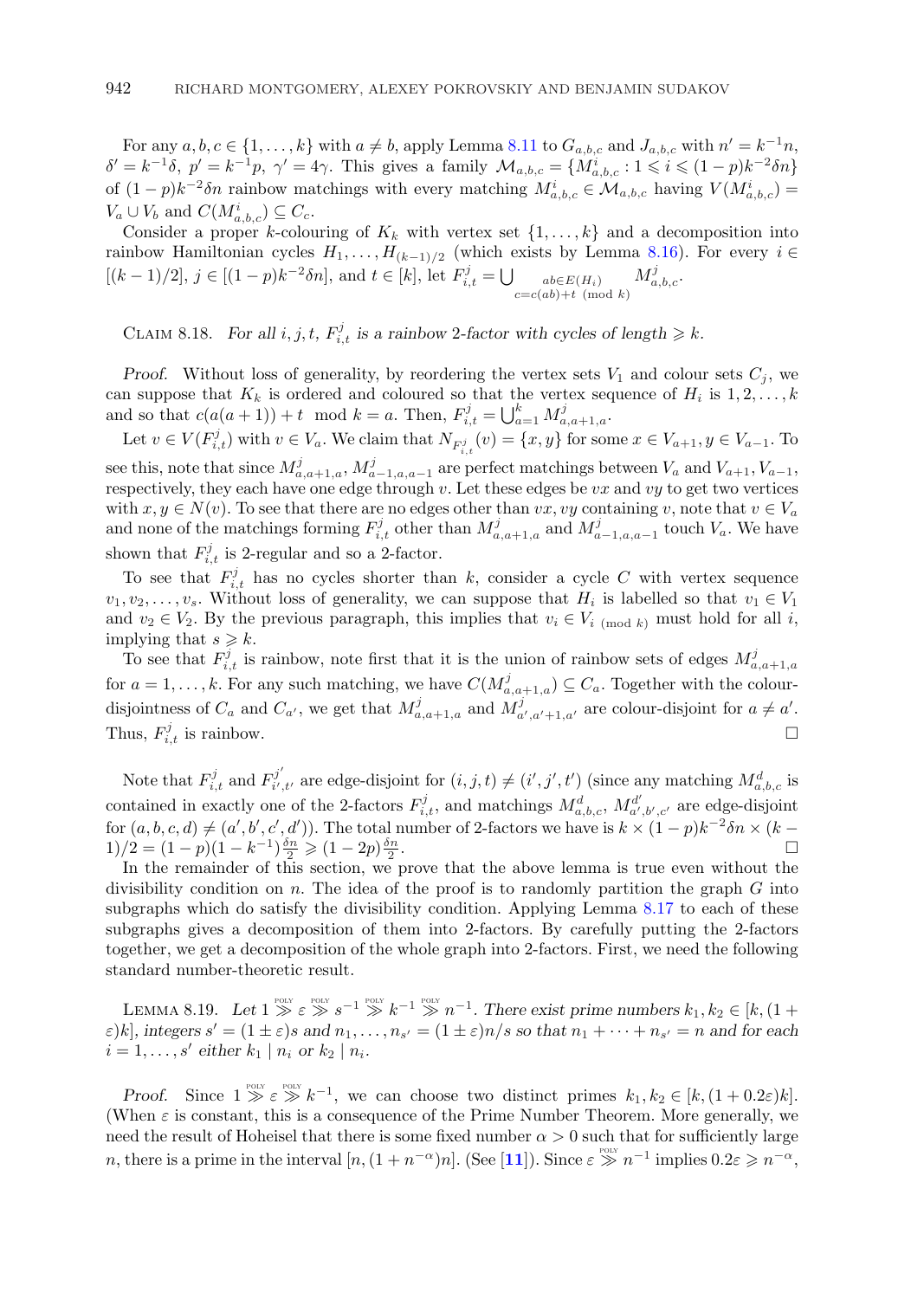<span id="page-44-0"></span>we get that there is a prime in  $[x,(1+0.2\varepsilon)x]$  for sufficiently large x). As  $\varepsilon \gg k_1^{-1}, k_2^{-1}, s^{-1} \gg$  $n^{-1}$ , there are integers  $z_1, z_2 \geq 100n/\varepsilon s k$  with  $k_1z_1 + k_2z_2 = n$ . (See [[47](#page-60-0), Corollary 2, p. 25, 26]. Applying this corollary with  $a = k_1, b = k_2, n' = n - (k_1 + k_2) \lfloor 100n/\varepsilon sk \rfloor$  gives nonnegative integers x, y with  $k_1x + k_2y = n - (k_1 + k_2) \lfloor 100n/\varepsilon sk \rfloor$ . Letting  $z_1 = x + \lfloor 100n/\varepsilon sk \rfloor$ ,  $z_2 = y + \lceil 100n/\varepsilon s k \rceil$  gives the numbers we want.)

For some appropriate  $s'' \geqslant 50\varepsilon^{-1}$ , pick integers  $m_1, \ldots, m_{s''}$  so that  $m_i = (1 \pm 0.5\varepsilon)n/sk_1$ and  $\sum_{i=1}^{s''} m_i = z_1$ . This is possible as  $z_1 \geqslant 100n/\varepsilon sk$ . Similarly, for some appropriate s', pick integers  $m_{s''+1}, \ldots, m_{s'}$  so that  $m_i = (1 \pm 0.5\varepsilon)n/sk_2$  and  $\sum_{i=s''+1}^{s'} m_i = z_2$ .

For each  $1 \leq i \leq s''$ , let  $n_i = k_1 m_i$ , and for each  $s'' < i \leq s'$ , let  $n_i = k_2 m_i$ . Then, for each  $1 \leq i \leq s', n_i = (1 \pm 0.5\varepsilon)n/s$ . Thus, as  $n_1 + \cdots + n_{s'} = n$ , we have  $s' = (1 \pm \varepsilon)s$ . The numbers  $k_1, k_2, s'$  and  $n_1, \ldots, n_{s'}$ , then satisfy the conditions of the lemma.

The following lemma shows how any large set can be evenly covered by subsets whose sizes satisfy the divisibility condition of Lemma [8.17.](#page-42-0)

LEMMA 8.20. Let  $1 \gg \varepsilon \gg s^{-1} \gg k^{-1} \gg \gamma \gg n^{-1}$ . There exists a family H of partitions *of* [n] and a number  $s = (1 \pm \varepsilon)\hat{s}$  with the following properties.

(i)  $\mathcal{H} = \mathcal{M}_1 \cup \cdots \cup \mathcal{M}_{s^2 \log^2 n}$  with each  $\mathcal{M}_i = \{M_i^1, \ldots, M_i^s\}$  for disjoint sets  $M_i^1, \ldots, M_i^s$ *satisfying*  $|M_i^j| = (1 \pm \varepsilon)n/s$  *and*  $\bigcup_{j=1}^s M_i^j = [n]$ *.* 

(ii) For each i, j there is some prime number  $k_i^j \in [k, (1 + \varepsilon)k]$  with  $k_i^j \mid |M_i^j|$ .

(iii) For each distinct pair  $x, y \in [n]$ , there are  $(1 \pm 5\varepsilon)s \log^2 n$  sets  $M_i^j$  containing both x *and* y*.*

*Proof.* Apply Lemma [8.19](#page-43-0) in order to find a number  $s = (1 \pm \varepsilon)\hat{s}$ , primes  $k_1, k_2 = (1 \pm \varepsilon)k$ and numbers  $n_1,\ldots,n_s = (1 \pm \varepsilon)n/s$  so that  $n_1 + \cdots + n_s = n$  and, for each  $i = 1,\ldots,s$ , either  $k_1 | n_i$  or  $k_2 | n_i$ . Let  $M^1, \ldots, M^s$  be disjoint subsets of  $[n]$  with  $|M^i| = n_i$ .

Choose  $s^2 \log^2 n$  permutations  $\sigma_1, \ldots, \sigma_{s^2 \log^2 n}$  of  $[n]$  uniformly at random. Let  $\mathcal{M}_i =$  ${\{\sigma_i(M^1),\ldots,\sigma_i(M^s)\}}$  and  $\mathcal{H}=\mathcal{M}_1\cup\cdots\cup\mathcal{M}_{s^2 \log^2 n}$ . Note that as a consequence of the properties from Lemma [8.19,](#page-43-0) all the conditions of the lemma hold for  $H$  aside from (iii). We will show that this condition holds with high probability.

Let  $x, y \in [n]$  be distinct vertices. We have  $\mathbb{P}(x, y \in \mathcal{M}_i) = \sum_{j=1}^s \binom{n_j}{2} / \binom{n}{2} = (1 \pm 4\varepsilon)s^{-1}$ . Let X be the number of families  $\mathcal{M}_i$  which contain x, y. We have that X is bounded above and below by random variables with distributions Binomial( $s^2 \log^2 n$ ,  $(1+4\varepsilon)s^{-1}$ ) and Binomial( $s^2 \log^2 n$ ,  $(1-4\varepsilon)s^{-1}$ ), respectively. From Chernoff's Bound, we have  $\mathbb{P}(|X$  $s \log^2 n \geqslant 5\varepsilon s \log^2 n \leqslant 4e^{-\frac{\varepsilon^2 s \log^2 n}{100}} = o(n^{-2})$  (using  $\varepsilon \gg s^{-1}$ ). By the union bound taken over all pairs  $x, y$ , we have that with high probability all pairs  $x, y \in [n]$  have  $(1 \pm 5\varepsilon)s\log^2 n$  families  $\mathcal{M}_i$  containing both x and y.

By combining the lemmas of this section, we can prove Lemma [8.17](#page-42-0) without the divisibility assumption.

LEMMA 8.21. Let  $1 \geq \delta$ ,  $p$ ,  $\log^{-1} n \geq k^{-1} \geq p_1 \log n^{-1}$ . Let G be a properly coloured, *globally*  $(1 - p)\delta n/2$ *-bounded,*  $(\gamma, \delta, n)$ *-regular graph and let* J *be a properly coloured*  $(\gamma, p, n)$ *typical graph which is edge-disjoint and colour-disjoint from* G *but has the same vertex set. Then,*  $G \cup J$  *has*  $(1 - p)\delta n/2$  *edge-disjoint rainbow* 2-factors with cycles of length  $\ge k$ .

*Proof.* Choose  $1 \geq \delta, p, \log^{-1} n \geq \varepsilon \geq \varepsilon^{-p_{\text{OLY}}}\hat{s}^{-1} \geq \varepsilon^{p_{\text{OLY}}} k^{-1} \geq \varepsilon \geq n^{-1}$ .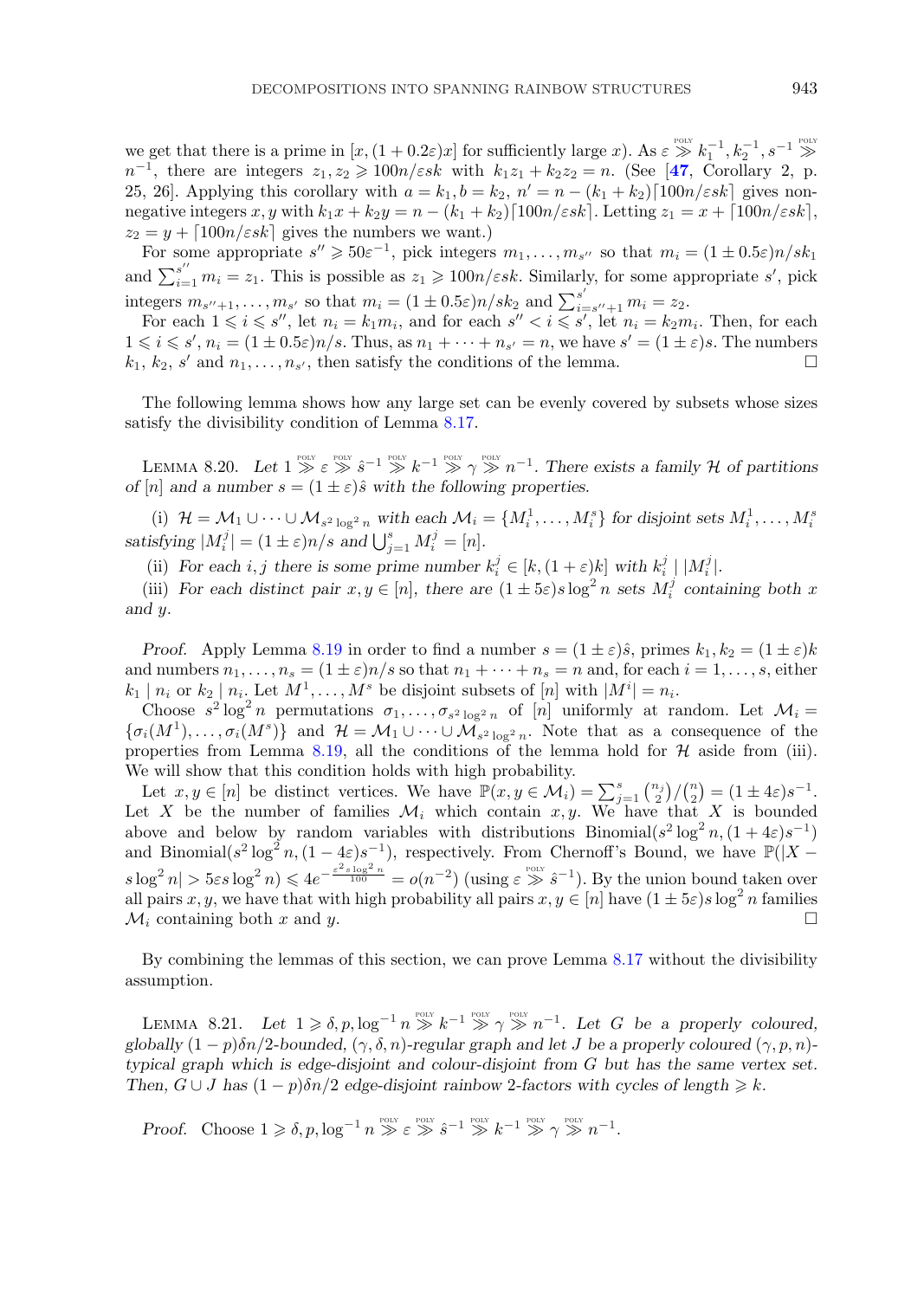Apply Lemma [8.20](#page-44-0) to find a family H of partitions of  $V(G)$  and a number  $s = (1 \pm \varepsilon)\hat{s}$  so that the properties in that lemma hold (with the associated notation). Let  $\sigma$  be a random permutation of  $V(G)$ . Lemma [5.2\(](#page-21-0)c) implies that for each i, j with probability  $1 - o(n^{-1})$ , we have that  $G[\sigma(M_i^j)]$  is  $(2\gamma, \delta, |M_i^j|)$ -regular and globally  $(1 + \gamma)(1 - p)\frac{\delta |M_i^j|^2}{2n}$ -bounded, while  $J[\sigma(M_i^j)]$  is  $(2\gamma, p, |M_i^j|)$ -typical. Noticing that there are  $s^3 \log n \leq n$  choices for  $(i, j)$ , fix  $\sigma$ then, so that this holds for each  $i, j$ . Note that, for all distinct vertices x and y, there are  $(1 \pm 5\varepsilon)s\log^2 n$  sets  $M_i^j$  containing  $\sigma^{-1}(x)$  and  $\sigma^{-1}(y)$ , and hence there are  $(1 \pm 5\varepsilon)s\log^2 n$ sets  $\sigma(M_i^j)$  containing x and y. Relabelling the sets  $\sigma(M_i^j)$  by  $M_i^j$ , we can now assume that the properties from Lemma [8.20](#page-44-0) hold for the family  $H$  (with the associated notation),  $G[M_i^j]$  is  $(2\gamma, \delta, |M_i^j|)$ -regular and globally  $(1 + \gamma)^2 (1 - p) \frac{\delta |M_i^j|^2}{2n}$ -bounded, while  $J[M_i^j]$  is  $(2\gamma, p, |M_i^j|)$ typical.

Partition the colours independently at random into sets  $C_1, \ldots, C_s$ . Let  $G^{C_j}$  and  $J^{C_j}$  denote the subgraphs of G and J, respectively, consisting of colour  $C_j$  edges. By Lemma [5.2\(](#page-21-0)a), for all  $i, j, t$ , with probability  $1 - o(s n^{-1})$  the graph  $G^{C_t}[M_i^j]$  is  $(4\gamma, \delta/s, |M_i^j|)$ -regular and globally  $(1+\gamma)^2(1-p)\frac{\delta |M_i^j|^2}{2n}$ -bounded, while  $J^{C_t}[M_i^j]$  is  $(4\gamma, p/s, |M_i^j|)$ -typical. Thus, as there are at most  $s^4 \log n \leqslant n s^{-1}$  choices of  $(i, j, t)$ , we can fix sets  $C_1, \ldots, C_s$  so that this holds for all  $i, j, t$ .

For any edge e, let  $d_{\mathcal{H}}(e)$  be the number of partitions in H which contain some set containing e. From the properties from Lemma [8.20,](#page-44-0) we have  $d_{\mathcal{H}}(e) = (1 \pm 5\varepsilon)s \log^2 n$ . For each edge e, choose an arbitrary injection  $f_e: [d_{\mathcal{H}}(e)] \to [s^2 \log^2 n]$  for which e is containing in some set in  $\mathcal{M}_{f_e(m)}$  for all  $m \in [d_{\mathcal{H}}(e)]$ . For each edge e, choose a number  $m_e$  out of  $1, \ldots, (1 + 5\varepsilon)s \log^2 n$ at random. For  $i = 1, ..., s^2 \log^2 n$ , let  $G_i$  and  $J_i$  be subgraphs of G and J, respectively, consisting of edges e with  $f_e(m_e) = i$  (here it is possible that  $m_e > d_{\mathcal{H}}(e)$ , in which case  $f_e(m_e)$ is undefined. When this happens, the edge e is placed in neither of the graphs  $G_i, J_i$ ). Note that edges of G are placed into  $G_i$  and  $J_i$  independently with probability  $1/(1+5\varepsilon)s\log^2 n$ .

For  $i = 1, \ldots, s^2 \log^2 n$  and  $j, t = 1, \ldots, s$ , define  $G_{i,j,t}$  and  $J_{i,j,t}$  to be the subgraphs of G and J with vertex set  $M_i^j$  consisting of edges xy which are simultaneously contained in  $E(G_i)$ , contained in  $M_i^j$ , and whose colours are in  $C_{j+t \pmod{s}}$ . Note that  $G_{i,j,t}$ and  $J_{i,j,t}$  are formed from  $G^{C_t}[M_i^j]$  and  $J^{C_t}[M_i^j]$  by choosing every edge with probability  $1/(1+5\varepsilon)s\log^2 n$ . By Lemma [5.2\(](#page-21-0)b) with probability  $1-o(n^{-1}s)$ , the graph  $G_{i,j,t}$ is  $(8\gamma, \frac{\delta}{(1+5\varepsilon)s^2\log^2 n}, |M_i^j|)$ -regular and globally  $(1+\gamma)^3(1-p)\frac{\delta|M_i^j|^2}{(1+5\varepsilon)2ns\log^2 n}$ -bounded, while  $J_{i,j,t}$  is  $(8\gamma, \frac{p}{(1+5\varepsilon)s^2\log^2 n}, |M_i^j|)$ -typical. Using  $|M_i^j| = (1 \pm \varepsilon)\frac{n}{s}$  and  $p \gg \varepsilon, \gamma$ , we have that  $G_{i,j,t}$  is globally  $(1-p/4)\frac{\delta|M_i^j|}{(1+5\varepsilon)2s^2\log^2 n}$ -bounded. Noting again that there are at most  $s^4 \log n \leqslant ns^{-1}$  choices of  $(i, j, t)$ , we can fix the choices of  $m_e$  so that this holds for each  $i, j, t.$ 

Apply Lemma [8.17](#page-42-0) with  $\delta' = \frac{\delta}{(1+5\varepsilon)s^2\log^2 n}$ ,  $p' = \frac{p}{(1+5\varepsilon)s^2\log^2 n}$ ,  $n' = |M_i^j|$ ,  $\gamma' = 12\gamma$  and  $k' = k_i^j$  in order to find a family  $\mathcal{F}_{i,j,t}$  of  $(1 - p/2) \frac{\delta |M_i^j|}{(1 + 5\varepsilon)2s^2 \log^2 n}$  edge-disjoint rainbow 2factors with cycles of length  $\geq k$  in  $G_{i,j,t} \cup J_{i,j,t}$  (for this application, we are using  $1 \geq \delta, p, \log^{-1} n \geq 1 \geq \delta + 1 \geq 1 \geq \delta + 1 \geq 0$  and the that  $1 \geq \delta', p' \geq k'^{-1} \geq 1 \geq \delta' + 1 \geq 1$ . The divisibility condition in Lemma [8.17](#page-42-0) comes from the property of  $k_i^j$  in Lemma [8.20\)](#page-44-0). Since  $|M_i^j| = (1 \pm \varepsilon) \frac{n}{s}$  and  $p \gg \varepsilon$ , we can choose a subfamily  $\mathcal{F}'_{i,j,t}$  of size  $(1-p) \frac{\delta n}{2s^3 \log^2 n}$ . Let  $\mathcal{F}_{i,t} = \bigcup_{j=1}^s \mathcal{F}'_{i,j,t}$  to get a family of  $(1-p) \frac{\delta n}{2s^2 \log^2 n}$  edge-disjoint rainbow 2-factors in  $G \cup J$ with cycles of length  $\geq k$ . To see that these are rainbow 2-factors note that for  $j \neq j'$  the graphs  $G_{i,j,t} \cup J_{i,j,t}$  and  $G_{i,j',t} \cup J_{i,j',t}$  are vertex-disjoint (their vertex sets are  $M_i^j$  and  $M_i^{j'}$ , respectively) and colour-disjoint (their colours are contained in  $C_{j+t \pmod{s}}$  and  $C_{j'+t \pmod{s}}$ ,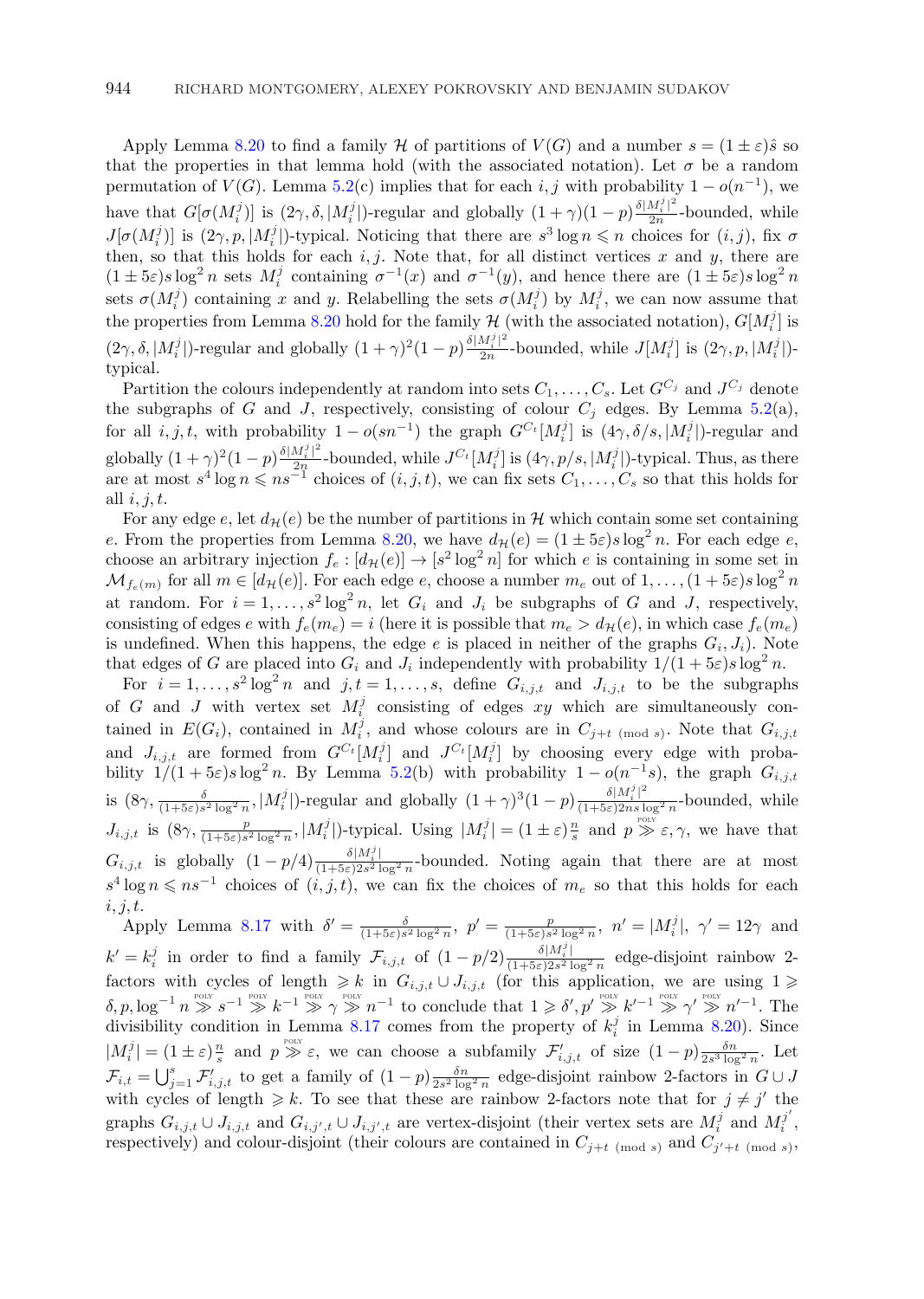<span id="page-46-0"></span>respectively). Since the 2-factors in  $\{\mathcal{F}_{i,t} : 1 \leqslant i \leqslant s^2 \log^2 n, 1 \leqslant t \leqslant s\}$  are all edge-disjoint, we have a total of  $(1 - p)\delta n/2$  edge-disjoint rainbow 2-factors as required.

By combining the above with a regularization lemma, we can find 2-factor decompositions in nearly-complete graphs which have few large colours.

LEMMA 8.22. Let  $1 \geq \varepsilon$ ,  $\log^{-1} n \geq k^{-1} \geq \gamma \geq n^{-1}$ . Let H be a properly coloured,  $(\gamma, 1 \varepsilon^2$ , *n*)*-typical graph with*  $\leq (1 - 60\varepsilon)n$  *colours having*  $\geq (1 - 60\varepsilon)n/2$  *edges. Then, H has*  $(1 - 60\varepsilon)n$  $3\varepsilon$ )n/2 edge-disjoint rainbow spanning 2-factors with cycles of length  $\geq k$ .

*Proof.* Choose  $1 \geq \varepsilon$ ,  $\log^{-1} n \geq p \geq k^{-1} \geq p^{-p_{\text{OLY}}}\nrightleftharpoons k^{-1}$ . Apply Lemma [5.2\(](#page-21-0)a) with  $p =$  $p/(1-\varepsilon^2)$ ,  $\delta = (1-\varepsilon^2)$  and  $\gamma = \gamma$  in order to partition H into a  $(2\gamma, p, n)$ -typical graph J and a colour-disjoint graph G with  $\delta(G) \geq \delta(H) - \Delta(J) \geq (1 - 3\varepsilon^2)n$ .

Apply Lemma [6.6](#page-27-0) to G with  $\varepsilon' = 3\varepsilon$ ,  $\gamma = \gamma$  in order to find a subgraph G' which is globally  $(1-3\varepsilon)n/2$ -bounded and  $(\gamma, \delta, n)$ -regular for some  $\delta \geq 1-3\varepsilon + 81\varepsilon^2$ . Note that G' is globally  $(1-p)\delta n/2$ -bounded (since  $p \ll \varepsilon$ ).

By Lemma [8.21](#page-44-0) applied to G' and J with  $\gamma' = 2\gamma$ ,  $\delta = \delta$ ,  $p = p$ ,  $k = k$ , there are  $(1$  $p)\delta n/2 \geq (1-3\varepsilon)n/2$  edge-disjoint rainbow 2-factors with cycles of length  $\geq k$ .

#### 8.4. *Hamiltonian cycles*

Here we take the 2-factor decompositions from the previous section and modify them into Hamiltonian decompositions. The proofs and results in this section are very similar to the ones in Section [8.2](#page-39-0) where we took nearly-perfect matchings and modified them into perfect matchings. The following is the first result we prove about turning a family of 2-factors into a family of Hamiltonian cycles. It parallels Lemma [8.9](#page-39-0) for turning nearly-perfect matchings into perfect matchings.

As in Lemmas [7.4](#page-31-0) and [7.5,](#page-31-0) the following lemma has a mix of directed and undirected graphs. As before in the cycles we build, we do not care about the directions of their edges.

LEMMA 8.23. Let  $1 \geq \delta \geq p \geq \theta \geq k^{-1} \geq n^{-1}$  and  $t \leq n$ . Suppose that we have the *following edge-disjoint, properly coloured graphs on a set of* n *vertices.*

- $F_1, \ldots, F_t$  rainbow 2-factors with cycles of length  $\geq k$ .
- $(3p(\theta n)^2, \theta n)$ -dense graphs  $E_1, E_2, E_3$ .
- Digraphs  $D_X, D_Y$  with  $\delta^+(D_X), \delta^+(D_Y) \geqslant 3\delta n$ .

*Additionally suppose that*  $F_1 \cup \cdots \cup F_t$ ,  $E_1, E_2, E_3, D_X$  *and*  $D_Y$  *are colour-disjoint. Then, there are edge-disjoint rainbow Hamiltonian cycles*  $C_1, \ldots, C_t$  *in*  $E_1 \cup E_2 \cup E_3 \cup D_X \cup D_Y \cup D_Y$  $F_1 \cup \cdots \cup F_t$ .

*Proof.* For  $i = 1, \ldots, t$ , let  $m_i$  be the number of cycles in  $F_i$ , and note that  $m_i \leq k^{-1}n \leq p\theta n$ .

CLAIM 8.24. *There are matchings*  $M_1, \ldots, M_t$  with  $\Delta(M_1 \cup \cdots \cup M_t) \leq 4n/k$  such that  $M_i \subseteq F_i$  is a matching of size  $m_i$  containing exactly one edge from each cycle of  $F_i$ .

*Proof.* Choose each matching  $M_i$  uniformly at random from all matchings containing exactly one edge from each cycle of  $F_i$ . If  $t \leq 4n/k$ , then we trivially have  $\Delta(M_1 \cup \cdots \cup M_t) \leq 4n/k$ . Otherwise, note that for any vertex v, its degree in  $M_1 \cup \cdots \cup M_t$  is stochastically dominated by Binomial $(t, 2k^{-1})$ . By Chernoff's Bound with  $\varepsilon = 1/2$ , the union bound and  $t \leq n$ , we have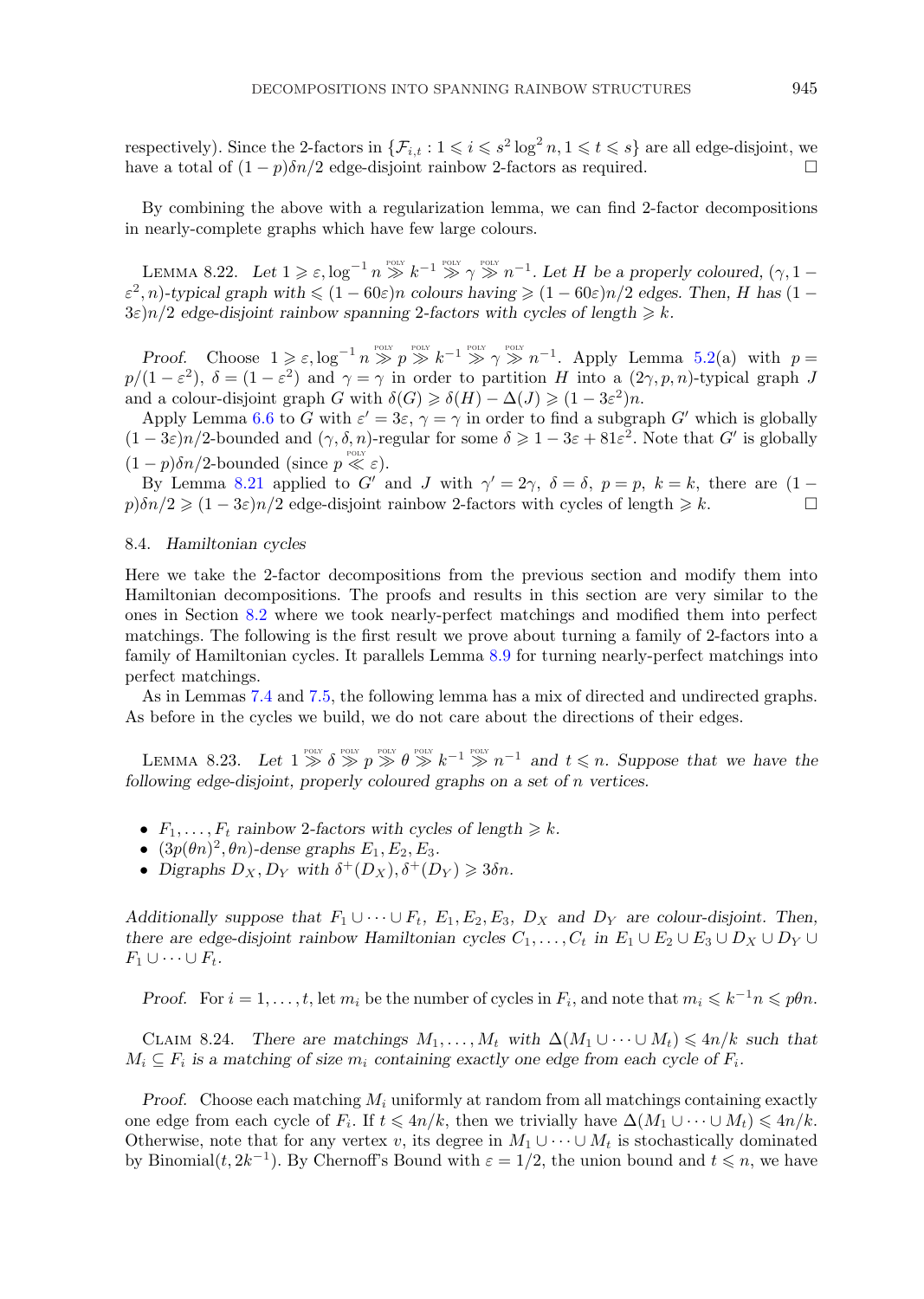<span id="page-47-0"></span> $\mathbb{P}(\Delta(M_1 \cup \cdots \cup M_t) > 4t/k) \leq 4ne^{-2t/12k} < 1)$  (using  $n^{-1} \ll k^{-1}$  and  $4n/k \leq t$ ). A choice of matchings satisfying the claim thus exists.  $\hfill \Box$ 

Let  $M_i = \{x_i^1 y_i^1, \ldots, x_i^{m_i} y_i^{m_i}\}.$  We construct the Hamiltonian cycles  $C_1, \ldots, C_t$  one-by-one using Lemma [7.5.](#page-31-0) They will have the following properties.

- (i)  $xy \in D_X \cap C_i \Rightarrow x = x_i^j$  for some  $j \in \{1, ..., m_i\}.$
- (ii)  $yx \in D_Y \cap C_i \Rightarrow y = y_i^j$  for some  $j \in \{1, \ldots, m_i\}.$
- (iii)  $e(E_i \cap C_i) \leq k^{-1}n$  for  $i = 1, 2, 3$ .

Suppose that we have constructed Hamiltonian cycles  $C_1,\ldots,C_s$  satisfying the above properties. Let  $E_i^s = E_i \setminus (C_1 \cup \cdots \cup C_s)$  for  $i = 1, 2, 3, D_X^s = D_X \setminus (C_1 \cup \cdots \cup C_s)$ ,  $D_Y^s =$  $D_Y \setminus (C_1 \cup \cdots \cup C_s)$ . Using (i),  $\delta^+(D_X) \geq 3\delta n$ , and  $\Delta(M_1 \cup \cdots \cup M_t) \leq 4n/k \leq \delta n$ , we have  $d_{D_X}^+(x) \geqslant d_{D_X}^+(x) - d_{D_X \cap (C_1 \cup \dots \cup C_s)}^+(x) \geqslant \delta^+(D_X) - 4n/k \geqslant \delta n + nk^{-1} \geqslant \delta n + m_{s+1}$  for any  $x \in X$ . Similarly,  $d_{D_Y^s}^+(y) \geq \delta n + m_{s+1}$  for  $y \in Y$ . Using Lemma [5.9](#page-25-0) and (iii),  $E_1^s, E_2^s, E_3^s$ are  $(3p(\theta n)^2 - s(k^{-1}n), \theta n)$ -dense. Since  $k^{-1}ns, m_{s+1}\theta n \leq p(\theta n)^2$ , they are also  $(p(\theta n)^2 + p(\theta n))^2$  $m_{s+1}\theta n, \theta n$ )-dense. By Lemma [7.5](#page-31-0) applied to  $F_{s+1}, E_1^s, E_2^s, E_3^s, D_X^s, D_Y^s$  with  $\theta = \theta, p = p$ ,  $m = m_{s+1}, \delta = \delta, (x_j, y_j) = (x_i^j, y_i^j)$ , there is a rainbow Hamiltonian cycle  $C_{s+1}$  satisfying  $(i)$ – $(i)$ iii).

We will need the following easy lemma.

LEMMA 8.25. Let  $\delta \geq 1$ <sup>*e*oly</sup>  $n^{-1}$ . Every graph G with  $\delta(G) \geq \delta n$  has an orientation D such that  $\delta^+(D) \geqslant \delta n/3.$ 

*Proof.* Orient the graph at random. Note that for any vertex  $d^+(v) \sim Binomial(0.5, d(v))$ . By Chernoff's Bound, we have  $\mathbb{P}(d^+(v) < d(v)/3) \leq 2e^{-d(v)/54} \leq 2e^{-\delta n/54} = o(n^{-1})$  (using  $\delta \gg n^{-1}$ ). Taking a union bound over all vertices shows that some suitable orientation exists.

The following version of Lemma [8.23](#page-46-0) will be easier to apply.

LEMMA 8.26. Let  $1 \gg p \gg \gamma$ ,  $k^{-1} \gg n^{-1}$ . For  $t \leq n$ , let  $F_1, \ldots, F_t$  be edge-disjoint rainbow 2-factors with cycles of length  $\geq k$ . Let G be an edge-disjoint, colour-disjoint  $(\gamma, p, n)$ -typical *graph. Then, there are edge-disjoint rainbow Hamiltonian cycles*  $C_1, \ldots, C_t$  *in*  $F_1 \cup \cdots \cup F_t \cup$ G*.*

*Proof.* Choose  $1 \geq p \geq \delta \geq p_1 \geq \delta \geq p_2 \geq \delta \geq \gamma, k^{-1} \geq n^{-1}$ . Choose five disjoint sets of colours  $C_{E_1}$ ,  $C_{E_2}$ ,  $C_{E_3}$ ,  $C_{D_X}$ ,  $C_{D_Y}$  from G, with each colour put independently into  $C_{E_1}, C_{E_2}, C_{E_3}, C_{D_X}, C_{D_Y}$  with probabilities  $4p_1p^{-1}$ ,  $4p_1p^{-1}$ ,  $4p_1p^{-1}$ ,  $10\delta p^{-1}$ ,  $10\delta p^{-1}$ , respectively (this is possible since  $p \gg \delta \gg p_1$  implies  $4p_1p^{-1} + 4p_1p^{-1} + 4p_1p^{-1} + 10\delta p^{-1}$  +  $10\delta p^{-1} \leq 1$ ). Let  $E_1, E_2, E_3, D_X, D_Y$  be the subgraphs of G with colours from  $C_{E_1}, C_{E_2}, C_{E_3}, C_{D_X}, C_{D_Y}$ , respectively. By Lemma [5.2](#page-21-0) (a), with positive probability  $E_1, E_2, E_3$ are  $(2\gamma, 4p_1, n)$ -typical and  $D_X$ ,  $D_Y$  are  $(2\gamma, 10\delta, n)$ -typical. By Lemma 8.25 and  $(2\gamma, 10\delta, n)$ typicality,  $D_X$  and  $D_Y$  can be oriented so that  $\delta^+(D_X)$ ,  $\delta^+(D_Y) \geqslant 3\delta n$ .

By Lemma [5.7](#page-24-0) applied with  $\mu = \theta$ ,  $\gamma' = \gamma/2$ ,  $E_1, E_2, E_3$  are  $(3p_1(\theta n)^2, \theta n)$ -dense. By Lemma [8.23](#page-46-0) applied with  $\theta = \theta$ ,  $p = p_1$ , we obtain the required Hamiltonian cycles.

The following lemma should be compared with Lemmas [8.11](#page-40-0) and [8.21.](#page-44-0) It produces a neardecomposition into Hamiltonian cycles under a similar assumption to those lemmas.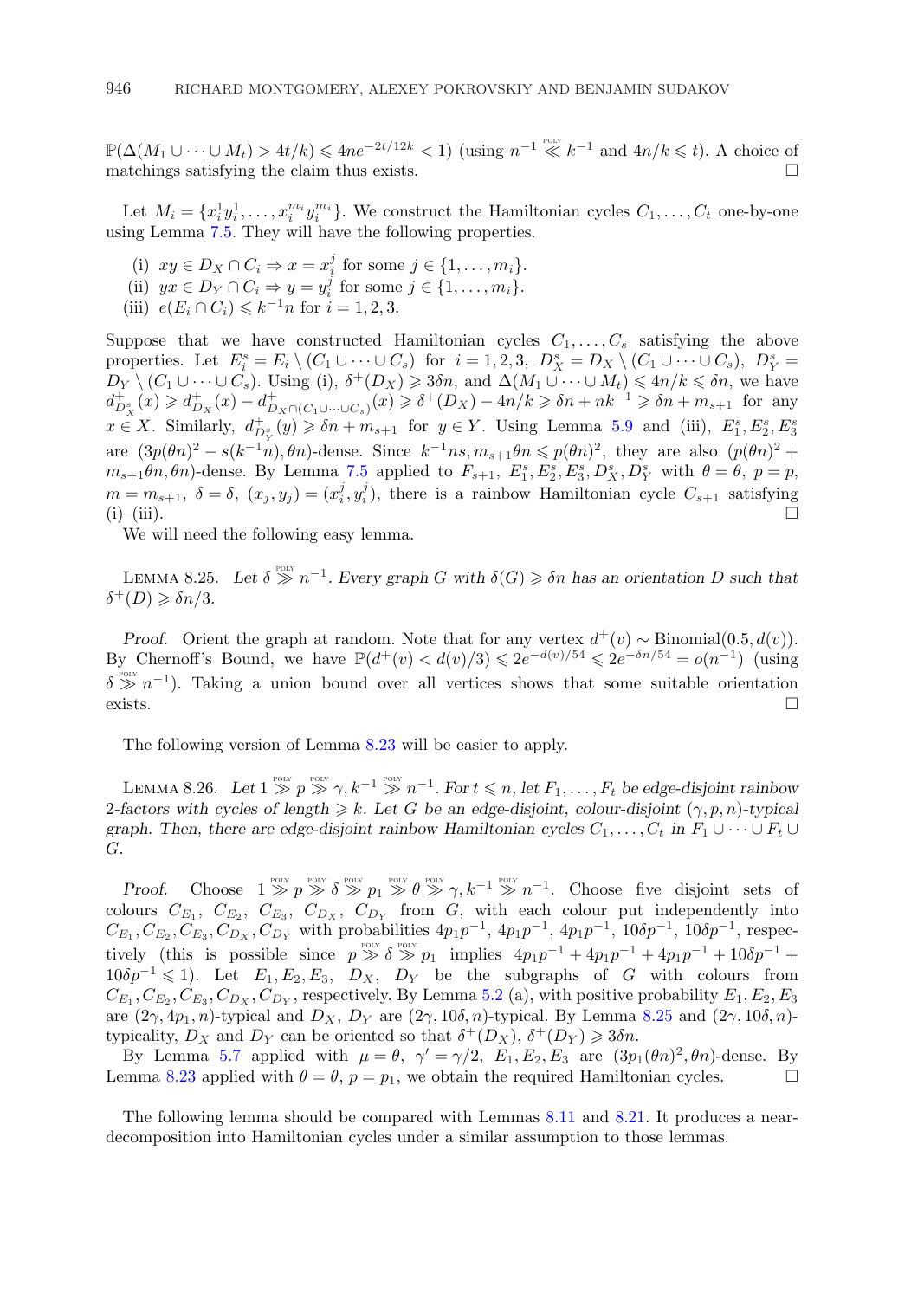<span id="page-48-0"></span>LEMMA 8.27. Let  $1 \geqslant \delta, p, \log^{-1} n \stackrel{\text{post}}{\gg} \gamma \stackrel{\text{post}}{\gg} n^{-1}$ . Let G be a properly coloured  $(\gamma, \delta, n)$ -typical *graph which is globally*  $(1 - p)\delta n/2$ *-bounded. Then,* G has  $(1 - p)\delta n/2$  *edge-disjoint rainbow Hamiltonian cycles.*

*Proof.* Choose  $1 \geq \delta$ ,  $p$ ,  $\log^{-1} n \geq p_1 \geq k^{-1} \geq p_1 \geq k^{-1}$ . Apply Lemma [5.2\(](#page-21-0)a) with  $p' =$  $p_1, \delta = \delta$  and  $\gamma = \gamma$  in order to partition H into three colour-disjoint graphs  $G', J_1$  and  $J_2$ so that  $J_1$  and  $J_2$  are  $(2\gamma, p_1\delta, n)$ -typical and  $G'$  is  $(2\gamma, (1 - 2p_1)\delta, n)$ -typical. Setting  $\delta_1 =$  $(1-2p_1)\delta$  and using  $p \gg p_1$ , we have that G' is  $(2\gamma,\delta_1,n)$ -typical and globally  $(1-p_1)\delta_1n/2$ bounded.

Apply Lemma [8.21](#page-44-0) to G' and  $J_1$  with  $\gamma' = 2\gamma, \delta' = \delta_1$ ,  $p' = p_1$ ,  $k = k$  in order to find  $(1 - \delta_1)$  $p_1)\delta_1 n/2$  edge-disjoint rainbow spanning 2-factors  $F_1, \ldots, F_{(1-p_1)\delta_1 n/2}$  in  $G'$  whose cycles have  $\text{length} \geqslant k.$ 

Apply Lemma [8.26](#page-47-0) to  $F_1, ..., F_{(1-p_1)n/2}$  and  $J_2$  with  $p = \delta p_1, \gamma' = 2\gamma, k = k, t = (1 - \gamma)$  $p_1)\delta_1\eta/2$  in order to find  $(1-p_1)\delta_1\eta/2$  edge-disjoint rainbow Hamiltonian cycles in G. Since  $p \gg p_1$  implies  $(1 - p_1)\delta_1 n/2 \geq (1 - p)\delta_1 n/2$ , we have enough cycles for the lemma.

The following lemma should be compared with Lemma [8.22.](#page-46-0) Under similar assumptions, it produces a near-decomposition into Hamiltonian cycles rather than 2-factors.

LEMMA 8.28. Let  $1 \gg \varepsilon$ ,  $\log^{-1} n \gg \gamma \gg n^{-1}$ . Let G be a properly coloured,  $(\gamma, 1 - \varepsilon^2, n)$ *typical graph with*  $\leq (1 - 180\varepsilon)n$  *colours having*  $\geq (1 - 180\varepsilon)n/2$  *edges. Then, G has*  $(1 -$ 6ε)n/2 *edge-disjoint rainbow Hamiltonian cycles.*

*Proof.* Choose  $1 \gg \varepsilon$ ,  $\log^{-1} n \gg p \gg k^{-1} \gg \gamma \gg n^{-1}$ . Apply Lemma [5.2](#page-21-0) (a) with  $p' =$  $p/(1-\varepsilon^2)$ ,  $\delta = (1-\varepsilon^2)$ , and  $\gamma = \gamma$  in order to partition H into a  $(2\gamma, p, n)$ -typical graph J and a colour-disjoint  $(2\gamma, 1 - p - \varepsilon^2, n)$ -typical graph  $G'$ .

Let  $\varepsilon' = \sqrt{p+\varepsilon^2}$ , and note that  $\varepsilon \gg p$  implies  $\varepsilon \leqslant \varepsilon' \leqslant 2\varepsilon$ . Hence, G' has  $\leqslant (1-60\varepsilon')n$ colours having  $\geq (1 - 60\varepsilon')n/2$  edges. Apply Lemma [8.22](#page-46-0) to G' with  $\gamma' = 2\gamma, \varepsilon' = \varepsilon'$ ,  $k = k$  in order to find  $(1-3\varepsilon')n/2$  edge-disjoint rainbow spanning 2-factors  $F_1,\ldots,F_{(1-3\varepsilon')n/2}$  in  $G'$ whose cycles have length  $\geq k$ .

Apply Lemma [8.26](#page-47-0) to  $F_1, \ldots, F_{(1-3\varepsilon')n/2}$  and J with  $p = p, \gamma' = 2\gamma, k = k, t = (1-3\varepsilon')n/2$ in order to find  $(1-3\varepsilon')n/2$  edge-disjoint rainbow Hamiltonian cycles in G. Since  $(1 3\varepsilon'/n/2 \geqslant (1-6\varepsilon)n/2$ , we have enough cycles.

We can show that when a properly coloured  $K_n$  has few large colours, then it has a neardecomposition into Hamiltonian cycles. This is 'half' of our proof of the asymptotic version of the Brualdi–Hollingsworth and Kaneko–Kano–Suzuki Conjectures. The other half will be in the case when there are many large colours, which is performed in Section [9.](#page-49-0) The following lemma is a restatement, in our notation, of Theorem [1.10.](#page-4-0)

LEMMA 8.29. Let  $1 \geq \varepsilon \geq n^{-1}$ . Let  $K_n$  be properly coloured with  $\leq (1-\varepsilon)n$  colours *having*  $\geq (1 - \varepsilon)n/2$  *edges. Then*  $K_n$  *has*  $(1 - \varepsilon)n/2$  *edge-disjoint rainbow Hamiltonian cycles.* 

*Proof.* Choose  $1 \geq \varepsilon$ ,  $\log^{-1} n \geq \varepsilon_1 \geq \gamma \geq n^{-1}$ . Let G be an arbitrary  $(\gamma, 1 - \varepsilon_1^2, n)$ -typical subgraph of  $K_n$  (it exists, for example, by Lemmas [5.1](#page-21-0) and [5.2](#page-21-0) (a) or (b)). Note that since  $\varepsilon \geq \varepsilon_1$ , G has  $\leq (1 - 180\varepsilon_1)n$  colours having  $\geq (1 - 180\varepsilon_1)n/2$  edges. By Lemma 8.28, G has  $(1 - 6\varepsilon_1)n/2 \geq (1 - \varepsilon)n/2$  edge-disjoint rainbow Hamiltonian cycles.

We now restate, in our notation, Corollary [1.11,](#page-4-0) and deduce it from Lemma 8.29.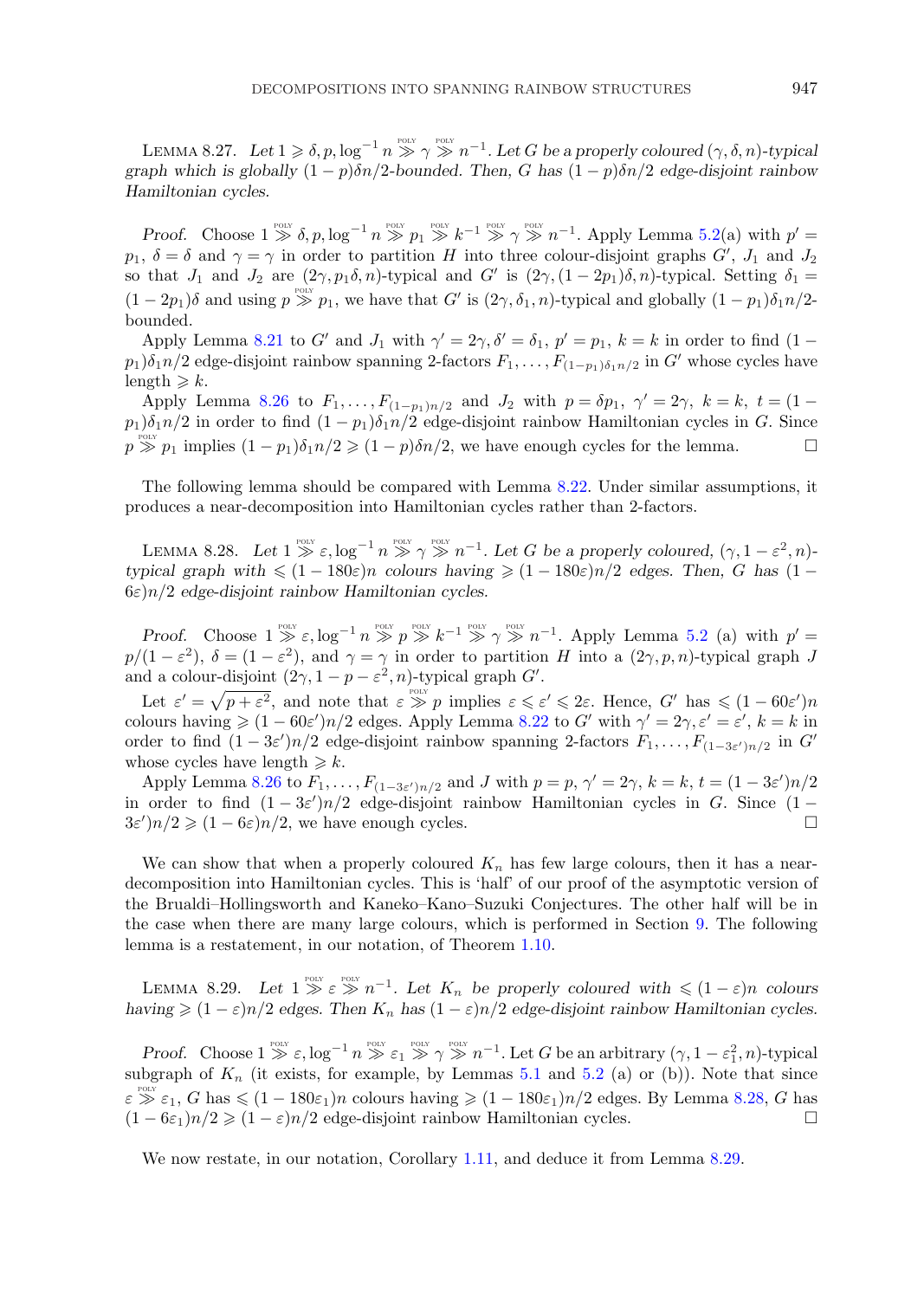<span id="page-49-0"></span>COROLLARY 8.30. Let  $1 \geq \varepsilon \geq n^{-1}$ . Given a properly coloured  $K_n$ , let U be a random *subset of*  $(1 - \varepsilon)n$  *vertices. Then, with high probability, the subgraph induced by* U *has*  $(1 - \varepsilon)n$ 2ε)n/2 *edge-disjoint rainbow Hamiltonian cycles.*

*Proof.* Take  $\eta$  with  $\varepsilon \gg \eta \gg 1/n$ . By Lemma [5.2\(](#page-21-0)c),  $G[U]$  is with high probability globally  $(1 + \eta)(1 - \varepsilon)^2 n/2$ -bounded, and hence  $(1 - \varepsilon/2)|U|/2$ -bounded. Thus, by Lemma [8.29,](#page-48-0)  $G[U]$ has  $(1 - \varepsilon/2)|U|/2 \geq (1 - 2\varepsilon)n/2$  edge-disjoint rainbow Hamiltonian cycles.

# 9. *Rainbow trees*

In this section, we show that the Brualdi–Hollingsworth and Kaneko–Kano–Suzuki Conjectures hold asymptotically. Part of this result was already proved in Lemma [8.29,](#page-48-0) which shows that the asymptotic versions of the Brualdi–Hollingsworth and Kaneko–Kano–Suzuki Conjectures hold in colourings of  $K_n$  which have few large colours. In this section, we focus on colourings of  $K_n$  which have many large colours. Such colourings should be thought of as being close to 1-factorizations.

The basic idea of the proof is to note that for *any* properly coloured  $K_n$ , we know how to find a large set of vertices S so that the induced subgraph  $K_n[S]$  has a near-decomposition into Hamiltonian paths. Indeed, a random set  $S$  will have this property (by combining Lemmas  $5.2(c)$  $5.2(c)$  and  $8.27$ ). To find a near-decomposition into spanning trees, we modify the paths in  $K_n[S]$  by extending them one vertex at a time to cover all of  $V(K_n)$ .

#### 9.1. *Small rainbow trees*

Here we prove a result about near-decompositions of globally bounded graphs into rainbow forests which are sufficiently small. We remark that this lemma is only needed to deal with properly coloured complete graphs which are not 1-factorizations — if one only wants to prove an asymptotic version of the Brualdi–Hollingsworth Conjecture, then this section can be omitted.

The result we prove in this section is essentially the following: for  $m \gg k$ , every properly coloured globally *m*-bounded graph with  $\geq (1 + o(1))mk$  edges has a near-decomposition into m rainbow k-edge forests  $F_1, \ldots, F_m$ . This is relatively straightforward (see Lemma 9.1), however, we need to find such a near-decomposition that interacts well with a large *vertex cover*. Here, a *vertex cover* S is a set of vertices which contains at least one vertex in each edge. We develop Lemma 9.1 through Lemma [9.3](#page-50-0) to arrive at the result we need, Lemma [9.5.](#page-52-0)

LEMMA 9.1. Let  $1 \gg \beta \gg k/n$ ,  $m \geq \beta n$  and  $0 \leq \ell < m$ . Let G be a properly coloured, glob*ally* m-bounded, n-vertex graph, with  $e(G) \geq (1 + \beta)(km + \ell)$ . Then, G has m edge-disjoint *rainbow forests*  $F_1, \ldots, F_m$ *, so that each*  $F_i$  *has*  $k + \mathbf{1}_{\{i \leq \ell\}}$  *edges.* 

*Proof.* Note that if  $k = 0$ , then selecting  $\ell$  edges gives the required forests. Assume then that  $k \geqslant 1$ . By deleting edges if necessary, assume that  $e(G) = (1 + \beta)(km + \ell)$ .

Choose integers  $d_c, c \in C(G)$ , such that  $\lfloor \frac{|E_G(c)|}{1+\beta} \rfloor \leq d_c \leq \lceil \frac{|E_G(c)|}{1+\beta} \rceil$  and  $\sum_{c \in C(G)} d_c = km + \ell$ , where we have used that

$$
\sum_{c \in C(G)} \left\lfloor \frac{|E_G(c)|}{1+\beta} \right\rfloor \leq \sum_{c \in C(G)} \frac{|E_G(c)|}{1+\beta} = \frac{e(G)}{1+\beta} = km + \ell \leq \sum_{c \in C(G)} \left\lceil \frac{|E_G(c)|}{1+\beta} \right\rceil.
$$

Let  $C_1, \ldots, C_m$  be sets in  $C(G)$ , so that each  $C_i$  has size  $k + \mathbf{1}_{\{i \leqslant \ell\}}$ , and each colour c appears in  $d_c$  sets  $C_i$ . Note that this is possible as  $d_c \leqslant m$  for each  $c \in C(G)$  and  $\sum_{i=1}^{m} (k + \mathbf{1}_{\{i \leqsl$  $km + \ell$ . Let  $F'_1, \ldots, F'_m$  be edge-disjoint rainbow forests in G with  $C(F'_i) \subset C_i$  for each i and so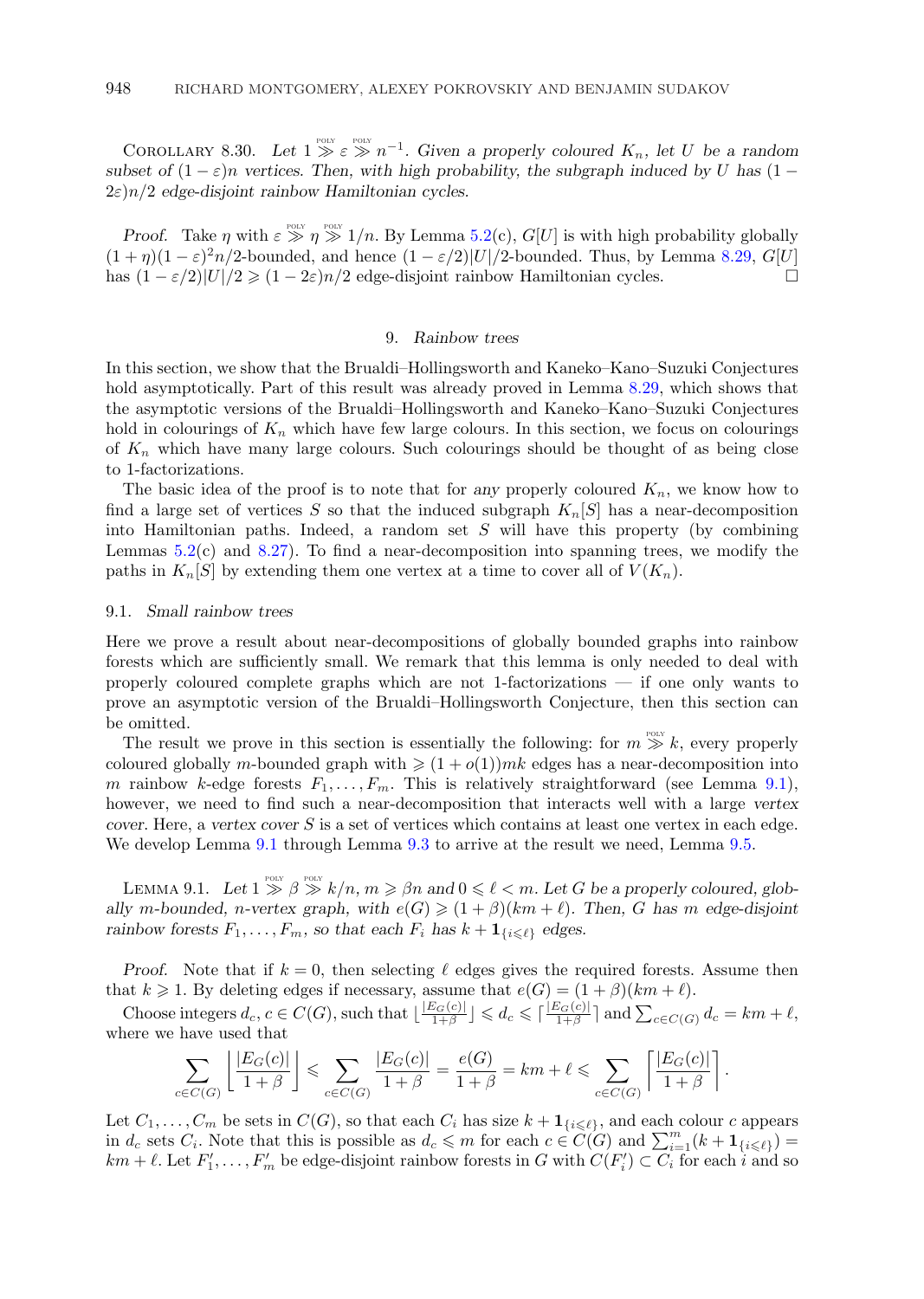<span id="page-50-0"></span>that  $|\cup_{i=1}^m E(F_i')|$  is maximized. Suppose that  $|\cup_{i=1}^m E(F_i')| < km + \ell$ , for otherwise  $F_1', \ldots, F_m'$ satisfy the lemma.

CLAIM 9.2. *For each colour c,*  $|E_G(c) \setminus (\bigcup_{i=1}^m E(F'_i))| \leq \frac{\beta m}{1+\beta} + 2k$ .

*Proof.* Fixing a colour c, let M be the edges with colour c not in  $\cup_{i=1}^m E(F'_i)$ , and suppose that  $|M| \geqslant |E_G(c)| - d_c + k + 1$ . As  $\sum_{i=1}^m |E(F'_i) \cap E_G(c)| < d_c$ , there is some j for which  $c \in C_j$ but  $F'_j$  contains no colour c edge, so that, furthermore,  $|V(F'_j)| \leq 2k$ . But then, as  $|M| \geq k+1$ , there is some colour c edge in M which is not contained in  $\check{V}(F_i')$ , contradicting the maximality of  $|\cup_{i=1}^m E(F'_i)|$ .

Thus, we must have  $|M| < |E_G(c)| - d_c + k + 1 \leq |E_G(c)| - \lfloor \frac{|E_c(G)|}{1+\beta} \rfloor + 2k \leq m - \lfloor \frac{m}{1+\beta} \rfloor +$  $2k = \lceil \frac{\beta m}{1+\beta} \rceil + 2k.$ 

Next, let  $F_1, \ldots, F_m$  be a set of edge-disjoint rainbow forests in G with  $F_i' \subset F_i$  and  $|E(F_i)| \le$  $k + \mathbf{1}_{\{i \leq \ell\}}$  for each i, so that  $|\cup_{i=1}^m E(F_i)|$  is maximized. Suppose that there is some  $1 \leqslant j \leqslant m$ for which  $|E(F_j)| < k + \mathbf{1}_{\{j \leq \ell\}}$ . Any edge outside of  $\cup_{i=1}^m E(F_j)$  must be contained in  $V(F_j)$  or share a colour with  $F_i$ . Thus, by Claim 9.2, we have

$$
e(G) \leq |\bigcup_{i=1}^{m} E(F_i)| + {2k \choose 2} + k \left(\frac{\beta m}{1+\beta} + 2k\right)
$$
  
\n
$$
\leq k m + \ell + 4k^2 + k \frac{\beta m}{1+\beta}
$$
  
\n
$$
\leq k m + \ell + 4k^2 + k\beta m(1-\beta/2)
$$
  
\n
$$
\leq (1+\beta)(km+\ell) + k(4k - \beta^2 m/2)
$$
  
\n
$$
\leq (1+\beta)(km+\ell) + k(4k - \beta^3 n/2)
$$
  
\n
$$
< (1+\beta)(km+\ell),
$$

where we have used that  $m \geq \beta n$  and  $1 \geq \beta \geq k/n$ . This contradicts  $e(G) = (1 + \beta)(km + \ell)$ , and thus there is no such j with  $|E(F_j)| < k + \mathbf{1}_{\{i \leq \ell\}}$ .  $\ell$  }  $\cdot$ 

Given a large vertex cover S in a graph G, we wish to find edge-disjoint  $k$ -edge rainbow forests so that large degree vertices outside  $S$  are in every forest while small degree vertices outside S have degree at most 1 in every forest. Lemma  $9.1$  can almost cover the edges within S with forests. We now expand this to prove a lemma almost covering these edges as well as the edges next to vertices with small degree in  $A := V(G) \setminus S$ .

LEMMA 9.3. Let  $1 \geq \beta \geq \varepsilon \geq k/n$  and  $m \geq \beta n$ . Let G be a properly coloured, globally  $m\text{-}bounded, n\text{-}vertex graph, with $e(G)\geqslant (1+\beta)km$ and let $A$ be a set of vertices with $|A|\leqslant \varepsilon n$}$ *which contains no edges in G. Furthermore, suppose*  $d(v) \leq m + 2k$  *for each*  $v \in A$ *.* 

*Then, G* has edge-disjoint *k*-edge rainbow forests  $F_1, \ldots, F_m$ , where, additionally, for any  $v \in A$  and  $1 \leqslant i \leqslant m$ ,  $d_{F_i}(v) \leqslant 1$ .

*Proof.* Note that the lemma is trivial if  $k = 0$ , and follows immediately from Lemma [9.1](#page-49-0) when  $A = \emptyset$ . Suppose then that  $k, |A| \geq 1$ . Let  $G_1$  be the subgraph of edges of G with no vertices in A. Let  $k'$  and  $\ell$  be integers with  $0 \leq \ell < m$  maximizing  $k'm + \ell$  subject to  $e(G_1) \geq$  $(1 + \beta^2)(k'm + \ell)$  and  $k'm + \ell \leq k'm$ . By Lemma [9.1,](#page-49-0)  $G_1$  contains edge-disjoint rainbow forests  $F'_1,\ldots,F'_m$  so that  $F'_i$  has  $k'+1_{\{i\leq \ell\}}$  edges. If  $k'm+\ell = km$ , then these forests satisfy the lemma, so suppose that  $k'm + \ell \leq km$ , and therefore  $e(G_1) \leq (1 + \beta^2)(k'm + \ell) + 2$ .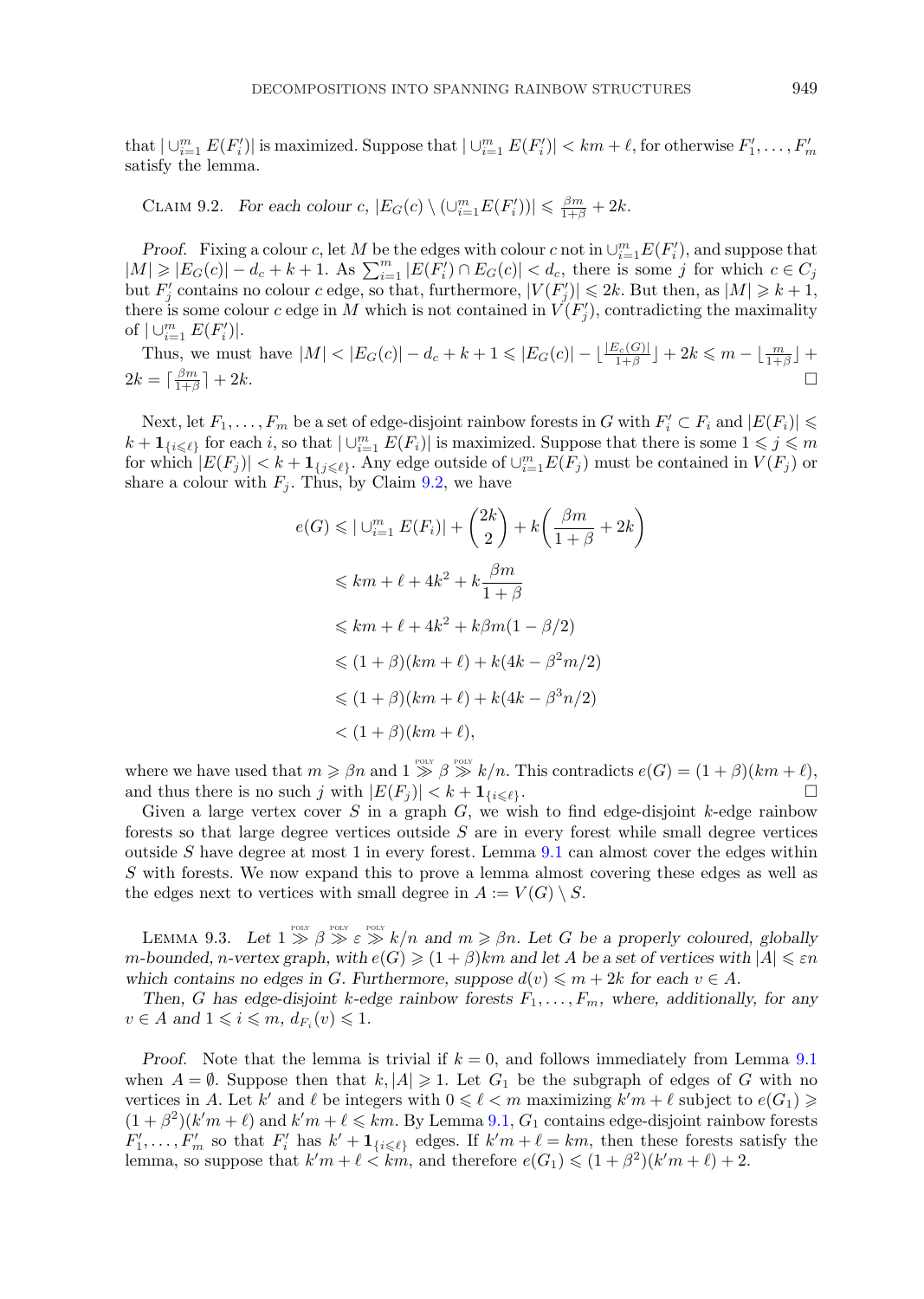Let  $G_2 = G - G_1$  and pick an integer  $\lambda$  so that  $\beta km/4 \ge \lambda |A| \ge \beta km/8$  (which is possible as  $|A| \leq \varepsilon n$ ,  $m \geq \beta n$  and  $\beta \stackrel{\text{pour}}{\gg} \varepsilon$ ). Note that

$$
e(G_2) \geq (1+\beta)km - (1+\beta^2)(k'm+\ell) - 2 \geq (1+\beta^2)(km-k'm+\ell) + \beta km/2 - 2
$$
  

$$
\geq (1+\beta^2)(km-k'm+\ell) + \beta km/4 \geq (1+\beta^2)(km-k'm-\ell) + \lambda|A|.
$$

By deleting edges if necessary, assume that  $e(G_2) = (1 + \beta^2)(km - k'm - \ell) + \lambda |A|$ . Choose integers  $d_v, v \in A$ , such that  $\lfloor \frac{d_{G_2}(v) - \lambda}{1 + \beta^2} \rfloor \leq d_v \leq \lceil \frac{d_{G_2}(v) - \lambda}{1 + \beta^2} \rceil$  and  $\sum_{v \in A} (d_v - \lambda) = km - k'm$ l. Let  $A_1, \ldots, A_m$  be sets in A, so that each  $A_i$  has size  $k - k' - \mathbf{1}_{\{i \leq l\}}$  and each vertex v appears in  $d_v$  sets  $A_i$ , noting that this is possible as for each v we have, as  $\beta \geqslant k/n$  and  $m\stackrel{\text{\tiny{PoLY}}}{\gg} \beta n,$ 

$$
d_v \leq 1 + \frac{d(v) - \lambda}{1 + \beta^2} \leq 1 + d(v)(1 - \beta^2/2) \leq 1 + (m + 2k)(1 - \beta^2/2) \leq m,
$$

and  $\sum_{i=1}^{m} (k - k' - \mathbf{1}_{\{i \leq \ell\}}) = km - k'm - \ell$ .

Let  $F''_1, \ldots, F''_m$  be a set of edge-disjoint rainbow forests in G with, for each  $i, F'_i \subset F''_i \subset F'_i \cup$  $G_2$  and  $d_{F_i'}(v) \leq 1$  for each  $v \in A_i$  and  $d_{F_i'}(v) = 0$  for each  $v \in A \setminus A_i$ . Furthermore, suppose  $|\cup_{i=1}^m E(F_i^{i\prime})|$  is maximized subject to these conditions.

CLAIM 9.4. *For each*  $v \in A$ ,  $|E_G(v) \setminus (\cup_{i=1}^m E(F''_i))| \leq \frac{\beta^2 m + \lambda}{1 + \beta^2} + 2k$ .

*Proof.* Fixing a vertex  $v \in A$ , let E be the edges through v not in  $\cup_{i=1}^{m} E(F_i'')$ , and suppose  $|E| \geq d_{G_2}(v) - d_v + k$ . As  $\sum_{i=1}^m |V(F''_i) \cap \{v\}| = d_{G_2}(v) - |E| < d_v$ , there is some j for which  $v \in A_j$  but  $F''_j$  contains no edge adjacent to v. But then, as  $|E| \geq k$  and G is properly coloured, there is some edge in E with colour outside of  $C(F''_j)$ , contradicting the maximality of  $\bigcup_{i=1}^m$  $E(F''_i)|.$ 

Thus, we must have  $|E| \leq d_{G_2}(v) - d_c + k \leq d_{G_2}(v) - \lfloor \frac{d_{G_2}(v) - \lambda}{1 + \beta^2} \rfloor + k \leq m + k - \lfloor \frac{m - \lambda}{1 + \beta^2} \rfloor + k$  $k \leqslant \lceil \frac{\beta^2 m - \lambda}{1 + \beta^2} \rceil + 2k.$ 

Let  $F_1, \ldots, F_m$  be a set of edge-disjoint rainbow forests in G with  $F_i'' \subset F_i \subset F_i'' \cup G_2 =$  $F'_i \cup G_2$  and  $|E(F_i)| \leq k$  for each  $1 \leq i \leq m$ , and  $d_{F_i}(v) \leq 1$  for each  $1 \leq i \leq m$  and  $v \in A$ , so that  $|\bigcup_{i=1}^m E(F_i)|$  is maximized. Suppose that there is some  $1 \leqslant j \leqslant m$  for which  $|E(F_j)| < k$ . Any edge in  $G_2$  outside of  $\cup_{i=1}^m E(F_i)$  must contain a vertex in  $V(F_j) \cap A$  or share a colour with  $F_j$ . Recall that there are no edges in G within A, and note that every edge in  $E(F_j) \setminus E(F'_j)$  is in  $G_2$ . Thus, as  $F'_j \subset E(F_j)$  is a forest with  $k' + \mathbf{1}_{\{i \leq \ell\}}$  edges and no vertices in A, we have,

$$
|V(F_j) \cap A| = |E(F_j) \setminus E(F'_j)| < k - k' - \mathbf{1}_{\{i \leq \ell\}} \leq k - k',
$$

and, hence,  $|V(F_j) \cap A| \leq \min\{|A|, k - k'\}$ . Thus, by Claim 9.4, and noticing that  $G_2$  is globally |A|-, and hence  $\varepsilon n-$ , bounded, we have

$$
e(G_2) \leq |U_{i=1}^m E(F_i) \setminus E(F_i')| + \min\{|A|, k - k'\} \cdot \left(\frac{\beta^2 m + \lambda}{1 + \beta^2} + 2k\right) + k\varepsilon n
$$
  

$$
\leq k m - (k'm + \ell) + (k - k') \frac{\beta^2 m}{1 + \beta^2} + |A| \frac{\lambda}{1 + \beta^2} + 2k^2 + k\varepsilon n
$$
  

$$
\leq k m - k'm - \ell + \beta^2 m(k - k') + \lambda(1 - \beta^2/2)|A| + 2k^2 + k\varepsilon n
$$
  

$$
\leq (1 + \beta^2)(km - k'm - \ell) + \lambda|A| + (2k^2 + k\varepsilon n - \lambda\beta^2|A|/2)
$$
  

$$
\leq (1 + \beta^2)(km - k'm - \ell) + \lambda|A| + (2k^2 + k\varepsilon n - \beta^4 kn/16)
$$
  

$$
< (1 + \beta^2)(km - k'm - \ell) + \lambda|A|,
$$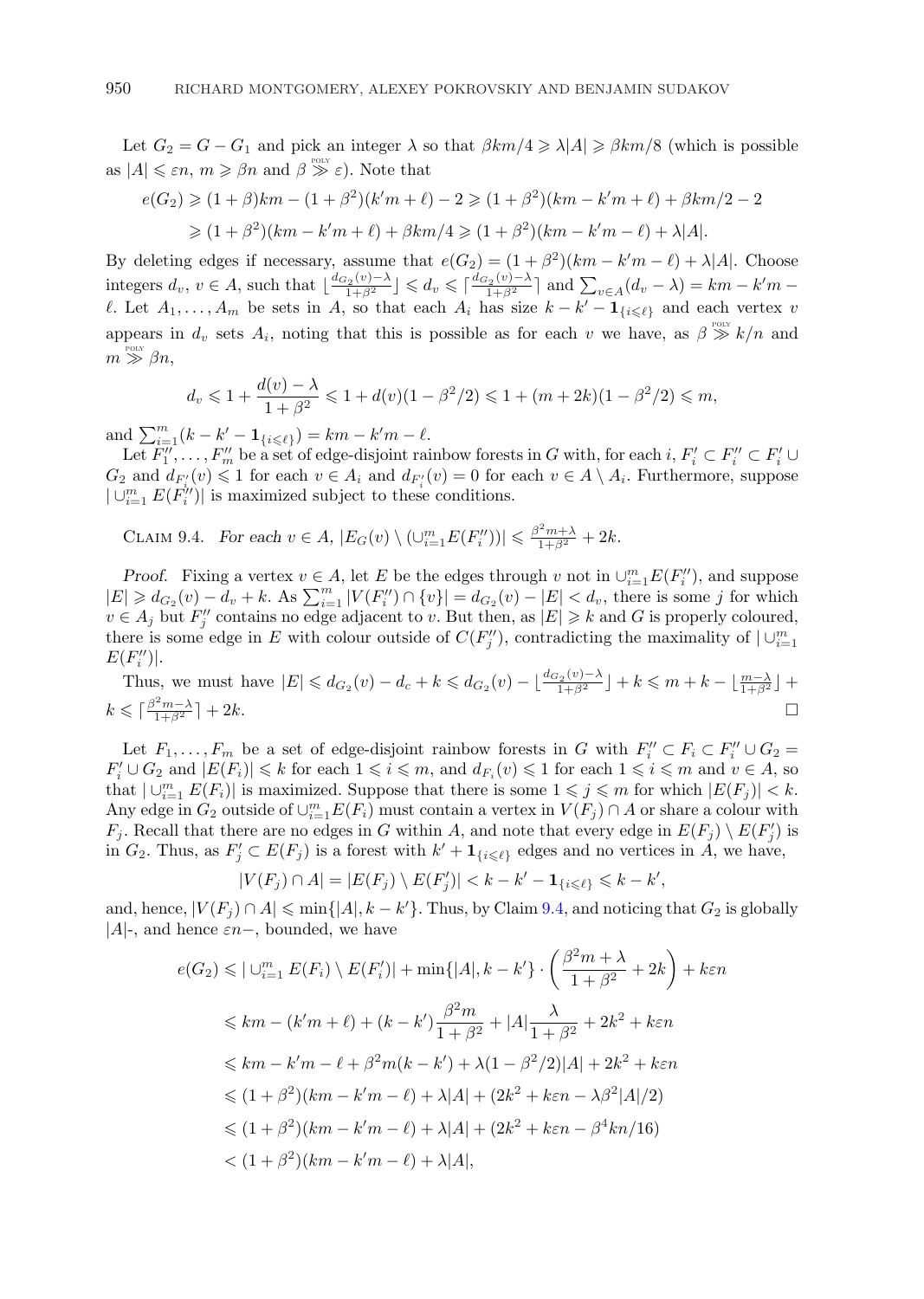<span id="page-52-0"></span>where we have used that  $1 \gg \beta \gg \varepsilon, k/n$  and  $\lambda |A| \geq \beta k/m/8 \geq \beta^2 k n/8$ . This contradicts  $e(G_2) = (1 + \beta^2)(km - k'm - \ell) + \lambda |A|$ , so  $F_1, \ldots, F_m$  must satisfy the lemma.

We can now prove the main result of this section.

LEMMA 9.5 (Near-decomposition into small rainbow trees). Let  $1 \gg \beta \gg \varepsilon \gg k/n$  and  $m \geq \beta n$ . Let G be a properly coloured, globally m-bounded, n-vertex graph, with  $e(G) \geq$  $(1 + \beta)km$  and S a vertex cover of G with  $|S| \geq (1 - \varepsilon)n \geq 2m$ . Then, G has edge-disjoint  $k$ -edge rainbow forests  $F_1, \ldots, F_m$ , where, additionally, for any  $v \notin S$  either  $v \in V(F_i)$  for all *i*, or  $d_{F_i}(v) \leq 1$  for all *i*.

*Proof.* Let  $k' = 0$  and let  $G_1$  be the empty graph with vertex set  $V(G)$ . Iteratively, for each  $i \geq 1$ , if  $k' < k$  and there is a vertex  $v_i \notin S$  with degree in G at least  $m + 2(k - k')$ , do the following. Let  $d_i = \lceil \frac{d_G(v_i) - 2(k - k')}{m} \rceil$ , let  $d'_i = \min\{d_i, k - k'\}$  and pick a set  $E_i$  of  $d'_i m + 2(k - k')$  $k'$ ) edges next to  $v_i$  in G, remove them from G and add them to  $G_1$ , and increase  $k'$  by  $d'_i$ . Let  $G_2$  be the remains of G at the end of this process.

Pick  $\ell$  so that this produces a series of vertices  $v_1, \ldots, v_\ell$ , integers  $d'_1, \ldots, d'_\ell$  and disjoint edge sets  $E_1, \ldots, E_\ell$ . Note that  $\ell \leq n - |S| \leq \varepsilon n$  and, for each  $i < \ell$ , we have  $|E_i| = d'_i m +$  $2(k - \sum_{j=1}^{i-1} d'_i)$ . Note further that, if  $k' < k$ , then  $d_{G_2}(v) \leq m + 2(k - k')$  for each  $v \notin S$ . Furthermore, if  $k' < k$ , then

 $e(G_2) \geqslant e(G) - k'm - 2k \cdot \ell \geqslant (k - k')m + \beta km - 2k\varepsilon n \geqslant (1 + \beta/2)(k - k')m,$ 

where we have used that  $m \geq \beta n$  and  $\beta \geq \varepsilon$ . Therefore, by Lemma [9.3,](#page-50-0) if  $k' < k$ , then  $G_2$ contains m edge-disjoint rainbow  $(k - k')$ -edge forests  $F'_1, \ldots, F'_m$ , in which  $d_{F'_i}(v) \leq 1$  for each  $v \notin S$ . Note that we can also assume this when  $k' = k$ .

For each  $i = \ell, \ell - 1, \ldots, 1$  in turn, greedily, for each  $j \in [m]$ , add  $d_i$  edges from  $E_i$  to  $F_i'$ , so that the resulting subgraphs,  $F_1, \ldots, F_m$  say, are still edge-disjoint rainbow forests. This is possible as, firstly, when we come to add edges from  $E_i$  to each forest  $F'_i$ ,  $v_i$  is in the  $d'm_i + 2(k - \sum_{j edges in  $E_i$ , which are disjoint from  $E(\cup_{i=1}^m F'_i) \subset E(G_1)$  and  $E_j$ ,  $j \geqslant i$ .$ Each forest to which we add  $d_i'$  edges from  $E_i$  will have  $(k - k') + \sum_{j>i} d_j' = k - \sum_{j \leq i} d_j'$ edges. We add in total, from  $E_i$ ,  $d'_i$  edges to each of m forests, so at each addition there are at least  $d'_i + 2(k - \sum_{i < i} d'_i)$  unused edges left in  $E_i$ , and therefore we can add  $d'_i$  edges from  $E_i$ without any vertices or colours in the forest we are adding edges to. Note that, in this process, if an edge is added to a forest  $F'_i$  adjacent to  $v \notin S$ , then an edge is added adjacent to v in all other forests  $F_i$  as well.

Thus, noting that the resulting forests each have k edges,  $F_1, \ldots, F_m$  are edge-disjoint rainbow k-edge forests, with  $\{v \notin S : d_v' \geq 1\} \subset F_i$  for each  $1 \leq i \leq m$  and  $d_{F_i}(v) \leq 1$  for each  $1 \leqslant i \leqslant m$  and  $v \in S$  with  $d_i'$  $v'_v = 0.$ 

# 9.2. *Completion*

In this section, we show how to modify nearly-spanning rainbow trees into spanning ones. The starting point of this section is Lemma [8.27.](#page-48-0) That lemma implies that in any properly coloured  $K_n$ , there is a set S of size  $(1 - o(1))n$  such that  $K_n[S]$  has a near-decomposition into rainbow Hamiltonian paths  $P_1, \ldots, P_{(1-o(1))n/2}$ . Indeed a random set S will have this property since it satisfies the assumptions of Lemma [8.27](#page-48-0) by Lemma [5.2.](#page-21-0) Our goal in this section is to take such a family of rainbow paths, and modify them into a near-decomposition of  $K_n$  into rainbow spanning trees.

The paths  $P_1, \ldots, P_{(1-o(1))n/2}$  are modified into spanning trees gradually, that is, we switch edges on them one at a time to get bigger and bigger rainbow trees. During this modification procedure, we always have a family of rainbow trees  $T_1, \ldots, T_{(1-o(1))n/2}$  which satisfy several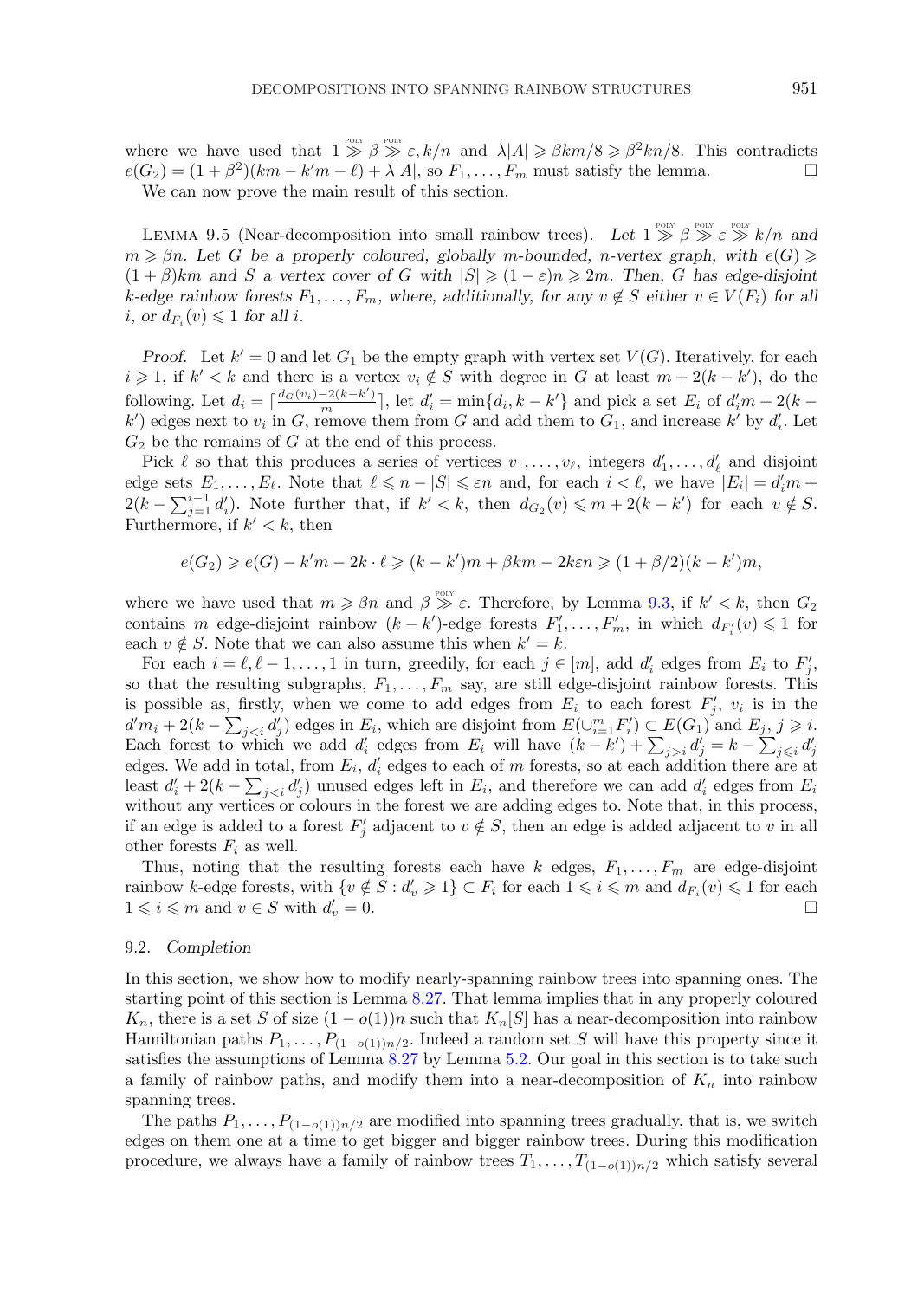<span id="page-53-0"></span>properties that guarantee that it is possible to keep extending them. We will now informally go through these properties and explain why each is natural. The first property is the following:

(a) 
$$
S \subseteq V(T_i)
$$
 for all *i*.

This property simply comes from the fact that the trees  $T_i$  are formed by enlarging the paths  $P_i$ , and the paths  $P_i$  had  $V(P_i) = S$ . Property (a) is useful to have because we will have more control over vertices outside  $S$  due to the fact that they were untouched by the starting paths  $P_1,\ldots,P_{(1-o(1))n/2}.$ 

(b) For every  $v \notin S$ , the tree  $T_i$  has at most one edge through v.

Since we aim to produce trees which are spanning in  $K_n$ , every vertex  $v \notin S$  will eventually need to be added to every tree. Condition (b) will ensure that every vertex  $v \notin S$  always has enough free edges to be added to every tree. Without it, it is possible that all the edges in  $K_n$ through v lie in some small subfamily of trees  $T_1,\ldots,T_m$ , preventing the addition of v to the other trees.

(c) For a tree  $T_i$ , there are  $n - |T_i|$  colours c outside  $T_i$  with  $|E_{K_n}(c)| \geq (1 - o(1))n/2$ .

For a vertex  $v \notin V(T_i)$ , it will not always be possible to add an edge from v to  $T_i$  in order to produce a rainbow tree. While properties (a) and (b) ensure that there are free edges from  $v$ to  $T_i$ , it is conceivable that the colours of all these edges are already present on  $T_i$ , so v cannot simply be added while maintaining a rainbow tree. We get around this by finding some colour c outside of  $T_i$  and two edges  $e \in E(c)$ ,  $f \in e(T_i)$  so that  $T_i - f + e$  is a rainbow tree, that is, we switch an edge on  $T_i$  for an edge of some previously unused colour. This operation frees up the colour  $c(f)$ , which we might be able to use to attach v. Property (c) ensures that there are *many* colours  $c(f)$  which can be freed using this operation.

(d) There is a graph H disjoint from  $T_1, \ldots, T_{(1-o(1))n/2}$  in which any set of k colours covers at least  $(1 - o(1))n$  vertices (where k is a large constant).

Property (d) plays a similar role to property (c), that is, it allows us to free up more colours, with the hope that eventually we free a colour which is present at some vertex  $v \notin V(T_i)$  (and then add that vertex to the tree  $T_i$ ). The reason we need both properties (c) and (d) is a bit technical. In general, property  $(d)$  is more powerful, except that to invoke it we need k colours outside the tree  $T_i$ . This will not happen towards the end of our process when there might be only one colour outside the tree. On the other hand, (c) can always be invoked to free up a small number of colours. The strategy is to combine the applications of (c) and (d), that is, first we apply (c) to free up k colours, and then we use (d) to free up enough colours to add v.

The following lemma is what we use to exchange edges on a tree with edges outside it.

LEMMA 9.6. Let T be a tree and G a graph with no isolated vertices with  $V(G) \subseteq V(T)$ . *Then, for every*  $v \in V(G)$ *, there are edges*  $xv \in E(T)$  *and*  $yv \in E(G)$  *with*  $T - xv + yv$  *a tree. In particular, there are*  $\geq |G|/2$  *edges*  $e \in T$  *for which there is an edge*  $f \in E(G)$  *with*  $T - e + f$ *a tree.*

*Proof.* Let yv be an arbitrary edge of G containing v. If  $yv \in E(T)$ , then  $T - yv + yv$  is the required tree, so assume that  $yv \notin E(T)$ . Since T is a tree and  $\{y, v\} \subseteq V(T)$ ,  $T + yv$ has a cycle C containing the edge yv. Let  $xv \neq yv$  be the other edge of C containing v. Now  $T + yv - xv$  is the required tree.

Thus, to every  $v \in V(G)$ , we can assign a pair of edges  $e_v \in T$ ,  $f_v \in G$  containing v with  $T - e_v + f_v$  a tree. Since  $v \in e_v$ , for an edge  $e \in E(T)$ , there can be at most two vertices  $v \in V(G)$  with  $e = e_v$ . This gives  $|\{e_v : v \in V(G)\}| \geqslant |G|/2$  as required.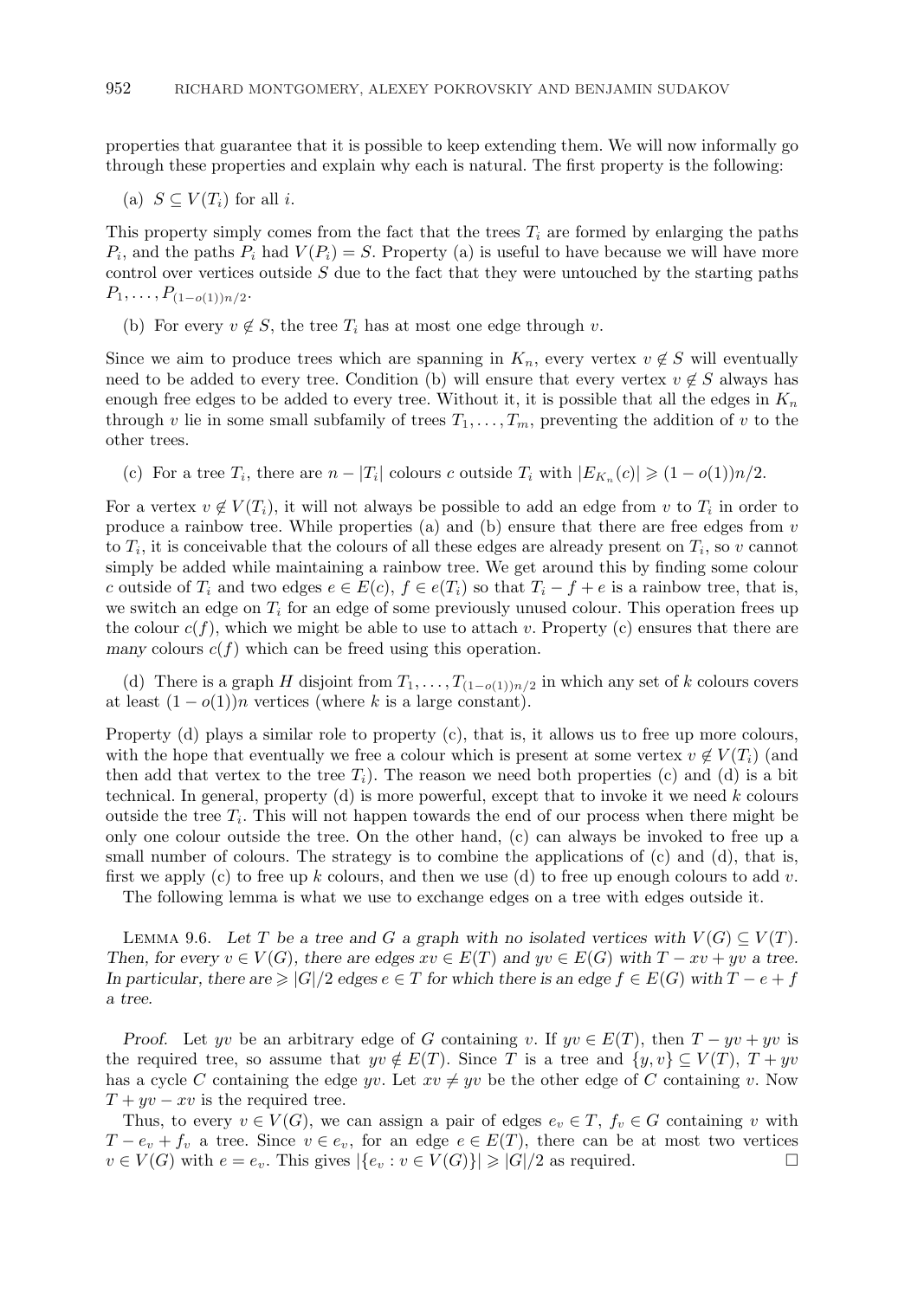<span id="page-54-0"></span>The following is the basic extension lemma which drives our proof. Under conditions to be compared to  $(b)$ – $(d)$ , it shows how to extend a tree by one vertex. The idea of the proof of the lemma is to show that by performing two switches as in Lemma [9.6,](#page-53-0) we can free up nearly half of the colours on T. At least one of these colours will have an edge going to  $T$ , which can be added to extend the tree.

Lemma 9.7. *In a properly coloured* n*-vertex graph* G*, suppose that we have:*

- T a rainbow tree with  $|T| = n 1$ ;
- $v \notin V(T)$  with  $d(v) \geq \frac{1}{2}n + b$ ;
- $c \notin C(T)$  with  $e(c) \geqslant b;$
- *H* a graph on  $V(T)$  in which any set of *b* colours of  $C(T)$  covers  $\geq n 2b$  vertices.

*Then, there is a rainbow tree T'* in  $T \cup H \cup E(c) \cup E(v)$  with  $V(T') = V(T) \cup \{v\}$ ,  $e(T' \setminus T) \le$  $3$  and  $d_{T'}(v)=1$ .

*Proof.* If there is a colour c edge next to v, then clearly we can add such an edge to  $T$  to get the required tree. Assume, then, that every colour in  $C(v)$  is on T, and thus, in particular,  $V(c) \subset V(G) \setminus \{v\} = V(T).$ 

Let J be the set of edges  $j \in E(T)$  for which there is a colour c edge  $e_j$  so that  $T_j :=$  $T-j+e_j$  is a (rainbow) tree. By Lemma [9.6](#page-53-0) and  $e(c) \geqslant b$ , we have  $e(J) \geqslant b$  (for the application of this lemma, we take  $G$  to be the set of colour  $c$  edges).

For each  $j \in J$ , let  $H_j$  be the graph of colour  $c(j)$  edges in H with no isolated vertices. By Lemma [9.6,](#page-53-0) we have

$$
V(H_j) \subset V(\{e \in E(T_j) : \exists e' \in E(H_j) \text{ s.t. } T_j - e + e' \text{ is a tree}\}).\tag{32}
$$

Note that the trees  $T_j - e + e'$  above are always rainbow (since  $T_j$  is a rainbow tree on  $V(T)$ ) missing colour  $c(j)$  and  $V(H_i) \subseteq V(T)$ ). Let

$$
J' = \{ e \in E(c) \cup E(T) : \exists \text{ a rainbow tree } T'_e \text{ in } T \cup H \cup E(c) \text{ with } V(T') = V(T),
$$

 $e(T' \setminus T) \leqslant 2, c(e) \notin C(T'_e)$ .

Then, for each  $j \in J$ , by (32), we have  $V(H_j) \subset V(J')$ . Therefore,  $V(\bigcup_{j \in J} H_j) \subset V(J')$ .

As  $|J| \geq b$ , we have  $|V(\bigcup_{j\in J} H_j)| \geq n-2b$ . Thus,  $|V(J')| \geq n-2b$ , so that  $|J'| \geq \frac{1}{2}n-b$ . As  $C(v) \subset C(T)$ ,  $C(J') \subset \{c\} \cup C(T)$ ,  $|T| = n - 1$  and  $d(v) \geq \frac{1}{2}n + b$ , there is some edge  $e$ adjacent to v and  $f \in J'$  with  $c(e) = c(f)$ . Then, using the tree  $T'_f$  from the definition of  $J'$ , the tree  $T'_f + e$  satisfies the conditions in the lemma.

Iterating the above lemma, we can turn nearly-spanning trees into spanning trees. The conditions we need are to be compared with  $(a)$ – $(d)$ .

LEMMA 9.8 (Completing rainbow trees). Let  $1 \gg \beta$ ,  $k^{-1} \gg \varepsilon \gg n^{-1}$ . In a properly *coloured*  $K_n$ , suppose that we have the following:

- (i)  $S \subseteq V(K_n)$  with  $|S| \geqslant n \varepsilon n;$
- (ii)  $T_1, \ldots, T_{n(1-8\beta)/2}$  *rainbow trees with*  $V(T_i) \supseteq S$ ;
- (iii) *for each*  $T_i$ *, there is a set*  $C_L^i$  *of*  $n |T_i|$  *colours outside of*  $C(T_i)$ *, where each colour in*  $C_L^i$  has  $\geqslant n(1-\beta)/2$  edges;
- $(iv)$  *for each*  $v \notin S$ *,*  $d_{T_i}(v) \leq 1$  *for all i*;
- (v) H a subgraph on S disjoint from  $T_1, \ldots, T_{n(1-8\beta)/2}$  in which any set of k colours covers *at least*  $n(1 - \beta)$  *vertices.*

*Then, there are*  $n(1 - 8\beta)/2$  *spanning rainbow trees in*  $K_n$ *.*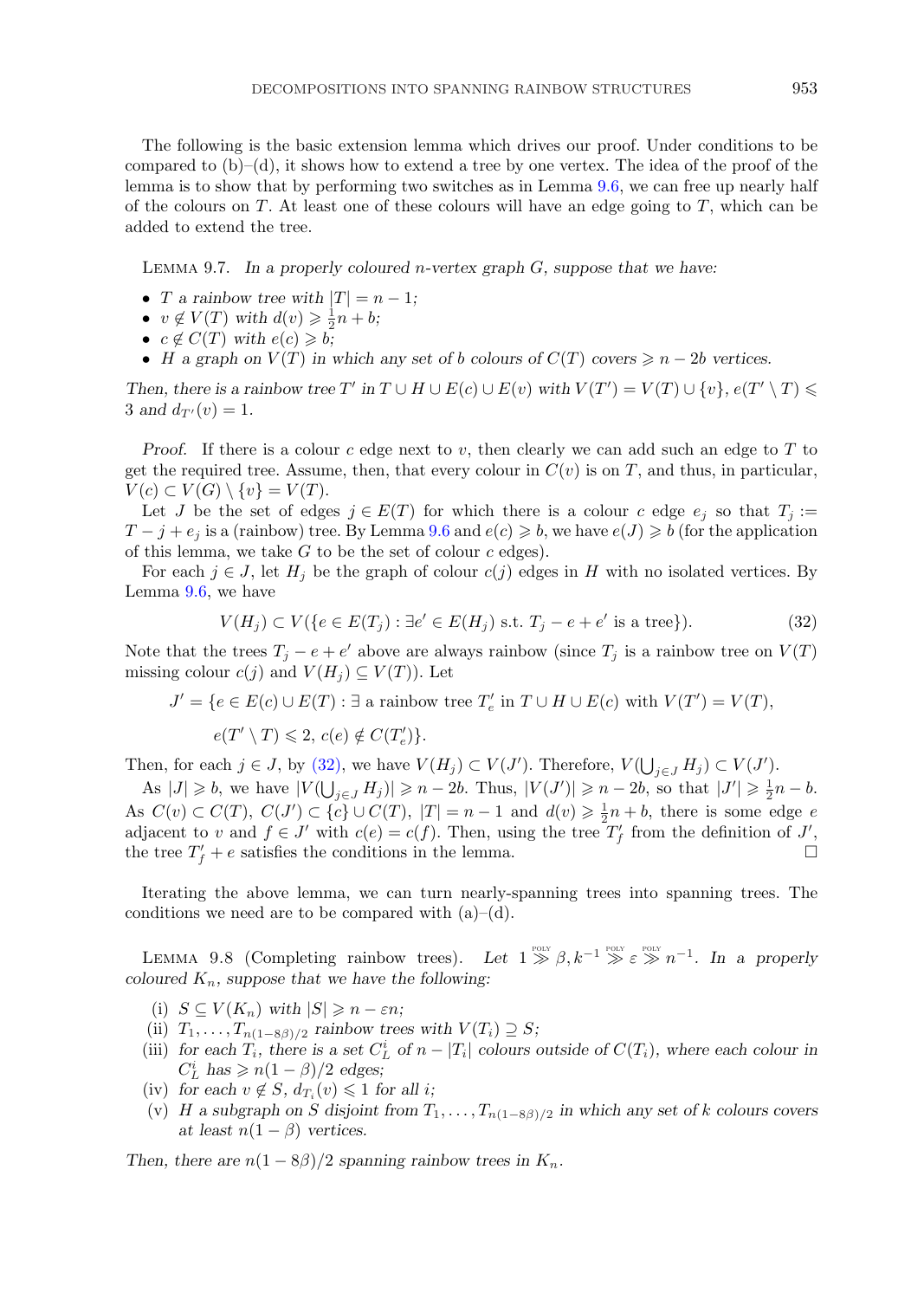<span id="page-55-0"></span>*Proof.* Set  $r = n - |S| \leq \varepsilon n$ .

CLAIM 9.9. Let H' be a subgraph of H with  $e(H') \geqslant e(H) - 4rn$ . Any set of  $\beta n/2$  colours *in*  $H'$  *covers at least*  $n(1-2\beta)$  *vertices.* 

*Proof.* Consider a set Y of  $\beta n/2$  colours in H'. Since  $\beta$ ,  $k^{-1} \geqslant \varepsilon$  and  $r \leqslant \varepsilon n$ , we have  $8\beta^{-1}r$ .  $k \leq \beta n/2$  and thus Y can be partitioned into disjoint subsets  $Y_1, \ldots, Y_{8\beta^{-1}r}$  of order  $\geq k$ . Since  $e(H \setminus H') \leq 4rn$ , one of these subsets  $Y_i$  has  $\leq 4rn/(8\beta^{-1}r) = \beta n/2$  edges in  $E(H) \setminus E(H')$ . Since  $|Y_i| \geq k$ , by the assumptions of the lemma,  $Y_i$  covers at least  $n(1 - \beta)$  vertices in H. At most  $\beta n$  of these might be uncovered in  $H'$  (any uncovered vertex like this must have a colour  $Y_i$  edge of  $H \setminus H'$  passing through it. There are  $\leq \beta n/2$  such edges). This shows that  $Y_i$  covers at least  $n(1-2\beta)$  vertices in  $H'$ .

Let  $T_1',\ldots,T_{n(1-8\beta)/2}'$  be a set of edge-disjoint rainbow trees in  $K_n$  satisfying (ii)–(iv) and also

$$
(vi) e(T_i' \setminus T_i) \leq 3(|T_i'| - |T_i|).
$$

Additionally, choose this family of trees so that  $\sum_{i=1}^{n(1-8\beta)/2} e(T_i')$  is as large as possible. We claim that all the rainbow trees  $T_i'$  are spanning. Suppose for the sake of contradiction that there is a vertex  $v \notin V(T'_i)$  for some j. By (iii), and as  $|T'_i| < n$ , there is a colour  $c \in C_L^j$  outside  $C(T'_j)$  with  $\geqslant n(1-\beta)/2$  edges. Since  $T'_j$  satisfies (ii), we have  $v \notin S$ . Let  $G^-$  be the subgraph of  $\check{K_n}$  on  $V(T_j) \cup \{v\}$  with the edges of  $T'_i$  deleted for all i, the edges not touching S deleted, and edges with colour in  $C_L^j \setminus \{c\}$  deleted. Let  $G = G^- \cup T'_i$ .

Since the trees  $T_i'$  satisfy (iv), the number of trees is  $n(1 - 8\beta)/2$ , and  $|S| \geq n - \varepsilon n$ , we have  $d_G(v) \geq \frac{1}{2}|G| + \beta n$ . Since the trees  $T'_i$  are rainbow,  $|S| \geq n - \varepsilon n$ , and  $|E_{K_n}(c)| \geq n(1-\beta)/2$ , we have  $|E_G(c)| \geq \beta n$ . Let  $H' = H \cap G$  to get a graph with  $e(H') \geqslant e(H) - \sum_{c' \in C_L^j} |E(c')| \sum_{i=1}^{n(1-8\beta)/2} e(T_i' \setminus T_j) \geqslant e(H) - rn/2 - 3rn$  (using  $|C^j_L| \leqslant r$ , (vi),  $|T_j| \geqslant |S|$ , and  $|T'_j| \leqslant n$ ). By Claim 9.9, any set of  $\beta n/2$  colours in H' covers at least  $n(1-2\beta)$  vertices.

Apply Lemma [9.7](#page-54-0) to G, with the tree  $T'_i$ , vertex v, colour c, graph  $H'$ ,  $n' = |T'_i| + 1$  and  $b = \beta n$ . This gives a rainbow spanning tree  $T''_i$  in G containing at most three edges outside  $T'_j$  and having  $d_{T''_j}(v) = 1$ . Note that the family of trees  $\{T'_i : i \neq j\} \cup \{T''_j\}$  satisfies (ii)–(iv) and (vi). Indeed  $S \subseteq V(T_i') \subseteq V(T_i'')$  implies that (ii) holds. For (iii), we have that  $C_L^i \setminus \{c\}$ is a set of  $n-|T_j'|-1=n-|T_j''|$  colours outside  $C(G) \cup C(T_j') \supseteq C(T_j'')$  with  $\geq n(1-\beta)/2$ edges. For (iv), we have  $d_{T_i''}(v) \leq 1$  by the property from Lemma [9.7](#page-54-0) and  $d_{T_i''}(u) \leq d_{T_i'}(u) \leq 1$ for  $u \notin S \setminus \{v\}$  since there are no edges in  $G \setminus T'_i$  through such u. Finally, (vi) comes from the properties from Lemma [9.7](#page-54-0) since  $e(T''_j \setminus T'_j) \leq 3$ . Thus, we have a larger family of trees satisfying (ii)–(iv) and (vi), contradicting the maximality of the original family.  $\square$ 

#### 9.3. *Near-decompositions into spanning rainbow trees*

Now we combine everything from this section to prove the asymptotic version of the Brualdi– Hollingsworth and Kaneko–Kano–Suzuki Conjectures. We will need the following standard lemma.

LEMMA 9.10. *Every graph* G with  $e(G) \geq (1 - (\varepsilon/2)^2)n^2/2$  *has an induced subgraph* H *with*  $\delta(H) \geqslant (1 - \varepsilon)n$ .

*Proof.* Let S be the set of vertices v in G with  $d(v) \leq (1 - \varepsilon/2)n$ . We have  $2e(G) \leq (n - \varepsilon/2)n$  $|S|$ )n +  $|S|(1-\varepsilon/2)n$  which combined with  $e(G) \geq (1-(\varepsilon/2)^2)n^2/2$  gives  $|S| \leq \varepsilon n/2$ . Let  $H =$  $G \setminus S$  to get a graph with  $\delta(H) \geqslant (1 - \varepsilon/2)n - |S| \geqslant (1 - \varepsilon)n$ .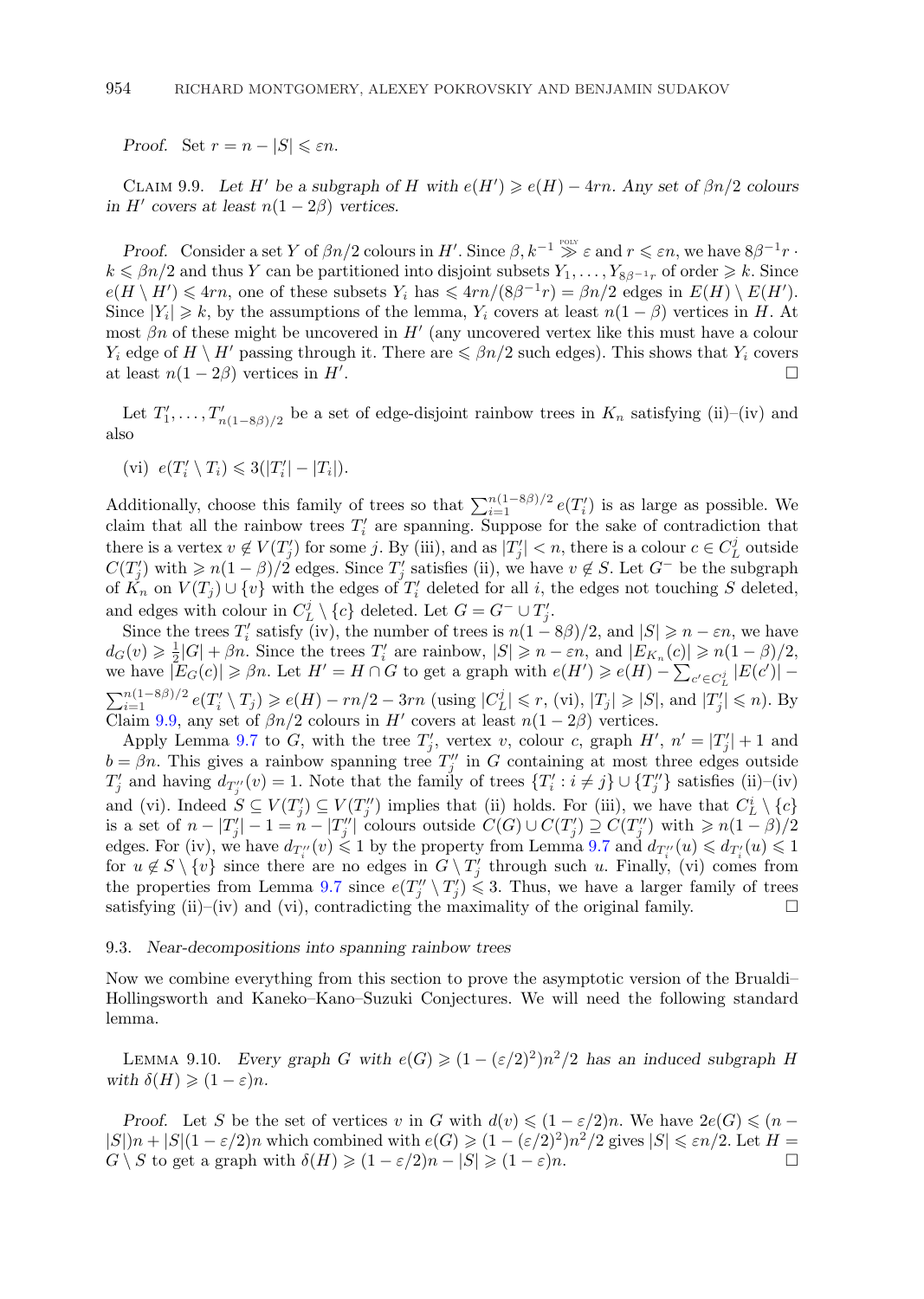<span id="page-56-0"></span>We will also need the following lemma about switching edges between a tree and a forest.

LEMMA 9.11. Let T be a tree and F a forest all of whose edges touch  $V(T)$ . Then, there is *a* tree  $T'$  which contains  $F$  and is contained in  $T \cup F$ .

*Proof.* Note that  $T \cup F$  is connected since T is a tree and all edges of F touch T. Let T' be a connected subgraph of  $T \cup F$  which contains F and has  $e(T')$  as small as possible. If T' is acyclic, then we are done. Otherwise,  $T'$  contains a cycle C. Since F is a forest, C must contain at least one edge of T. Deleting this edge gives a smaller connected graph contradicting the minimality of  $e(T)$ ).  $\Box$ 

By combining everything in this section with our earlier Hamiltonian decompositions, we can show that the Brualdi–Hollingsworth and Kaneko–Kano–Suzuki Conjectures hold asymptotically when the colouring on  $K_n$  is close to a 1-factorization.

LEMMA 9.12. Let  $1 \geq \varepsilon$ ,  $\log^{-1} n \geq \varepsilon$ ,  $\log^{-1} n \geq \varepsilon$ , Let  $K_n$  be properly coloured with  $\geq 1$  $\gamma$ )n colours having  $\geq (1 - \gamma)n/2$  edges. Then,  $K_n$  has  $(1 - 8\varepsilon)n/2$  edge-disjoint spanning *rainbow trees.*

*Proof.* Choose  $1 \gg \varepsilon, \log^{-1} n \gg \eta \gg \beta, \hat{k}^{-1} \gg \nu \gg \gamma_1 \gg \gamma \gg n^{-1}$ .

*Set aside small colours:* Let C be the set of colours with  $\geq (1 - \gamma)n/2$  edges in  $K_n$ . By the assumption of the lemma and  $\gamma_1 \geq \gamma$ , we have  $e_{K_n}(C) \geq (1 - \gamma)^2 n^2/2 \geq (1 - (\gamma_1/2)^2) n^2/2$ .

By Lemma [9.10](#page-55-0) applied to  $K_n[C]$  with  $\varepsilon = \gamma_1$ , there is a subgraph G of  $K_n$  with  $\delta(G) \geq 1 \gamma_1$ )n, having only colours of C. Set  $n_1 = |G| \geq (1 - \gamma_1)n$  and note that G is  $(3\gamma_1, 1, n_1)$ -typical.

*Choose set* S: Fix  $n_2 = [(1 - \nu)n]$ . Apply Lemma [5.2](#page-21-0) (c) with  $p = n_2/n_1$ ,  $n' = n_1$ ,  $\mu = 1/2$  and  $\gamma' = 3\gamma_1$  in order to find a set of vertices  $S \subseteq V(G)$  of order  $n_2$  with  $G[S]$  globally  $(1+3\gamma_1)(n_2/2n_1)n_2$ -bounded, and  $G[S]$   $(6\gamma_1, 1, n_2)$ -typical. Note that  $G[S]$ is globally  $(1-0.9\nu)n_2/2$ -bounded (using  $n_1 \geqslant (1-\gamma_1)n$ ,  $n_2 = \lfloor (1-\nu)n \rfloor$  and  $1 \gg \nu \gg$  $\gamma_1$ ). Note that in G[S] any colour of C covers at least  $\geqslant (1 - \gamma)n - (n - n_2) \geqslant (1 - 2\nu)n_2$ vertices.

*Set aside a pseudo-random graph*  $H$ : Partition  $G[S]$  into subgraphs  $G_1$  and  $H$  with every edge placed in H independently with probability  $\eta$ . By Lemma [5.2](#page-21-0) (b),  $G_1$  is  $(12\gamma_1, 1 - \eta, n_2)$ -typical and globally  $(1 + 6\gamma_1)(1 - \eta)(1 - 0.9\nu)n_2/2$ -bounded (for the application take  $p = 1 - \eta$ ,  $\mu =$  $(1-0.9\nu)/2, n' = n_2, \delta = 1, \gamma' = 6\gamma_1$ . Since  $\nu \gg \gamma_1$ ,  $G_1$  is globally  $(1-0.5\nu)(1-\eta)n_2/2$ . bounded. By Lemma [5.4](#page-23-0) applied with  $p = \eta$ ,  $\varepsilon' = \varepsilon$ ,  $k' = \hat{k}$ ,  $\nu' = 2\nu$ , H has the property that any set of  $\hat{k}$  colours of C cover  $\geq (1 - \varepsilon)n$  vertices.

*Find near-decomposition of*  $K_n[S]$  *into rainbow paths:* Apply Lemma [8.27](#page-48-0) to  $G_1$  with  $n' = n_2$ ,  $\gamma' = 12\gamma_1, p = 0.5\nu, \delta = 1 - \eta$  in order to find  $(1 - 0.5\nu)(1 - \eta)n_2$  edge-disjoint rainbow Hamiltonian paths in  $G_1$ . Using  $(1 - 0.5\nu)(1 - \eta)n_2 \geq (1 - \varepsilon)n/2$ , choose a subcollection  $P_1,\ldots,P_{\lfloor(1-\varepsilon)n/2\rfloor}$  of these paths. Since  $G_1$  is a subgraph of G, these paths only use edges with colour in C.

*Add small colours into trees:* Let  $C_L$  be the set of colours with  $\geq (1 - \varepsilon)n/2$  edges in  $K_n$ . Choose  $k = \max(n-1-|C_L|, 0)$ . By assumption, we have  $k \leq \gamma n$ . Let  $G_2$  be the subgraph of  $K_n$  consisting of edges with colour outside  $C_L$  which touch S. We claim that  $e(G_2) \geq (1 + \eta)k\lfloor (1 - \varepsilon)n/2 \rfloor$ . When  $k = 0$ , this is obvious. Otherwise since  $\delta(K_n) = n - 1$ and  $K_n$  is properly coloured, we have  $e(G_2) \geq \frac{1}{2} \sum_{v \in S} d_{C(K_n) \setminus C_L}(v) \geq |S|(\delta(K_n) - |C_L|)/2 =$  $k\lceil (1-\nu)n \rceil/2 \geqslant (1+\eta)k(1-\varepsilon)n/2$ . By definition of  $C_L$ , the graph  $G_2$  is globally  $\lfloor (1-\varepsilon)n/2 \rfloor$ -bounded. Apply Lemma [9.5](#page-52-0) to  $G_2$  with  $m = \lfloor (1 - \varepsilon)n/2 \rfloor, \varepsilon' = 1.01\nu, \beta' = \eta, S = S$ . This gives us edge-disjoint rainbow forests  $F_1, \ldots, F_{|(1-\varepsilon)n/2|}$  of size k in  $G_2$ .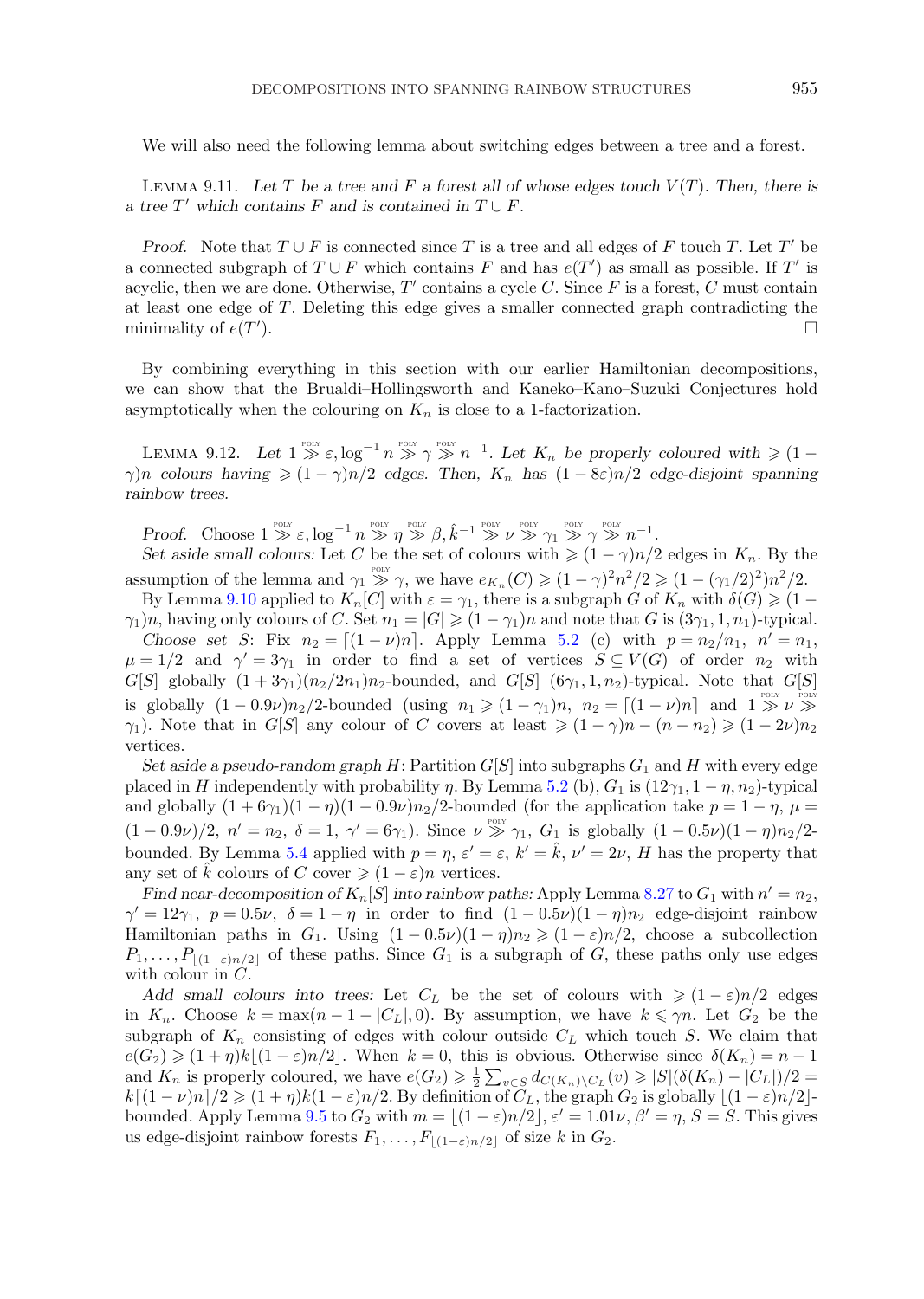<span id="page-57-0"></span>Apply Lemma [9.11](#page-56-0) for  $i = 1, \ldots, (1 - \varepsilon)n/2$  to  $P_i$  and  $F_i$  in order to find a rainbow tree  $T_i$  containing  $F_i$  and contained in  $P_i \cup F_i$  ( $T_i$  is rainbow since  $P_i$  and  $F_i$  are colour-disjoint which happens because  $C(P_i) \subseteq C \subseteq C_L$  and  $C(F_i) \cap C_L = \emptyset$ . In particular, each  $T_i$  contains k edges outside  $C_L$  (the edges of  $F_i$ ). Since  $k \geq n - 1 - |C_L|$ , this implies that each  $T_i$  avoids  $k + |C_L| - e(T_i) \geq n - 1 - e(T_i)$  colours of  $C_L$ , each of which has  $\geq (1 - \varepsilon)n/2$  edges in  $K_n$ . Additionally, from Lemma [9.5,](#page-52-0) we have that for every vertex  $v \notin S$ , either  $v \in T_i$  for all i or  $d_{T_i}(v) \leq 1$  for all i. Let  $S' = S \cup \{v \notin S : v \in T_i \text{ for each } i\}$  and note that  $|S'| \geq |S| = \lceil (1 - \frac{1}{2}) \rceil$  $\nu$ )n]. Now for each i and  $v \notin S'$ , we have  $d_{T_i}(v) \leq 1$  and also  $S' \subseteq V(T_i)$ .

*Make trees spanning:* Observe that H is disjoint from  $G_1$  and  $G_2$ . (The former holds by construction of  $G_1$ . The latter by  $C(H) \subseteq C \subseteq C_L$  and  $C(G_2) \cap C_L = \emptyset$ , and hence H is disjoint from the trees  $T_1, \ldots, T_{\lfloor(1-\varepsilon)n/2\rfloor}$ . Apply Lemma [9.8](#page-54-0) with  $S = S'$ , trees  $T_1, \ldots, T_{(1-8\varepsilon)n/2}$ ,  $H = H, \beta' = \varepsilon, k' = \hat{k}$  and  $\varepsilon' = \nu$  in order to find  $(1 - 8\varepsilon)n/2$  edge-disjoint spanning rainbow trees in  $K_n$ , where we have used that  $\varepsilon, 1/\hat{k} \gg$  $\gg \nu$ .

Combining the above with our earlier result about Hamiltonian decompositions, we prove that the Brualdi–Hollingsworth and Kaneko–Kano–Suzuki Conjectures hold asymptotically.

THEOREM 9.13. Let  $1 \gg \varepsilon \gg n^{-1}$ . Every properly coloured  $K_n$  has  $(1 - \varepsilon)n/2$  edge-disjoint *spanning rainbow trees.*

*Proof.* Fix  $1 \gg \varepsilon$ ,  $\log^{-1} n \gg \gamma \gg n^{-1}$ . If  $K_n$  has  $\geq (1 - \gamma)n$  colours having  $\geq (1 - \gamma)n/2$ edges, then the theorem follows from Lemma [9.12.](#page-56-0) Otherwise,  $K_n$  has  $\leq (1 - \gamma)n$  colours having  $\geq (1 - \gamma)n/2$  edges, and the theorem follows from Lemma [8.29.](#page-48-0)

# 10. *Concluding remarks*

There are various other areas in which our results have implications. We mention some of them here.

• Constantine made the following generalization of the Brualdi–Hollingsworth Conjecture.

CONJECTURE 10.1 (Constantine [[21](#page-59-0)]). Every properly  $(2n-1)$ -coloured  $K_{2n}$  can be decomposed into edge-disjoint rainbow spanning trees which are all isomorphic to each other.

The best known result about this is due to the second and third author [**[44](#page-60-0)**] who showed that it is possible to find  $10^{-12}n$  edge-disjoint rainbow copies of some particular tree. While we did not do this, our results still have implications for Constantine's Conjecture. In particular, Corollary [1.11](#page-4-0) is relevant — it shows that under the assumptions of Constantine's Conjecture, we can nearly-decompose the graph into nearly-spanning rainbow paths.

Additionally, we expect that the methods in this paper can be generalized to prove the true asymptotic version of Constantine's Conjecture, that is, to find  $(1 - o(1))n$  edge-disjoint isomorphic spanning rainbow trees under the assumption of the theorem. We think this is plausible as the trees we find in the proof of Theorem  $1.14$  are all quite similar to each other they are all built from a length  $(1 - o(1))n$  path by making  $o(n)$  modifications. It seems likely that, with some additional ideas, the modifications can be controlled in order to give a copy of the same tree.

• Note a parallel between Theorem [1.14](#page-4-0) and Lemma  $9.5$  — both of these results give a near-decomposition of a graph into forests of the same size. We wonder if there is a common generalization of these results.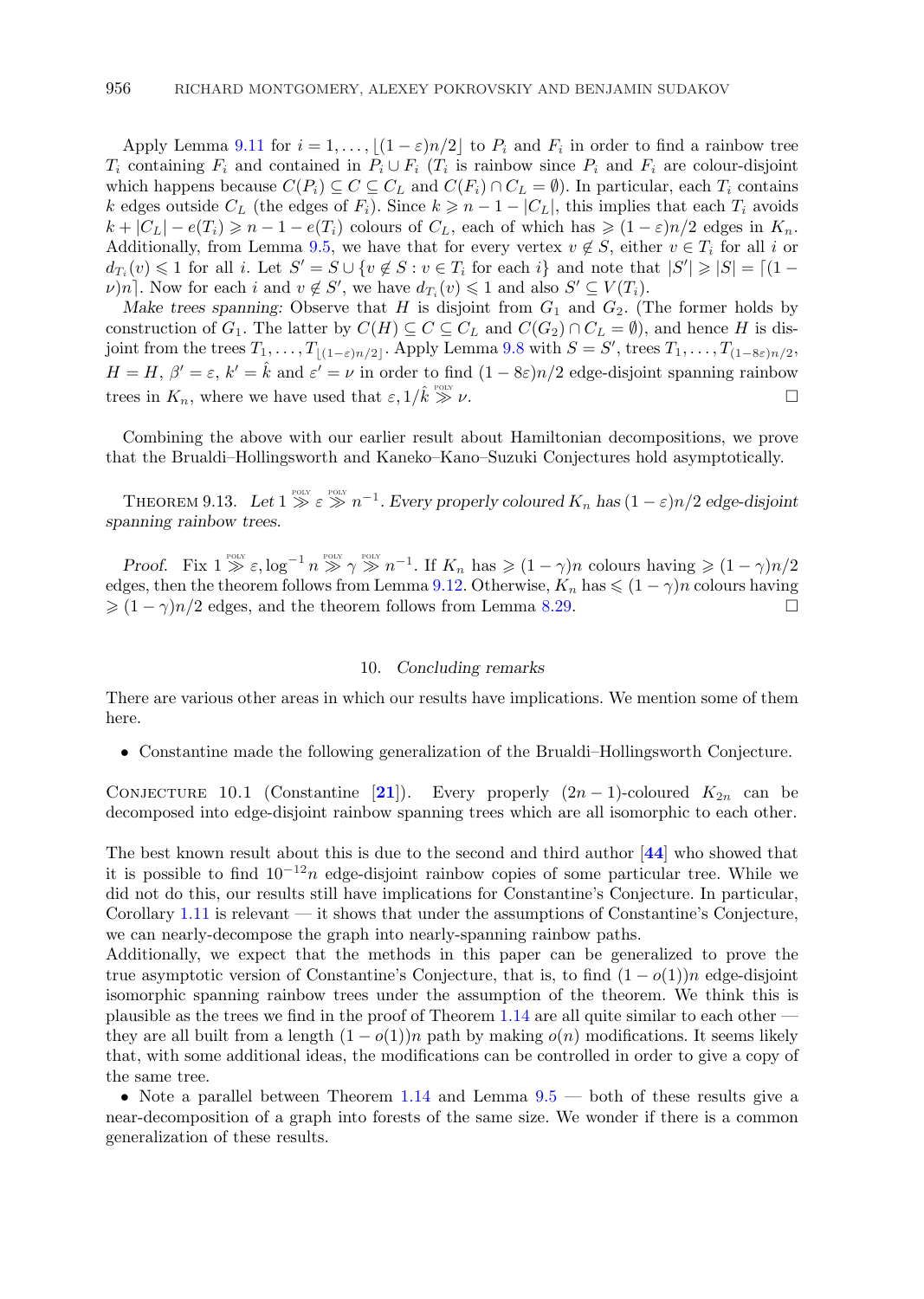CONJECTURE 10.2. For  $\varepsilon > 0$ , there exists an  $m \in \mathbb{N}$  so that the following holds for all k. Every properly coloured, globally *m*-bounded graph G with  $km$  edges has  $\geq (1 - \varepsilon)m$  edge-disjoint rainbow forests of order k.

Currently, there are two extremes of this conjecture which are known to be true. Theorem [1.14](#page-4-0) shows that it holds when  $|G| = 2m$  and  $k = |G| - 1$ . Lemma [9.5](#page-52-0) shows that it holds when  $k = o(|G|)$ . It would be interesting to prove or disprove it in general.

• Recall that the randomized rainbow matching  $M$  in Lemma [4.6](#page-19-0) behaves like a uniformly random perfect matching in a sense that any edge of  $G$  ends up in  $M$  with (approximately) at least the expected probability  $d(G)^{-1}$ . One can ask whether more can be proven, that is, whether  $M$  shares more features with a uniformly random perfect matching. This is indeed the case — Lemma [4.6](#page-19-0) can easily be strengthened to say more about the matching  $M$ . For example, with some work the following can be added to that lemma.

$$
\mathbb{P}(e \in E(M)) = (1 \pm p) \frac{1}{\delta n} \quad \text{for each } e \in E(G).
$$
  

$$
\mathbb{P}(e, f \in E(M)) = (1 \pm p) \frac{1}{\delta^2 n^2} \quad \text{for each } e \neq f \in E(G).
$$
  

$$
\mathbb{P}(v \notin V(H)) = (1 \pm p)p \quad \text{for each } v \in V(G).
$$

The randomness of the matching produced in Lemma [4.6](#page-19-0) may have applications in future work.

• Note that some of our results (particularly Lemma [8.2\)](#page-35-0) are about graphs which may not be properly coloured, but are only locally  $n^{\epsilon}$ -bounded. It is natural to ask whether our other theorems can be proved with 'proper colouring' replaced by 'local boundedness', or perhaps even with the proper colouring assumption removed entirely. Some results in this direction were recently obtained by Kim, Kühn, Kupavskii and Osthus in [[40](#page-60-0)] (see note below).

It would be extremely interesting to prove new results about spanning rainbow structures in graphs with *no local boundedness assumptions at all*. For example in [**[43](#page-60-0)**], the second and third authors asked whether every globally  $(1 - o(1))n$  bounded  $K_{n,n}$  has a perfect rainbow matching. If true, this would be a natural weakening of the recently disproved Stein's Equi-n-Square Conjecture (see [**[43](#page-60-0)**]).

# *Note added in proof*

The results of Theorem [1.2](#page-1-0) and its corollaries were presented at the 'Workshop on Probabilistic and Extremal Combinatorics' in Harvard on 07 February 2018 (see [**[42](#page-60-0)**]). After the presentation, we learned from Keevash and Yepremyan that they also found a proof of the Akbari–Alipour Conjecture (Conjecture 1.3) for large n (see [**[39](#page-60-0)**]).

Also after hearing our Theorem [1.2](#page-1-0) at the workshop, Kim, Kühn, Kupavskii, and Osthus published the preprint [**[40](#page-60-0)**] on 22 May 2018. In this paper, they proved (amongst others) that every coloured  $K_{n,n}$  which is globally  $(1 - o(1))n$ -bounded and locally  $o(n/\log^2 n)$ -bounded has  $(1 - o(1))n$  edge-disjoint rainbow perfect matchings. This is on one hand stronger than Theorem [1.2](#page-1-0) since it also works for locally bounded colorings, but it is also weaker since it requires all (rather than just few) colors to have size less than  $(1 - o(1))n$ . In particular, it does not imply the Akbari–Alipour Conjecture or our results on multiplication tables of groups. Independently from our work, Kim, Kühn, Kupavskii and Osthus also proved results similar to our Theorem [1.10](#page-4-0) about decompositions into rainbow Hamiltonian cycles (that are both stronger and weaker as we explain above). The main focus of their work is quite different from ours and they deduce their result from a general theorem about rainbow  $F$ -factors for arbitrary graphs F.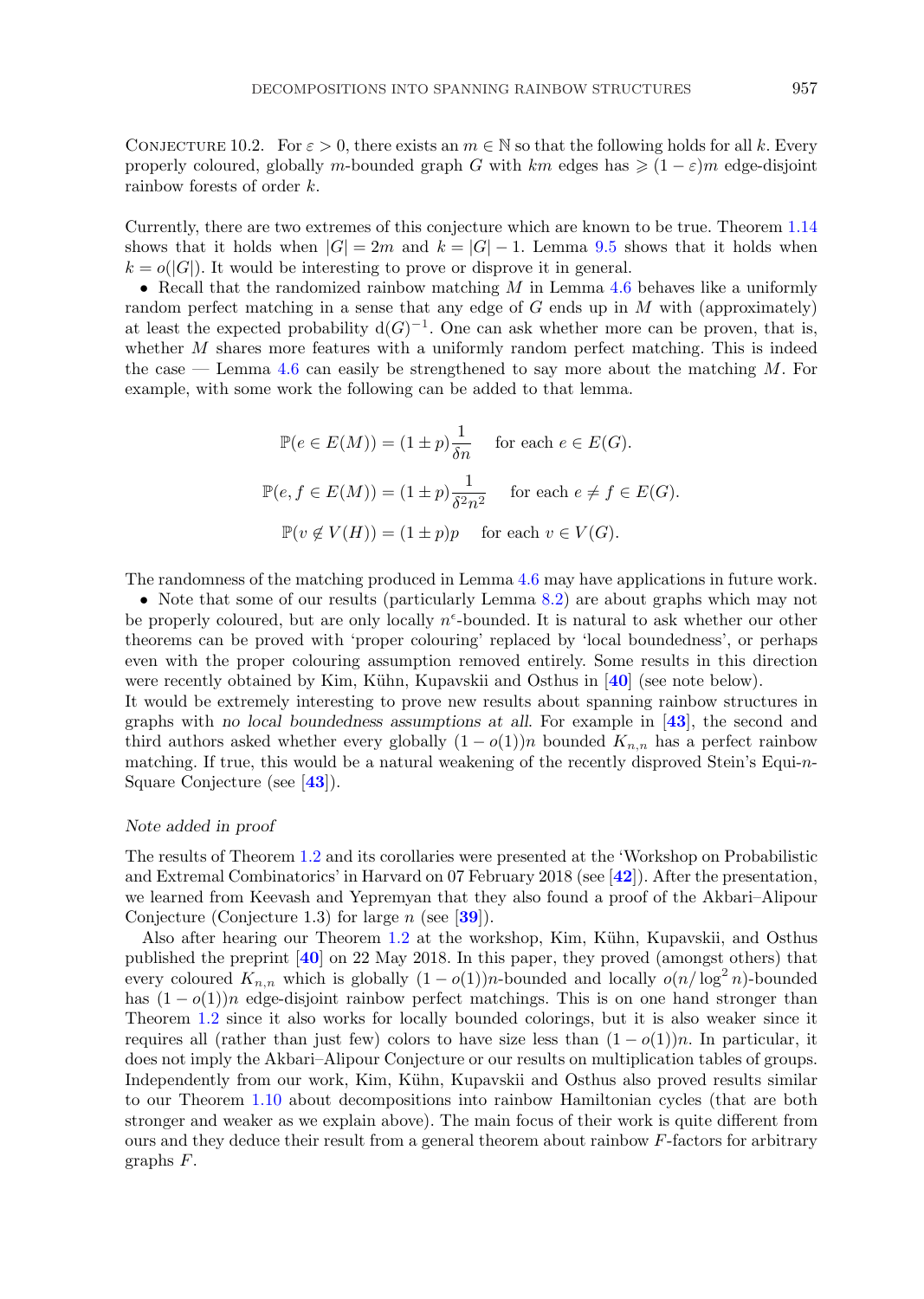# <span id="page-59-0"></span>*Note added to proof*

Recently a conjecture of Constantine (Conjecture  $10.1$ ) was proved for large n by Glock, Kühn, Montgomery and Osthus [**28**].

*Acknowledgements.* The authors would like to thank Matthew Kwan and Vincent Tassion for help with probabilistic arguments, and the anonymous referee for many helpful comments. Parts of this work were carried out when the first author visited the Institute for Mathematical Research (FIM) of ETH Zurich. We would like to thank FIM for its hospitality and for creating a stimulating research environment.

# *References*

- **1.** S. Akbari and A. Alipour, 'Transversals and multicolored matchings', *J. Combin. Des.* 12 (2004) 325–332.
- **2.** S. Akbari and A. Alipour, 'Multicolored trees in complete graphs', *J. Graph Theory* 54 (2007) 221–232.
- **3.** S. AKBARI, O. ETESAMI, H. MAHINI and M. MAHMOODY, 'On rainbow cycles in edge colored complete graphs', *Australas. J. Combin.* 37 (2007) 33.
- **4.** N. Alon, 'Additive Latin transversals', *Israel J. Math.* 117 (2000) 125–130.
- **5.** N. Alon, M. Krivelevich and B. Sudakov, 'List coloring of random and pseudo-random graphs', *Combinatorica* 19 (1999) 453–472.
- **6.** N. Alon, A. Pokrovskiy and B. Sudakov, 'Random subgraphs of properly edge-coloured complete graphs and long rainbow cycles', *Israel J. Math.* 222 (2017) 317–331.
- **7.** N. Alon and J. Spencer, *The probabilistic method*, 4th edn (John Wiley & Sons, Hoboken, NJ, 2004).
- **8.** N. Alon, J. Spencer and P. Tetali, 'Covering with Latin transversals', *Discrete Appl. Math.* 57 (1995)  $1 - 10$ .
- **9.** L. Andersen, 'Hamilton circuits with many colours in properly edge-coloured complete graphs', *Math. Scand.* (1989) 5–14.
- **10.** B. Arsovski, 'A proof of Snevily's conjecture', *Israel J. Math.* 182 (2011) 505–508.
- **11.** R. C. Baker and G. Harman, 'The difference between consecutive primes', *Proc. Lond. Math. Soc.* (3) 3 (1996) 261–280.
- **12.** J. Balogh, H. Liu and R. Montgomery, 'Rainbow spanning trees in properly coloured complete graphs', *Discrete Appl. Math.* 247 (2018) 97–101.
- **13.** J. Barat´ and Z. L. Nagy, 'Transversals in generalized Latin squares', *Ars Math. Contemp.* 16 (2018) 39–47.
- **14.** R. Bose, S. Shrikhande and E. Parker, 'Further results on the construction of mutually orthogonal Latin squares and the falsity of Euler's conjecture', *Canad. J. Math.* 12 (1960) 189–203.
- 15. A. BROUWER, A. DE VRIES and R. WIERINGA, 'A lower bound for the length of partial transversals in a Latin square', *Nieuw Arch. Wiskd.* (5) 26 (1978) 330.
- **16.** R. A. Brualdi and S. Hollingsworth, 'Multicolored trees in complete graphs', *J. Combin. Theory Ser. B* 68 (1996) 310–313.
- **17.** R. A. Brualdi and H. J. Ryser, *Combinatorial matrix theory* (Cambridge University Press, Cambridge, 1991).
- **18.** J. M. Carraher, S. G. Hartke and P. Horn, 'Edge-disjoint rainbow spanning trees in complete graphs', *European J. Combin.* 57 (2016) 71–84.
- **19.** H. Chen and X. Li, 'Long rainbow path in properly edge-colored complete graphs', Preprint, 2015, arXiv:1503.04516.
- 20. D. CHRISTOFIDES, D. KÜHN and D. OSTHUS, 'Edge-disjoint Hamilton cycles in graphs', *J. Combin. Theory Ser. B* 102 (2012) 1035–1060.
- **21.** G. M. Constantine, 'Multicolored parallelisms of isomorphic spanning trees', *Discrete Math. Theor. Comput. Sci.* 5 (2002) 121–126.
- 22. S. DASGUPTA, G. KAROLYI, O. SERRA and B. SZEGEDY, 'Transversals of additive Latin squares', *Israel J. Math.* 126 (2001) 17–28.
- 23. P. ERDŐS and J. SPENCER, 'Lopsided Lovász local lemma and Latin transversals', *Discrete Appl. Math.* 30 (1991) 151–154.
- 24. L. EULER, 'Recherches sur une nouvelle espéce de quarrés magiques', *Verh. Zeeuwsch. Gennot. Weten. Vliss.* 9 (1782) 85–239.
- **25.** J. Fournier, 'Sharpness in young's inequality for convolution', *Pacific J. Math.* 72 (1977) 383–397.
- **26.** H.-L. Fu, Y.-H. Lo, K. Perry and C. Rodger, 'On the number of rainbow spanning trees in edge-colored complete graphs', *Discrete Math.* 341 (2018) 2343–2352.
- 27. H. GEBAUER and F. MOUSSET, 'On rainbow cycles and paths', Preprint, 2012, arXiv:1207.0840.
- 28. S. GLOCK, D. KÜHN, R. MONTGOMERY, D. OSTHUS, 'Decompositions into isomorphic rainbow spanning trees', Preprint, 2019, arXiv:1903.04262.
- **29.** B. Green and A. Wigderson, 'Lecture notes for the 22nd McGill invitational workshop on computational complexity', 2010, [https://www.cs.mcgill.ca/denis/additive-lectures-v2.pdf.](https://www.cs.mcgill.ca/denis/additive-lectures-v2.pdf)